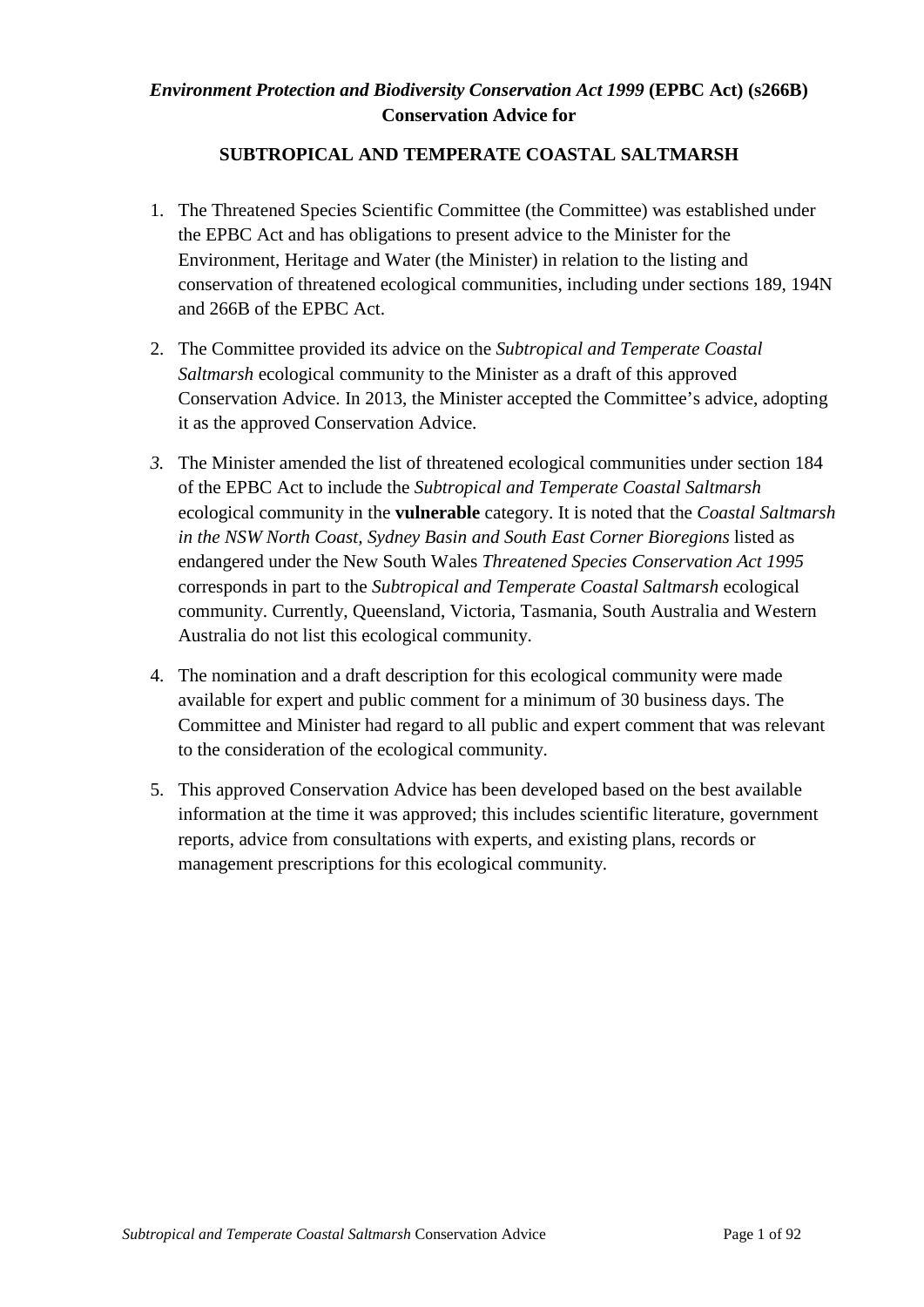# **Table of Contents**

|    | Key diagnostic characteristics, condition thresholds and survey guidelines  13 |  |
|----|--------------------------------------------------------------------------------|--|
|    |                                                                                |  |
|    |                                                                                |  |
|    |                                                                                |  |
|    |                                                                                |  |
|    |                                                                                |  |
|    |                                                                                |  |
|    |                                                                                |  |
|    |                                                                                |  |
|    |                                                                                |  |
| 2. |                                                                                |  |
| 3. | SUMMARY OF ELIGIBILITY FOR LISTING AGAINST EPBC ACT CRITERIA22                 |  |
|    |                                                                                |  |
| 4. |                                                                                |  |
|    |                                                                                |  |
|    |                                                                                |  |
|    |                                                                                |  |
|    |                                                                                |  |
|    |                                                                                |  |
|    |                                                                                |  |
|    |                                                                                |  |
|    |                                                                                |  |
|    |                                                                                |  |
|    |                                                                                |  |
|    |                                                                                |  |
|    |                                                                                |  |
|    |                                                                                |  |
|    |                                                                                |  |
|    |                                                                                |  |
|    |                                                                                |  |
|    |                                                                                |  |
|    |                                                                                |  |
|    |                                                                                |  |
|    |                                                                                |  |
| 5. |                                                                                |  |
|    |                                                                                |  |
|    | APPENDIX B - GENERAL BIOLOGY AND ECOLOGICAL PROCESSES 44                       |  |
|    |                                                                                |  |
|    |                                                                                |  |
|    |                                                                                |  |
|    |                                                                                |  |
|    |                                                                                |  |
|    |                                                                                |  |
|    |                                                                                |  |
|    |                                                                                |  |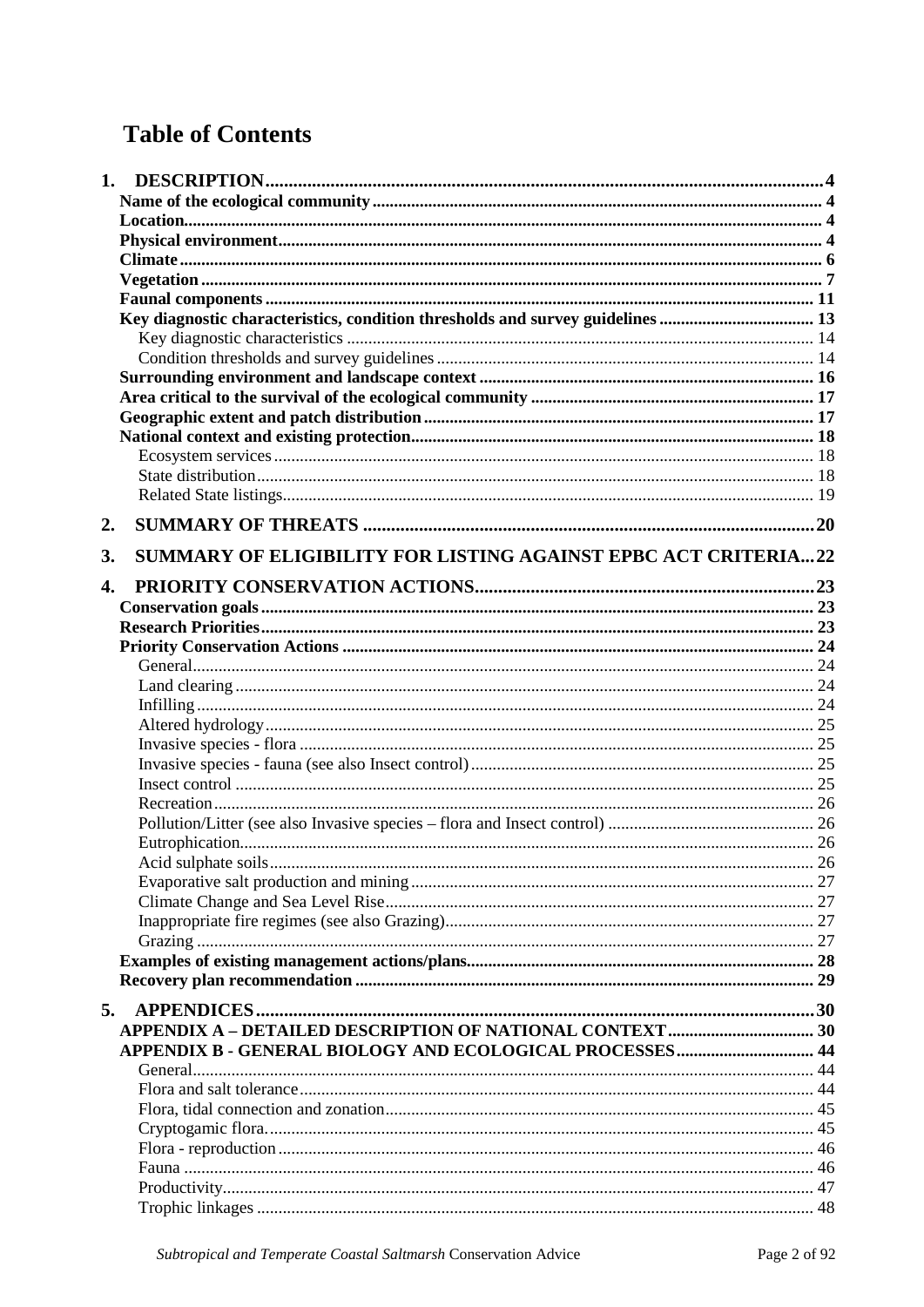| APPENDIX D: DETAILED ASSESSMENT OF ELIGIBILITY FOR LISTING AGAINST THE |  |
|------------------------------------------------------------------------|--|
|                                                                        |  |
| 6.                                                                     |  |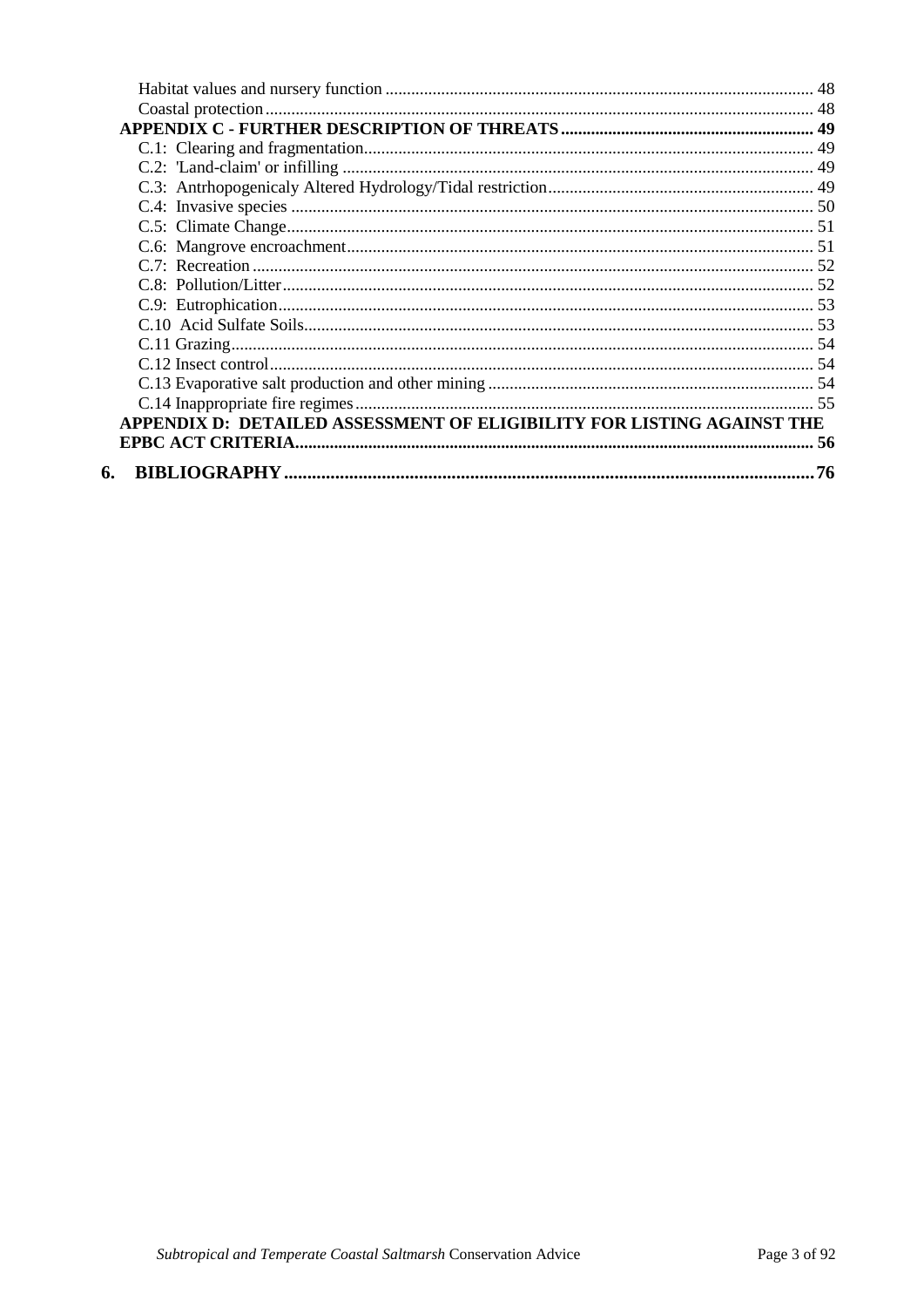# **1. DESCRIPTION**

The ecological community consists of organisms including and associated with saltmarsh in coastal regions of sub-tropical and temperate Australia.

### **Name of the ecological community**

A public nomination was received to list *Subtropical and Temperate Coastal Saltmarsh* as a threatened ecological community under the *Environment Protection and Biodiversity Conservation Act 1999* (EPBC Act). The Threatened Species Scientific Committee recommended that it be assessed and it was placed on the 2010 Finalised Priority Assessment List (FPAL) with an assessment period ending in June 2013. The name of the ecological community is as nominated, as it clearly represents the key environmental location, wetland type, and vegetation.

# **Location**

The *Subtropical and Temperate Coastal Saltmarsh* (hereafter *Coastal Saltmarsh*) ecological community occurs within a relatively narrow margin of the Australian coastline, within the subtropical and temperate climatic zones south of the South-east Queensland IBRA bioregion boundary at 23° 37' latitude along the east coast and south of (and including) Shark Bay at 26° on the west coast.

The ecological community spans six State jurisdictions: Queensland (southern), New South Wales, Victoria, Tasmania, South Australia and Western Australia (south-western). Based on the distribution of tropical and subtropical saltmarsh species and the analysis of Saenger et al. (1977) and Bridgewater and Cresswell (2003), Shark Bay (at about 26° latitude) is the most appropriate northern limit for *Coastal Saltmarsh* (G Keighery pers. comm.) on the west coast of Australia. At Shark Bay there is a transition zone for many saltmarsh species. For example, several tropical *Tecticornia* species<sup>[1](#page-3-0)</sup> change over in this area, and a number of south-western species end at Shark Bay, such as some *Samolus* species [2](#page-3-1) (G. Keighery pers. comm.).

Coastal saltmarsh occurring on islands within the geographic range is also included within the ecological community.

#### **Physical environment**

The physical environment for the ecological community is coastal areas under regular or intermittent tidal influence. In southern latitudes saltmarsh is often the main vegetation-type in the intertidal zone and commonly occurs in association with estuaries (Adam, 2002; Fairweather, 2011; Sainty et al., 2012). It is typically restricted to the upper intertidal environment, occurring in areas within the astronomical tidal limit, often between the elevation of the mean high tide and the mean spring tide (Saintilan et al., 2009). However, exceptions may occur that retain a regular or intermittent tidal connection and these are still considered to be the ecological community. For example, coastal saltmarsh may occur in intermittently open

<span id="page-3-1"></span><span id="page-3-0"></span> <sup>1</sup> For example: *T*. *disarticulata*, *T. doleiformis*, *T. halocnemoides* subsp. *tenuis*, *T. indica* subsp. *leiostachya*, *T.*  pergranulata subsp. elongata, T. pterygosperma subsp. denticulata and T. pruinosa (G. Keighery pers. comm.).<br><sup>2</sup> For example: *Samolus repens var paucifolius* and *Samolus junceus* (G. Keighery pers. comm.).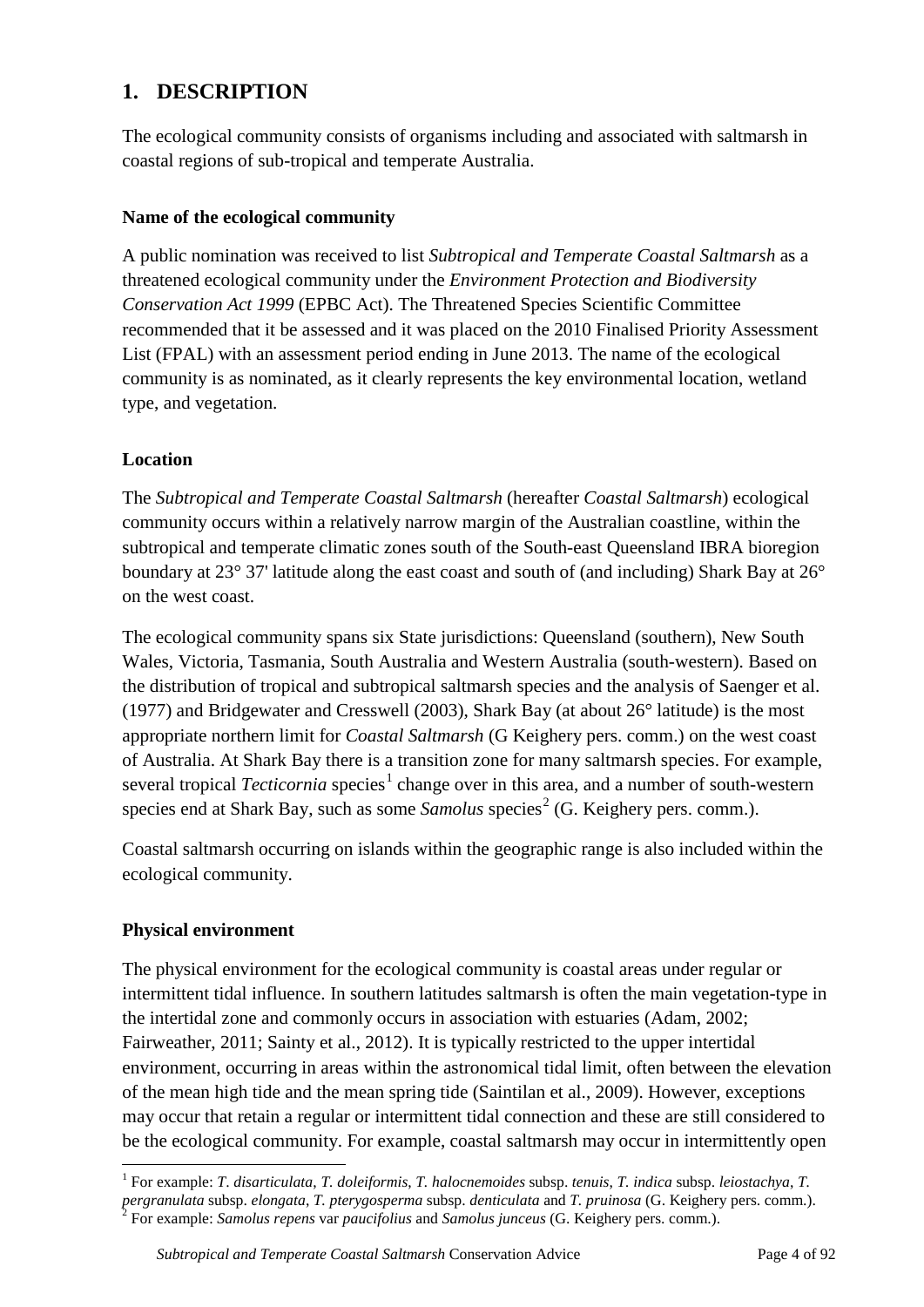lagoonal estuaries that are only intertidal when the lagoon is opened (which may only be for limited periods, with periods of several years of closure). Such estuaries, known as ICOLLs (intermittently closed and open lakes and lagoons), are common in  $NSW<sup>3</sup>$  $NSW<sup>3</sup>$  $NSW<sup>3</sup>$  and also occur in south-western Western Australia. Also, in South Australia there are extensive supratidal<sup>[4](#page-4-1)</sup> saltmarsh communities which occur above the reach of astronomical tides, but are inundated by weather assisted tides (i.e. storm surges, e.g. Gulf St Vincent). Thus it occurs at places with at least some tidal connection, including rarely-inundated supratidal areas and intermittently opened or closed lagoons, but not areas receiving only aerosol spray (i.e. such as cliff tops).

The *Coastal Saltmarsh* ecological community may also include areas that have groundwater connectivity to tidal water bodies. For example, groundwater hydrology may play a role in the occurrence of species such as the nationally vulnerable *Tecticornia flabelliformis* (bead samphire) which has a preference for water logging (Coleman and Cook, 2008). Also, some sabka-related saltmarshes may be reliant on groundwater tidal flows.

Unlike eastern Australia, Western Australian coastal areas support an entire series of saline coastal wetlands that abut typical coastal saltmarshes. These include: saline lakes on the coast and offshore islands, coastal lagoons (open and closed) and the birridas (gypsum claypans) of Shark Bay. These wetlands are all connected to the sea in various ways, and contain typical saltmarsh vegetation (Keighery and Keighery, 2013a). As such they would be included within the ecological community. Many similar wetlands along the Western Australian coastline have lost their connection to the sea, for example the lagoon saline lakes of the Swan Coastal Plain (Keighery and Keighery 2013b), and it is likely that eventually others will also (G. Keighery, pers. comm.). These would not be considered as part of the ecological community if the disconnection were permanent.

Many authors (e.g. Laegdsgaard, 2006; Fotheringham and Coleman, 2008; VSS, 2011; Sainty et al., 2012a, b) have identified two types of saltmarsh based on elevation and the pattern and extent of tidal inundation: 'upper or high' and 'lower or low' and both occur in the ecological community. The seaward extent of the *Coastal Saltmarsh* ecological community is determined by the depth, duration and periodicity of tidal submergence, intensity and frequency of mechanical disturbance due to coastal processes (i.e. tidal or wave action), type of substratum (e.g. muddy vs. rocky), and mangroves (if present) (Adam, 2002; VSS, 2011). The landward extent is historically determined by the penetration of the highest tides but is now more often determined by man-made structures (e.g. sea walls, roads etc.).

Although tides are highly predictable, the interactions between tides, weather (e.g. evaporative loss), groundwater influences and vegetation result in complex patterns of environmental variation for the *Coastal Saltmarsh*. For example, on the NSW coast, spring tides reach their maximum inundation in summer and in winter (Saintilan, 2009a). Also, in some areas of the *Coastal Saltmarsh* ecological community, the upper regions may experience only irregular tidal inundation due to the highest tides or storm events (e.g. Fairweather, 2011). Thus the ecological community may occur in a range of environmental conditions - with the unifying

<span id="page-4-0"></span><sup>&</sup>lt;sup>3</sup> Of the 135 NSW estuaries, 67% (90) are ICOLLs (Intermittently Closed and Open Lakes and Lagoons) that are more than 1 ha in size (NSW DPI, undated).<br><sup>4</sup> Supratidal zone (or supralitoral, splash zone) is the area above the spring high tide line on coastlines and

<span id="page-4-1"></span>estuaries that may receive regular or intermittent seawater via weather assisted tides such as storm surges in addition to the highest astronomical tides.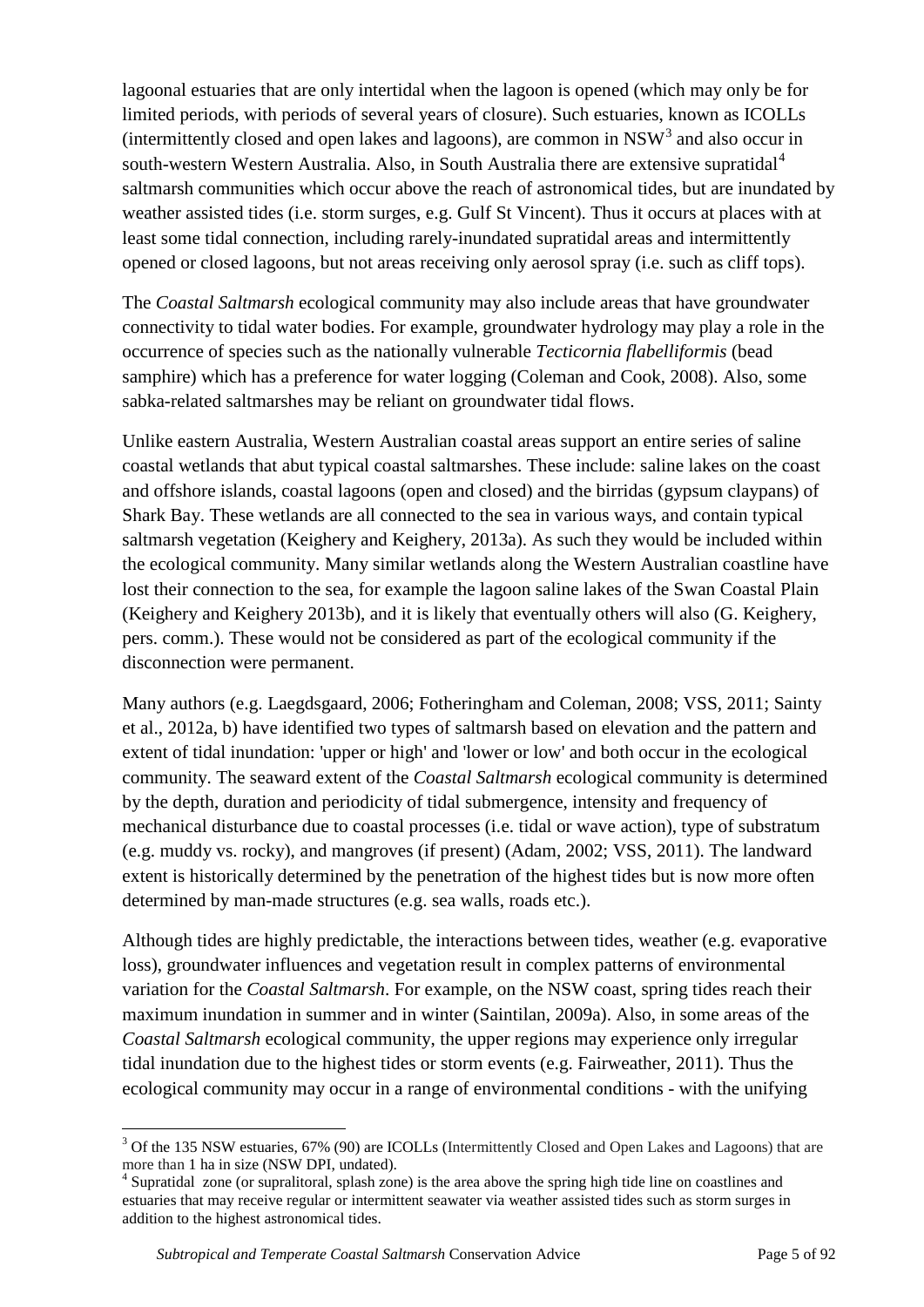factor being some form of tidal connection and inundation, with most areas draining fully on the ebb tide (Connolly, 2009).

The *Coastal Saltmarsh* ecological community is mainly associated with the soft substrate shores of estuaries and embayments (sandy and/or muddy) and on some open, low wave energy coasts (Adam, 2009). Associated sediments generally consist of poorly-sorted anoxic sandy silts and clays, and may have salinity levels that are much higher than seawater due to evaporation (Fairweather, 2011; Oz Coasts, 2012). Although soil type does not seem to limit the development of saltmarsh vegetation, the drainage characteristics of coastal soils, along with tidal patterns and elevation, can strongly influence the distribution of flora and fauna within the *Costal Saltmarsh* ecological community (Clarke and Hannon, 1971; Fotheringham and Coleman, 2008; VSS, 2011). For example, the position of intertidal flats within an estuary will exert profound influences on water salinity, and provide a major control of the suite of saltmarsh species present (Saintilan et. al., 2009). Bare sediment areas, sometimes known as 'salt pannes (or pans)', or 'sabkah', can also be common amongst the complex vegetation mosaics of the ecological community (Fairweather, 2011).

## **Climate**

There is a strong correlation between coastal saltmarsh distribution and diversity, and climate. Analysis has demonstrated a strong northern and southern division separated at around 23° 30' latitude (i.e. around the Tropic of Capricorn on the east coast) (Saintilan, 2009a, b; Saintilan and Rogers, 2013) and about 26° on the west coast (G. Keighery, pers. comm.). The relatively depauperate north corresponds broadly to the arid to wet tropical regions, while the highly diverse south (with a southerly increasing trend in species diversity with latitude) broadly corresponds with the warm subtropics to the cool temperate regions of Australia. The *Coastal Saltmarsh* ecological community occurs within this southern division.

Although mostly influenced by the tidal regime, temperature and local rainfall also exert an influence. For example, in Victoria, VSS (2011) distinguished two general forms of *Coastal Saltmarsh* based on climate (rain and evaporation), with saltmarsh differing greatly between the high ('wet') and low ('dry') rainfall areas. The driest form occurs in the central west where low summer rainfall and high temperatures can lead to intensely hypersaline conditions at the more elevated (but still tidal) sites (dominated by *Tecticornia pergranulata* and *T. halocnemoides*), while the wet form is found where rainfall is higher (dominated by *Sarcocornia* spp. and *Tecticornia arbuscula*) (VSS, 2011). Annual rainfall ranges from around 1000 mm in far south-west parts of eastern Victoria, to 400–600 mm in the rain shadow area of the western shores of Port Phillip Bay and parts of Gippsland. In these Mediterranean-climate regions, summers are typically hot and dry. This leads to hypersaline conditions developing over summer in the mid to upper *Coastal Saltmarsh* ecological community, relieved only by rainfall in the wetter seasons of autumn, winter and spring.

Similar high variations in rainfall occur across other jurisdictions. For example, Tasmanian *Coastal Saltmarsh* ecological community is reported to occur most often where the average rainfall ranges between 500 mm in the southeast to 1000 mm in the northwest (Kirkpatrick and Glasby, 1981; Prahalad and Pearson, 2012). However, there are no comprehensive national studies available to show how they relate to variations in flora composition.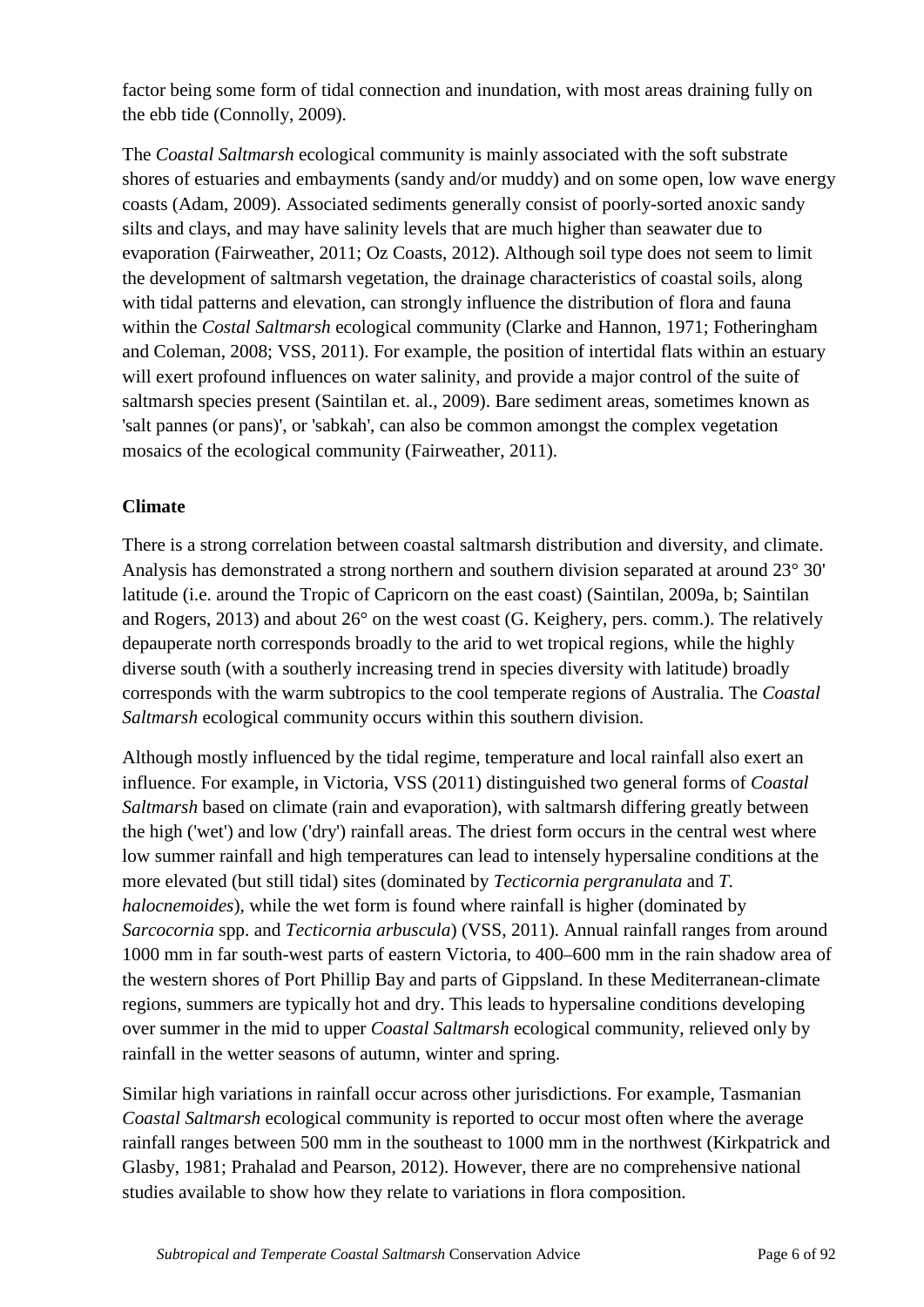## **Vegetation**

The *Coastal Saltmarsh* ecological community consists mainly of salt-tolerant vegetation (halophytes) including: grasses, herbs, sedges, rushes and shrubs. Succulent herbs, shrubs and grasses generally dominate and vegetation is generally of less than 0.5 m height (with the exception of some reeds and sedges) (Adam, 1990; see also Sainty et al., 2012a, b for pictorial field guide). Many species of non-vascular plants are also found in saltmarsh, including epiphytic algae, diatoms and cyanobacterial mats (Adam, 2002; Fotheringham and Coleman, 2008; Green et al., 2012; Millar, 2012).

In Australia, the vascular coastal saltmarsh flora may include many species (well over 100), but it is dominated by relatively few families (Saintilan, 2009a, b; VSS, 2011; Sainty, 2012a, b). There is also often a high degree of endemism at the species level (Saintilan, 2009 a, b), although many non-endemic species also occur. This reflects the fact that only a select few families have the physiology to deal with the harsh saltmarsh environment. The two most widely represented coastal saltmarsh plant families are the Chenopodiaceae and Poaceae, however although the Chenopodiaceae has 228 species endemic to Australia, only 21 are found in *Coastal Saltmarsh*. Indicative families and dominant genera with several species present are shown in Table 1a and1b.

*Coastal saltmarsh* of South Australia has the highest floristic biodiversity (about 75% of saltmarsh plant species in Australia) and the ecological community often occurs in large areas behind the open coastline of sheltered waters such as in the Gulfs (Saintilan, 2009a,b; Fotheringham and Coleman, 2008; Fairweather, 2011). Species diversity of Western Australian saltmarsh is also high, at least 90 species, with many new taxa being identified (G. Keighery pers. comm. and see Table 2). There are several differences in species composition and abundance between the east and west coasts of Australia for *Coastal Saltmarsh*. For example, the south-west of Western Australia is an important region globally for high diversity and endemicity of several groups, such as *Tecticornia*, *Triglochin* (samphires), *Samolus* and *Puccinellia* (G. Keighery pers. comm.).

There is a strong trend of increasing diversity of saltmarsh plant species with increasing latitude, with the majority of species occurring southward of 23° 30' (which is just south of the Tropic of Capricorn) (Saintilan, 2009a,b; Saintilan and Rogers, 2013). Northern (tropical) Australia supports a relatively low diversity of saltmarsh plant species despite the large intertidal area available for colonisation - possibly due to climatic constraints.

Species characteristic of the ecological community, due to their dominance in at least some of its range, may include:

- *Austrostipa stipoides* (spear grass) up to 1 m, in better drained landward margins.
- *Gahnia filum* (clumped sedge, can grow up to 1.5 m), with *Gahnia trifida* in WA.
- *Juncus kraussii* (sea rush) dominates in fresher conditions in estuaries or seepage zones.
- *Samolus repens* (creeping brookweed, water pimpernel) low-growing herb.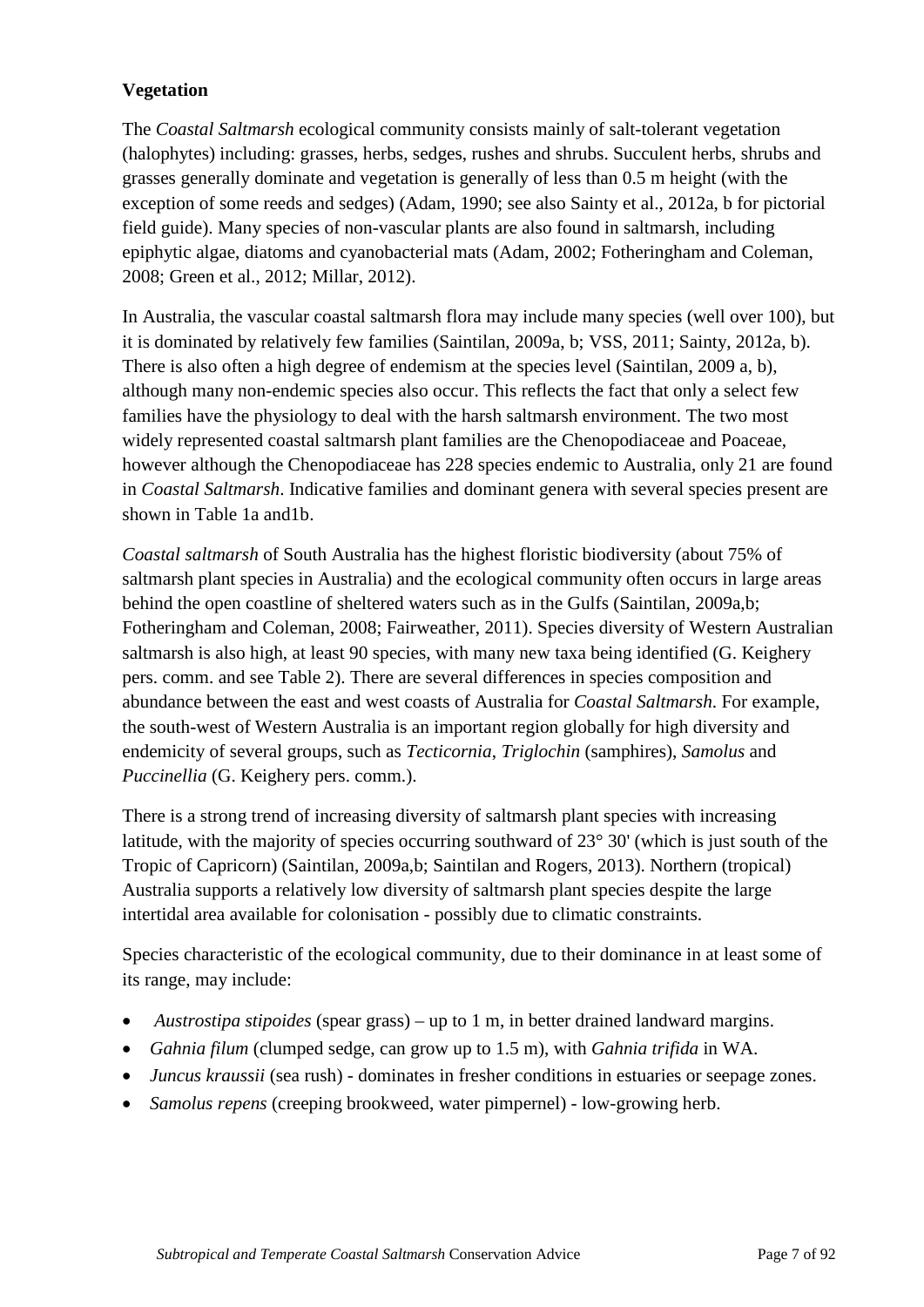**Table 1a and 1b:** *Common families (1a) and dominant genera (1b) that often occur in the Coastal Saltmarsh ecological community, particularly on eastern and southern Australian coastline (Saintilan, 2009a, b; VSS, 2011).*

| 1a) Common      | <b>Type</b> | 1b) Dominant                        | <b>Common name</b>                               |
|-----------------|-------------|-------------------------------------|--------------------------------------------------|
| <b>Families</b> |             | <b>Genera</b> [family]              |                                                  |
| Aizoaceae       | shrub       | <b>Atriplex</b><br>[Chenopodiaceae] | saltbush, orache                                 |
| Amaranthaceae*  | herb/shrub  | Austrostipa [Poaceae]               | spear grass, bamboo<br>grass, foxtail, corkscrew |
| Apiaceae        | herb/shrub  | Disphyma<br>[Aizoaceae]             | noon flower                                      |
| Asteraceae      | herb        | Distichlis [Poaceae]                | saltgrass                                        |
| Caryophyllaceae | herb        | Frankenia<br>[Frankeniaceae]        | sea-heath                                        |
| Chenopodiaceae* | herb/shrub  | Limonium<br>[Plumbaginaceae]        | sea lavender                                     |
| Convolvulaceae  | shrub       | Juncus [Juncaceae]                  | rushes                                           |
| Cyperaceae      | sedge       | Puccinellia [Poaceae]               | saltmarsh-grass                                  |
| Frankeniaceae   | herb/shrub  | Sarcocornia<br>[Chenopodiaceae]     | beaded glasswort, beaded<br>samphire             |
| Juncaceae       | rush        | Sporobolus [Poaceae]                | salt couch, saltwater<br>couch, marine couch     |
| Juncaginaceae   | herb/grass  | Spergularia<br>[Caryophyllaceae]    | sand-spurrey, sea-spurrey                        |
| Plumbaginaceae  | herb/shrub  | Suaeda<br>[Chenopodiaceae]          | Austral seablite, jellybean<br>plant             |
| Poaceae         | grass       | Tecticornia<br>[Chenopodiaceae]     | glasswort, blackseed<br>samphire                 |
|                 |             | Triglochin<br>[Juncaginaceae]       | arrow grass, water ribbon<br>(T. procera)        |
|                 |             | Wilsonia<br>[Convolvulaceae]        | Wilsonia, bindweed                               |

\* Some taxonomists consider that the Chenopodiaceae are part of the Amaranthaceae (e.g. Duretto and Morris, 2011).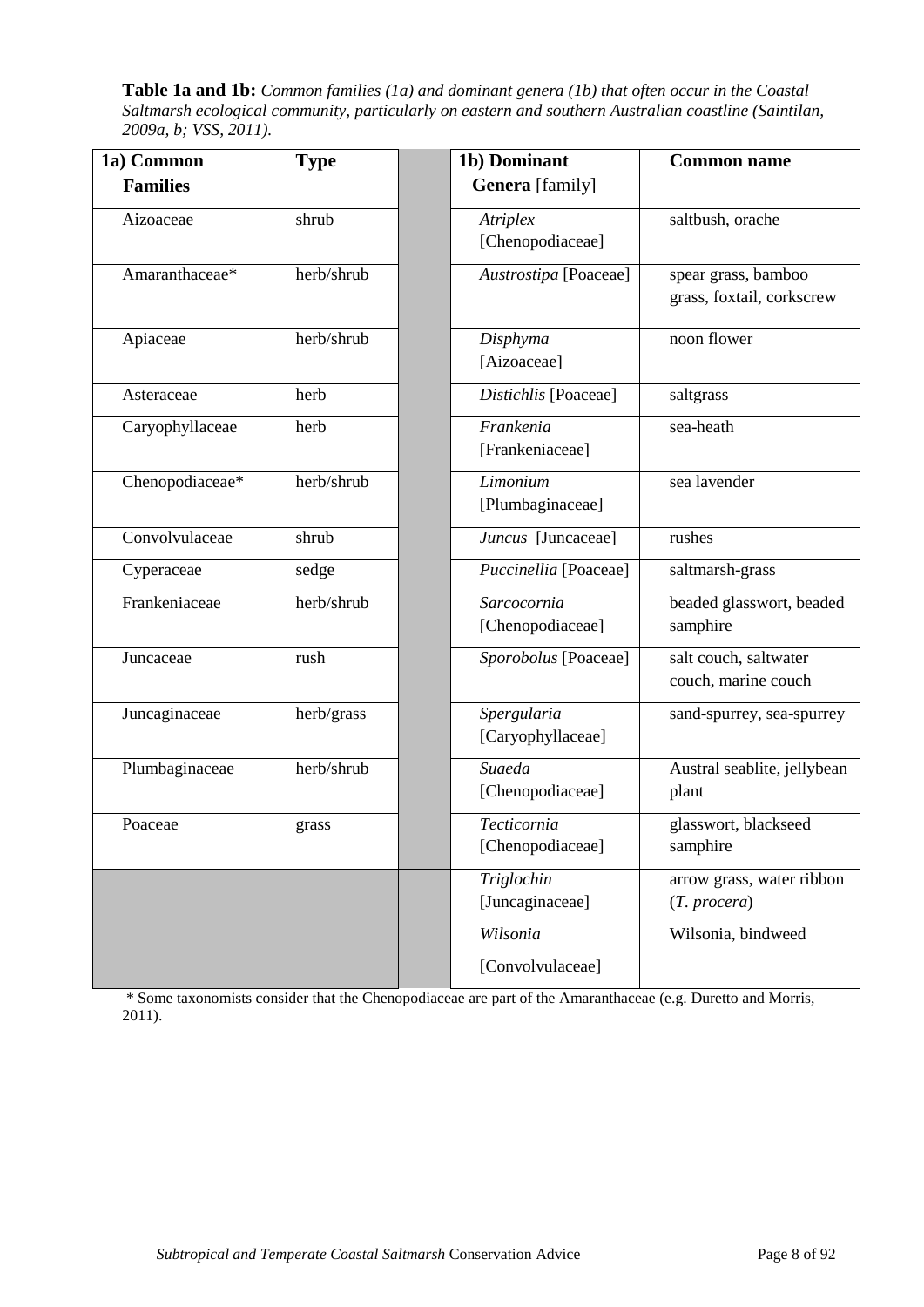**Table 2:** *Species of coastal saltmarsh plants from Western Australia. Compiled by G. Keighery from various WA surveys and sources including: Webb et al., (2009), Keighery and Keighery (2013a, b), Western Australian Herbarium (2013). ( \* indicates exotic or native problem species)*

#### **Aizoaceae**

*Carpobrotus modestus Disphyma crassifolium* subsp. *clavellatum*

#### **Amaranthaceae**

*Hemichroa diandra Hemichroa pentandra*

**Apiaceae** *Apium annuum Apium prostratum* var. *prostratum*

#### **Asteraceae**

*Angianthus micropodioides Angianthus preissianus Cotula coronopifolia Cotula cotuloides Senecio pinnatifolius Sonchus hydrophilus*

#### **Caryophyllaceae**

\**Sagina maritima \*Spergularia marina \*Spergularia rubra*

#### **Chenopodiaceae**

*Atriplex cinerea Atriplex hypoleuca Atriplex paludosa* subsp*. baudinii \*Atriplex prostrata Chenopodium glaucum* subsp*. ambiguum Rhagodia baccata Rhagodia crassifolia Sarcocornia blackiana Sarcocornia quinqueflora Tecticornia disarticulata Tecticornia doleiformis Tecticornia halocnemoides*  subsp*. halocnemoides Tecticornia halocnemoides*  subsp*. tenuis Tecticornia indica* subsp*. bidens Tecticornia indica* subsp*. leiostachya*

*Tecticornia lepidosperma Tecticornia leptoclada* subsp*. inclusa Tecticornia moniliformis Tecticornia pergranulata*  subsp*. pergranulata Tecticornia pergranulata*  subsp*. elongata Tecticornia pruinosa Tecticornia pterygosperma*  subsp*. denticulata Tecticornia syncarpa Suaeda australis Threlkeldia diffusa*

#### **Convolvulaceae**

*Wilsonia backhousei Wilsonia humilis Wilsonia rotundifolia*

#### **Cyperaceae**

*Baumea juncea Bolboschoenus caldwellii \*Carex divisa Cyperus gymnocaulos \*Cyperus laevigatus Ficinia nodosa Gahnia trifida Isolepis cernua* var *cernua Schoenoplectus pungens Schoenoplectus tabernaemontani Schoenus nitens*

#### **Frankeniaceae**

*Frankenia pauciflora Frankenia tetrapetala*

**Gentianaceae** \**Centaurium erythraea Schenkia australis*

**Goodeniaceae** *Selliera radicans*

**Haemodoraceae** *Tribonanthes violacea*

#### **Juncaceae**

\**Juncus acutus Juncus bufonius Juncus kraussii* subsp*. australiensis*

#### **Juncaginaceae**

*Triglochin minutissima Triglochin mucronata Triglochin striata*

#### **Malvaceae**

\**Hibiscus diversifolius Lawrencia spicata Lawrencia glomerata Lawrencia squamata Lawrencia viridigrisea*

#### **Plumbaginaceae**

\**Limonium companyonis Muellerolimon salicorniaceum*

#### **Poaceae**

*Distichlis distichophylla \*Hainardia cylindrica \*Hemarthria uncinata \* Hordeum marinum \*Lolium loliaceum \*Parapholis incurva \*Paspalum vaginatum \*Puccinellia ciliata Puccinellia stricta Puccinellia vassica Sporobolus virginicus \*Stenotaphrum secundatum*

#### **Primulaceae**

*Samolus junceus Samolus repens* var *floribundus Samolus repens* var *paucifolius Samolus repens* var *repens*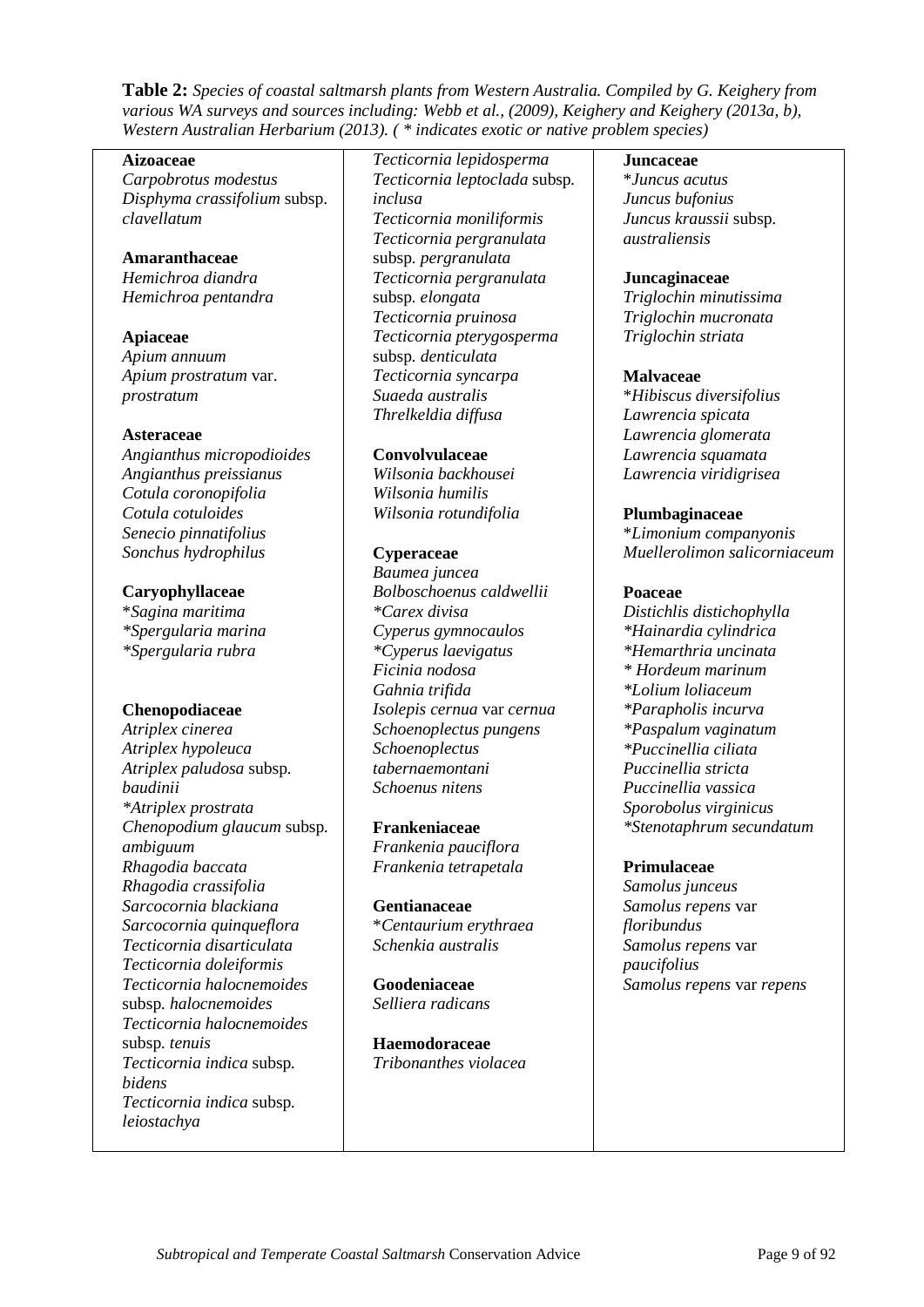- *Sarcocornia quinqueflora* (beaded glasswort/samphire) dominates in wetter parts of coastal saltmarsh zone;
- *Sporobolus virginicus* (salt couch) the most widely distributed saltmarsh plant (absent in Tasmania);
- *Suaeda australis* (seabite) in drier, better drained conditions than Sarcocornia;
- *Tecticornia pergranulata* (blackseed samphire) succulent shrub up to 1 m (rare in NSW; absent in Tasmania);
- *Tecticornia arbuscula* (shrubby glasswort) succulent shrub up to 2 m (common in Tasmania);
- *Triglochin striata* (three-ribbed or stalked arrowgrass) common in less well drained depressions of saltmarsh plain; and
- *Wilsonia backhousei* and *Wilsonia rotundifolia* feature of southern Australian saltmarshes - both endangered species in NSW.

Distribution of coastal saltmarsh is determined by interactions between biota and physical factors, and both patterns of zonation and mosaics are common (Adam, 2002). For example in South Australia, close to 40 different vegetation associations are recognised for *Coastal Saltmarsh* (D. Fotheringham pers. comm.; Canty and Hille, 2002; Caton et al., 2009; and see Appendix A.2). Distribution of structural components appears related to the frequency of tidal inundation and aridity (Clarke and Hannon, 1971; VSS, 2011). For example, the upslope zonation of 'wet' shrub-dominated marshes to herbfields in Victorian saltmarshes (Barson and Calder, 1981) is also reflected in east-west transition to increasing herb-dominated arid saltmarshes (VSS, 2011). Four structural coastal saltmarsh forms have been proposed (Kirkpatrick and Glasby, 1981; Saintilan, 2009a, b) based on dominance of a particular vegetation type:

- dominance by succulent shrubs (e.g. *Tecticornia* species, *Suaeda australis*)
- dominance by grasses (e.g. *Sporobolus virginicus, Austrostipa stipoides, Zoysia macrantha*)
- dominance by sedges and rushes (e.g. *Juncus kraussii*, *Gahnia filum*) and
- dominance by herbs (e.g. low-growing creeping plants such as *Wilsonia backhousei*, *Samolus repens*).

The distribution of the four vegetation structure forms varies across the intertidal and supratidal zones and many studies have indicated that a combination of moisture content and salinity explain the distribution of vegetation types within *Coastal Saltmarsh* (Saintilan, 2009b). These factors often have a high degree of temporal variability due to tidal connectivity. For example:

- in New South Wales, the lower intertidal zone is often dominated by herbs and grasses (e.g. *Sarcocornia quinqueflora, Sporobolus viginicus, Samolus repens* and *Triglochin striata*) which give way to tall sedges and rushes in the landward sections of the intertidal zone
- in Victoria, the lower saltmarsh zone is often dominated by succulent shrubs of the genera *Tecticornia* and *Sarcocornia*, while herbs and grasses are more commonly found in the landward, upper-intertidal zones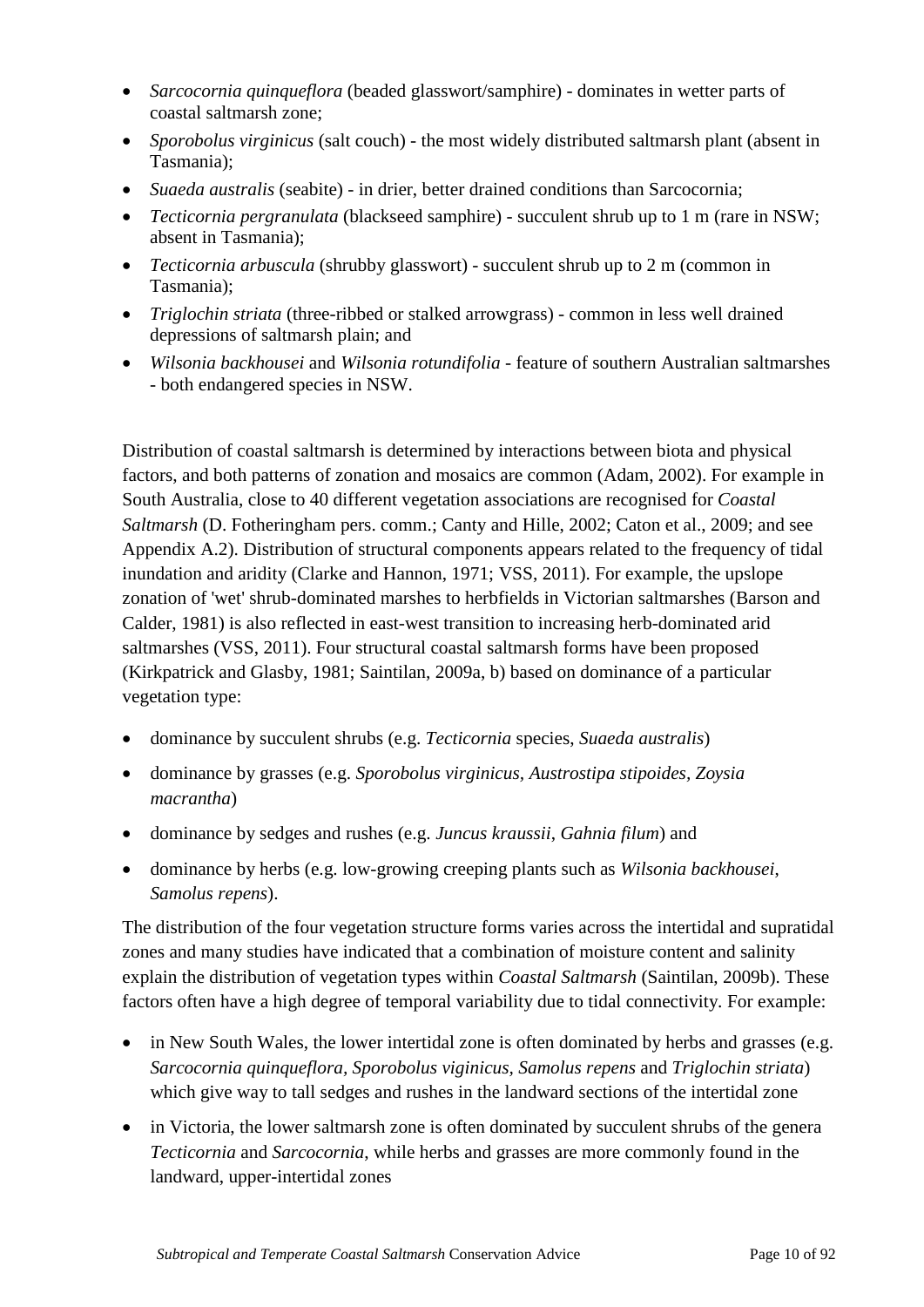- in Tasmania, *Sarcocornia quinqueflora* and *Samolus repens* are often found in the lower zone, with *Tecticornia arbuscula* often mixed with grasses and sedges in the mid zone, and a more diverse higher zone including *Sarcocornia backiana*, *Spergularia tasmanica* and *Disphyma crasssifolium*
- in South Australia, *Suaeda australis* and *Sarcocornia quinqueflora* often characterise the lower zone, with *Frankenia pauciflora* and *Tecticornia* species in the mid zone, and a diverse array of species in the higher, brackish zone including*, Puccinellia stricta, Wilsonia humilis, Disphyma crassifolium, Atriplex semibaccata* and *Triglochin striata*; the supratidal zone is often dominated by *Tecticornia indica*
- in the south-west of Western Australia there is a high diversity of *Tecticornia*, *Triglochin*, *Samolus* and *Puccinellia*, with many species endemic to the region (G. Keighery pers. comm.).

There also appears to be geographic zonation in saltmarsh around the Australian coastline, with eastern (i.e. south of 23° 37' latitude), southern and western sub-groupings evident (Saintilan 2009a, b; Saintilan and Rogers, 2013). These sub-groups characteristically share between 70 and 80% of species, with the remaining  $20 - 30%$  of species being relatively unique to their region. For example (after Cresswell and Bridgewater, 1996; Bridgewater and Cresswell, 2003; Saintilan, 2009a, b; P. Adam pers. comm.):

- primarily eastern species include: *Aster sublates, Carpobrotus glaucescens, Fimbristylis ferruginea*
- primarily southern species include: *Sarcocornia blackiana, Hemichroa pentandra*, *Tecticornia arbuscula* and *Distichlis distichophylla* and
- primarily western species include: several *Tecticornia* species, *Atriplex* species, and *Neobassia astrocarpa*.

# **Faunal components**

The ecological community is inhabited by a wide range of infaunal and epifaunal invertebrates, and low-tide and high-tide visitors such as prawns, fish and birds (Adam, 2002; Saintilan and Rogers, 2013). It often constitutes important nursery habitat for fish and prawn species. Insects (terrestrial and aquatic, including nuisance mosquitoes and midges) are abundant and an important food source for other fauna, with some species being important pollinators (Adam, 2002; Harvey et al., 2010, 2011). It is likely that insects are abundant on saltmarshes due to an abundance of food and shelter despite tidal inundation (Laegdsgaard et al., 2004). Spiders can also be abundant in drier areas (e.g. Laegdsgaard et al., 2004). There are several moths (Lepidoptera) that use saltmarsh for part of their lifecycle (Orr and Kitching, 2010). Table 3 lists commonly occurring families and species for molluscs, crabs and fish.

The dominant marine residents are benthic invertebrates, including molluscs and crabs that rely on the sediments, vascular plants, and algae, as providers of food and habitat across the intertidal landscape (Ross et al., 2009). The most abundant groups of molluscs are bivalves, slugs of the family Oncidiidae, and in particular, the pulmonate gastropods (snails and periwinkles), including the common families in Table 3. Limpets (Lottiidae) are sometimes present in brackish conditions. Burrowing crabs are also common, with their burrows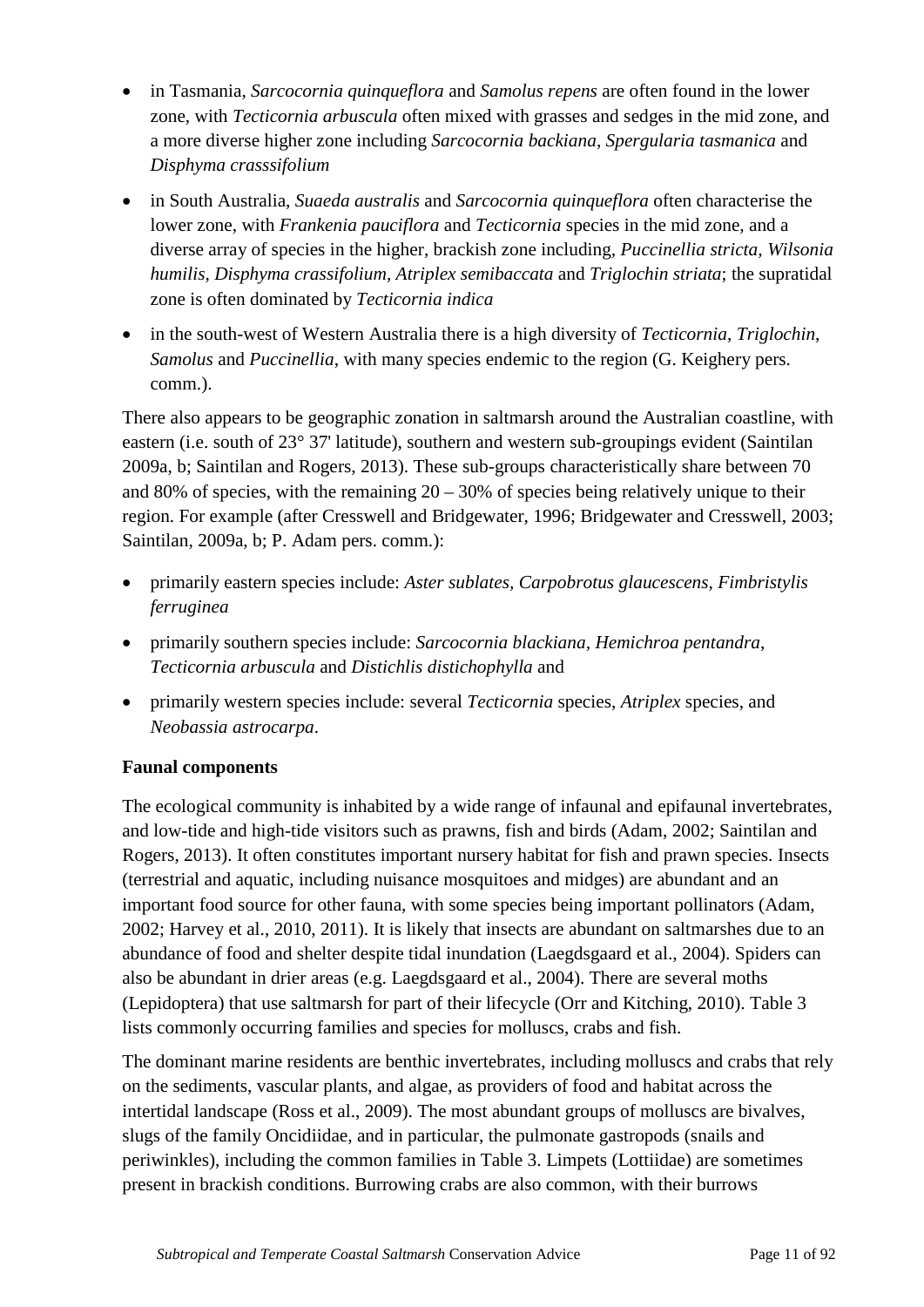profoundly modifying the physical environment (Jones et al., 1997). There are two common crab families, with six species generally found within the ecological community (Table 3).

**Table 3:** *Some common fauna in Australian coastal saltmarsh [Note: families and species are not necessarily directly related across the table columns] (after Ross et al., 2009; Green et al., 2009a, b; Mazumder 2009).*

| <b>Taxa</b> | <b>Common Families</b>   | <b>Examples of Common Species</b>       |
|-------------|--------------------------|-----------------------------------------|
| Gastropods  | Ellobiidae<br>$\bullet$  | Bembicium auratum and spp.<br>$\bullet$ |
|             | Amphibolidae             | Cassidula zonata                        |
|             | Phallomedusidae          | Cryptassiminea buccinoides and spp.     |
|             | Assimineidae             | Laemodonta typica                       |
|             | Littorinidae             | Littorina spp.                          |
|             | Hydrobiidae              | Onchidina australis                     |
|             |                          | Ophicardelus ornatus                    |
|             |                          | Ophicardelus sulcatus                   |
|             |                          | Phallomedusa solida                     |
|             |                          | Pleuroloba quoyi                        |
|             |                          | Salinator spp.                          |
|             |                          | Taiwanassiminea affinis<br>$\bullet$    |
| Slugs       | Onchidiidae<br>$\bullet$ | Onchidium damelii<br>$\bullet$          |
|             |                          | Onchidina australis                     |
| Crabs       | Grapsidae<br>$\bullet$   | Australoplax tridentata<br>$\bullet$    |
|             | Ocypodidae               | Heloecius cordiformis                   |
|             |                          | Helograpsus haswellianus                |
|             |                          | Paragrapsus laevis                      |
|             |                          | Parasesarma erythrodactyla              |
|             |                          | Scylla serrata<br>٠                     |
| Fish        | Ambassidae               | Ambassis jacksoniensis                  |
|             | Atherinidae              | Atherinosoma microstoma                 |
|             | Gobiidae                 | Gobiopterus semivestitus                |

Fish, shrimp, and prawns (known collectively as 'nekton') are an important aspect of the biodiversity of the *Coastal Saltmarsh* ecological community - both in terms of resident species and regular or transient visitors (Connolly, 2009). The tidal hydrology of *Coastal Saltmarsh* causes strong linkages between marsh and adjacent aquatic habitats for mobile species (Odum et al., 1995). Therefore the *Coastal Saltmarsh* ecological community may involve one of multiple habitats used by such individuals over short (e.g. one tidal cycle) or long (e.g. different parts of the lifecycle) timeframes. The strong segregation of nekton species between tidal marsh flats and creek fringes reported in the Northern Hemisphere (Minello et al., 2003) is not evident in Australia where, instead, a well-defined subset of species from estuarine waters visit the marsh. These fish and crustaceans can swim large distances into marsh habitat with the incoming tide, and utilise all parts of the marsh, feeding on a diverse array of prey (Connolly, 2009).

Fish assemblages within inundated *Coastal Saltmarsh* are generally dominated by adults of one or two small species (often 60-90% of total abundance) (Connolly, 2009). These species are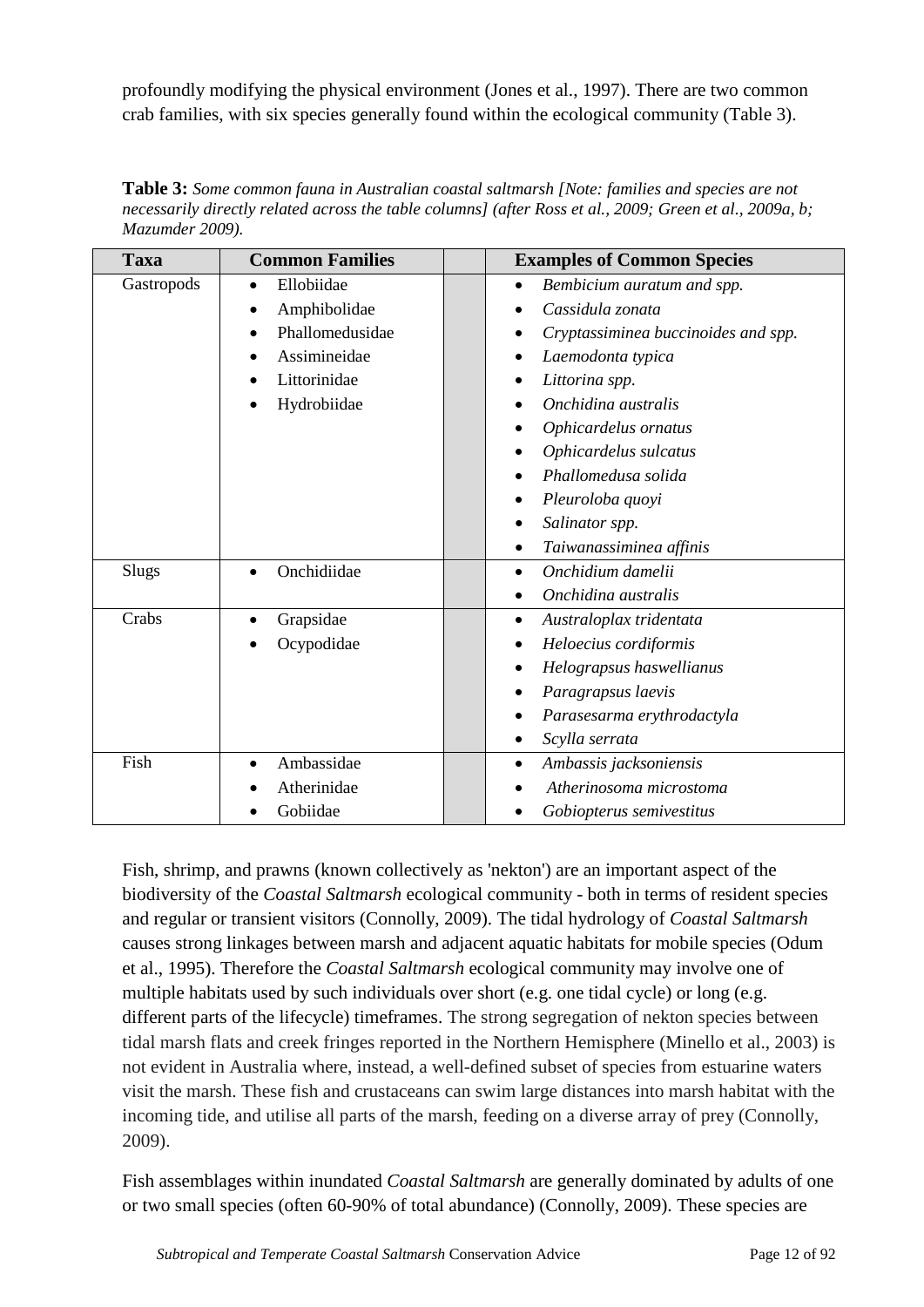usually from the families Ambassidae (glassfishes), Atherinidae (hardyheads) and Gobiidae (gobies). The remainder of the fish fauna comprises small numbers of up to about 20 other fish species, including juveniles of many commercially important species (Connolly, 2009).

Other vertebrates, such as birds and mammals (e.g. bats and the native water mouse, *Xeromys myoides*) occur among the faunal assemblage of the ecological community. For example, the *Coastal Saltmarsh* ecological community is recognised as an important feeding, roosting and refuge habitat for resident and migratory shorebirds (including colonial water birds), as well as foraging habitat for insectivorous bats (such as several species of the family Vespertilionidae) and terrestrial birds of prey, seed eaters and insectivorous birds (Laegdsgaard et al., 2004; Spencer et al., 2009; Spencer, 2010; Saintilan and Rogers, 2013). In Gulf St Vincent, South Australia, *Coastal Saltmarsh* is the preferred, and often only, habitat of species such as *Tringa nebularia* (common greenshank), *Tringa stagnatilis* (marsh sandpiper), *Himantopus himantopus* (black-winged stilt) and *Pluvialis fulva* (Pacific golden plover) (Purnell et al., 2012). Also, the critically endangered *Neophema chrysogaster* (orange-bellied parrot) uses *Coastal Saltmarsh* in Victoria and South Australia as important foraging habitat during the winter migration of the species to the mainland. A range of incidental visitors, including macropods, reptiles and amphibians, may also occur within the ecological community (Laegdsgaard et al., 2009; Saintilan and Rogers, 2013).

# **Key diagnostic characteristics, condition thresholds and survey guidelines**

The listed ecological community is limited to areas and patches of coastal saltmarsh that meet the key diagnostic characteristics and condition thresholds. National listing focuses legal protection on remaining areas or patches of the ecological community that are most functional, relatively natural (as described by the 'Description') and in relatively good condition. Key diagnostic characteristics and condition thresholds assist in identifying an area or patch of the threatened ecological community and when the EPBC Act is likely to apply to the ecological community. They provide guidance for when an area or patch of a threatened ecological community retains sufficient conservation values to be considered as a Matter of National Environmental Significance, as defined under the EPBC Act. This means that the referral, assessment and compliance provisions of the EPBC Act are focussed on the most valuable elements of Australia's natural environment, while heavily degraded patches will be largely excluded. Note that existing infrastructure, land already permanently replaced with crops/pasture/plantations, and human settlements do not form part of the ecological community.

Although significantly degraded or modified patches may not be protected as the ecological community listed under the EPBC Act, it is recognised that patches that do not meet the condition thresholds may still retain important natural values. Therefore, these patches should not be excluded from recovery and other management actions (also see 'Surrounding environment and landscape context').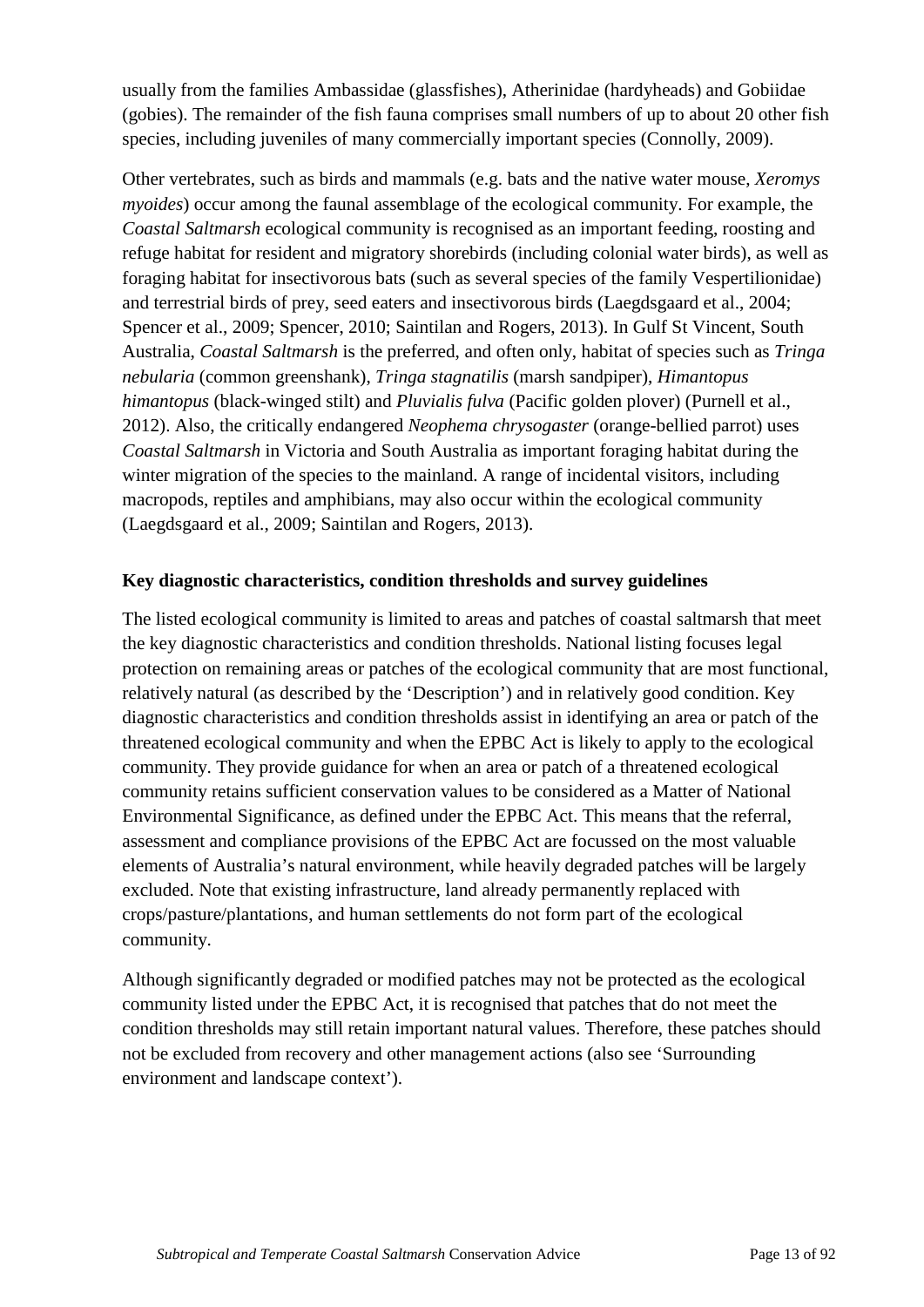## *Key diagnostic characteristics*

The ecological community is the assemblage of organisms including and associated with coastal subtropical and temperate saltmarsh. Key diagnostic characteristics for describing the *Coastal Saltmarsh* ecological community include:

- occurs south of 23° 37' S latitude from the central Mackay coast on the east coast of Australia, southerly around to Shark Bay on the west coast of Australia (26° latitude), and including the Tasmanian coast and islands within the above range
- occurs on the coastal margin, along estuaries and coastal embayments and on low wave energy coasts
- occurs on places with at least some tidal connection, including rarely-inundated supratidal areas, intermittently opened or closed lagoons, and groundwater tidal influences, but not areas receiving only aerosol spray
- occurs on sandy or muddy substrate and may include coastal clay pans (and the like)
- consists of dense to patchy areas of characteristic coastal saltmarsh plant species (i.e. salttolerant herbs, succulent shrubs or grasses, that may also include bare sediment as part of the mosaic) and
- proportional cover by tree canopy such as mangroves, *Melaleucas* or *Casuarinas* is not greater than 50%, nor is proportional ground cover by seagrass greater than 50%.

### *Condition thresholds and survey guidelines*

Landuse history and local topography will influence the state in which a patch of the ecological community is expressed. In addition, the ecological community may occur in discrete patches, as part of a mosaic with a range of different substrates and vegetation types, including in ecotones. For the *Coastal Saltmarsh* ecological community the following apply:

#### *Ecotones:*

Where the ecological community intergrades with an adjacent community, such as seagrass, mangroves, paperbark (*Melaleuca* spp.) and *Casuarina* spp. swamp, or freshwater marshes, then in this ecotone region, if 50% or more of the groundcover/understorey is comprised of coastal saltmarsh vegetation then it is considered to be the ecological community.

#### *Patch definition:*

A patch is defined as a discrete and continuous area or mosaic of the ecological community. However, a patch may include bare area of substrate (e.g. salt pannes, salt pans, sabkahs, clay pans, cyanobacterial mats, tidal creeks, etc.) or small-scale disturbances, such as tracks or breaks, narrow watercourses or small-scale variations in vegetation that do not significantly alter its overall functionality (functionality here refers to ecological processes such as the movement of fauna and pollinators, the dispersal of plant propagules, provision of food, habitat attributes such as refuge, nesting, or nursery function, etc., all of which can operate at small to large scales).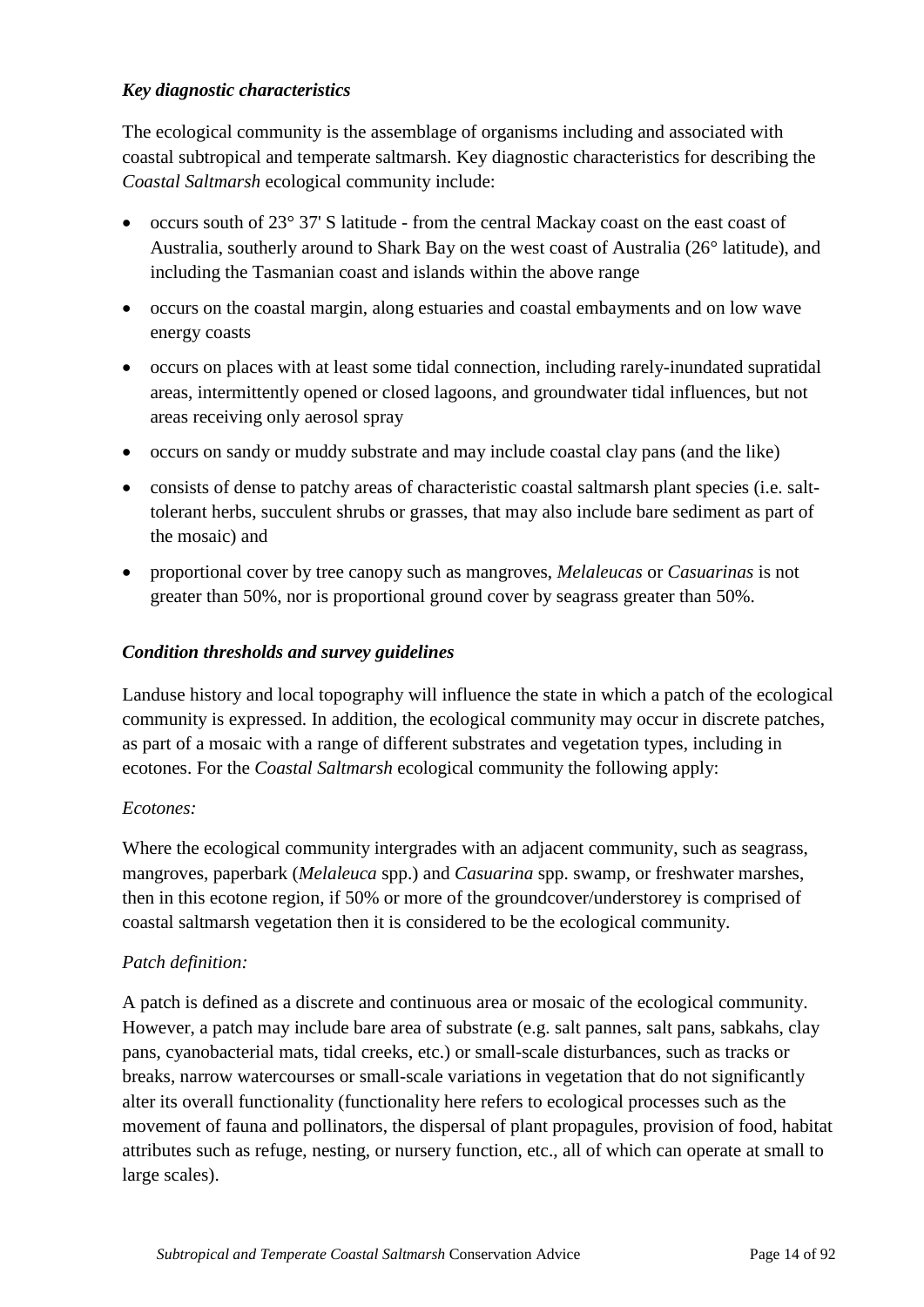

**Figure 1:** *Coastal Saltmarsh ecological community (EC) patch size and mosaic considerations.*

## *Patch size:*

Research has demonstrated that coastal saltmarsh patches of 0.4 ha or greater have the typical food web dominated by marsh plants themselves, but below 0.4 ha, the saltmarsh system is less productive and swamped by external nutrient sources (e.g. adjacent mangroves or pelagic phytoplankton; Guest and Connolly, 2004, 2006). However other research suggests that conservation sensitive species tend to occur in patches  $> 0.1$  ha (Williams et al., 2011) and propagule dispersal may be important at these small patch sizes (P. Adam, pers. comm.). Therefore patches of the *Coastal Saltmarsh* ecological community that are <0.1 ha and occur in isolation (as opposed to part of a mosaic) are excluded from the ecological community (see Figure 1a). However, it is not uncommon for the *Coastal Saltmarsh* ecological community to occur in a mosaic (for example, interspersed with other vegetation or bare sandy or muddy substrate), and thus consist of small patch sizes within that mosaic. Importantly, these small patches within the mosaic may still confer ecological function through their connection with other patches and as a source of propagules (e.g. Prahalad and Pearson, 2012). Therefore patches of saltmarsh within a mosaic that are within 30 m of each other, and collectively are 0.1 ha or more are considered to be the ecological community (Figure 1b).

# *Tidal connection:*

The ecological community requires some form of ongoing connection to the tidal regime. This could occur via both surface and/or ground waters. It may occur within the intertidal or supratidal zone. It may be regular as per lunar tides, or periodic and intermittent, as via the highest tides or storm surges, or as with ICOLLs - lagoons open to the sea for limited periods due to rain, sea or anthropogenic intervention. Coastal saltmarsh cut off from the sea by natural barriers but subject to seepage from the sea should be included in the definition.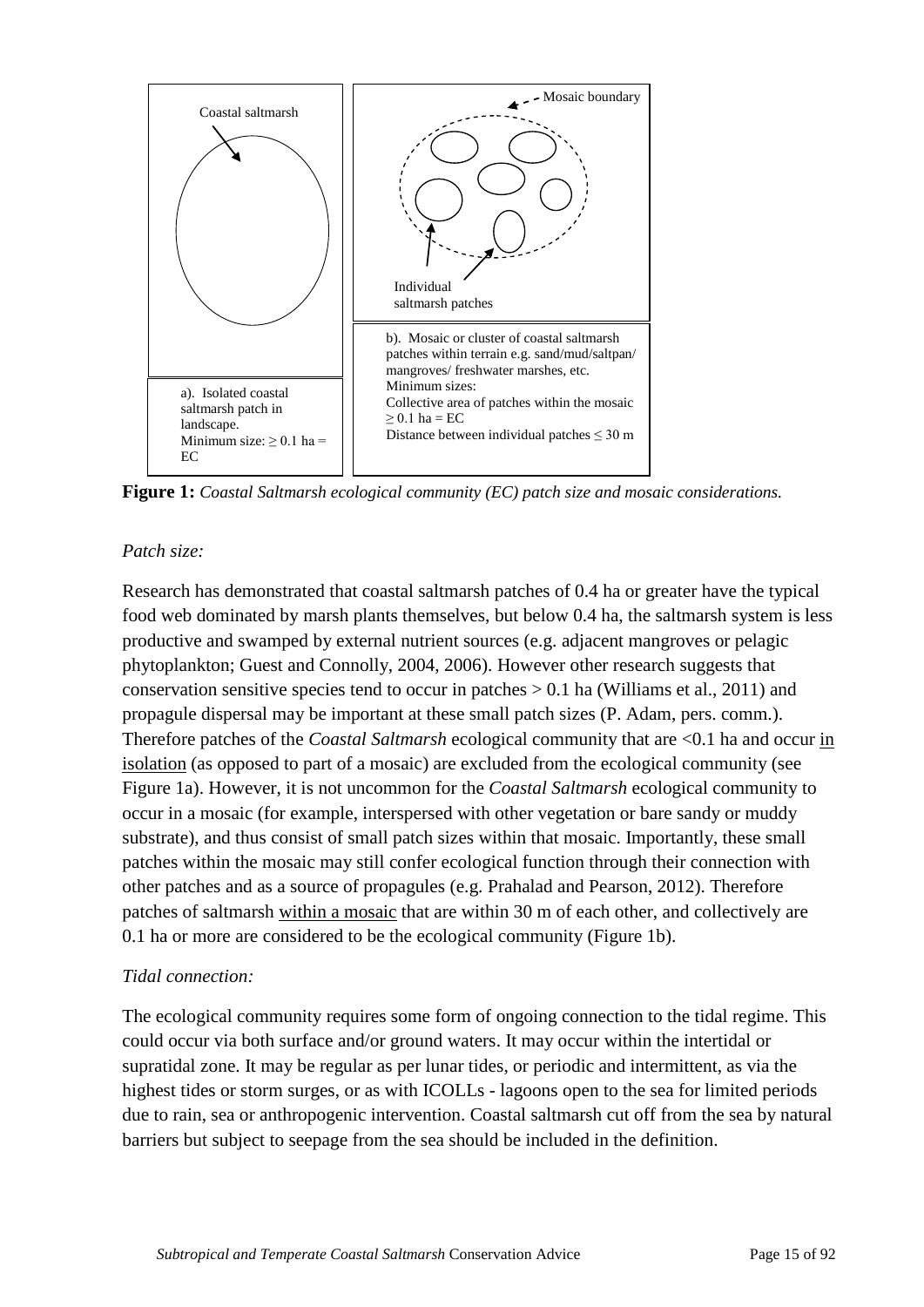## *Exclusions:*

The following are excluded from the *Coastal Saltmarsh* ecological community:

- saltmarsh occurring in seepage zones on sea cliffs and elevated rock platforms above the tidal limit and on elevated headlands subject only to aerosolic salt
- saltmarsh occurring on inland saline soils with no tidal connection
- isolated patches of saltmarsh  $< 0.1$  ha
- patches or areas of saltmarsh that contain  $>$  50% weeds (i.e. patches must be dominated by native saltmarsh plant species to be the ecological community) and
- patches of saltmarsh (possibly senescent) within the coastal margin that are disconnected (either naturally or artificially) from a tidal regime but were once connected. However, should the patch be reconnected to the tidal regime (e.g. via removal of an artificial barrier, or constructing a pipeline under a roadway), then the patch can become part of the ecological community (i.e. if it meets other key diagnostics and condition thresholds).

#### *Buffer zone:*

It is recommended that an appropriately sized buffer zone of influence be applied from the outer edge of the patch or area (i.e. size to be determined on a case-by-case basis depending on threat type, location and barriers). This may assist in the preservation of patches and broader areas of the *Coastal Saltmarsh* ecological community, as well as providing an opportunity for climate change adaptation, such as inland retreat (e.g. Saintilan and Rogers, 2013). For example, saltmarshes naturally retreat landward as sea level increases, and if space is unavailable due to local geomorphology or the presence of anthropogenic structures/activities, then saltmarsh will disappear with sea level rise due to climate change (Adam, 2002: Saintilan and Rogers, 2013). Buffers enhance protection of a patch by avoiding or minimising potential disturbance from surrounding land uses or activities. The size of the buffer zone should increase with increasing intensity and likely localised impact of the threat. While the buffer zone is not formally part of the ecological community, it should be taken into account when considering likely 'significant impacts' during EPBC Act decision-making (as should any other areas where an action may have a significant impact on the ecological community).

#### **Surrounding environment and landscape context**

In the context of actions that may have 'significant impacts' and require approval under the EPBC Act, it is important to consider the environment and habitats that surround patches of the ecological community that meet the condition thresholds. The surrounding environment and vegetation will also influence how important an area or patch of the ecological community is in the broader landscape.

The *Coastal Saltmarsh* ecological community forms one component of the complex of coastal and estuarine communities (Adam, 2002; Mount et al., 2010). On their seaward (lower) side, coastal saltmarshes are usually fringed by seagrass beds and/or mangroves, or they may abut intertidal flats. Landward they may intergrade with coastal forest and shrubland (e.g. *Casuarina*, *Melaleuca*) or be fringed by hypersaline flats in subtropical coasts. Such areas are influenced by tides (i.e. seawater) less regularly or if artificial barriers are present, may be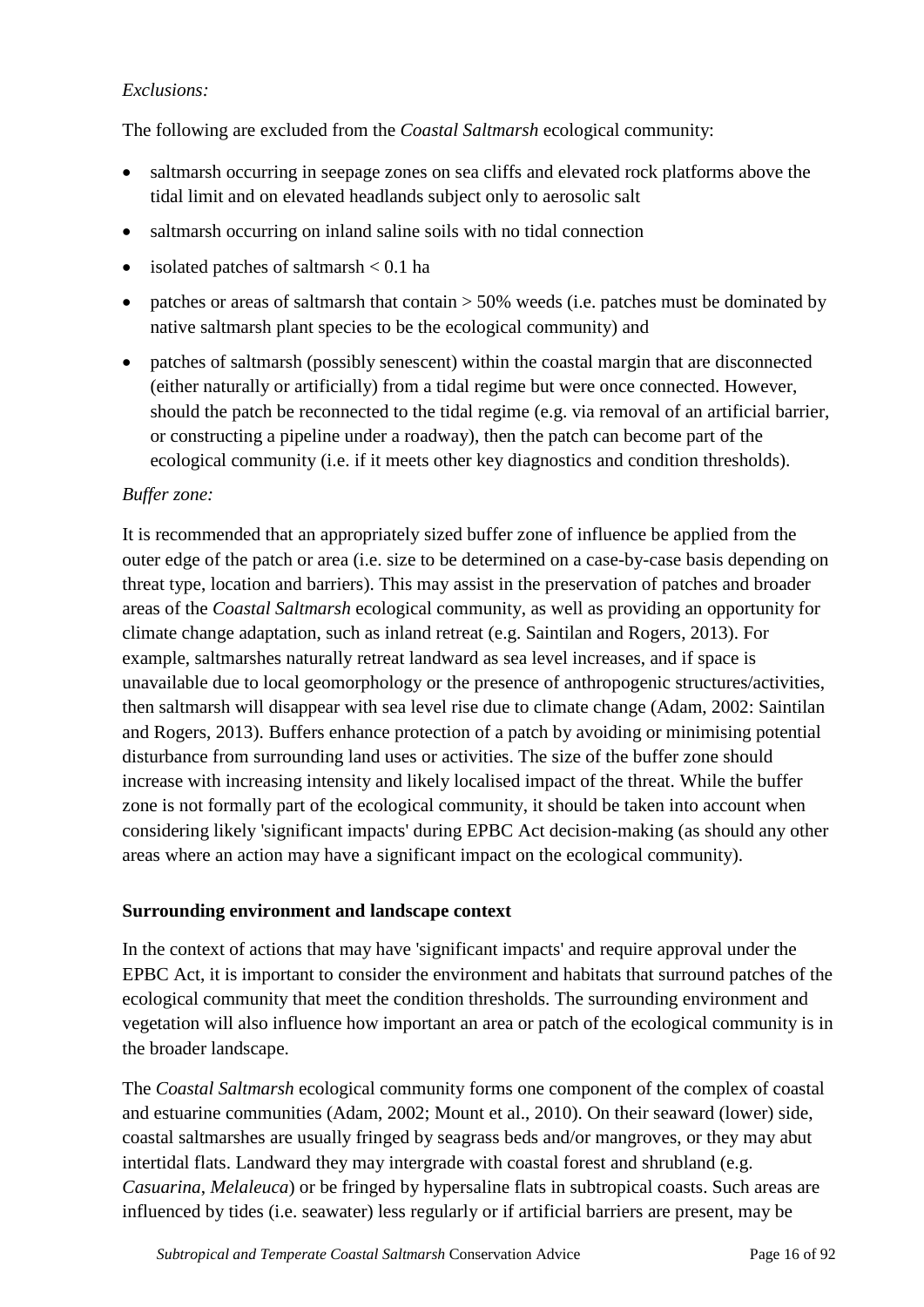permanently 'stranded' from tidal influence (and thus no longer form part of the ecological community). Alternatively, saltmarsh may be limited on their landward side by anthropogenic structures (e.g. sea walls) or activities (e.g. agriculture). Thus landward transition depends on local topography, geological history and human interference (Adam, 2002).

Towards the head of estuaries, conditions may be brackish or fresh (either from surface or groundwater) but may still be subject to some form of tidal influence. In areas such as these, the *Coastal Saltmarsh* ecological community may intergrade with freshwater tidal marshes, such as those with fringing reed and tall sedge communities (Adam, 2009).

The following indicators of additional conservation value should be considered when assessing the impacts of actions or proposed actions under the EPBC Act, or when considering recovery, management and funding priorities for a particular area or patch of the ecological community:

- evidence of recruitment of key native species or the presence of a range of age cohorts
- adequate tidal connection for ecological function and condition of the ecological community
- good faunal habitat as indicated by patches containing cover, refuge, and contribution to movement corridors
- species richness, as shown by the variety and proportion of native flora and the diversity of fauna species present
- presence of listed threatened species
- areas of minimal weeds and feral animals, or where these can be managed easily, and/or,
- patches that are in areas where the ecological community has been heavily degraded, and
- patches that contain unique variants of the ecological community.

# **Area critical to the survival of the ecological community**

Of critical importance to the survival of the *Coastal Saltmarsh* ecological community is an ongoing connection with the adjacent tidal regime (whether regular or irregular).

Areas that meet the key diagnostic characteristics and condition thresholds plus an appropriate buffer zone are considered critical to the survival of the ecological community. Additional areas such as adjoining native vegetation and areas that meet the description of the ecological community but not the condition thresholds are also considered important to the survival of the ecological community.

# **Geographic extent and patch distribution**

Estimates of the current national extent of the *Coastal Saltmarsh* ecological community nationally are provided in Appendix D (see assessment against Criteria 1 and 2). While there has been no detailed modelling of the likely pre-European distribution of the ecological community across its entire range, some jurisdictions have estimated the former extent. This information is also provided at Appendix D.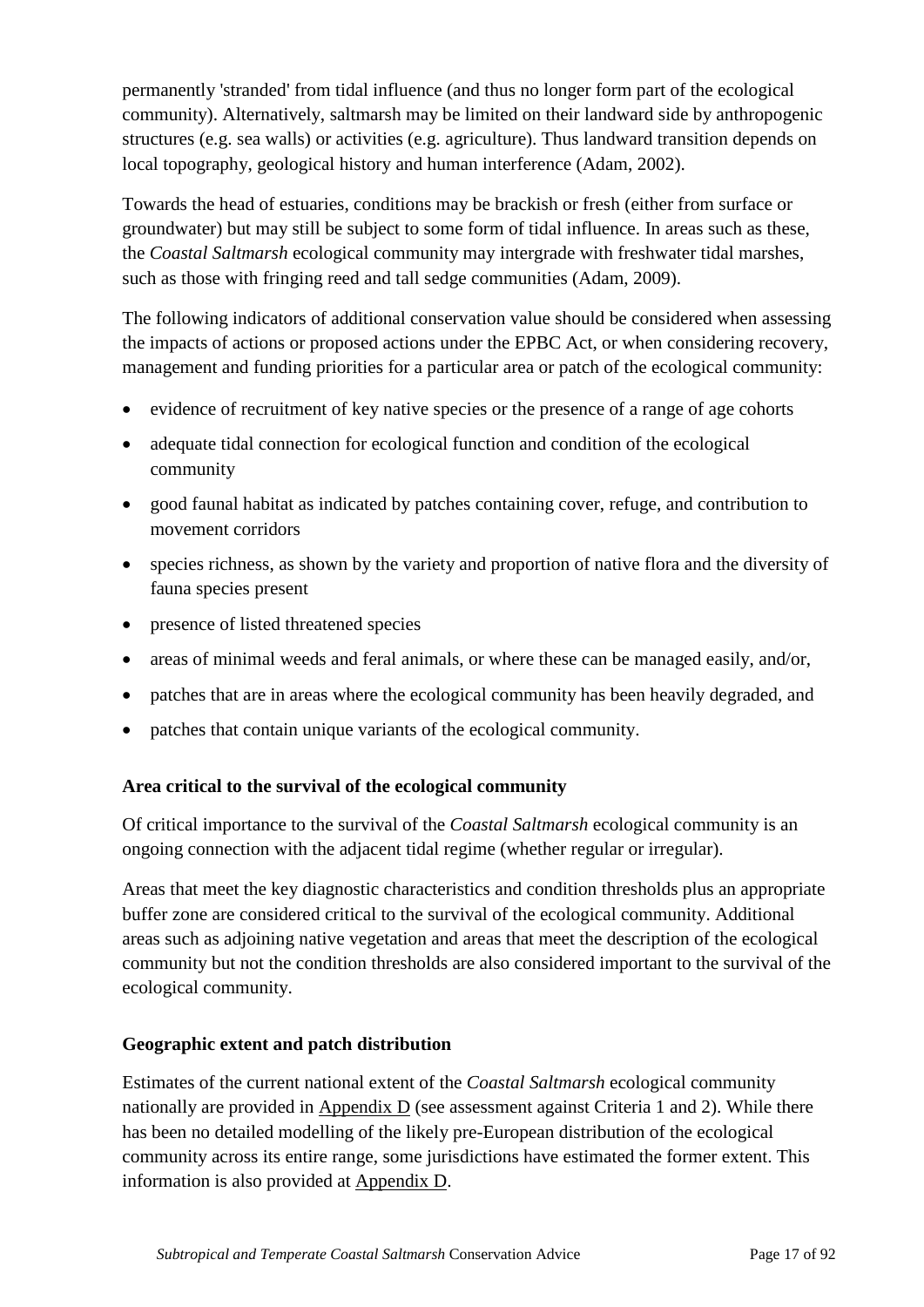It should be noted that classification and mapping of vegetation such as saltmarsh is extremely complex and relies on recognition of vegetation type, vegetation extent and (sometimes) condition, and may use different methodologies in different areas (Kelleway et al., 2009; Williams et al., 2011; Prahalad and Pearson, 2012). The sometimes small size of patches also presents problems in regard to mapping.

From an ecological function perspective, it is important to consider patch size (e.g. medium, average, minimum) at which the ecological community remains functionally viable. It has been suggested that at less than a 0.4 ha saltmarsh patch is less productive (Guest and Connolly, 2006). In contrast to this, studies have also shown that very small patches can remain important for species survival. For example, in a study of 757 coastal saltmarsh patches at Parramatta River-Sydney Harbour (NSW), Williams et al. (2011) found that five recognised 'conservation sensitive' species (due to their rarity or decline) occurred mainly in patches greater than 0.1 ha. A detailed analysis of available patch size data is presented in **Appendix D**.

#### **National context and existing protection**

## *Ecosystem services*

Nationally, the *Coastal Saltmarsh* ecological community provides extensive ecosystem services such as: filtering surface water prior to it entering the sea; carbon sequestration; coastal productivity; nursery habitat to a range of fisheries species; provision of food and nutrients for a wide range of adjacent marine and estuarine communities, including migratory shorebirds; and stabilising the coastline and providing a buffer from waves/storms (Morrisey, 1995; Boorman 1999; Mazumder et. al., 2006; Caton et al., 2009; Connolly, 2009; DCC, 2009).

Importantly, saltmarshes are among the most efficient ecosystems globally at sequestering carbon, although different areas of saltmarsh will vary in capacity (Pidgeon, 2009; Saintilan and Rogers, 2013). 'Blue Carbon' is the potential of marine/coastal ecosystems to trap atmospheric carbon dioxide (Nellemann et al., 2009). This value is due to the biogeochemical conditions in tidal wetlands being conducive to long-term carbon retention. In addition, methane (a potent greenhouse gas) emissions are dramatically reduced in environments where methanogenic bacteria are inhibited by salt (Choi and Wang, 2004; Poffenbarger et al., 2011; Saintilan and Rogers, 2013). An important concern with significant loss of saltmarsh habitat is that it could liberate the huge pool of carbon stored in wetland sediments to coastal waters or the atmosphere (DCC, 2009).

#### *State distribution*

The region of the ecological community spans six state jurisdictions: Queensland (southern), New South Wales, Victoria, Tasmania, South Australia and Western Australia (south-western). It also occurs within many IBRA bioregions, NRM/Catchment Management Authority areas and Local government jurisdictions (see Appendix A for further details).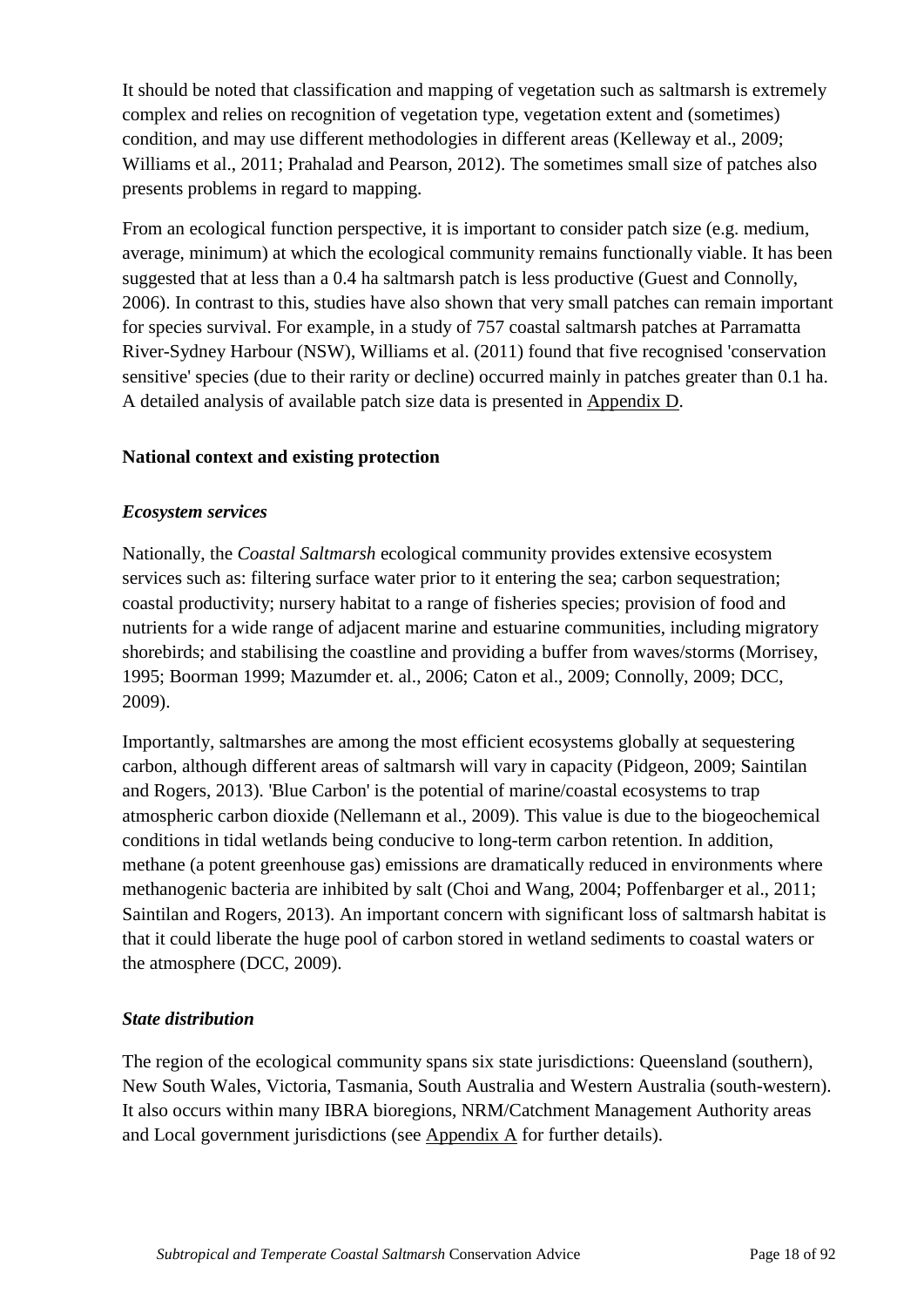## *Related State listings*

In 2004, due to threats to long-term survival, the NSW Scientific Committee listed coastal saltmarsh as an endangered ecological community in New South Wales under the *NSW Threatened Species Conservation Act 1995* - i.e. *Coastal saltmarsh in the NSW North Coast, Sydney Basin and South East Corner bioregions*. Currently Queensland, Victoria, Tasmania, South Australia and Western Australia do not list this ecological community.

A suite of threatened and migratory species listed under various articles of federal or state legislation occur within the ecological community (see Appendix A). For example in the Victorian component of the national *Coastal Saltmarsh* ecological community, there are some 60 threatened, migratory or marine overfly birds listed under the EPBC Act, including the critically endangered *Neophema chrysogaster* (orange bellied parrot). Spencer et al., (2009) report seven birds listed as threatened under the EPBC Act or state legislation that occur in Australian saltmarsh that would also potentially occur within the ecological community. *Xeromys myoides*, the native water mouse, nests within the *Coastal Saltmarsh* ecological community and is listed as vulnerable at national and state levels (Russell and Hale, 2009). *Litoria aurea*, the EPBC Act vulnerable listed green and golden bell frog, has also been recorded in the *Coastal Saltmarsh* ecological community during periods of high rainfall (Spencer et al., 2009).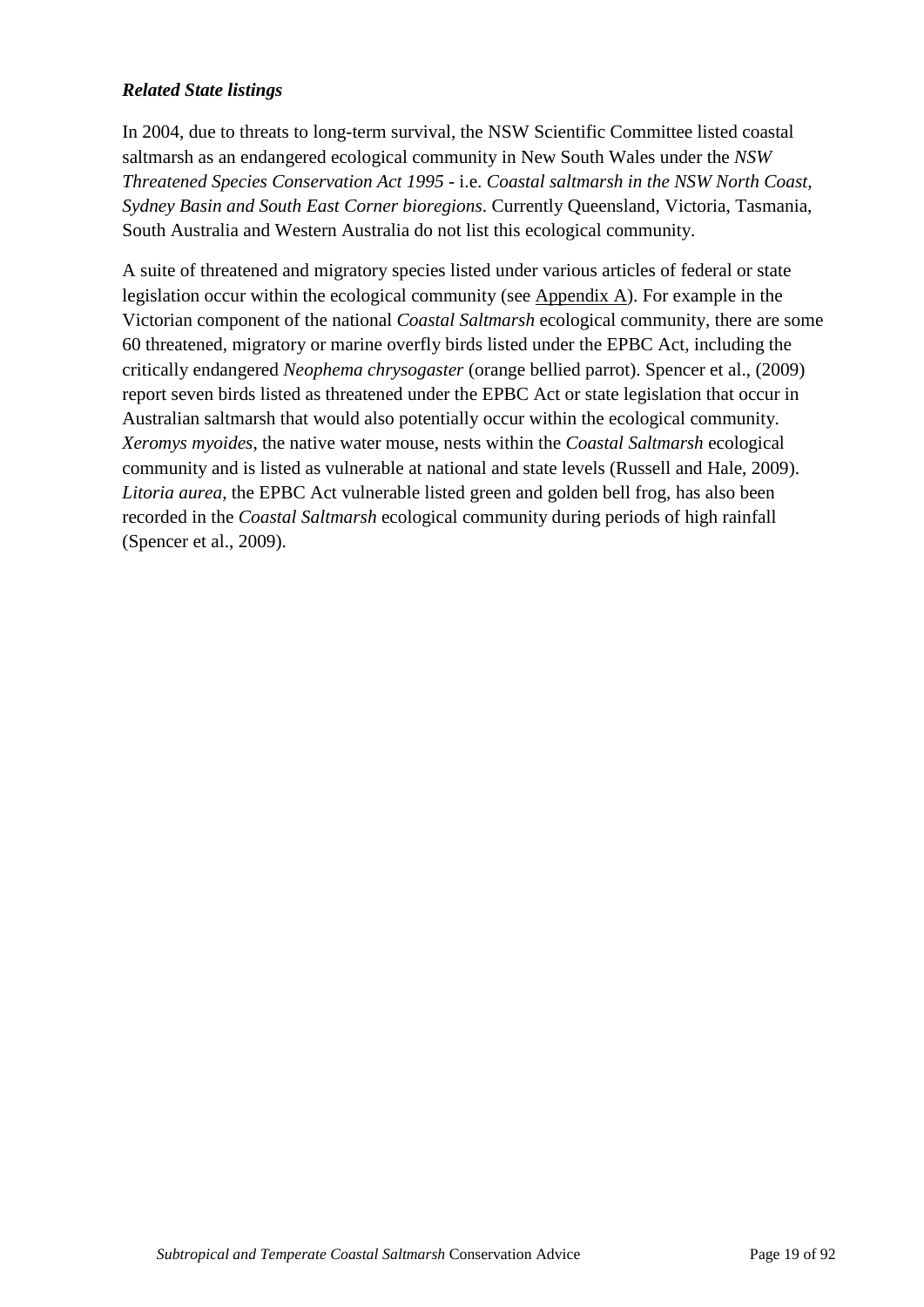# **2. SUMMARY OF THREATS**

Coastal saltmarshes are recognised nationally and globally as ecosystems of immense ecological value which are increasingly under threat (Adam, 2002; Adam et al., 2008; Laegdsgaard et al., 2009; Saintilan, 2009c; VSS, 2011; SoE 2011 Committee, 2011). Due to their position along the coast, where land is often required for human settlement, coastal saltmarshes have experienced a long history of modification and destruction (Thomsen et al., 2009; VSS, 2011 and references therein). Where there is a landward barrier to the potential movement of coastal saltmarsh, the threats may be intensified (as there is no potential for movement inland). The concentration of (human) population growth and development in the coastal zone, particularly along the subtropical and temperate Australian coastline, and the sensitivity of coastal saltmarsh to changes in climate and sea level continue to exacerbate all threats to the ecological community.

A summary of key threats to the *Coastal Saltmarsh* ecological community is provided below, with further description provided in Appendix C:

- *Clearing and fragmentation* historical and contemporary vegetation clearing have resulted, and will continue to result in, loss or fragmentation of *Coastal Saltmarsh* habitat (Adam, 2002: Laegdsgaard et al, 2009). Many of the threats below cause or exacerbate this threat.
- *'Land-claim' or infilling* land claim (conversion of saltmarsh to other uses), infilling and associated infrastructure are effectively an irreversible disturbance resulting in loss or permanent disconnection of coastal saltmarsh from the tide (Adam, 2002; Fairweather, 2011).
- *Altered hydrology/tidal restriction* changes to tidal regime or tidal connection that result from development, land-use practices or infrastructure can lead to habitat loss, invasion of 'problem species' or modification of ecological function (Laegdsgaard et al., 2009; Williams et al., 2011).
- *Invasive species* non-native weed species and other problem species (e.g. native species that can form monotypic stands) are increasingly replacing native *Coastal Saltmarsh* plants which limits biodiversity, changes vegetation structure and potentially alters ecosystem function, and in some cases fire regimes (Laegdsgaard et al., 2009; VSS, 2011; Harvey et al., 2011).
- *Climate change* current and projected rises in temperature and sea level and increased storm events from climate change are considered severe threats to *Coastal Saltmarsh* that could result in landward retreat, transgression by mangroves, fragmentation and loss of habitat or function.
- *Mangrove encroachment* over the past few decades *Coastal Saltmarsh* has been increasingly encroached on by mangrove along the south-east coast of Australia from Queensland to South Australia (Burton, 1982; Wilton, 2002; Saintilan, 2009a, b; Oliver et al., 2012; Saintilan and Rogers, 2012).
- *Recreation* various recreational vehicles cause localised and widespread damage (and noise) to *Coastal Saltmarsh*, with documented decreases and disturbance to habitat and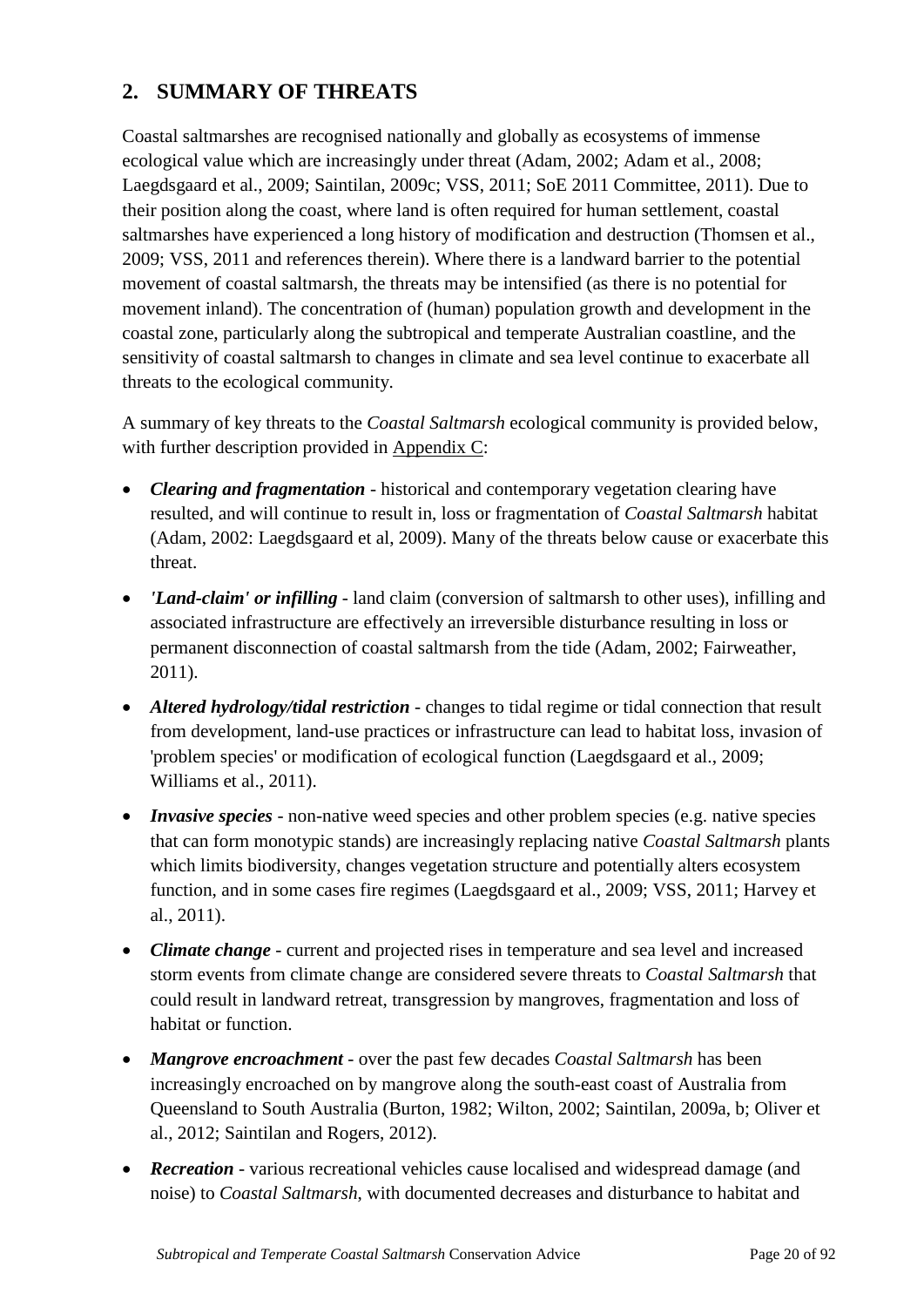fauna (e.g. nesting birds including ground egg layers) (Laegdsgaard et al., 2009; Spencer et al., 2009).

- *Pollution/litter* pollution and litter from stormwater or dumping of waste can smother coastal saltmarsh plants and introduce contaminants such as heavy metals or organic chemicals (Adam, 2002; Laegdsgaard et al., 2009). Oil spills are also a major potential threat.
- *Eutrophication Coastal Saltmarsh* is susceptible to a range of impacts from excess nitrogen from sewage and land-derived sources. Nitrogen can change patterns of productivity and species distribution, stimulate algal growth, and encourages non-saltmarsh vegetation to invade (Rose and McComb, 1992; Adam, 2002)
- *Acid Sulfate Soils* actual or potential acid sulfate soils are found along much of the Australian coastline and therefore pose a threat to the ecological community (e.g. Adam, 2009; VSS, 2011). Acidification can have significant impacts on habitat quality, the health of aquatic organisms and biodiversity. (e.g., fish and shellfish kills, outbreaks of disease in fish, scalding of vegetation, and increases in nuisance algae) (Watkinson et al., 2000; ASEC, 2001; NRME, 2003; Fitzpatrick et al., 2009).
- *Grazing* large-scale grazing by introduced farm animals is likely to impact on coastal saltmarsh vegetation, potentially changing composition and structure and adversely affecting rarer and more fragile species (Adam, 1990; Laegdsgaard et al., 2009).
- *Insect control* controlling nuisance insects in *Coastal Saltmarsh* may involve the use of harmful insecticides or habitat modification such as runnelling, which alters drainage and tidal inundation patterns (Balla, 1994; Adam, 2002).
- *Evaporative salt production and other mining* solar evaporative salt ponds are often constructed on *Coastal Saltmarsh*, thereby destroying vast areas of natural habitat (Adam, 2002; Bromberg Gedan et al., 2009). In South Australia, where the highest biodiversity of coastal saltmarsh occurs, vast areas are under lease for potential salt mining in the future (Fotheringham and Coleman, 2008). Shell-grit mining also occurs in some Victorian *Coastal Saltmarsh* (VSS, 2011).
- *Inappropriate fire regimes* coastal saltmarsh vegetation is not well fire-adapted and fire is lethal to many species (Kirkpatrick and Glasby, 1981; VSS, 2011). Invasive problem species (e.g. *Juncus acutus* and *Baumea juncea*) may have high flammable fuel loads, putting *Coastal Saltmarsh* at risk (NSW SC, 2004).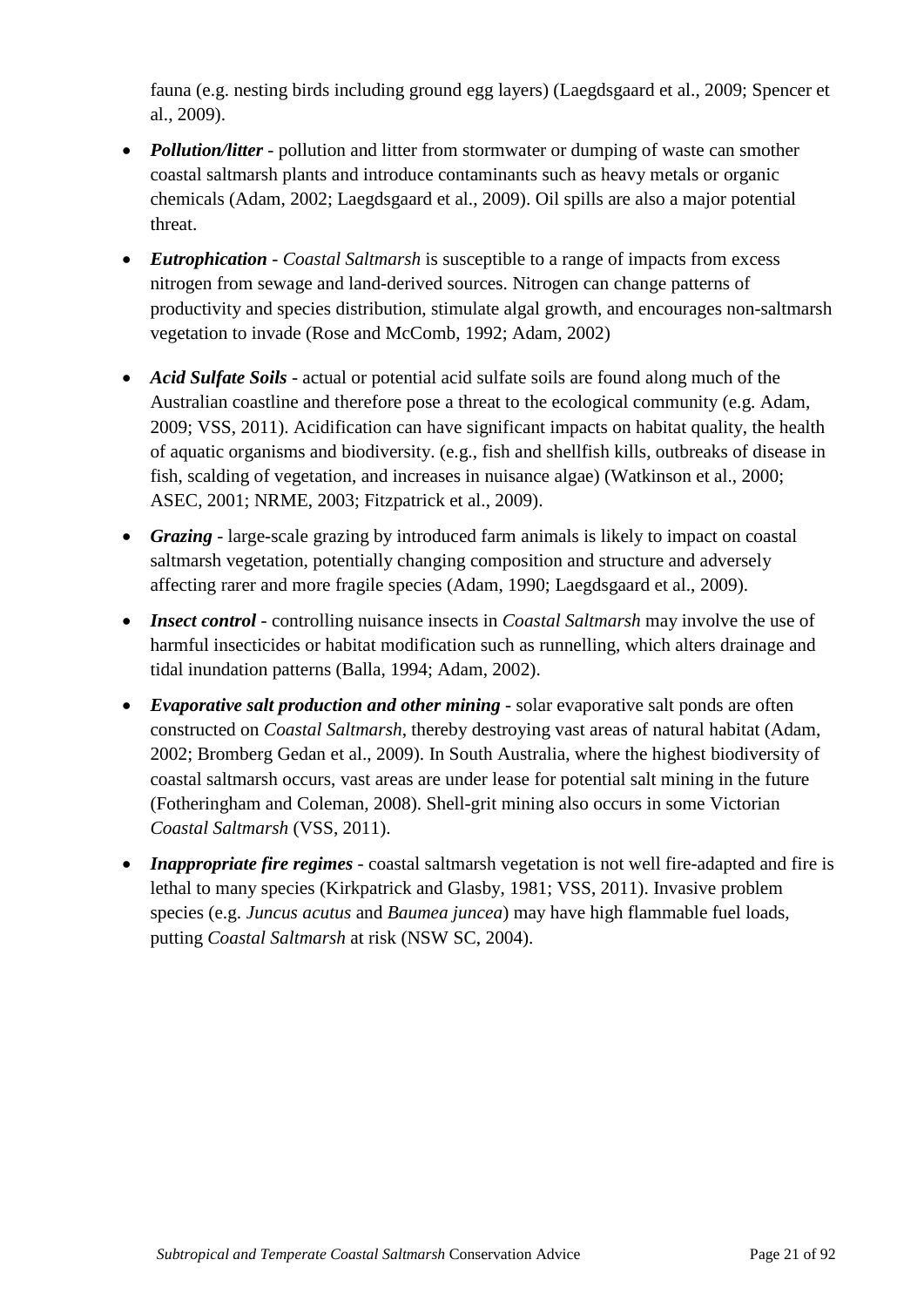# **3. SUMMARY OF ELIGIBILITY FOR LISTING AGAINST EPBC ACT CRITERIA**

Further details about how the ecological community was judged against the EPBC Act listing criteria can be found at **Appendix D**.

## *Criterion 1 – Decline in geographic distribution*

There is insufficient information about decline in extent that covers the full national extent of the *Coastal Saltmarsh* ecological community. Decline is less than 50% in those states where there is reliable information about decline, although it is recognised that the proportion can be much greater for specific sites. Therefore, the ecological community is **not eligible** for listing under this criterion.

## *Criterion 2 – Small geographic distribution coupled with demonstrable threat*

The *Coastal Saltmarsh* ecological community has a very restricted distribution on the basis that it is fragmented with small patch sizes generally under 10 ha in size. It is subject to certain threats that could cause its loss over the medium-term future. Therefore, the ecological community has been demonstrated to have met the relevant elements of Criterion 2 to make it **eligible** for listing as **vulnerable**.

## *Criterion 3 – Loss or decline of functionally important species*

The loss or decline of functionally important species either cannot be demonstrated or is unknown due to data deficiencies. Therefore, the ecological community is **not eligible** for listing in any category under this criterion.

#### *Criterion 4 – Reduction in community integrity*

The integrity of the *Coastal Saltmarsh* ecological community has reduced through the combined impacts of threats such as increased fragmentation, tidal restriction, increased marine inundation and mangrove transgression, and invasion by exotic plant species. Despite some local and regional actions to mitigate some of these threats, they are unlikely to restore the national ecological community within the medium-term future. The ongoing threat of sea level rise is recognised as particularly difficult to mitigate. The ecological community is eligible for listing as **vulnerable** under this criterion.

#### *Criterion 5 – Rate of continuing detrimental change*

The Committee considers the rate of continuing detrimental change in the *Coastal Saltmarsh* ecological community to be substantial as indicated by a serious intensification in the disruption of a key driver of important community processes (i.e. sea level rise). Therefore, the ecological community is **eligible** for listing as **vulnerable** under this criterion.

#### *Criterion 6 – Quantitative analysis showing probability of extinction*

There are no quantitative data available to assess this ecological community under this criterion. Therefore, it is **not eligible** for listing under this criterion.

#### *Summary*

Based on the highest conservation category triggered by this assessment, the *Coastal Saltmarsh* ecological community is **eligible** for listing as **vulnerable**.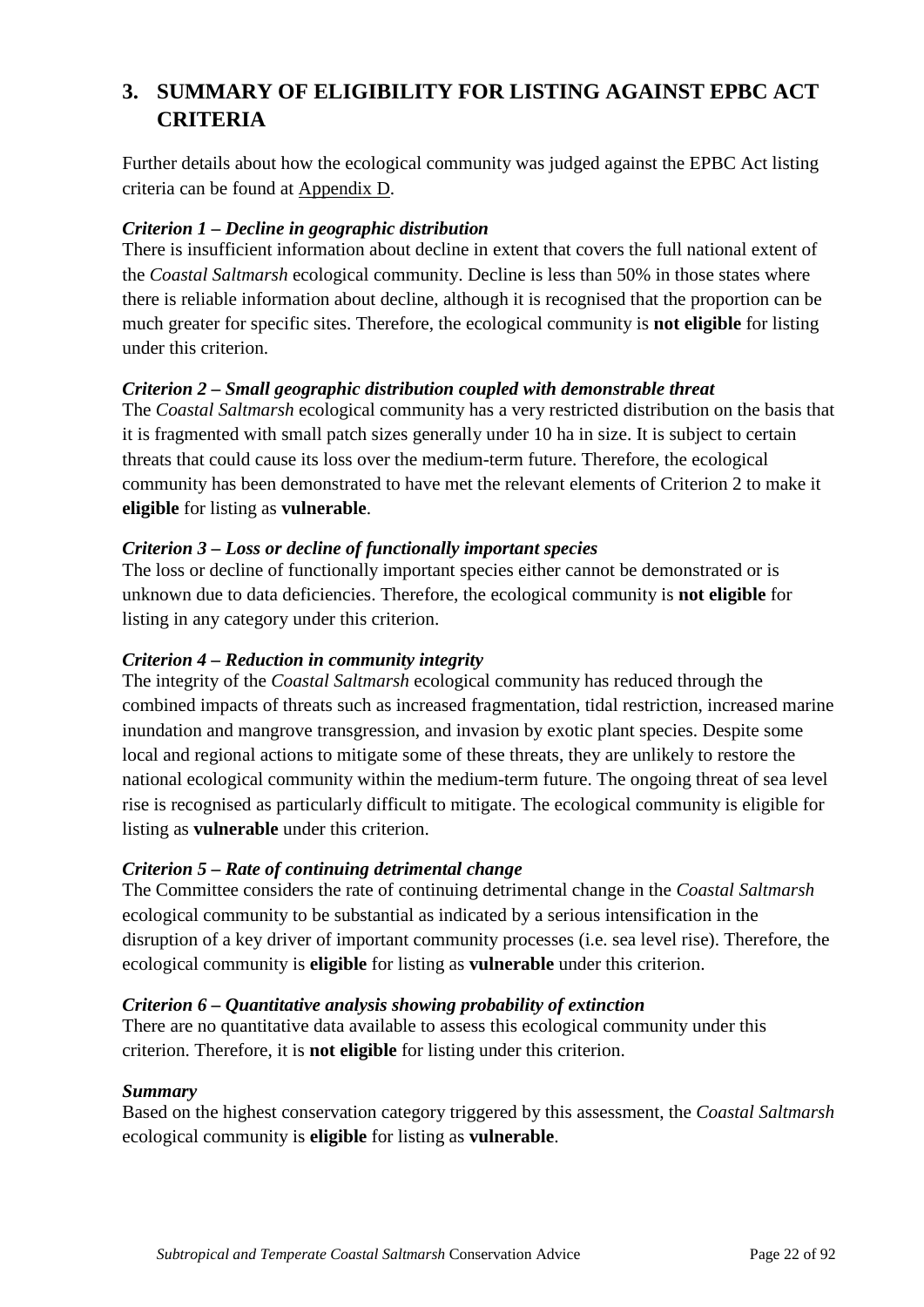# **4. PRIORITY CONSERVATION ACTIONS**

#### **Conservation goals**

The Committee considers that maintenance of ecological function and increased resilience should be the guiding principles for conservation of the *Coastal Saltmarsh* ecological community. The optimal ecological community includes: permanent or intermittent connection with the sea; functioning trophic pathways; structural habitat; no loss of key native species; and the absence of problem invasive species (exotic pests/aggressive weeds).

Key priority conservation actions:

- Avoid native vegetation clearance and destruction of the ecological community and its buffer zones; including protecting potential areas of natural retreat.
- Collate effective policies and management actions already in progress (including development controls) to support and widely disseminate best practice and lessons learnt.
- Undertake surveys to identify areas where natural retreat of Coastal Saltmarsh may be possible and actively manage them to enable natural retreat in the future.
- Undertake effective community engagement and education to promote the value of the ecological community (e.g. it is not 'wasteland' as some perceive); also to highlight the importance of minimising disturbance (e.g. during recreational activities) and of minimising pollution and littering (e.g. via signage).
- Liaise with planning authorities to promote the inclusion of *Coastal Saltmarsh* protection and projected tidal inundation zones in their plans/responses to climate change and sea level rise and in coastal zone management generally.

#### **Research Priorities**

Research priorities that will inform priority conservation actions include:

- Develop a methodology for calculating appropriate buffer zone sizes for *Coastal Saltmarsh*.
- Undertake further research on *Coastal Saltmarsh* ecosystem function and services, for example:
	- 'nutrient' cycling/dynamics and energy flows
	- nursery function and links with coastal fisheries
	- 'Blue Carbon'
	- shoreline stabilisation and storm buffering capacity.
- Research the effects of disturbances (e.g. pollution, discharge of stormwater, and recreational use) on ecological function.
- Undertake surveys, encompassing a wide taxonomic range, across the national extent of the ecological community, to identify: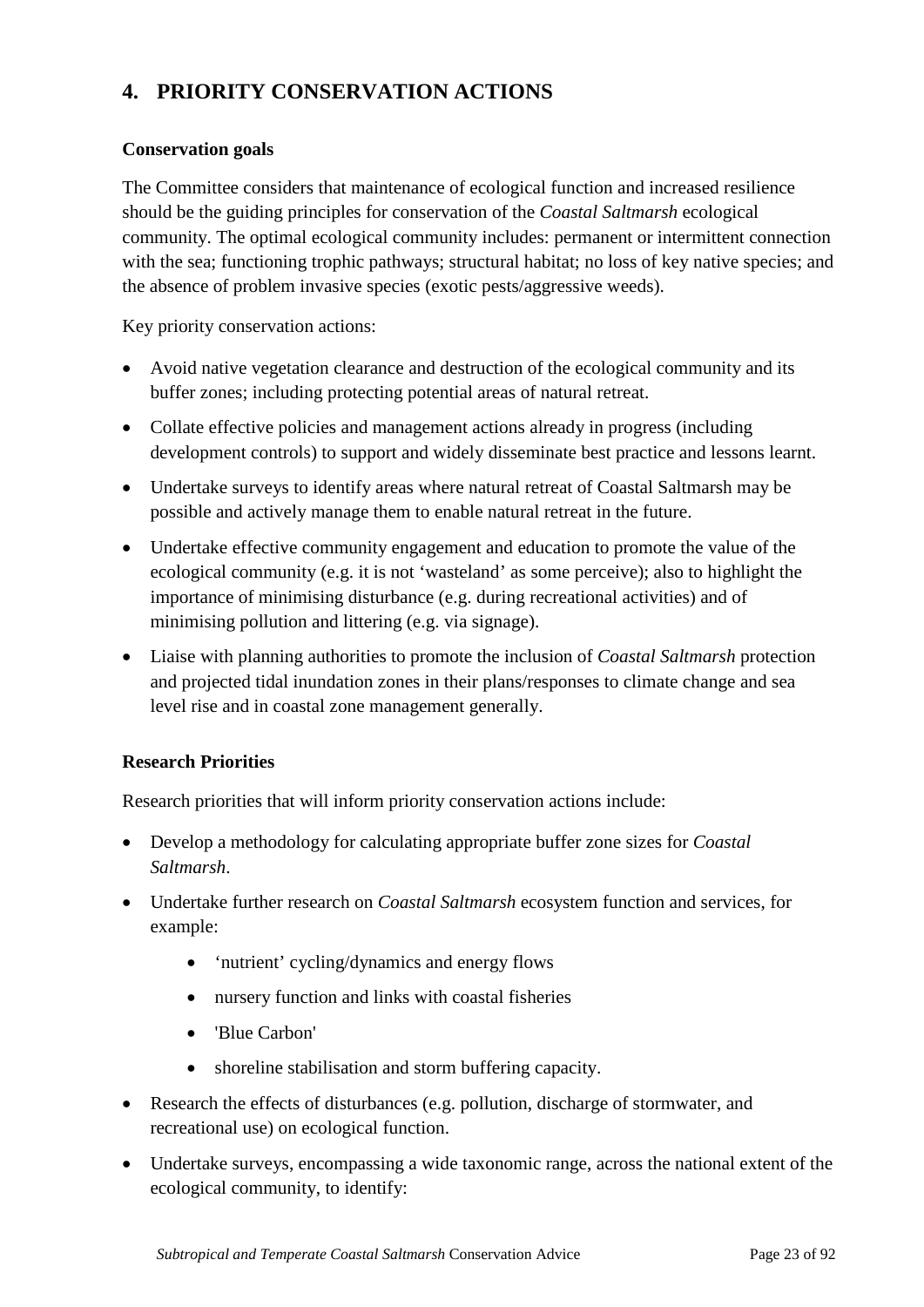- sites of high conservation priority
- threatened species that may require specific conservation measures
- areas that would most benefit from removal of tidal restriction and/or other regeneration restoration efforts.
- Undertake or support analysis of the hydrological needs of the ecological community, including: interactions between saltmarsh and groundwater; and modelling altered hydrological regimes.
- Continue to support existing research on exotic weeds and support trials to control invasive weeds.
- Identify in more detail how *Coastal Saltmarsh* will be impacted by future sea level rise and the potential for mitigation or adaptation at local and regional scales.

## **Other Priority Conservation Actions**

The following priority recovery and threat abatement actions will also support the conservation and recovery of *Subtropical and Temperate Coastal Saltmarsh* ecological commuinty.

#### *General*

- Provide appropriate buffer zones around patches of *Coastal Saltmarsh* to increase resilience and make land available to accommodate landward migration of saltmarshes.
- Develop a fit-for-purpose national database of *Coastal Saltmarsh* extent (including a comparable approach across jurisdictions) and monitor and record changes in extent.
- Implement best practice standards for managing remnants on private and public lands (e.g. include 'inundation easements' as part of any foreshore redevelopment).
- Monitor the progress of recovery, through improved mapping and condition assessments of *Coastal Saltmarsh*, and implement effective adaptive management strategies*.*
- Liaise with planning authorities to ensure that planning decisions take into account the protection of *Coastal Saltmarsh*, with due regard to the need for long-term conservation.

# *Land clearing*

- Avoid clearing native vegetation within *Coastal Saltmarsh* and its surrounds, including avoiding clearing within an appropriate buffer zone (e.g. at least 30 metres from the ecological community's boundary).
- Avoid clearing native vegetation and other activities in catchment areas that may result in altered sediment delivery to the ecological community.

# *Infilling*

• Avoid infilling/raising the soil profile in saltmarshes (e.g. during development projects).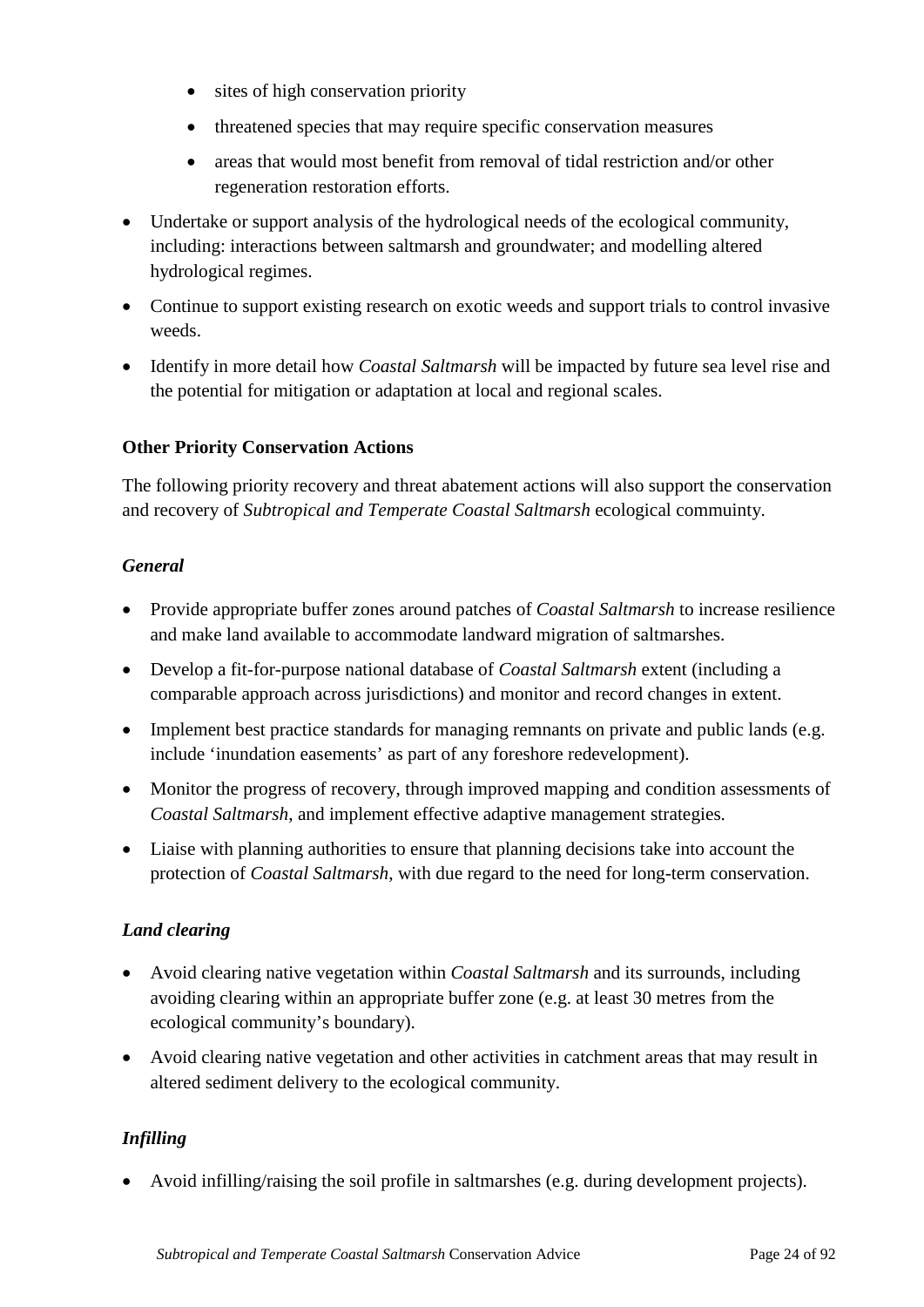• Implement best practice standards and/or identify alternative construction techniques for projects which may have a land-reclamation component.

## *Altered hydrology*

- Ensure that projects that lead to alterations in the hydrological characteristics of *Coastal Saltmarsh* areas do not occur.
- Avoid constructing levees, culverts, floodgates etc. that will lead to permanent inundation or permanent tidal restriction of *Coastal Saltmarsh*, or that will otherwise adversely alter existing inundation/tidal regimes.
- Avoid constructing outlets/drains that direct stormwater discharge into or near *Coastal Saltmarsh*.
- Investigate options to restore natural hydrological regimes to coastal saltmarshes that have been adversely impacted and implement restoration where appropriate.

#### *Invasive species - flora*

- Enhance/develop and implement management plans for the control of major weed infestations (such as *Juncus acutus*, *Spartina, Baccharis*, *Limonium hyblaeum*) within the ecological community, or for emerging weed threats as they develop (e.g. the increasing number of *Limonium* spp. entering cultivation).
- Ensure that chemicals or other mechanisms used to eradicate weeds do not have adverse impacts on saltmarsh species (including macro/micro-algae which may be particularly sensitive to some herbicides) or adverse impacts on adjacent areas such as mudflats.

#### *Invasive species - fauna (see also Insect control)*

- Manage shipping and aquaculture practices to minimise potential invasion of exotic macroinvertebrates, fish, meiofauna, and pathogen species; and include *Coastal Saltmarsh* in the sites monitored for such arrivals.
- Avoid deliberate introductions of other invasive fauna species into the ecological community (often by members of the public) e.g. through community education.
- Implement control measures to restrict the access of terrestrial invasive animals to the ecological community (e.g. fencing) and to reduce/control existing invasive populations.

# *Insect control*

- Ensure that chemicals or other mechanisms used for insect control (e.g. of disease vectors/nuisance species such as mosquitoes, sandflies and midges) do not adversely impact other saltmarsh species, or those in adjacent areas (e.g. mudflat invertebrates).
- Avoid further deliberate introductions of predatory mosquito fish (*Gambusia holbrooki*).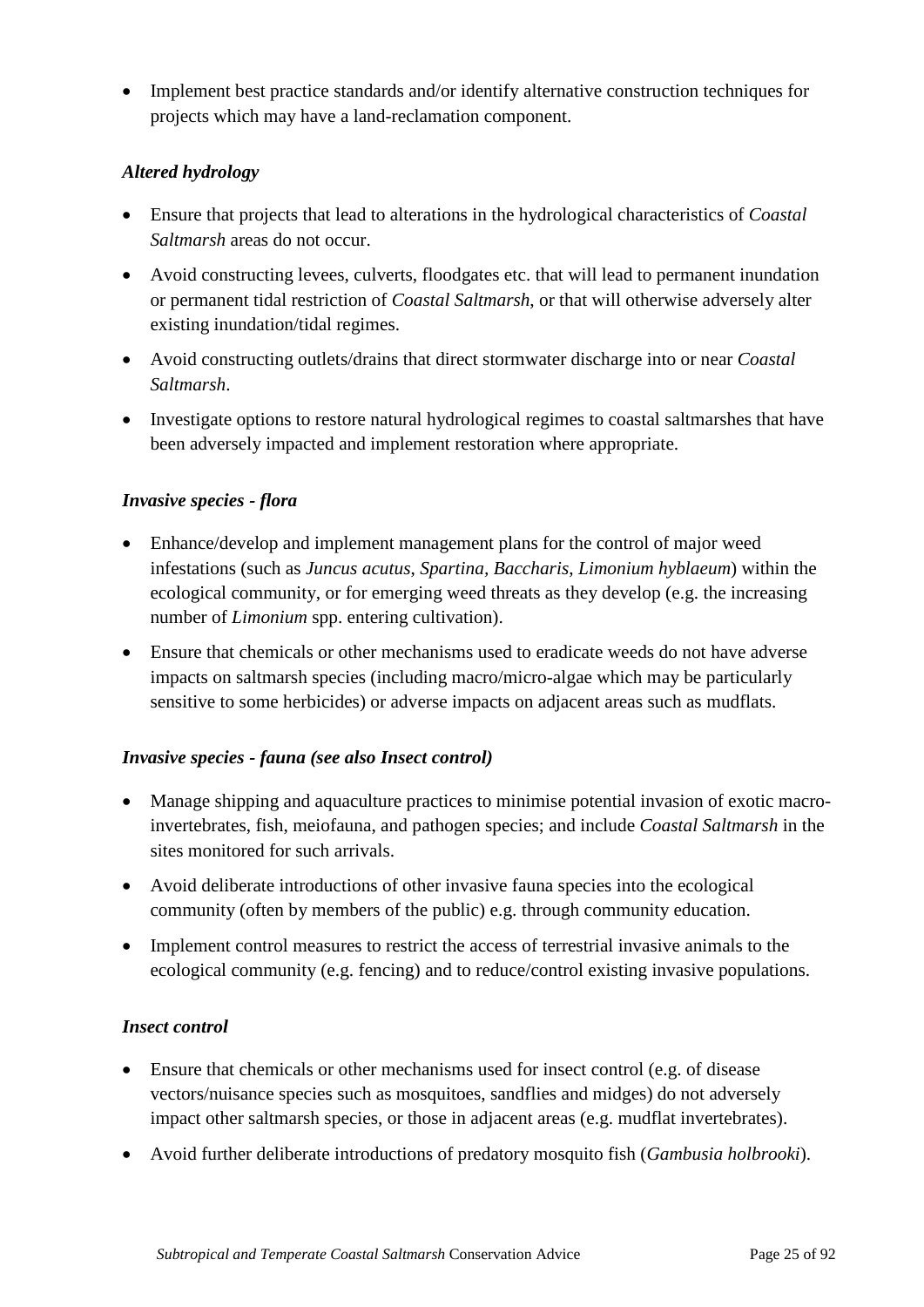• Explore insect management options and their wider applicability (e.g. in Queensland runnelling has had some success, but its impacts in more species rich saltmarshes are not known).

# *Recreation*

- Where practical, restrict or prevent recreational vehicle access (including bicycles) to *Coastal Saltmarsh* and assist through public education measures such as signs.
- Implement best practise measures for constructing access tracks across *Coastal Saltmarsh* (e.g. use raised platforms) and ensure that access paths/tracks are not inundated at times of high tide. Support the use of these tracks and paths (e.g. erect educational signs and information points and promote their use).
- Implement restoration activities to mitigate the impacts of recreational use, including replanting of native species as appropriate.

# *Pollution/Litter (see also Invasive species – flora and insect control)*

- Implement education and management strategies around areas of *Coastal Saltmarsh* that discourage littering (e.g. install bins, and/or signs requesting people take their litter home, in nearby parks/car-parks).
- Avoid constructing outlets/drains that direct stormwater discharge or industrial effluent into or near *Coastal Saltmarsh*.
- Where existing discharges occur investigate the feasibility and efficacy of retrofitting gross pollutant traps (GPTs).
- Identify *Coastal Saltmarsh* as important habitat in all oil spill contingency planning at national and State levels, and monitor the application of protocols on the management of spills involving saltmarshes.

# *Eutrophication*

- Implement agricultural best practise measures to minimise nutrient (e.g. nitrogen and phosphorus) run-off in *Coastal Saltmarsh* catchment areas.
- Monitor the level of nutrient inputs into patches of the ecological community, especially those that fringe estuaries.

# *Acid sulphate soils*

- Avoid disturbance of potential acid sulphate soils that may expose them to the atmosphere and may lead to the soils drying out (e.g. digging trenches or draining *Coastal Saltmarsh*).
- Use soil testing practises to test for the presence of potential acid sulphate soils prior to any activity that may lead to drainage or disturbance.
- Develop and maintain a register/s of known potential acid sulphate soil sites.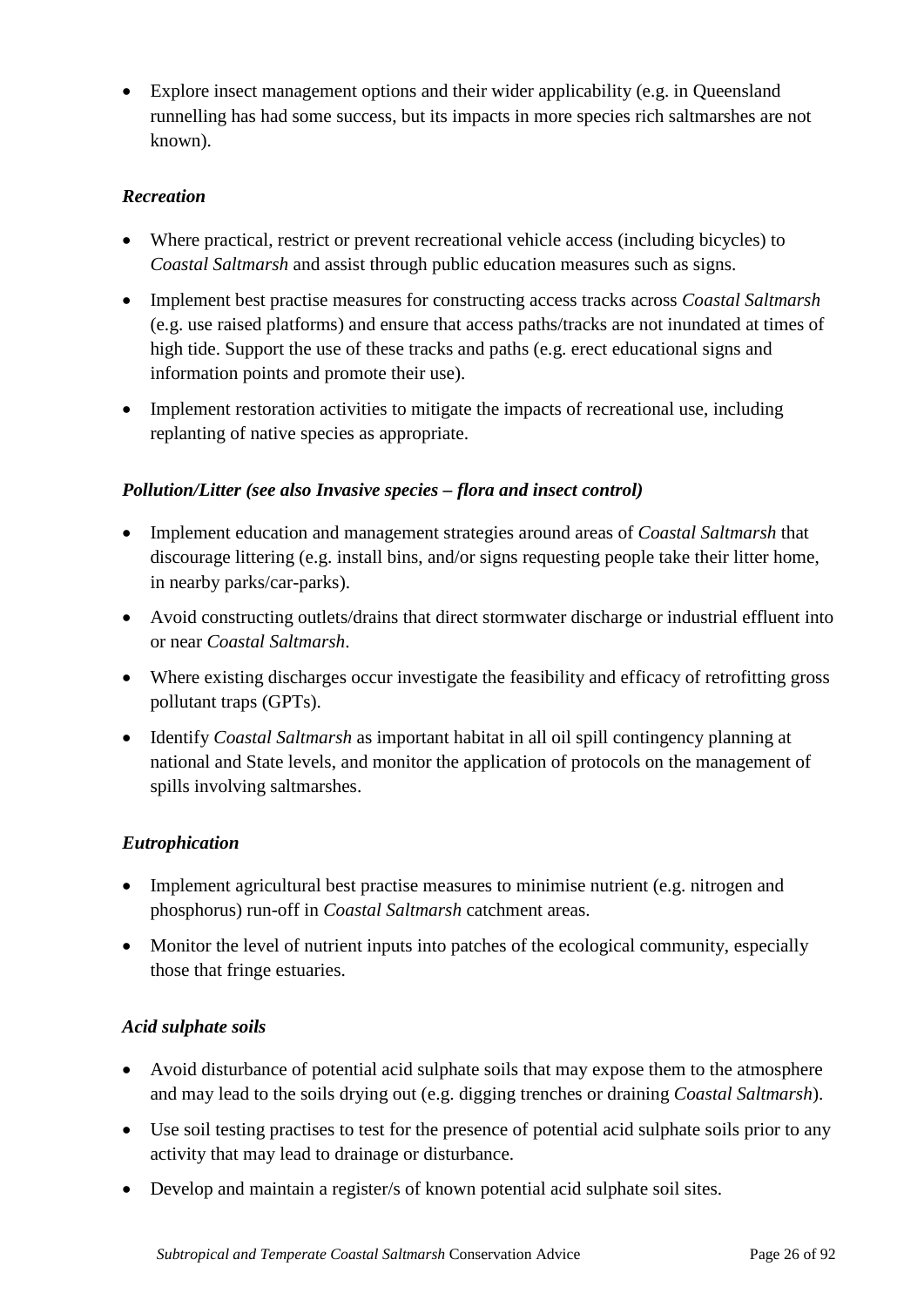## *Evaporative salt production and mining*

- Review mining tenements within coastal saltmarsh areas with a view to reducing the total area of potential mining, in particular in areas of high conservation value.
- Investigate and implement alternatives to creating new solar evaporative salt production ponds in coastal saltmarshes; alternatively implement best practise strategies when identifying sites for new solar evaporative salt ponds that take into account the ecological sensitivities of the land being considered/used.
- Develop and implement recovery actions for disused solar evaporative salt ponds.

## *Climate Change and Sea Level Rise*

- Enhance the resilience of the ecological community to the impacts of climate change by reducing other pressures.
- Investigate potential refuge/retreat areas (including buffer zones) and determine appropriate adaptation management strategies.
- Expand programs such as those in a range of States (e.g. Victoria's *Future Coasts Program*) to cover more of the ecological community. These programs should inform and shape decision making for planning and management actions to ensure future sea level rise information is included in decisions about coastal management and development activities.
- Monitor change in species composition and distribution and sediment dynamics to elucidate the effects of climate change in priority, susceptible regions (including establishment of survey lines).

#### *Inappropriate fire regimes (see also Grazing)*

- Ensure controlled/planned burns in areas surrounding the ecological community are not allowed to spread into the ecological community.
- Develop and implement management practices/fire control methods in upper saltmarsh areas.
- Develop and implement recovery guidelines/actions for post-fire event management.
- Investigate measures that may facilitate recovery of the ecological community post-fire event, especially the recovery of fire intolerant species such as succulent chenopods.

#### *Grazing*

- Limit or prevent access of grazing animals to *Coastal Saltmarsh* (e.g. construct fences) where practicable.
- Develop and implement appropriate grazing regimes for the ecological community if grazing is to continue.
- Limit or prevent grazing access to recently burnt and/or recovering *Coastal Saltmarsh*.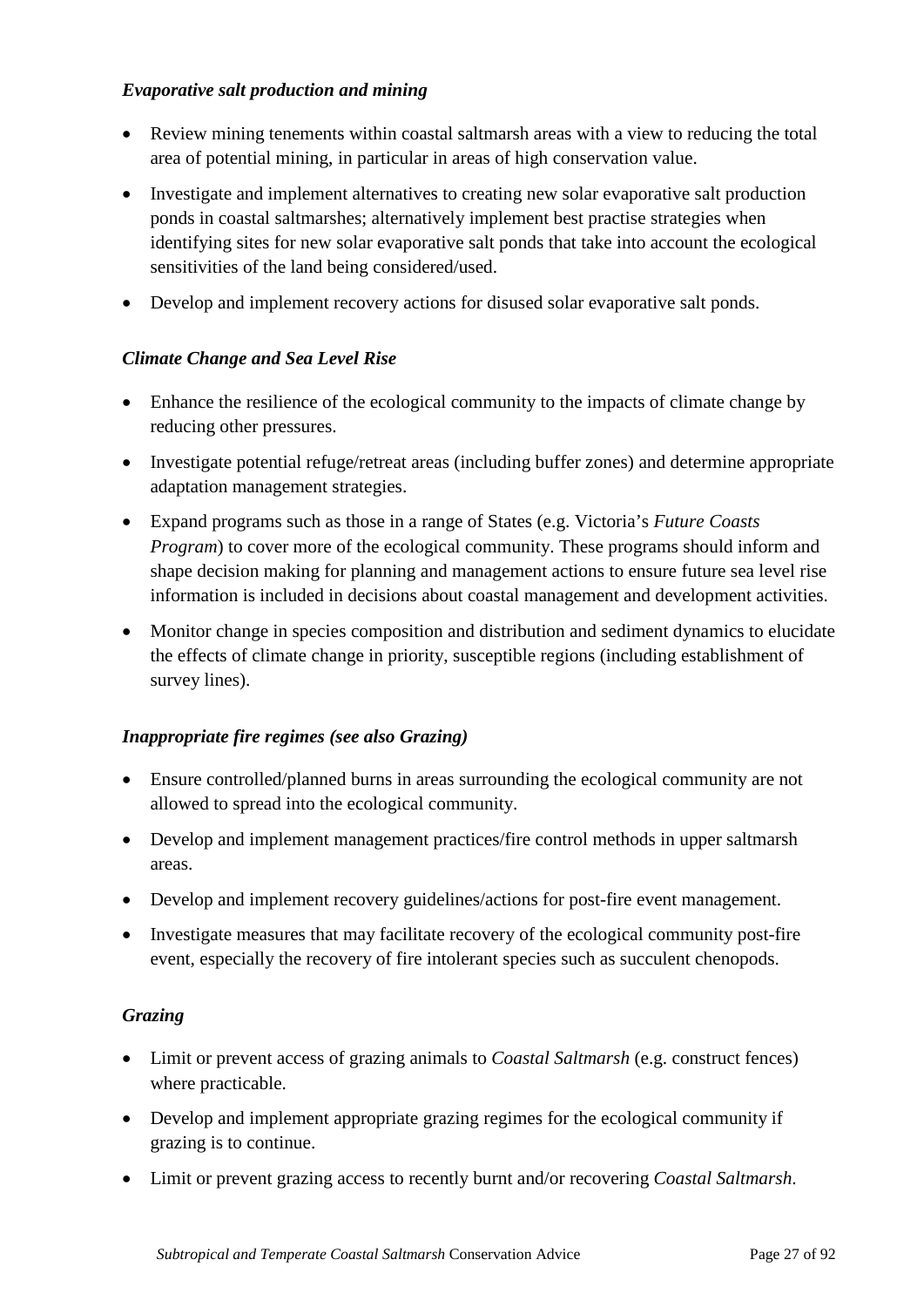### **Examples of existing management actions/plans**

There are no approved State recovery plans for the ecological community. However, there are a number of documents that contain management and other guidance on coastal saltmarsh. These include:

DECC (2008). Best practice guidelines for coastal saltmarsh. NSW Department of environment

and climate change Viewed: 15/5/2013 Available online at: [http://www.environment.nsw.gov.au/resources/threatenedspecies/08616coastalsaltmars](http://www.environment.nsw.gov.au/resources/threatenedspecies/08616coastalsaltmarshbpg.pdf) [hbpg.pdf](http://www.environment.nsw.gov.au/resources/threatenedspecies/08616coastalsaltmarshbpg.pdf)

Boon PI (undated). Understanding the Western Port Environment – 9 Saltmarshes. Viewed: 15/5/2013

Available online at:

[http://www.melbournewater.com.au/content/library/current\\_projects/rivers\\_creeks\\_and](http://www.melbournewater.com.au/content/library/current_projects/rivers_creeks_and_wetlands/westernport/Understanding_the_Western_Port_Environment_-_9_Saltmarshes.pdf) \_ [wetlands/westernport/Understanding\\_the\\_Western\\_Port\\_Environment\\_-](http://www.melbournewater.com.au/content/library/current_projects/rivers_creeks_and_wetlands/westernport/Understanding_the_Western_Port_Environment_-_9_Saltmarshes.pdf)

[\\_9\\_Saltmarshes.pdf](http://www.melbournewater.com.au/content/library/current_projects/rivers_creeks_and_wetlands/westernport/Understanding_the_Western_Port_Environment_-_9_Saltmarshes.pdf)

VSS [Victorian Saltmarsh Study] (2011) Boon PI, Allen T, Brook J, Carr G, Frood D, Hoye J, Harty C, McMahon A, Mathews S, Rosengren N, Sinclair S, White M & Yugovic J. Mangroves and coastal saltmarsh of Victoria: distribution, condition, threats and management. Report to the Department of Sustainability and Environment, East Melbourne. Institute for Sustainability & Innovation, Victoria University, Melbourne. e.g. Chapter 8 Recommendations. Viewed: 15/5/2013 Available online at:

[http://www.ozcoasts.gov.au/geom\\_geol/vic/SaltmarshCh8FinalLowRes.pdf](http://www.ozcoasts.gov.au/geom_geol/vic/SaltmarshCh8FinalLowRes.pdf)

Corangamite CMA (undated). Corangamite Coast - Fact Sheet 3. Coastal Saltmarsh.

Corangamite Catchment Management Authority.

Viewed: 15/5/2013

Available online at:

[http://www.ccma.vic.gov.au/admin/file/content2/c7/Coastal%20Saltmarsh%20Fact%20](http://www.ccma.vic.gov.au/admin/file/content2/c7/Coastal%20Saltmarsh%20Fact%20Sheet%203_1301289303279.pdf) S [heet%203\\_1301289303279.pdf](http://www.ccma.vic.gov.au/admin/file/content2/c7/Coastal%20Saltmarsh%20Fact%20Sheet%203_1301289303279.pdf)

Tasmanian Southern NRM Region (2012). Tasmanian Southern Coastal Saltmarsh Futures (Draft). Viewed: 15/5/2013 Available online at: [http://www.nrmsouth.org.au/uploaded/287/15131490\\_06southernnrmregioncoasta.pdf](http://www.nrmsouth.org.au/uploaded/287/15131490_06southernnrmregioncoasta.pdf)

Redland City Council (2009). What is Runnelling? Fact Sheet 3. Viewed: 15/5/2013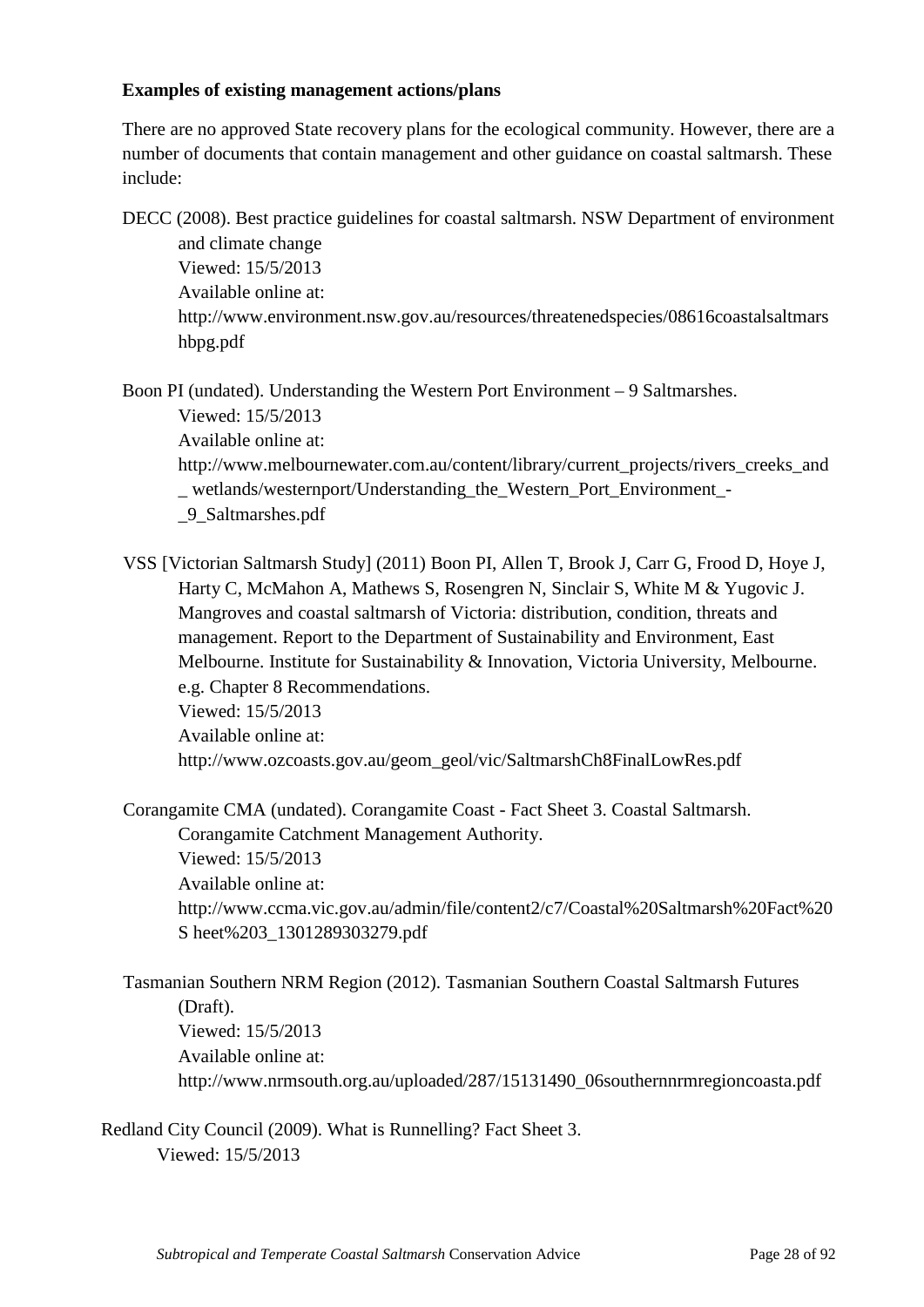Available online at: [http://www.redland.qld.gov.au/SiteCollectionDocuments/Fact\\_Sheets/Mossies/FS062%2](http://www.redland.qld.gov.au/SiteCollectionDocuments/Fact_Sheets/Mossies/FS062%20What%20is%20runnelling.pdf) [0What%20is%20runnelling.pdf](http://www.redland.qld.gov.au/SiteCollectionDocuments/Fact_Sheets/Mossies/FS062%20What%20is%20runnelling.pdf)

UNEP (2011): Taking Steps toward Marine and Coastal Ecosystem-Based Management - An Introductory Guide. UNEP Regional Seas Reports and Studies No. 189. United Nations Environment Programme. Viewed: 15/5/2013 Available online at: [www.unep.org/pdf/EBM\\_Manual\\_r15\\_Final.pdf](http://www.unep.org/pdf/EBM_Manual_r15_Final.pdf)

#### **Recovery plan recommendation**

In formulating its recommendation on whether to have a recovery plan for the *Coastal Saltmarsh* ecological community, a number of factors were taken into consideration.

- The ecological community occurs over a very broad range of jurisdictions. Coordination of jurisdictions across the coastline from Queensland to Western Australia could be difficult to manage given inherent variation in saltmarsh composition, and differences in the type and degree of threats across its range. However a recovery planning effort would foster cooperative approaches for managing certain threatening processes that occur across jurisdictions and facilitate action on national priorities.
- Declines occur more at the local or regional level rather than at a State or national level. Consequently, recovery effort may be better targeted at the former to obtain conservation outcomes. A recovery plan could help co-ordinate the application of such approaches over a wider scale, particularly where the type and impacts of threats are similar.
- Some threats are more amendable to coordinated recovery effort, for instance planning to mitigate impacts due to tidal restrictions, management of fire and grazing regimes, clearing controls, or co-ordinated management of invasive species. A recovery plan could be an appropriate tool for these circumstances.
- *Coastal Saltmarsh* is particularly prone to impacts from climate change and sea level rises. Mitigation of this threat will require approaches additional to that available through recovery planning.
- A key feature of the listing and recovery planning process is raising awareness that an ecological community exists and is threatened. *Coastal Saltmarsh*, due to its appearance as low scrubby or grassy marsh systems, has a low public profile. This belies their importance in providing key ecosystem services and as a haven for biodiversity. Improving the public profile and awareness about the importance of *Coastal Saltmarsh* across its range could be a key outcome of recovery planning.

On balance of these considerations, it is recommended that a recovery plan be prepared for the *Coastal Saltmarsh* ecological community.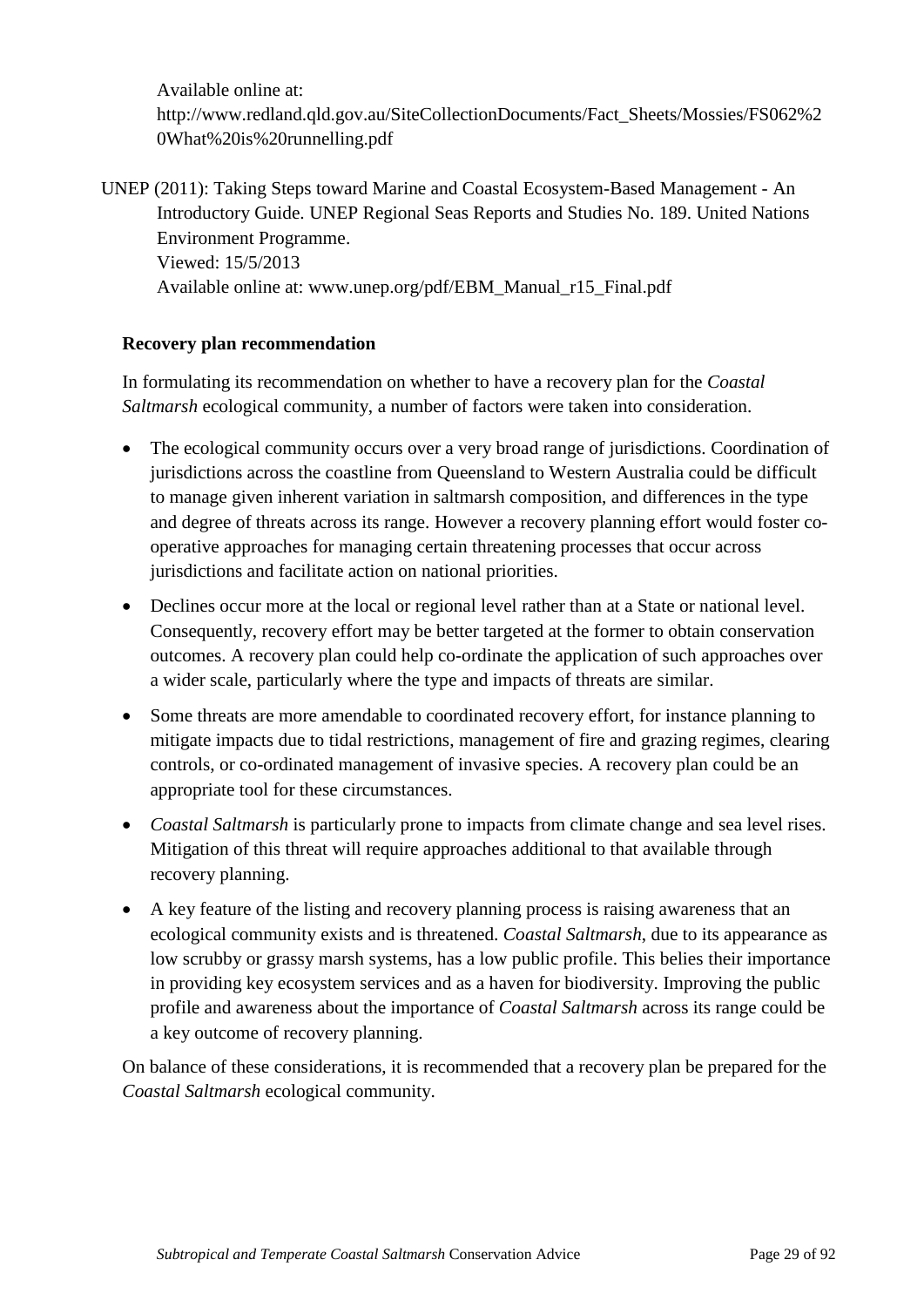# **5. APPENDICES**

## **APPENDIX A – DETAILED DESCRIPTION OF NATIONAL CONTEXT**

This appendix presents more detailed information about how the *Coastal Saltmarsh* ecological community is identified in other jurisdictions and protected by other measures. This information is intended to help environmental assessment officers and others in determining if the ecological community is likely to be present.

The *Coastal Saltmarsh* ecological community occurs on the coastal zone south of the northern boundary of the South East Queensland IBRA bioregion. It spans six states: Queensland (limited to the South East Queensland IBRA bioregion), New South Wales, Victoria, Tasmania, South Australia and Western Australia. The national extent covers a large number of IBRA bioregions that occur on the coastline between South East Queensland and Carnarvon in Western Australia.

#### *Equivalent vegetation units including State-listed ecological communities*

#### Caveat

Ecological communities are a convenient way to classify complex and variable natural systems. Australia, and each State/Territory jurisdiction applies its own system to classify ecological communities; this can cause problems when cross-referring amongst systems which may vary in on-ground accuracy. Any reference to vegetation and mapping units as equivalent to a national ecological community at the time of listing should be taken as indicative, rather than definitive. A unit that is generally equivalent may include some elements that do not meet the description. Conversely, some areas mapped or described as other units (not identified here) may sometimes meet the description. Judgement of whether an EPBC-protected ecological community is present at a particular site should focus on how an area meets the description and condition thresholds of the national ecological community, rather than on any other classification system.

#### National

The Directory of Important Wetlands of Australia (DIWA) collates information about nationally and internationally important (Ramsar) wetlands in Australia. It uses a classification system slightly modified from the Ramsar Convention to classify Australian wetlands into 42 types. The *Coastal Saltmarsh* ecological community is primarily consistent with wetland type:

'A8 Intertidal marshes; includes salt-marshes, salt meadows, saltings, raised salt marshes, tidal brackish and freshwater marshes'

but may also occur as elements of other DIWA wetlands, depending on the local context:

'A6 Estuarine waters; permanent waters of estuaries and estuarine systems of deltas'; and

'A10 Brackish to saline lagoons and marshes with one or more relatively narrow connections with the sea.'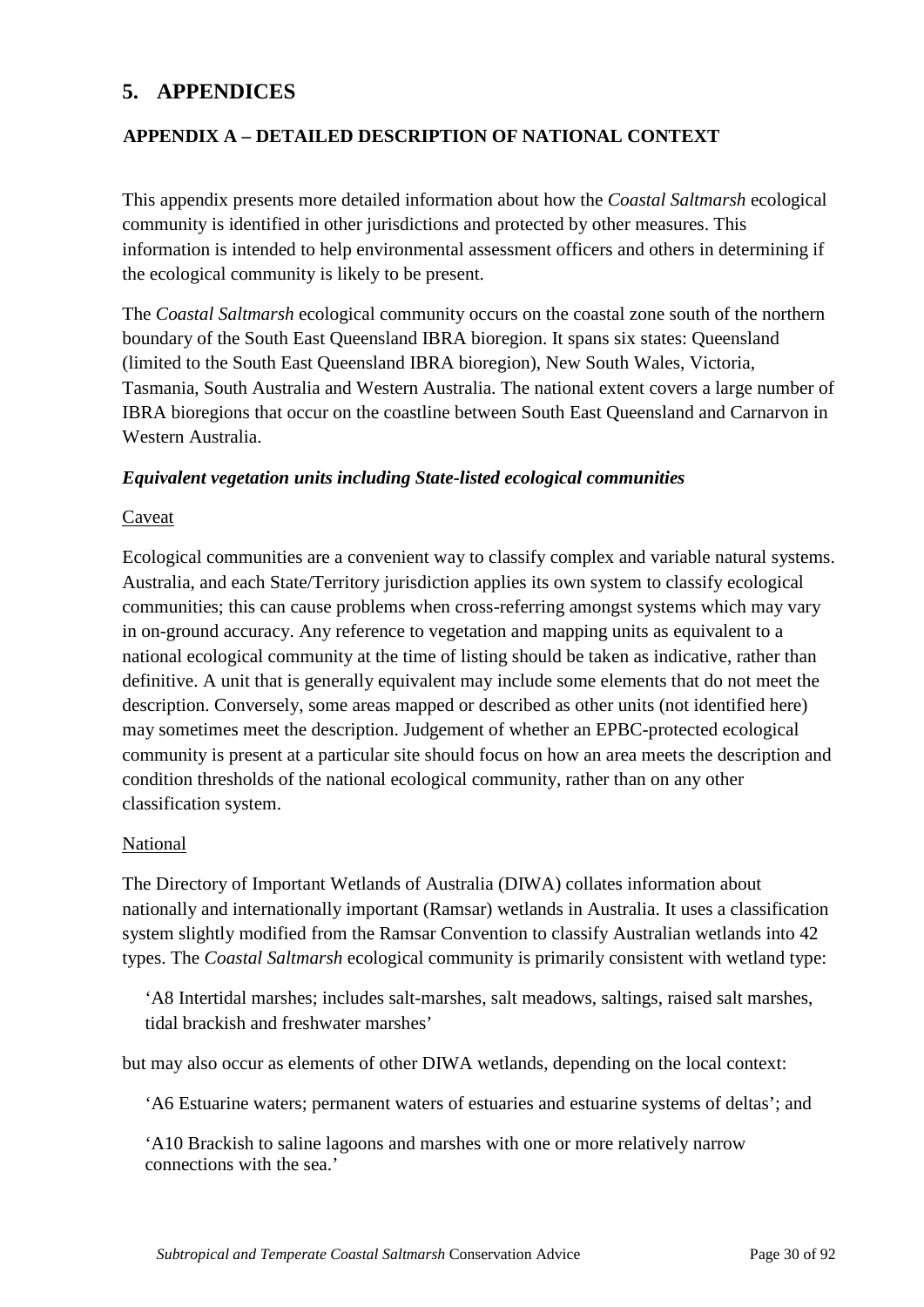Under the National Vegetation Information System (NVIS), the ecological community generally falls within either Major Vegetation Group (MVG) 21 'Other grasslands, herblands, sedgelands and rushlands'; or MVG 22 'Chenopod shrublands, samphire shrublands and forblands' depending on the vegetation structure and composition within a particular saltmarsh patch. Both MVGs are broadly defined and include substantial elements that are not part of the national ecological community, for instance occurrences in freshwater habitats and semi-arid chenopod shrublands.

## Queensland

Queensland classifies its vegetation using regional ecosystems which are bioregionally based units that incorporate the land zone type and vegetation structure and composition into the description. One regional ecosystem from the South East Queensland bioregion equates to the coastal saltmarshes ecological community. This is:

• RE 12.1.2 Saltpan vegetation including grassland and herbland on marine clay plains.

This regional ecosystem is confined to land zone 1 (tidal flats and beaches) and has a status of 'Least concern' under the *Vegetation Management Act 1999* and a Biodiversity status of 'No concern' at present. Regional ecosystem 12.1.2 is described as: saltpan vegetation comprising *Sporobolus virginicus* grassland and samphire herbland. Grasses including *Zoysia macrantha* subsp. *macrantha* sometimes present in upper portions of tidal flats. Includes saline or brackish sedgelands; and occurs on Quaternary estuarine deposits and marine plains/tidal flats.

#### New South Wales

A comprehensive vegetation classification system for all of NSW is only available at a broad scale, to vegetation class (Keith, 2004). The national ecological community falls within the vegetation class: *Saltmarshes.* This includes saltmarshes on estuarine mudflats subject to tidal inundation and also small soaks on headlands exposed to abundant salt sprays. The saltmarshes on headlands are excluded from the national ecological community.

A finer-scale vegetation classification system, the NSW Vegetation Classification and Assessment database (NSW VCA) is in progress. However, this database does not yet cover the coastal regions, so it not possible to identify equivalent NSW VCA communities at this time.

Within New South Wales, the *Coastal Saltmarsh* ecological community is equivalent to a State-listed endangered ecological community that applies across all of NSW:

• *Coastal Saltmarsh in the NSW North Coast, Sydney Basin and South East Corner Bioregions*.

NSW also has listed a faunal community that may occur in the national Coastal Saltmarsh ecological community. This endangered community is geographically limited to a locality near Sydney and is:

• *The Shorebird Community occurring on the relict tidal delta sands at Taren Point*.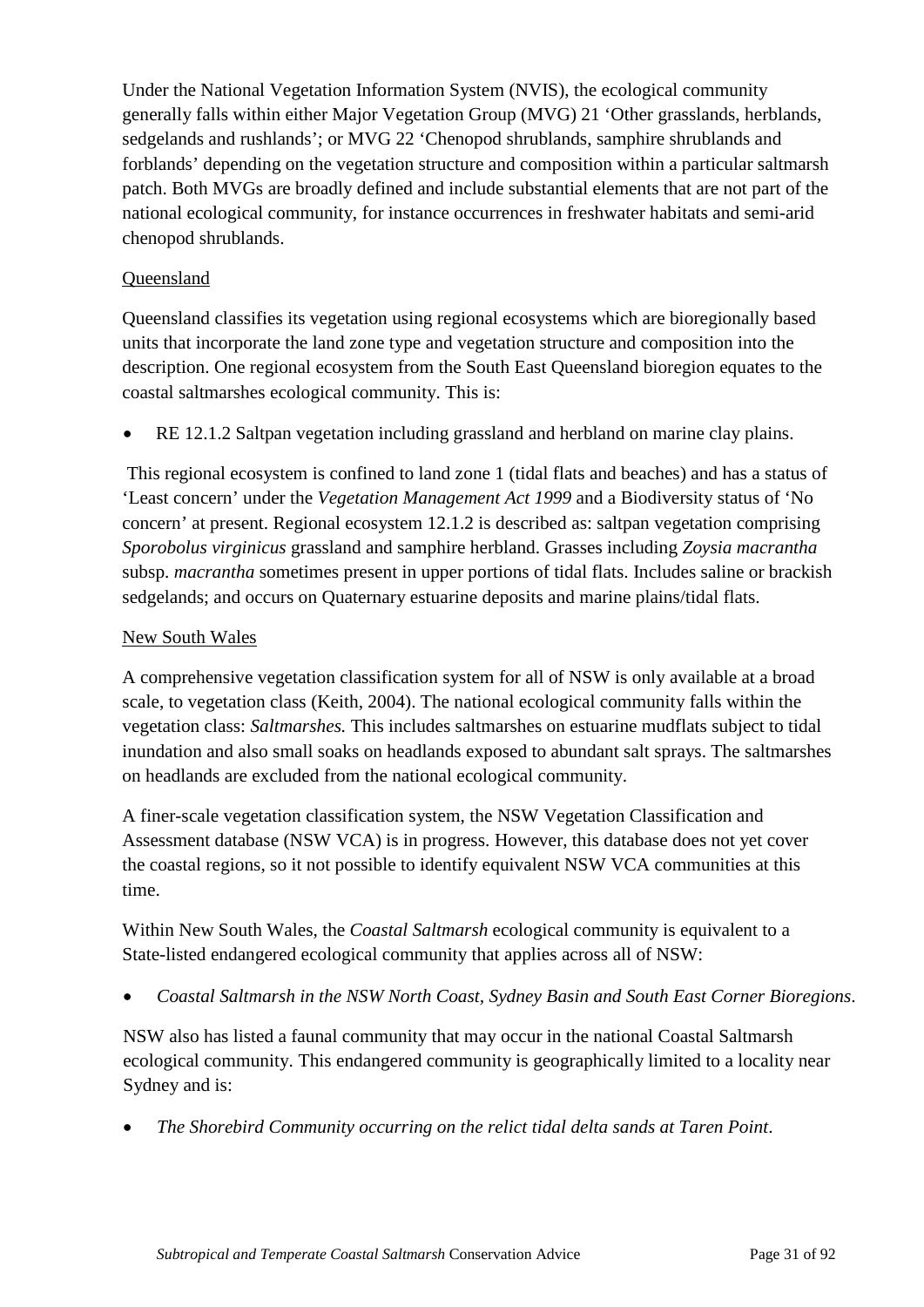# Victoria

Victoria classifies its vegetation using a system of Ecological Vegetation Classes (EVCs). An EVC may be further subdivided into Floristic Communities. The EVC system includes complexes, mosaic and aggregate units for situations where specific EVCs cannot be identified at a site at the spatial scale used for vegetation mapping. EVC mosaics and complexes are included in the national ecological community where they conform with the description of the national ecological community. The delineation of wetland EVCs is complex. Victoria also has established benchmarks for each wetland EVC for the Index of Wetland Condition (DSE, 2009) so condition assessments can be made with respect to a reference patch of a particular vegetation type. Benchmarks are not a comprehensive description of an EVC, but do provide an accessible summary of its main features and ecology.

The *Coastal Saltmarsh* ecological community corresponds with two EVCs that are limited to the coastal bioregions in Victoria:

- EVC 9 Coastal saltmarsh aggregate; and
- EVC 10 Estuarine wetland.

EVC 9 is recognised to be an aggregate community that comprises a variety of shrubby to herbaceous to grassy/sedge vegetation.

Victoria allocates a bioregional conservation status for each EVC in each bioregion that are based on levels of extent and decline for an EVC (DSE 2007; Table A1).

| <b>Table A1.</b> Bioregional conservation status (as at 2007) for two EVCs that best correspond to |
|----------------------------------------------------------------------------------------------------|
| the Coastal Saltmarshes ecological community.                                                      |

| Victorian bioregion       | <b>Bioregional conservation status</b> |                                 |  |
|---------------------------|----------------------------------------|---------------------------------|--|
|                           | <b>EVC 9 Coastal saltmarsh</b>         | <b>EVC 10 Estuarine wetland</b> |  |
| Bridgewater               | Vulnerable                             | Endangered                      |  |
| Victorian Volcanic Plain  | Vulnerable                             | Endangered                      |  |
| Warnambool Plain          | n/a                                    | Depleted                        |  |
| <b>Otway Ranges</b>       | n/a                                    | Endangered                      |  |
| Otway Plain               | Endangered                             | Endangered                      |  |
| Gippsland Plain           | Least concern                          | Least concern                   |  |
| <b>Wilsons Promontory</b> | Least concern                          | Rare                            |  |
| East Gippsland Lowlands   | Depleted                               | Vulnerable                      |  |

*Source:* DSE (2007)

Victoria formally lists ecological communities as threatened under the *Flora and Fauna Guarantee Act 1988*. Coastal saltmarshes are not formally listed in Victoria. A nomination to list the Victorian Coastal Saltmarsh Community was rejected in 2002 as the nomination did not meet any of the criteria under Victorian legislation for listing at that time.

#### Tasmania

Tasmania has classified its vegetation state-wide through the Tasmanian Vegetation Monitoring & Mapping Program (TASVEG) (Harris and Kitchener, 2005; DPIPWE, 2013). Four TASVEG units correspond with the *Coastal Saltmarsh* ecological community in Tasmania. These are: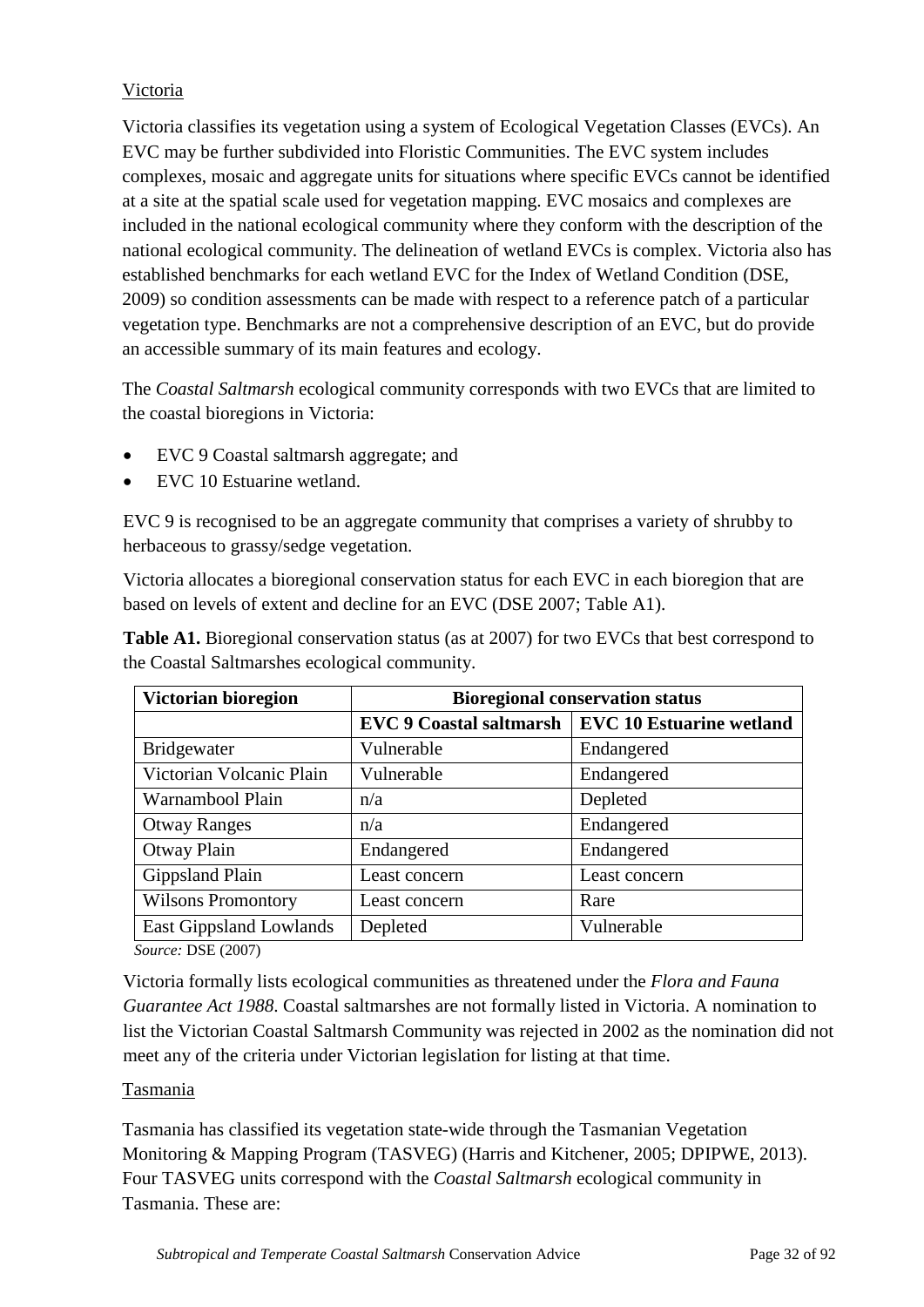- AHS Saline aquatic herbland;
- ARS Saline sedgeland/rushland;
- ASS Succulent saline herbland; and
- AUS Saltmarsh (undifferentiated). The AUS unit is a generic one that recognises saltmarsh as present but has not yet been classified into one of the other three saline vegetation types.

Note that these vegetation units extend inland from the coast and include occurrences that fall outside of the tidal influence that characterises the *Coastal Saltmarsh* ecological community. These patches fall outside the definition of the national *Coastal Saltmarsh* ecological community.

Tasmania formally lists native vegetation communities as threatened under Schedule 3A of the *Nature Conservation Act 2002*. The list of threatened communities currently does not include coastal saltmarshes as a distinct threatened community. However, the Saline aquatic herbland (AHS) TASVEG unit is listed as part of a broad 'Wetlands' vegetation community.

#### South Australia

South Australia has adopted the NVIS classification system for identifying its vegetation communities and compiling them into its SAVEG database. A number of coastal SAVEG units have been identified by the South Australian Department of Water and Natural Resources as potentially corresponding to the *Coastal Saltmarsh* ecological community (Table A2). The table excludes other coastal samphire vegetation units that occur in landscapes (e.g. headlands, dunes) or are dominated by species (e.g. *Acrotriche* sp.) that do not conform to the description of the *Coastal Saltmarsh* ecological community.

There are no provisions under the South Australia *National Parks and Wildlife Act 1972* or *Native Vegetation Act 1991* to formally list ecological communities as threatened entities. However, a provisional list of threatened ecosystems is maintained by the South Australian Department of Environment and Natural Resources. The provisional list has some wetland communities, including *Gahnia* sedgelands, but these appear to focus on predominantly freshwater wetlands.

#### Western Australia

Western Australia does not have a state-wide vegetation classification system that identifies saltmarsh outside of a local or regional scale. However, the following major vegetation units generally correspond to the *Coastal Saltmarsh* ecological community (G. Keighery, pers. comm.):

- Samphire shrublands dominated by *Tecticornia* species or *Sarcocornia* saltmarsh complex
- Grasslands dominated by *Sporobolus virginicus*;
- Sedgelands dominated by *Bolobschoenus caldwellii* or *Gahnia trifida*;
- Rushlands dominated by *Juncus kraussiii*; and
- Herblands dominated by *Wilsonia humilis*/*W. backhousei* with *Frankenia* spp. and *Triglochin striata* or *Samolus repens*.

*Coastal Saltmarsh* currently is not included on Western Australia's list of threatened ecological communities endorsed by the Western Australia Minister for the Environment.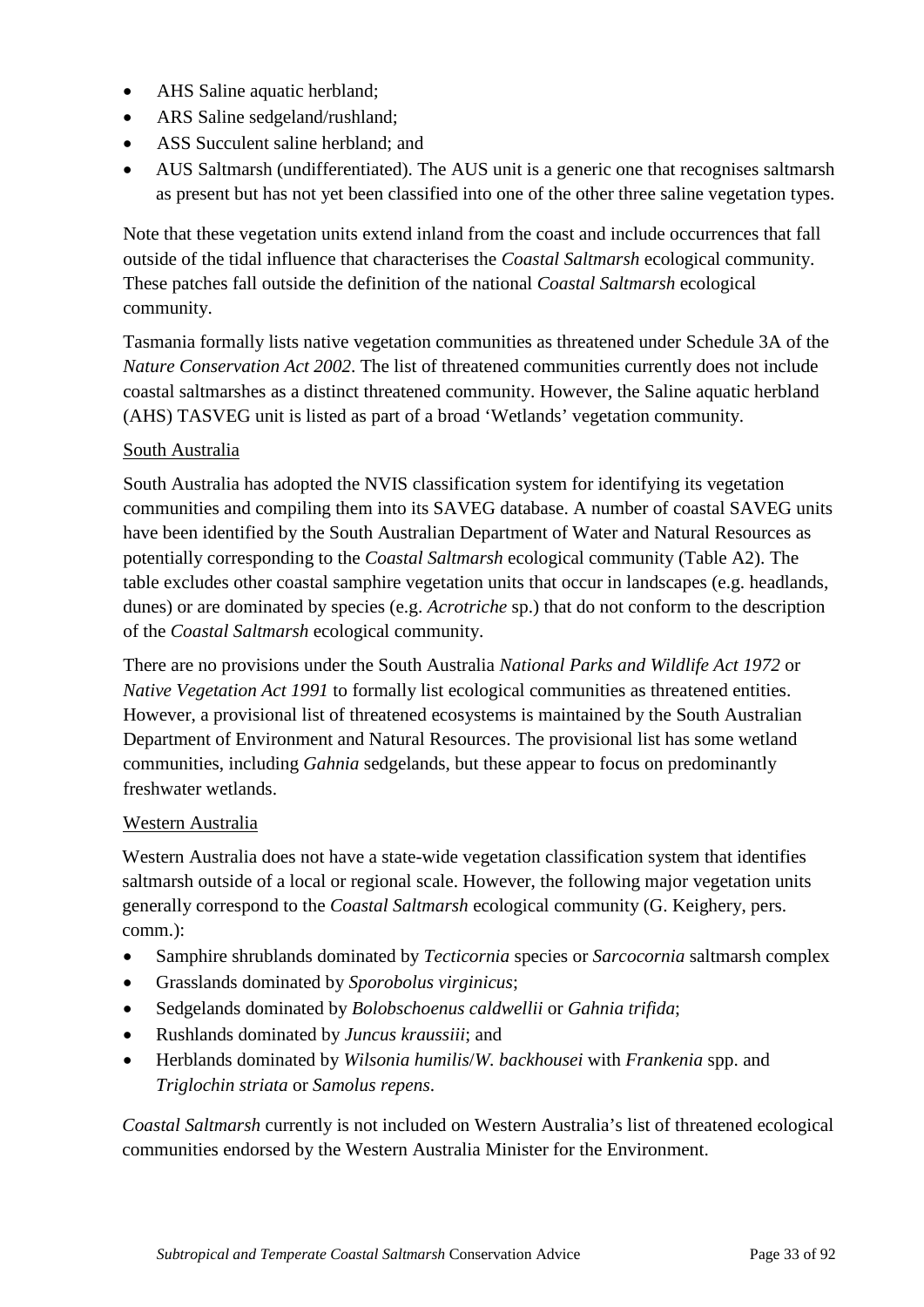| <b>SAVEG</b>  | Description based on NVIS level 4 and 5 classifications                                                                           |
|---------------|-----------------------------------------------------------------------------------------------------------------------------------|
| ID            |                                                                                                                                   |
| CT0004        | Maireana oppositifolia +/- Halosarcia indica low open shrubland                                                                   |
| CT0005        | Sclerostegia arbuscula +/- Sarcocornia quinqueflora +/- Lycium australe low<br>shrubland                                          |
| CT0053        | Sarcocornia quinqueflora low shrubland                                                                                            |
| CT0054        | Tecticornia halocnemoides +/- Sclerostegia arbuscula +/- Maireana oppositifolia<br>low shrubland                                  |
| CT0055        | Halosarcia indica +/- Maireana oppositifolia +/- Atriplex paludosa low open<br>shrubland $\langle$ low forbs                      |
| CT0057        | Halosarcia indica +/- Maireana oppositifolia +/- Halosarcia pergranulata low<br>shrubland                                         |
| <b>FW0008</b> | Tecticornia halocnemoides +/Maireana oppositifolia +/- Lawrencia squamata low<br>open shrubland \ low sparse shrubland            |
| GR0002        | Halosarcia indica subsp. leiostachya, Atriplex vesicaria low shrubland                                                            |
| KI1801        | Sclerostegia arbuscula low shrubland                                                                                              |
| KI1802        | Sclerostegia arbuscula low shrubland                                                                                              |
| MM3301        | Halosarcia sp. low sparse shrubland                                                                                               |
| <b>MN3501</b> | Halosarcia sp., Sarcocornia blackiana low open shrubland                                                                          |
| OS0010        | Tecticornia halocnemoides, Sarcocornia quinqueflora, Suaeda australis low open<br>shrubland                                       |
| RM2101        | Tecticornia halocnemoides subsp. halocnemoides, Sclerostegia arbuscula,<br>Disphyma crassifolium subsp. clavellatum low shrubland |
| RM2104        | Halosarcia pergranulata subsp. pergranulata +/- Hordeum marinum +/- Suaeda<br><i>australis</i> low open shrubland                 |
| RM2105        | Sclerostegia arbuscula low sparse shrubland                                                                                       |
| <b>RM2201</b> | Sarcocornia quinqueflora +/- Samolus repens +/- Suaeda australis low shrubland                                                    |
| SE0029        | Sarcocornia sp., Halosarcia sp., Suaeda australis low shrubland                                                                   |
| SM4001        | Sarcocornia quinqueflora, Sclerostegia arbuscula +/- Suaeda australis low<br>shrubland                                            |
| SM4002        | Tecticornia halocnemoides subsp. halocnemoides, Sarcocornia blackiana low<br>shrubland                                            |
| SM4003        | Tecticornia halocnemoides subsp. halocnemoides, Sclerostegia arbuscula low<br>open shrubland                                      |
| SM4004        | Halosarcia pergranulata subsp. pergranulata, Sarcocornia quinqueflora,<br>Enchylaena tomentosa low shrubland                      |
| SM4005        | Halosarcia sp., Sarcocornia quinqueflora low open shrubland                                                                       |
| YE0001        | Tecticornia halocnemoides, Halosarcia sp., Disphyma crassifolium subsp.<br>clavellatum low shrubland                              |

**Table A2.** SAVEG units identified as potentially corresponding to the *Coastal Saltmarsh* ecological community in South Australia.

*Source:* D. Fotheringham, pers. comm.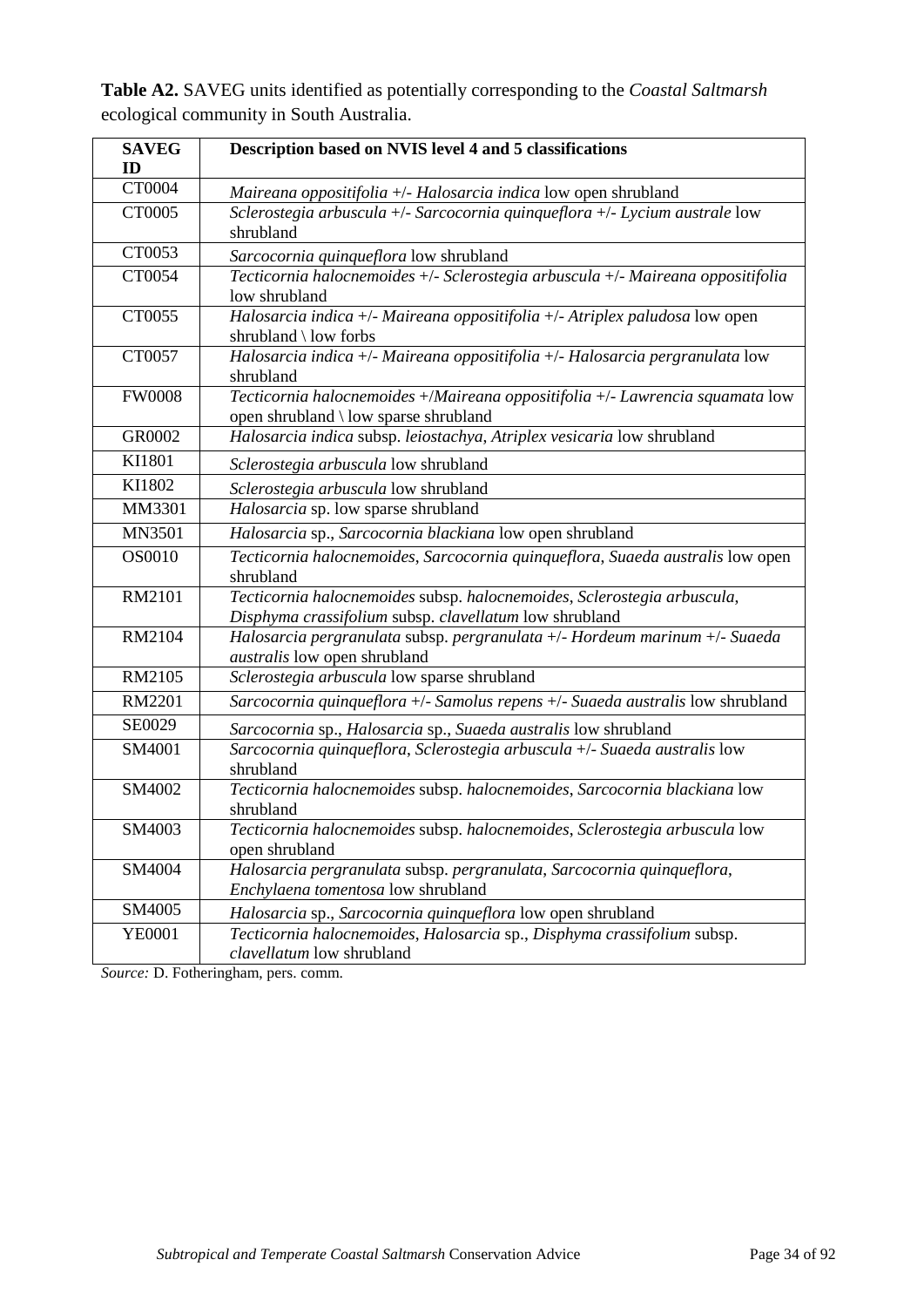## *Nationally and State-listed threatened species*

A suite of threatened and migratory species listed under various articles of federal or state legislation occur within the ecological community (Table A3). For example in the Victorian *Coastal Saltmarsh* ecological community, there are some 60 threatened/migratory or marine overfly birds listed under the EPBC Act, including the critically endangered *Neophema chrysogaster* (orange bellied parrot). Spencer et al., (2009) report seven birds listed as threatened under the EPBC Act or state legislation that occur in Australian saltmarsh that would also potentially occur within the ecological community. *Xeromys myoides*, the native water mouse, nests within the *Coastal Saltmarsh* ecological community and is listed as vulnerable at international, national and state levels (Russell and Hale, 2009). *Litoria aurea*, the EPBC Act vulnerable listed golden bell frog, has also been recorded in the *Coastal Saltmarsh* ecological community during periods of high rainfall (Spencer et al., 2009).

#### *Relationships to other similar nationally-listed ecological communities*

The *Coastal Saltmarshes* ecological community differs from some other EPBC-listed wetland communities by its coastal position in the landscape that is subject to marine tidal influence. For instance, the critically endangered *Seasonal Herbaceous Wetlands of the Temperate Lowland Plains* (in Victoria, NSW and SA) and the critically endangered *Claypans of the Swan Coastal Plain* ecological communities are also seasonal wetlands with a herbaceous/grass/sedge component. However, they are largely freshwater with inundation largely driven by rainwater and their landscape position is not subject to marine or tidal influences.

Other nationally listed ecological communities that occur on the coast are structurally different or occupy a different landscape position from the *Coastal Saltmarsh* ecological community. For instance, the critically endangered *Littoral Rainforest and Coastal Vine Thickets of Eastern Australia* ecological community is distinct from *Coastal Saltmarsh* by its complex canopy of shrubs and trees and its occurrence on a wider range of landforms that includes dunes and flats, cheniers, berms, cobbles, headlands, scree, seacliffs, marginal bluffs, spits, deltaic deposits, coral rubble and islands.

The endangered *Sedgelands in Holocene Dune Swales of the Southern Swan Coastal Plain* ecological community differs from the Coastal Saltmarsh ecological community by its occurrence in sandy damplands among the swales of Holocene dunes. The flora also is distinct in that typical species include the shrubs *Acacia rostellifera* (summer-scented wattle), *Acacia saligna* (orange wattle) and *Xanthorrhoea preissii* (grass tree) that are absent from the *Coastal Saltmarshes* ecological community.

The critically endangered *Swamps of the Fleurieu Peninsula* mostly occur well inland from the coast though some occurrences extend to the coast in the vicinity of the River Murray mouth and Lake Alexandrina. This ecological community is floristically distinct from the *Coastal Saltmarsh* ecological community by the presence of heathy shrubs, such as *Sprengelia incamata* (pink swamp heath), *Viminaria juncea* (native broom), *Leptospermum lanigerum* (silky tea-tree) and *Leptospermum continentale* (prickly tea-tree).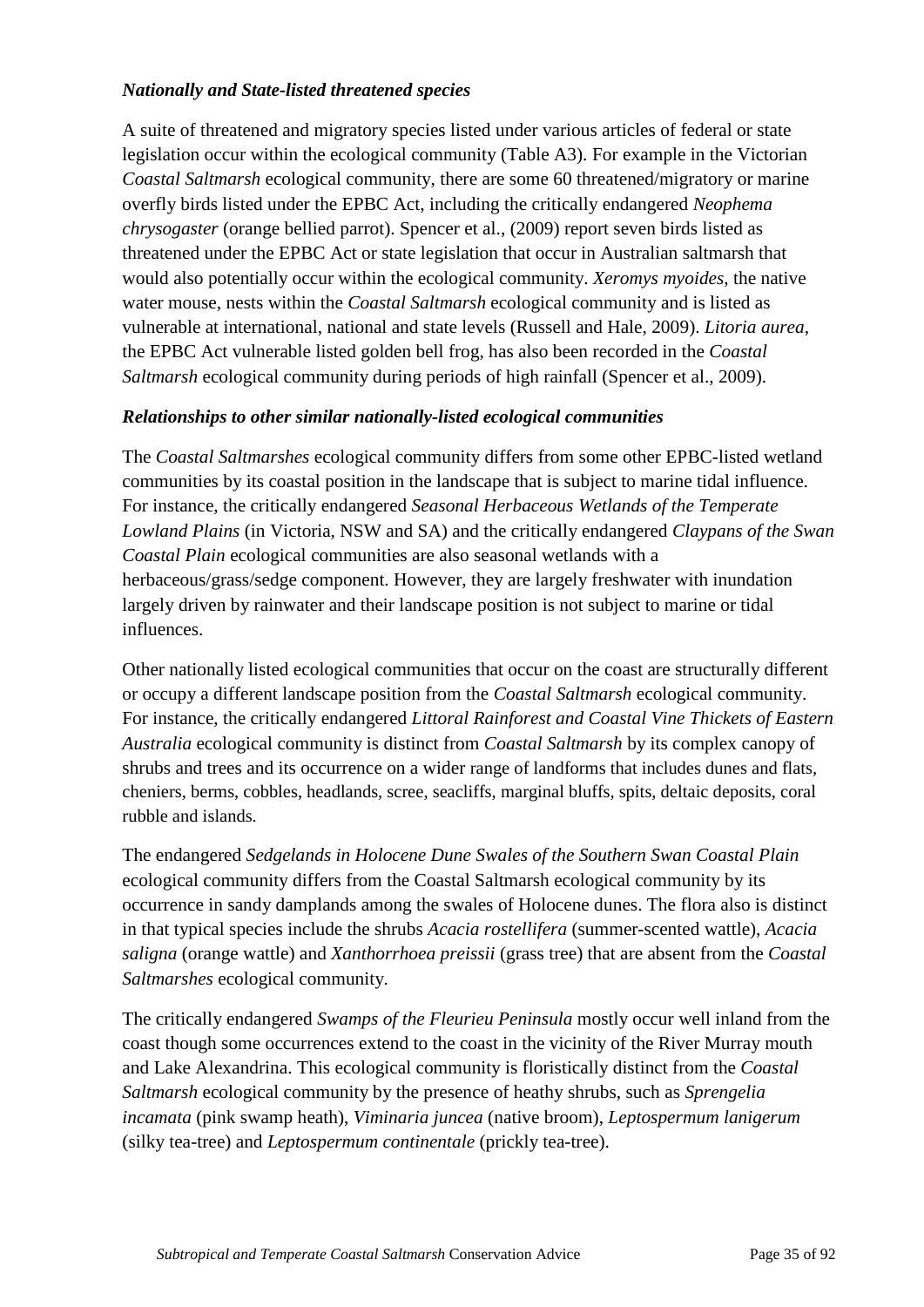## *Level of protection in reserves*

Comprehensive data on what extent of the ecological community is protected within reserves and other conservation-related tenure is not available for the entire range of the ecological community. However, reliable data are available for a few jurisdictions.

In Queensland, the extent of RE 12.1.2 that occurs in national parks and other conservationrelated tenure is 5157 ha or about 18% of the total current extent (Accad et al., 2012).

The vegetation survey of the south coast of NSW (from Sydney to the Victorian border) by Tozer et al. (2010) recognised coastal saltmarsh as a single discrete vegetation unit: SL p509 Estuarine saltmarsh. The area of this unit that occurs in conservation reserves is 690 ha. This represents about 31.4% out of a total extant area of 2200 ha.

In Victoria, the extent of EVC 9 Coastal saltmarsh and EVC 10 Estuarine wetland that occur in conservation-related tenure (not including State forests) is 11 554 ha (DSE, 2007). This represents a considerable proportion, about 61% of the current extent of Coastal Saltmarsh in Victoria that was estimated by DSE (2007).

Detailed estimates of the extent in reservation are presently not available for Western Australia, South Australia, Tasmania and the north and central coasts of NSW.

The available data indicate that, on the east coast of Australia, at least, a variable and sometimes considerable proportion of the *Coastal Saltmarsh* ecological community is protected through inclusion under conservation tenure.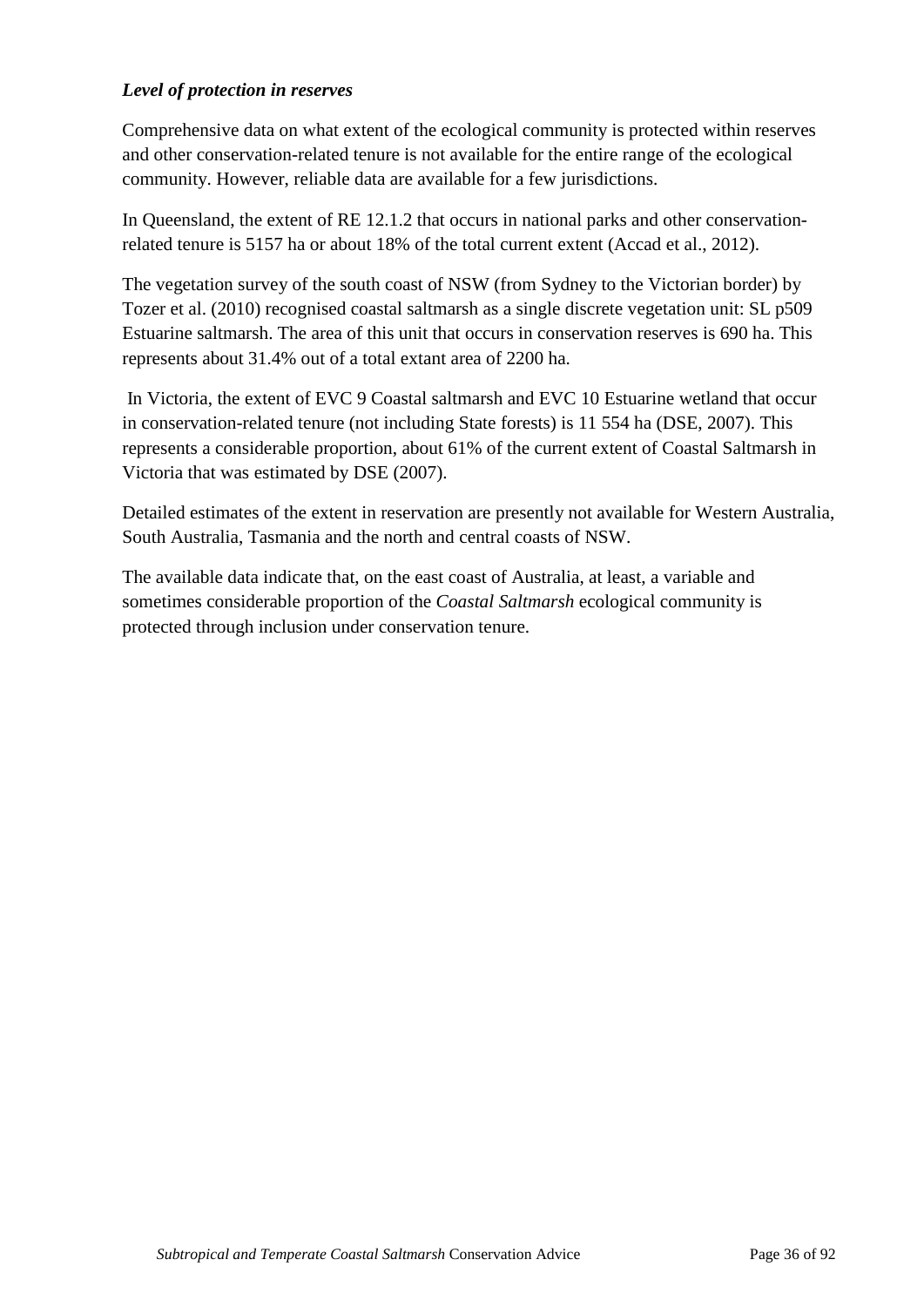**Table A3A:** *Threatened flora listed under the Environment Protection and Biodiversity Conservation Act 1999 and State legislation likely to occur in or near the Subtropical and Temperate Coastal Saltmarsh ecological community. Known occurrences of some species may be in landscapes or vegetation communities nearby to the national ecological community.*

|                            |                         |             |            |            | <b>Conservation status</b> |           |              |            |            |
|----------------------------|-------------------------|-------------|------------|------------|----------------------------|-----------|--------------|------------|------------|
| <b>Scientific name</b>     | <b>Growth form</b>      | <b>EPBC</b> | <b>VIC</b> | <b>NSW</b> | <b>QLD</b>                 | <b>NT</b> | <b>WA</b>    | <b>SA</b>  | <b>TAS</b> |
| Cuscuta tasmanica          | parasitic               |             |            |            |                            |           |              |            | Rare       |
| Distichlis distichophylla  | grass                   |             |            | Endangered |                            |           |              |            |            |
| Juncus revolutus           | rush                    |             | Rare       |            |                            |           |              |            |            |
| Limonium australe          | herb                    |             |            |            |                            |           |              |            | Rare       |
| Limonium baudinii          | herb                    | Vulnerable  |            |            |                            |           |              |            | Vulnerable |
| Tecticornia flabelliformis | shrub                   | Vulnerable  | Threatened |            |                            |           | Poorly known | Vulnerable |            |
| Triglochin minutissima     | herb                    |             | Rare       |            |                            |           |              |            | Rare       |
| Wilsonia backhousei        | subshrub                |             |            | Vulnerable |                            |           |              |            |            |
| Wilsonia humilis           | subshrub                |             |            |            |                            |           |              |            | Rare       |
| Wilsonia rotundifolia      | subshrub                |             |            | Endangered |                            |           |              |            | Rare       |
| Zannichellia palustris     | submerged aquatic plant |             |            | Endangered |                            |           |              |            |            |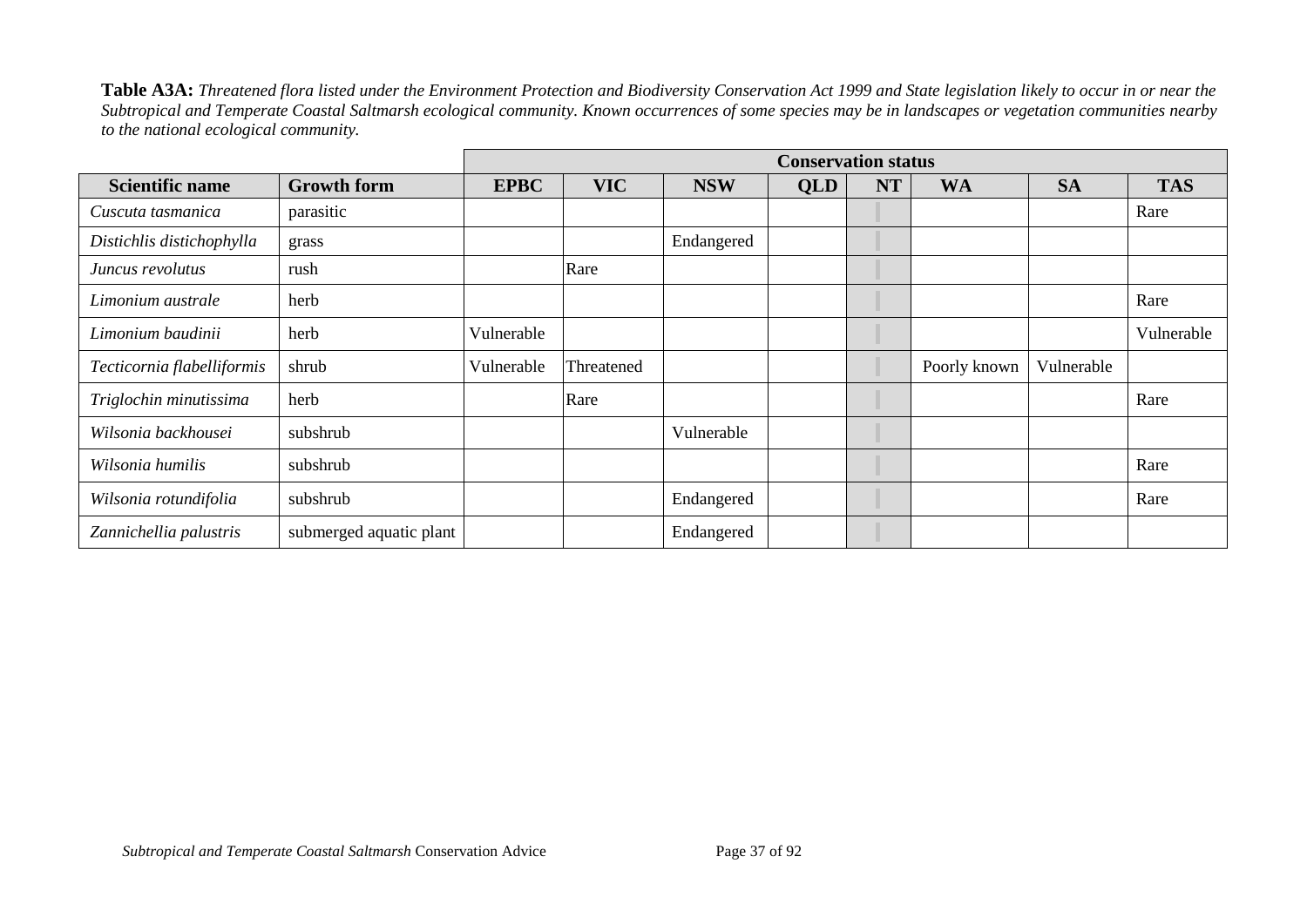**Table A3B:** *Threatened fauna listed under the Environment Protection and Biodiversity Conservation Act 1999 and State legislation likely to occur in or near the Subtropical and Temperate Coastal Saltmarsh ecological community. Known occurrences of some species may be in landscapes or vegetation communities nearby to the national ecological community*

|                        |                          |             |            |            |            | <b>Conservation status</b> |           |            |            |                             |
|------------------------|--------------------------|-------------|------------|------------|------------|----------------------------|-----------|------------|------------|-----------------------------|
| <b>Scientific name</b> | <b>Common</b><br>name    | <b>EPBC</b> | <b>VIC</b> | <b>NSW</b> | <b>QLD</b> | <b>NT</b>                  | <b>WA</b> | <b>SA</b>  | <b>TAS</b> | International/<br>migratory |
| <b>Mammals</b>         |                          |             |            |            |            |                            |           |            |            |                             |
| Miniopterus            | eastern                  |             |            |            |            |                            |           |            |            |                             |
| schreibersii           | bentwing                 |             |            | Vulnerable |            |                            |           |            |            |                             |
| oceanensis             | bat                      |             |            |            |            |                            |           |            |            |                             |
| <b>Myotis</b>          | southern                 |             |            | Vulnerable |            |                            |           |            |            |                             |
| macropus               | myotis                   |             |            |            |            |                            |           |            |            |                             |
| Planigale              | common                   |             |            | Vulnerable |            |                            |           |            |            |                             |
| maculata               | planigale                |             |            |            |            |                            |           |            |            |                             |
| Scoteanax              | greater                  |             |            |            |            |                            |           |            |            |                             |
| rueppellii             | broad-<br>nosed bat      |             |            | Vulnerable |            |                            |           |            |            |                             |
| Xeromys                | false water              |             |            |            |            |                            |           |            |            |                             |
| myoides                | rat                      | Vulnerable  |            |            | Vulnerable |                            |           |            |            |                             |
| <b>Birds</b>           |                          |             |            |            |            |                            |           |            |            |                             |
|                        | slender-                 |             |            |            |            |                            |           |            |            |                             |
| Acanthiza              | billed                   | Vulnerable  |            |            |            |                            |           | Vulnerable |            |                             |
| iredalei iredalei      | thornbill                |             |            |            |            |                            |           |            |            |                             |
|                        |                          |             |            |            |            |                            |           |            |            | Bonn, CAMBA,                |
| Actitis                | common                   |             |            |            |            |                            |           |            |            | JAMBA,                      |
| hypoleucos             | sandpiper                |             |            |            |            |                            |           |            |            | <b>ROKAMBA</b>              |
|                        |                          |             |            |            |            |                            |           |            |            | listed                      |
| Amaurornis             | pale-vented              |             |            | Vulnerable |            |                            |           |            |            |                             |
| moluccana              | bush hen                 |             |            |            |            |                            |           |            |            |                             |
| Anas rhynchotis        | Australasian<br>shoveler |             | Vulnerable |            |            |                            |           |            |            |                             |
| Anseranas              |                          |             |            |            |            |                            |           |            |            |                             |
| semipalmata            | magpie<br>goose          |             |            | Vulnerable |            |                            |           |            |            |                             |
|                        |                          |             |            |            |            |                            |           |            |            | CAMBA,                      |
|                        | fork tailed              |             |            |            |            |                            |           |            |            | JAMBA,                      |
| Apus pacificus         | swift                    |             |            |            |            |                            |           |            |            | <b>ROKAMBA</b>              |
|                        |                          |             |            |            |            |                            |           |            |            | listed                      |
|                        |                          |             |            |            |            |                            |           |            |            | CAMBA,                      |
| Ardea modesta          | great egret              |             | Vulnerable |            |            |                            |           |            |            | <b>JAMBA</b> listed         |
| Ardea ibis             | cattle egret             |             |            |            |            |                            |           |            |            | CAMBA,                      |
|                        |                          |             |            |            |            |                            |           |            |            | <b>JAMBA</b> listed         |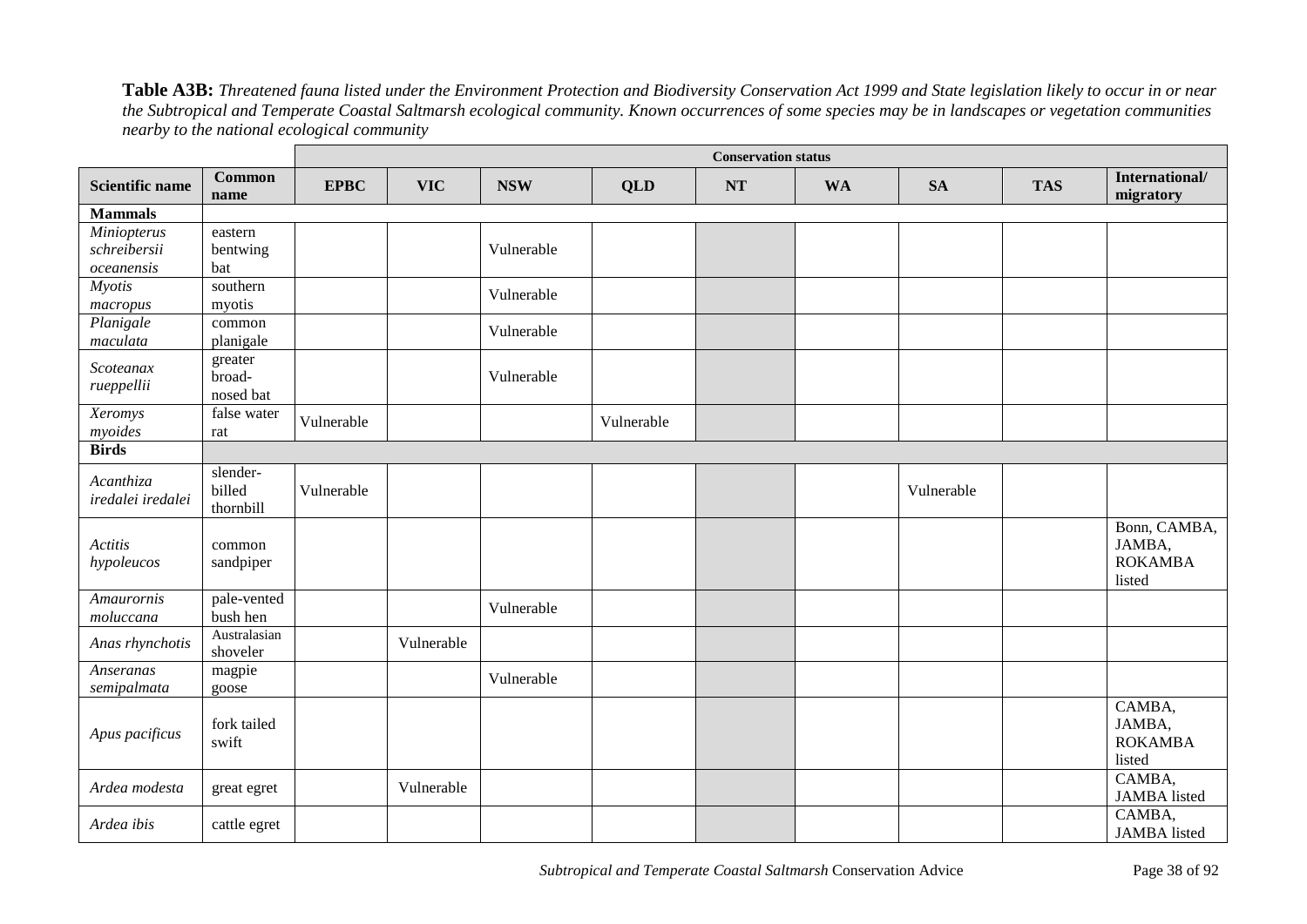|                                  |                             |             |                    |            |            | <b>Conservation status</b> |            |            |            |                                                    |
|----------------------------------|-----------------------------|-------------|--------------------|------------|------------|----------------------------|------------|------------|------------|----------------------------------------------------|
| <b>Scientific name</b>           | <b>Common</b><br>name       | <b>EPBC</b> | <b>VIC</b>         | <b>NSW</b> | <b>QLD</b> | NT                         | <b>WA</b>  | <b>SA</b>  | <b>TAS</b> | International/<br>migratory                        |
| <b>Botaurus</b><br>poiciloptilus | Australasian<br>bittern     | Endangered  | Endangered         | Endangered |            |                            | Endangered | Vulnerable |            |                                                    |
| <b>Burhinus</b><br>grallarius    | bush stone<br>curlew        |             | Endangered         | Endangered |            |                            |            | Vulnerable |            |                                                    |
| Calamanthus<br>campestris        | rufous field<br>wren        |             | Near<br>Threatened | Vulnerable |            |                            |            |            |            |                                                    |
| Calidris<br>acuminata            | sharp tailed<br>sandpiper   |             |                    |            |            |                            |            |            |            | Bonn, CAMBA,<br>JAMBA,<br><b>ROKAMBA</b><br>listed |
| Calidris alba                    | sanderling                  |             |                    | Vulnerable |            |                            |            |            |            | Bonn, CAMBA,<br>JAMBA,<br><b>ROKAMBA</b><br>listed |
| Calidris canutus                 | red knot                    |             |                    |            |            |                            |            |            |            | Bonn, CAMBA,<br>JAMBA,<br><b>ROKAMBA</b><br>listed |
| Calidris<br>ferruginea           | curlew<br>sandpiper         |             |                    |            |            |                            |            |            |            | Bonn, CAMBA,<br>JAMBA,<br><b>ROKAMBA</b><br>listed |
| Calidris<br>ruficollis           | red-necked<br>Stint         |             |                    |            |            |                            |            |            |            | Bonn, CAMBA,<br>JAMBA,<br><b>ROKAMBA</b><br>listed |
| Calidris<br>tenuirostris         | great knot                  |             |                    |            |            |                            |            |            |            | Bonn, CAMBA,<br>JAMBA,<br><b>ROKAMBA</b><br>listed |
| Charadrius<br>bicinctus          | double-<br>banded<br>plover |             |                    |            |            |                            |            |            |            | Bonn A2H                                           |
| Charadrius<br>leschenaultii      | greater<br>sand plover      |             |                    | Vulnerable |            |                            |            |            |            | Bonn, CAMBA,<br>JAMBA,<br><b>ROKAMBA</b><br>listed |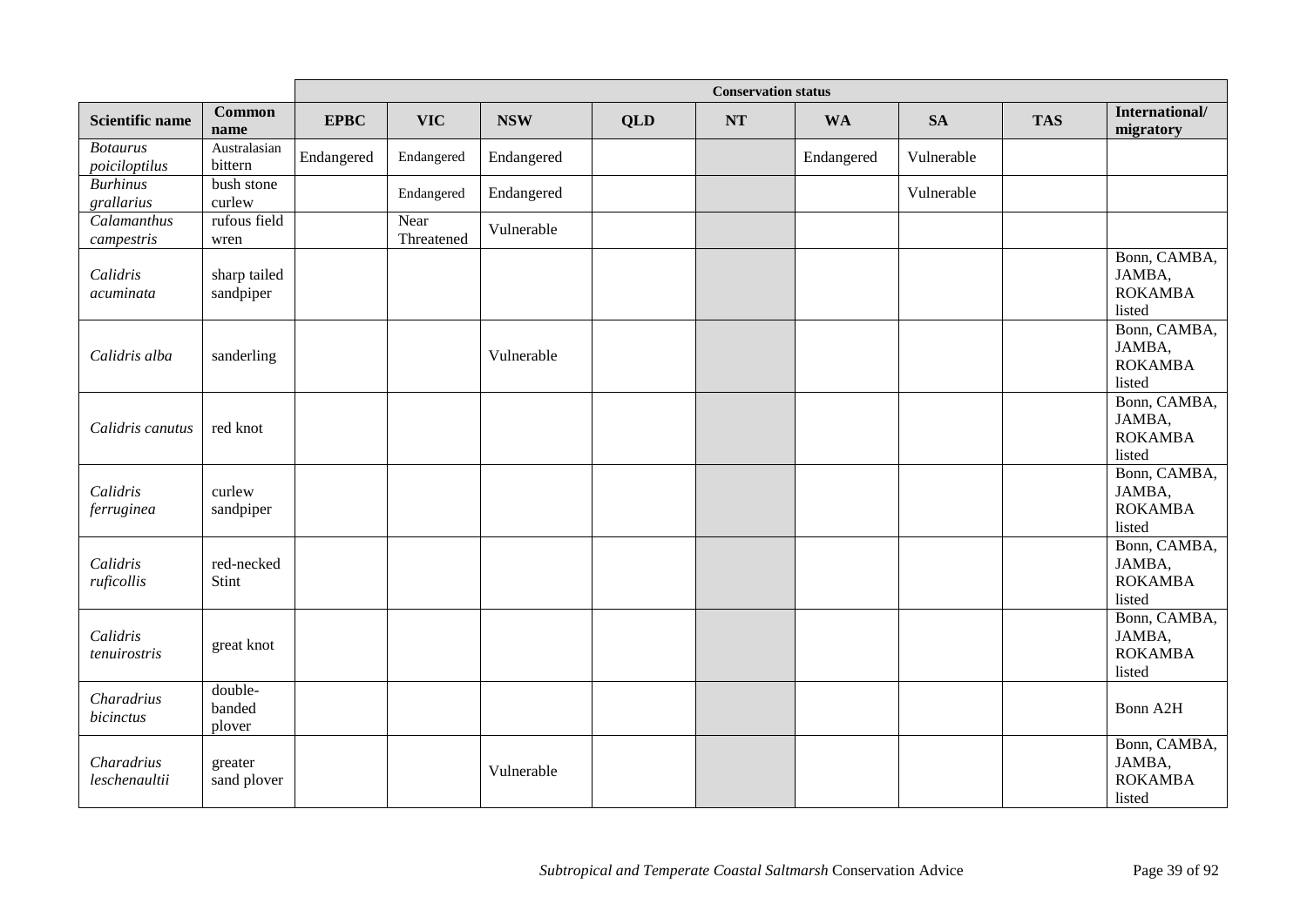|                                              |                                    |                          |            |                             |            | <b>Conservation status</b> |           |            |            |                                                    |
|----------------------------------------------|------------------------------------|--------------------------|------------|-----------------------------|------------|----------------------------|-----------|------------|------------|----------------------------------------------------|
| <b>Scientific name</b>                       | <b>Common</b><br>name              | <b>EPBC</b>              | <b>VIC</b> | <b>NSW</b>                  | <b>QLD</b> | <b>NT</b>                  | <b>WA</b> | <b>SA</b>  | <b>TAS</b> | International/<br>migratory                        |
| Charadrius<br>mongolus                       | lesser sand<br>plover              |                          |            | Vulnerable                  |            |                            |           |            |            | Bonn, CAMBA,<br>JAMBA,<br><b>ROKAMBA</b><br>listed |
| Circus assimilis                             | Spotted<br>harrier                 |                          |            | Vulnerable                  |            |                            |           |            |            |                                                    |
| Cisticola<br>juncidis<br>normani             | zitting<br>cisticola/<br>normanton |                          |            |                             | Rare       |                            |           |            |            |                                                    |
| Ephippiorhynchus<br>asiaticus                | black-<br>necked<br>stork          |                          |            | Endangered                  | Rare       |                            |           |            |            |                                                    |
| Epthianura<br>albifrons                      | white-<br>fronted chat             |                          |            | Vulnerable<br>(preliminary) |            |                            |           |            |            |                                                    |
| Epthianura<br>crocea<br>macgregori           | yellow chat                        | Critically<br>endangered |            |                             | Endangered |                            |           |            |            |                                                    |
| Esacus<br>magnirostris                       | beach stone<br>curlew              |                          |            | Critically<br>Endangered    | Vulnerable |                            |           |            |            |                                                    |
| Gallirallus<br>philippensis<br>macquariensis | buff-<br>banded rail               | Extinct                  |            |                             |            |                            |           |            |            | <b>JAMBA</b><br>Presumed<br>extinct                |
| Haematopus<br>fuliginosus                    | sooty<br>oyster<br>catcher         |                          |            | Vulnerable                  |            |                            |           |            |            |                                                    |
| Haematopus<br>longirostris                   | pied oyster<br>catcher             |                          |            | Endangered                  |            |                            |           | Rare       |            |                                                    |
| Haliaeetus<br>leucogaster                    | white-<br>bellied sea<br>eagle     |                          | Vulnerable |                             |            |                            |           |            | Vulnerable |                                                    |
| Ixobrychus<br>flavicollis                    | black<br>bittern                   |                          |            | Vulnerable                  |            |                            |           |            |            |                                                    |
| Ixobrychus<br>dubits                         | Australian<br>little bittern       |                          | Endangered |                             |            |                            |           |            |            |                                                    |
| Lewinia<br>pectoralis                        | Lewin's rail                       |                          |            |                             |            |                            |           | Vulnerable |            | Bonn, CAMBA,<br>JAMBA,<br><b>ROKAMBA</b><br>listed |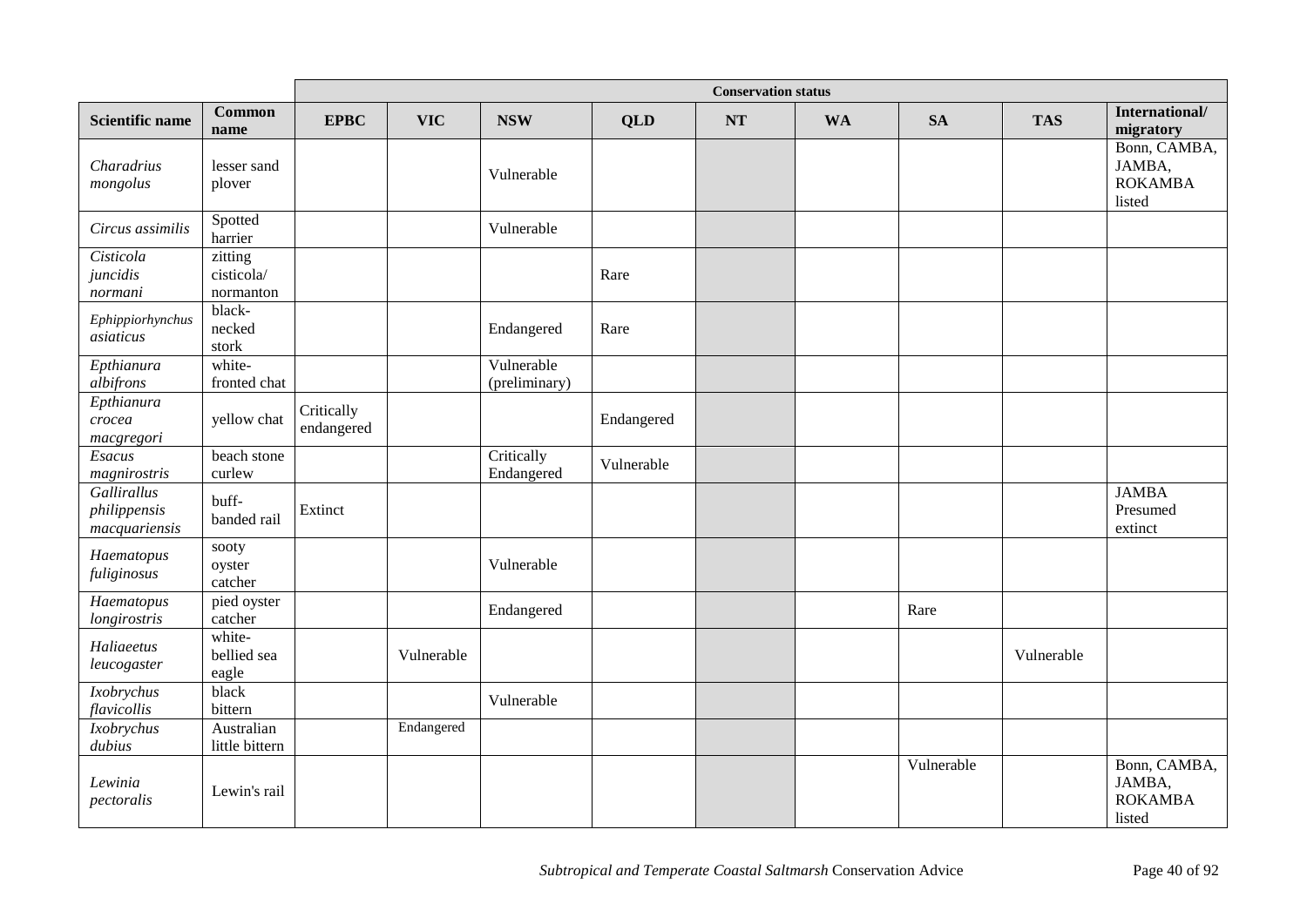|                                     |                                |                          |                          |            |            | <b>Conservation status</b> |           |            |            |                                                    |
|-------------------------------------|--------------------------------|--------------------------|--------------------------|------------|------------|----------------------------|-----------|------------|------------|----------------------------------------------------|
| <b>Scientific name</b>              | <b>Common</b><br>name          | <b>EPBC</b>              | <b>VIC</b>               | <b>NSW</b> | <b>QLD</b> | <b>NT</b>                  | <b>WA</b> | <b>SA</b>  | <b>TAS</b> | International/<br>migratory                        |
| Limicola<br>falcinellus             | broad billed<br>sandpiper      |                          |                          | Vulnerable |            |                            |           |            |            | Bonn, CAMBA,<br>JAMBA,<br><b>ROKAMBA</b><br>listed |
| Limosa<br>lapponica                 | bar tailed<br>godwit           |                          |                          |            |            |                            |           |            |            | Bonn, CAMBA,<br>JAMBA,<br><b>ROKAMBA</b><br>listed |
| Neophema<br>chrysogaster            | orange-<br>bellied<br>parrot   | Critically<br>endangered | Critically<br>endangered | Endangered |            |                            |           | Endangered | Endangered | <b>JAMBA</b><br>Endangered                         |
| <b>Numenius</b><br>madagascariensis | eastern<br>curlew              |                          |                          |            | Rare       |                            |           |            |            | Bonn, CAMBA,<br>JAMBA,<br><b>ROKAMBA</b><br>listed |
| Nycticorax<br>caledonicus<br>hillii | nankeen<br>night heron         |                          | Endangered               |            |            |                            |           |            |            |                                                    |
| Philomachus<br>pugnax               | ruff                           |                          |                          |            |            |                            |           |            |            | Bonn, CAMBA,<br>JAMBA,<br><b>ROKAMBA</b><br>listed |
| Pluvialis fulva                     | pacific<br>golden<br>plover    |                          |                          |            |            |                            |           |            |            | Bonn, CAMBA,<br>JAMBA,<br><b>ROKAMBA</b><br>listed |
| Porzana pusilla                     | Baillon's<br>crake             |                          | Vulnerable               |            |            |                            |           |            |            |                                                    |
| Rostratula<br>australis             | Australian<br>painted<br>snipe | Vulnerable               | Threatened               | Endangered | Vulnerable |                            | Rare      | Vulnerable |            | <b>CAMBA</b> listed                                |
| Sterna hirundo                      | common<br>tern                 |                          |                          |            |            |                            |           |            |            | CAMBA,<br>JAMBA,<br><b>ROKAMBA</b><br>listed       |
| Sternula nereis<br>nereis           | Australian<br>fairy tern       | Vulnerable               | Threatened               |            |            |                            |           | Endangered | Vulnerable |                                                    |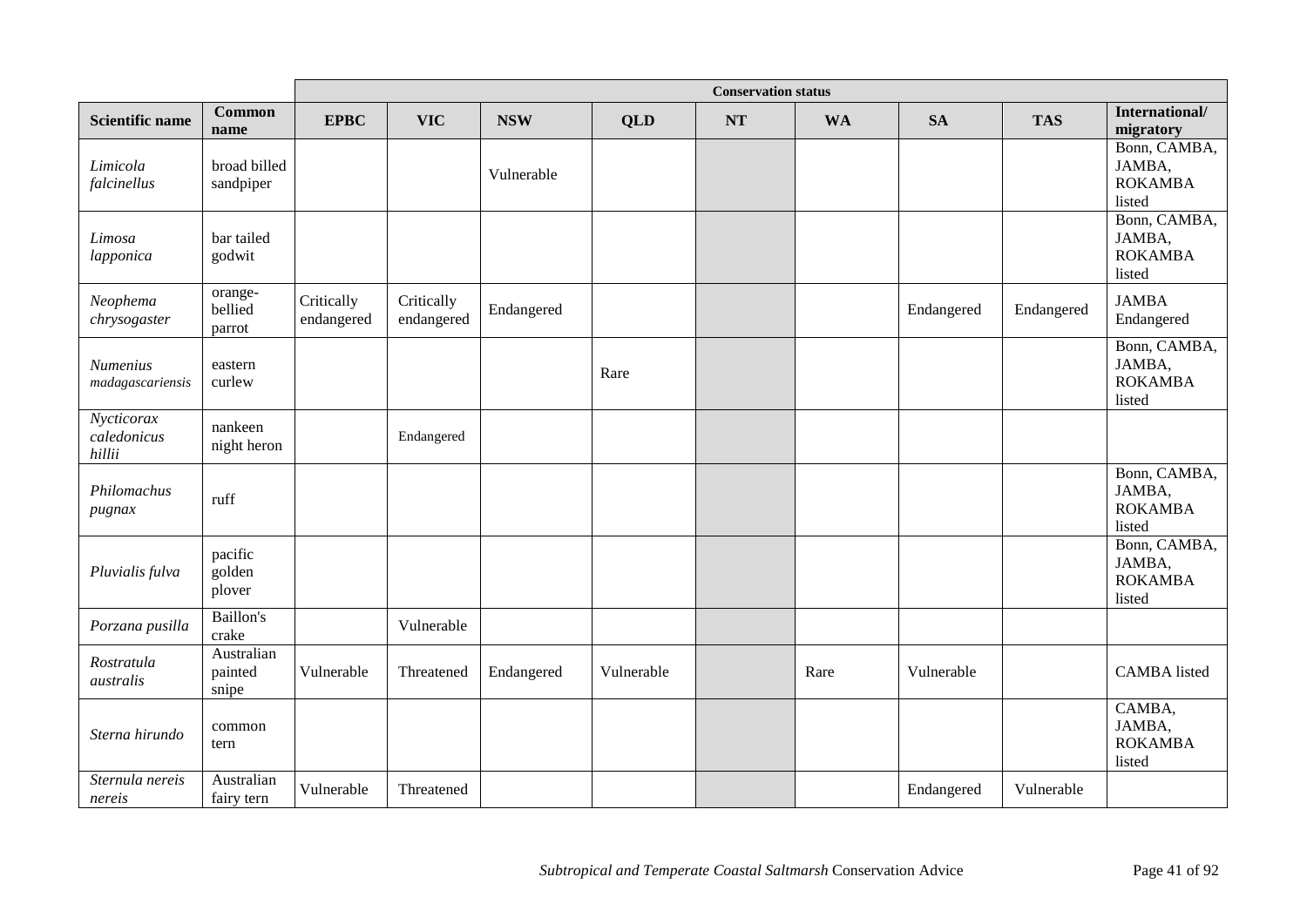|                                                |                                              |             |            |            |            | <b>Conservation status</b> |           |            |            |                                                    |
|------------------------------------------------|----------------------------------------------|-------------|------------|------------|------------|----------------------------|-----------|------------|------------|----------------------------------------------------|
| <b>Scientific name</b>                         | <b>Common</b><br>name                        | <b>EPBC</b> | <b>VIC</b> | <b>NSW</b> | <b>QLD</b> | NT                         | <b>WA</b> | <b>SA</b>  | <b>TAS</b> | International/<br>migratory                        |
| <b>Stipiturus</b><br>malachurus<br>intermedius | southern<br>emu-wren                         | Endangered  |            |            |            |                            |           | Endangered |            | <b>JAMBA</b><br>Endangered                         |
| Tadorna radjah                                 | radjah<br>shelduck                           |             |            |            | Rare       |                            |           |            |            |                                                    |
| <b>Thinomis</b><br>rubricollis<br>rubricollis  | hooded<br>plover                             |             | Vulnerable | Endangered |            |                            |           | Vulnerable |            |                                                    |
| <b>Tringa</b><br>nebularia                     | common<br>greenshank                         |             |            |            |            |                            |           |            |            | Bonn, CAMBA,<br>JAMBA,<br><b>ROKAMBA</b><br>listed |
| Tringa<br>stagnatilis                          | marsh<br>sandpiper                           |             |            |            |            |                            |           |            |            | Bonn, CAMBA,<br>JAMBA,<br><b>ROKAMBA</b><br>listed |
| Tyto<br>longimembris                           | eastern<br>grass owl                         |             |            | Vulnerable |            |                            |           |            |            |                                                    |
| Xenus cinereus                                 | terek<br>sandpiper                           |             |            | Vulnerable |            |                            |           |            |            | Bonn, CAMBA,<br>JAMBA,<br><b>ROKAMBA</b><br>listed |
| Fish                                           |                                              |             |            |            |            |                            |           |            |            |                                                    |
| Mugilogobius<br>platynotus                     | pale<br>mangrove<br>goby                     |             | Vulnerable |            |            |                            |           |            |            |                                                    |
| <b>Amphibians</b>                              |                                              |             |            |            |            |                            |           |            |            |                                                    |
| Litoria aurea                                  | green $\overline{\&}$<br>golden bell<br>frog | Vulnerable  |            | Endangered |            |                            |           |            |            |                                                    |
| <b>Invertebrates</b>                           |                                              |             |            |            |            |                            |           |            |            |                                                    |
| Argynnis<br>hyperbius                          | laced<br>fritillary                          |             |            | Endangered |            |                            |           |            |            |                                                    |
| Dasybela<br>achroa                             | saltmarsh<br>looper<br>moth                  |             |            |            |            |                            |           |            | Vulnerable |                                                    |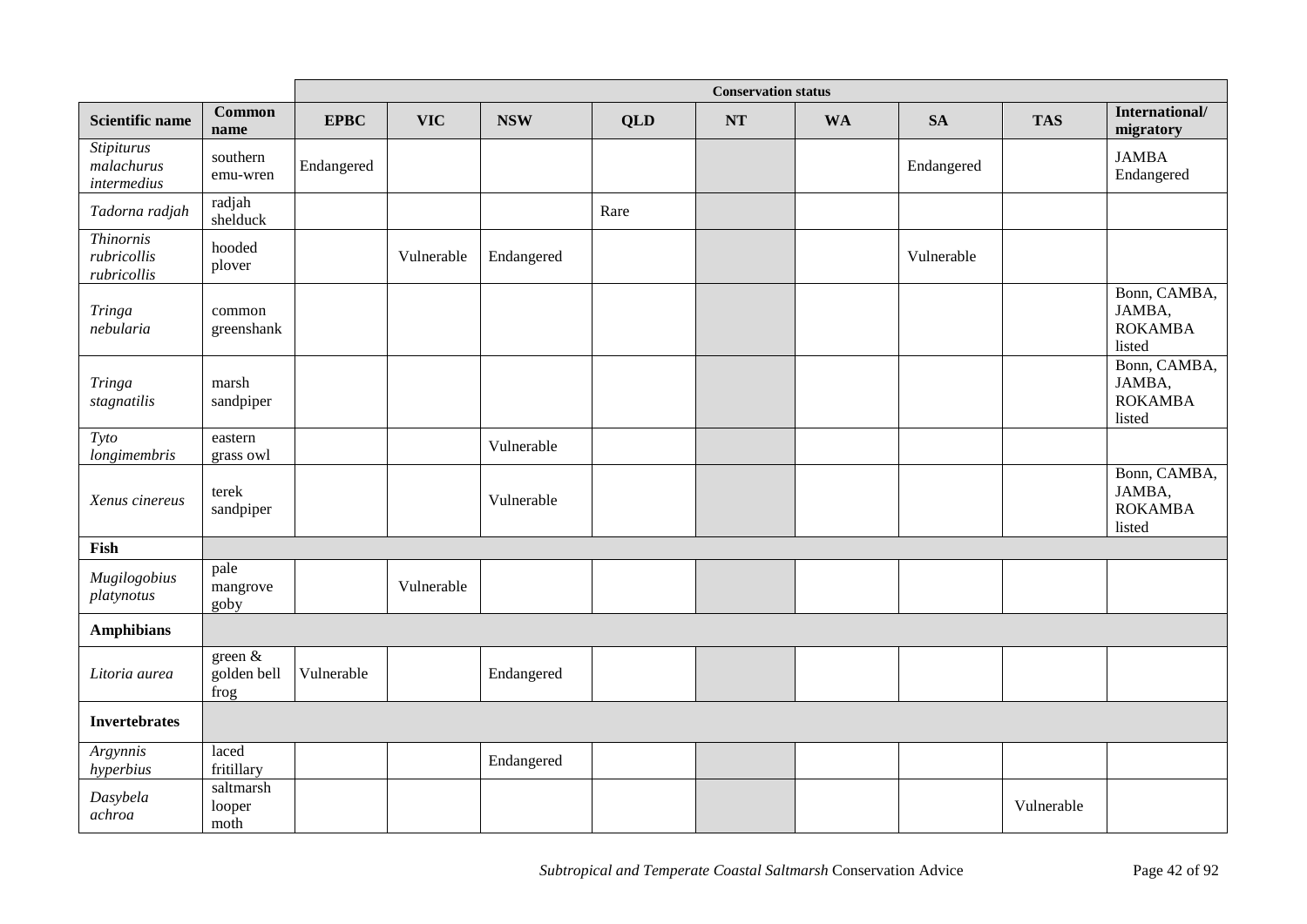|                        |                       |             | <b>Conservation status</b> |            |     |                     |           |           |            |                             |
|------------------------|-----------------------|-------------|----------------------------|------------|-----|---------------------|-----------|-----------|------------|-----------------------------|
| <b>Scientific name</b> | <b>Common</b><br>name | <b>EPBC</b> | <b>VIC</b>                 | <b>NSW</b> | QLD | <b>BITT</b><br>IN J | <b>WA</b> | <b>SA</b> | <b>TAS</b> | International/<br>migratory |
| <b>Theclinesthes</b>   | saltbush              |             |                            |            |     |                     |           |           |            |                             |
| serpentata             | blue                  |             |                            |            |     |                     |           |           | Rare       |                             |
| lavara                 | butterfly             |             |                            |            |     |                     |           |           |            |                             |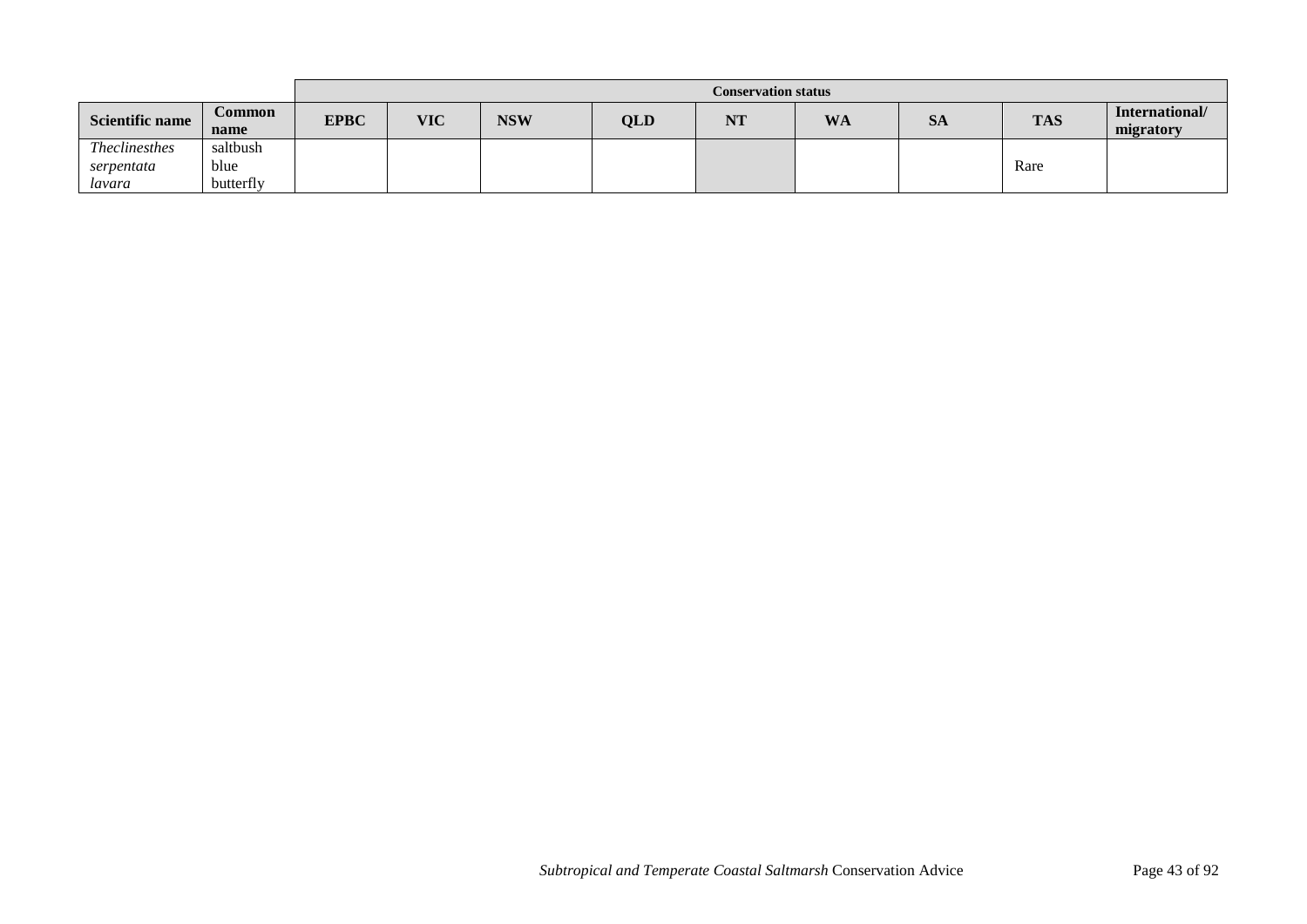## **APPENDIX B – GENERAL BIOLOGY AND ECOLOGICAL PROCESSES**

#### *General*

The environmental features which above all distinguish coastal saltmarshes from terrestrial ecosystems are the influence of salt and the fact that they are wetlands. They can be distinguished from inland saline wetlands because the salt influence arises from current ongoing tidal action rather than reflecting an ancient geological heritage. The wetland characteristics of coastal saltmarsh interact with salinity to give rise to complex spatial environmental gradients, which are also temporally variable on a variety of scales.

Useful reference literature on biology and ecology relevant to the *Coastal Saltmarsh* ecological community can be found in Adam (1990), Adam et al. (2008), Batzer and Swaritz (2006), Perillo et al. (2009), Saintilan (2009c), VSS (2011), Sainty et al. (2012d), and Saintilan and Rogers (2013). The following sections were prepared in consultation with saltmarsh expert P. Adam (pers. comm.).

## *Flora and salt tolerance*

The number of vascular plants which can survive the wetland and saline conditions is relatively small, many of which are restricted to the habitat. Within saltmarshes, most plant species of coastal saltmarsh have both wide ecological distributions within individual sites and extensive geographical ranges. Some species are restricted to particular niches within the individual sites but have wide geographical distributions. Only a small number of species have both restricted niches and limited geographical distributions. Vascular plant species richness is inversely correlated with latitude, with only a small number of species towards the subtropics and a much higher number in temperate regions, particularly in South Australia and south-west Western Australia.

Saltmarsh plants come from a variety of families; the adaptations required to thrive in what is to most plants a hostile environment have evolved independently in different lineages. Adaptation to salinity comes at a cost. In saline habitats, plants occurring in these conditions (halophytes) have a competitive advantage over non-salt tolerant species. Under the non-saline conditions halophytes, in which a proportion of annual production is diverted to mechanisms of salt tolerance, are out competed by faster growing non-salt tolerant species. Where salinity is lowered in saltmarshes by human activity, for example around the discharge points of stormwater drains, invasion by low salt tolerant species can occur (Zedler et al. 1990).

Salt tolerance is achieved by a limited number of mechanisms, either acting singly or in combination (Adam 1990). One visible mechanism is through the excretion of salt from leaves and stems through salt glands. Examples of salt excreting species in temperate Australian saltmarshes are *Frankenia pauciflora, Limonium australe, Samolus repens*, and *Sporobolus virginicus*. An essential component of salt tolerance is the sequestering of salt taken up into foliage in vacuoles; as a consequence, to ensure osmotic balance within the cells, an osmoregulatory compound is accumulated in the cytoplasm. The particular compound involved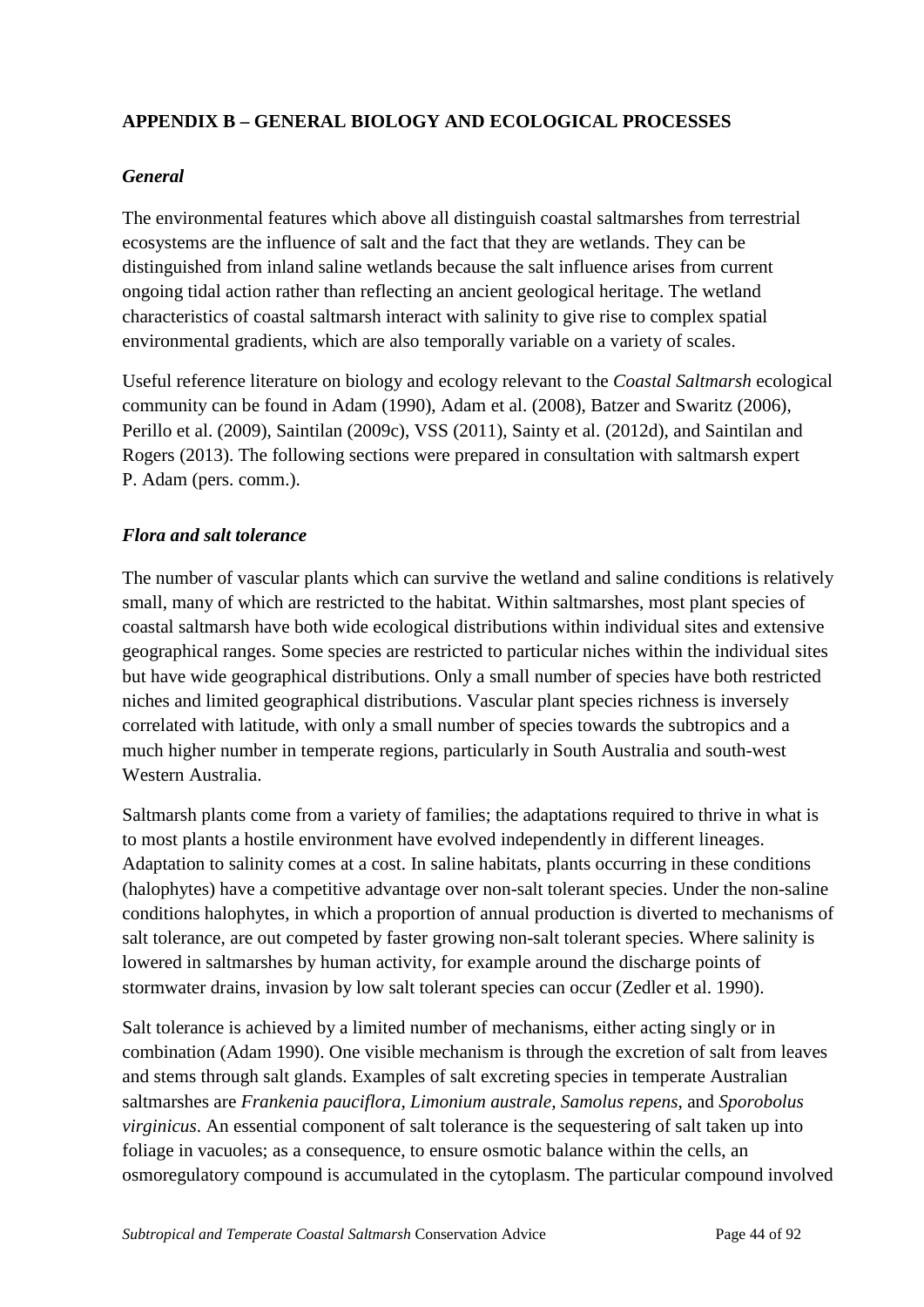varies between species, but is frequently nitrogenous. This has implications both for the nutritional requirements of halophytes and their value to herbivores.

# *Flora, tidal connection and zonation*

Flooding by tides, or in the case of intermittently open lagoons, fluctuations in lagoon water level, affects both the subterranean and aerial environment. The effects on the soil depend on the frequency of flooding and the soil characteristics – sandy soil drains more freely than silt or clay. More frequently flooded and poorly drained sites may have anoxic soils for prolonged periods. Anaerobic conditions are inimical to plant growth, but the plants adapted to grow in wetland soils do not experience these conditions because aerenchyma within the roots provide a pathway for oxygen to diffuse from the shoot and thus retain aerobic conditions within tissues. Frequently, oxygen transport is sufficient to support radial oxygen loss into the sediment surrounding the root, creating an oxygenated microhabitat, with its own microbial and meiofaunal assemblages.

Above the ground, low vegetation at lower elevations within a marsh may be submerged for periods of up to several hours at high tide. For tides during daylight hours, such flooding results in a reduction in the time in which photosynthesis can occur. For tall vegetation at high levels in the marsh most of the foliage remains emergent throughout the tide cycle.

The tidal currents move material within, into, and out of marshes. Germinated seedlings are at risk of being dislodged by currents, so that there are limited windows of opportunity when the interval between tides is sufficiently long for the seedlings to become securely rooted before the next flooding event (Adam 1990).

At lower elevations in a marsh tidal flooding occurs sufficiently frequently that soil salinity is relatively constant. At higher levels soil salinity is more variable in both space and time, being strongly influenced by climate and weather. Soil salinity may exceed that of seawater if there are hot dry conditions between tides, but on high marshes with ground surface freshwater inputs, conditions may be consistently brackish.

In general it is possible to recognise a zonation in the flora and vegetation from low elevation to the tidal limit (Adam 1990), although at many sites the lowest levels in the vegetated intertidal are occupied by mangrove. While overseas there is a tradition of recognising three zones (low, mid and high), in temperate Australia a simple division between low marsh and high marsh is sufficient (Sainty et al., 2012 a, b). What may be loosely referred to as the upper marsh zone is often a mosaic of several recognisable plant communities (Zedler et al., 1995). The patchiness of community distribution within zones is more apparent in higher latitude marshes than it is in the species poor lower latitude marshes.

# *Cryptogamic flora*

Particularly in the lower saltmarsh the sediment surface may support a film of microalgae and cyanobacteria. As well as stabilising the surface this film may be an important food resource for fauna (Adam 1990). There have been few studies on the microalgae in Australian saltmarshes, and there is no inventory of this important component of biodiversity. The most widespread and abundant macroalgae on saltmarshes are species of *Ulva* (including species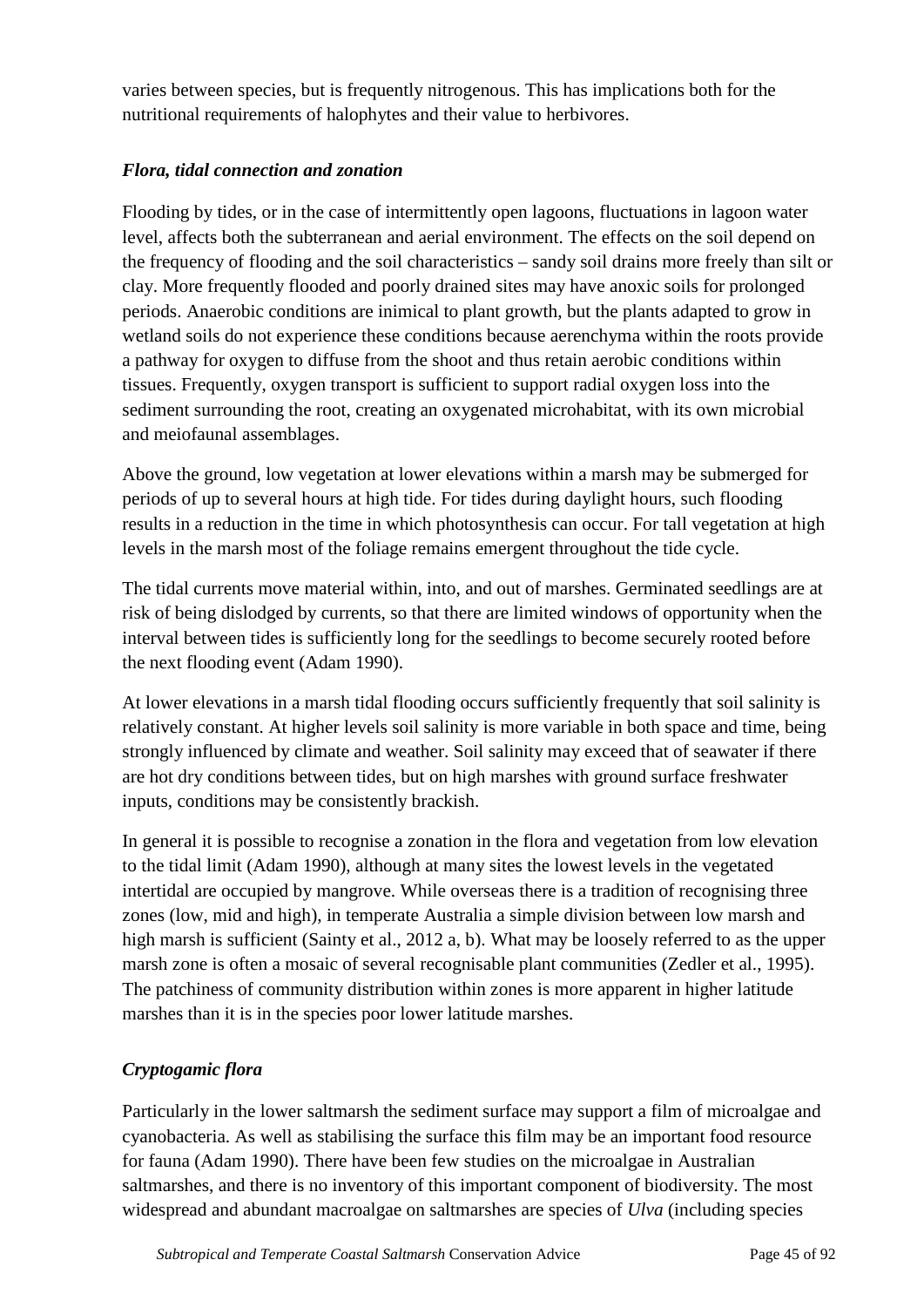formerly included in *Enteromorpha*), which may form smothering mats on eutrophic sites. Free-living forms of the brown alga, *Hormosira* occur at a few sites. A number of small red algae (*Bostrychia, Catenella*) may occur locally in some saltmarshes, but are more common as epiphytes on pneumatophores of mangroves.

A number of fungal species have been recorded from saltmarshes and may play an important ecological role but have been very little studied in Australia (Adam1990).

## *Flora - reproduction*

Although most saltmarsh plants are tolerant of saltwater, and some species (including *Sarcocornia*) can germinate in seawater salinities or greater, many saltmarsh species require periodically fresher conditions to recruit sexually (Adam, 1990; VSS, 2011). For example, *Juncus kraussii* shows optimal germination in brackish to fresh water (Greenwood and MacFarlane, 2006; Naidoo and Kift, 2006), and fails to germinate in seawater. Saltmarsh diversity may therefore be more vulnerable to the consequences of ground- and surface-water diversions than the prevailing salinity conditions may indicate (Saintilan and Rogers, 2013).

## *Fauna*

Saltmarshes have a rich fauna, which can be grouped on the basis of continuity of occurrence (resident, transient, migratory) on the basis of whether they are of marine or terrestrial origin, or by conventional taxonomy.

The resident fauna of marine origin is predominantly invertebrate, with molluscs and crustaceans being the most obvious components (Ross et al., 2009; Mazumder, 2009; Connolly 2009). In particular, crabs inhabiting salmarshes excavate burrows over extensive areas, profoundly modifying the physical structure of the environment (Jones et al., 1994, 1997). The breeding behaviour of crabs is synchronised with tidal amplitude, with larvae released when high spring tides flood the habitat (Mazumder, 2009). Resident marine fish inhabit permanent and semipermanent pools and creeks, although these habitats are far less extensive on Australian salt marshes than they are overseas. A diverse fish fauna is present across saltmarshes during flooding tides with many transient marine species often present (Connolly, 2009).

The resident marine vertebrate component of the fauna is mostly found in the lower, more frequently inundated, parts of the marsh, with normally only few individuals on the infrequently flooded upper marsh. Of the terrestrial lineage invertebrate fauna mosquito larvae may be present in wet sites in the lower marsh (Dale and Breitfuss, 2009), and large numbers of flying insects may be encountered above low marsh vegetation. A small number of insects are adapted to the marine environment, and, for example, a number of root living aphids have been studied in lower saltmarshes in the northern hemisphere (Foster, 2000). It is not known whether such species occur in Australia. The upper saltmarsh invertebrate fauna is dominated by species of terrestrial origin. The diversity of terrestrial invertebrates in saltmarshes is clearly large, with the most conspicuous being insects and spiders, but even that these groups there is far from a complete inventory. Groups such as the Acari (mites), for which saltmarsh in Europe has been shown to be an important habitat (Luxton, 2000), have not been studied in Australia.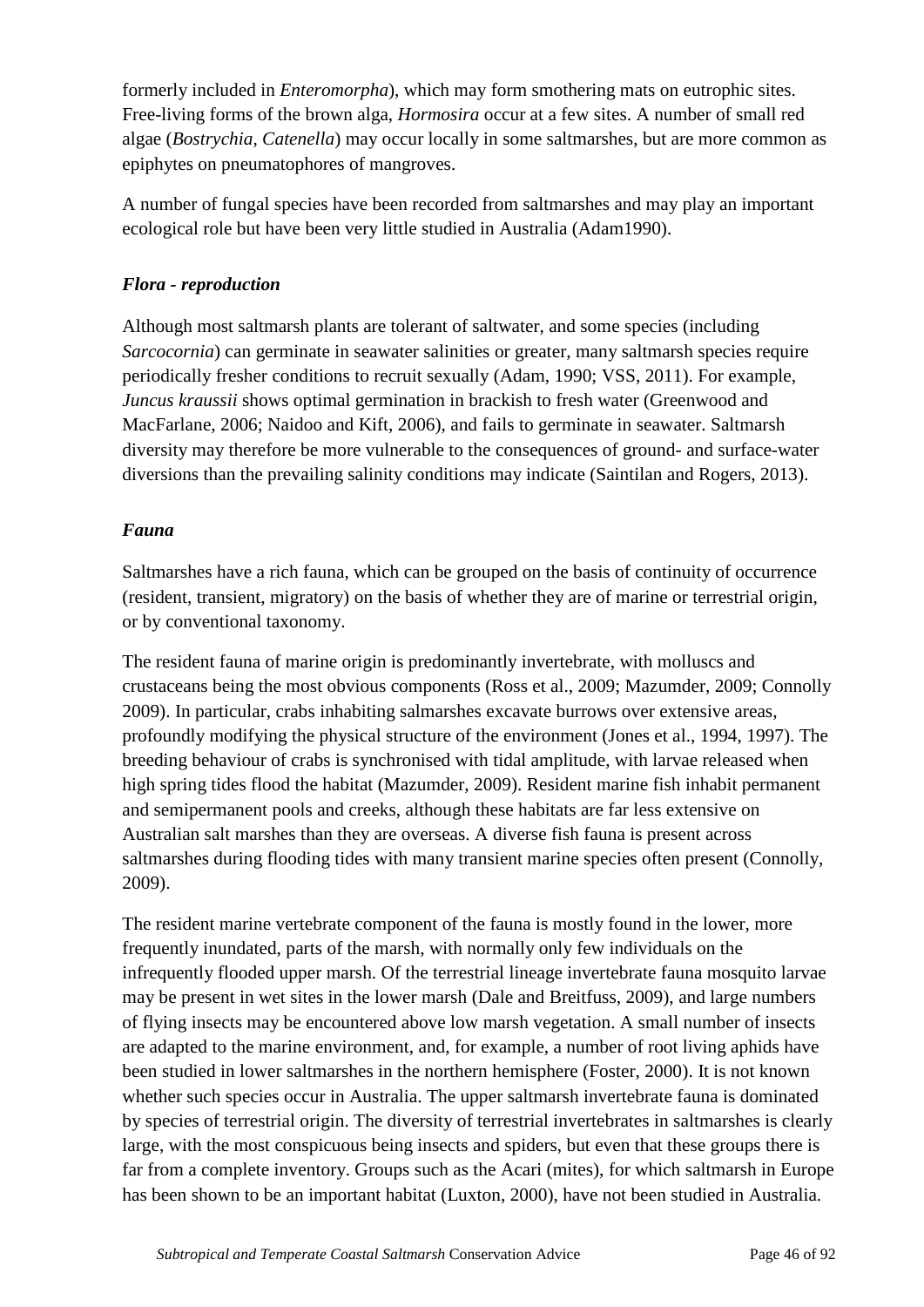In broad terms there is a zonation of the resident invertebrates with respect to elevation within saltmarshes, but the extent to which there is concordance between the distribution of plant assemblages and assemblage of fauna has not been explored.

The terrestrial vertebrate fauna of Australian saltmarshes is discussed by Spencer et al., (2009). The birds most associated with saltmarshes in the public mind are migratory waders, which primarily utilise saltmarshes for high tide roosts (Ashcroft and Major, 2013). However, there are many other species of bird which feed on saltmarsh, including nationally endangered species such as the Orange-bellied parrot (Hollands and Minton, 2012; Ashcroft and Major, 2013). A small number of species nest towards the upper limits of saltmarsh. The large number of insects associated with saltmarshes have been recognised as an important resource for insectivorous bats (Spencer et al., 2009). For ground dwelling mammals, saltmarshes are feeding habitat for a number of species of macropod. A number of species of rodent, including the threatened false water rat , *Xeromys myoides ,* may also be resident in saltmarshes*.*

# *Productivity*

Saltmarshes are frequently claimed to be amongst the world's most productive ecosystems, and the primary productivity measured at some sites is undoubtedly high. However, the high values are from *Spartina alterniflora* stands in the United States, and other types of saltmarsh may be considerably less productive (Adam 1990). There are few measures of either standing crop or productivity from Australian saltmarshes, but it is unlikely that productivities comparable to the world's highest are achieved. Nevertheless, for salt tolerant spaces the predictable tidal flooding provides a reliable access to water so productivity is less likely to be affected by drought than in most terrestrial communities and production is likely to be consistent between years.

Saltmarsh communities globally tend to have relatively high root-shoot ratios and there is no reason to suspect that Australian saltmarshes would not share the same characteristic. The importance of wetlands is carbon sinks is increasingly recognised (SEWPAC, 2012) and Chmura et al. (2003) have documented the importance of saltmarshes in this regard (often referred to as Blue Carbon). Organic matter below the ground is subject to decay and decomposition, but much of the material either remaining in *situ* (routes and rhizomes) or being buried will be stable for long periods.

Aboveground biomass is processed more quickly. Direct herbivory has not been quantified in Australia, but, as occurs overseas, it is likely that the most important herbivores are invertebrates, both marine species in the lower marsh and terrestrial species in the upper marsh. However, locally intensive grazing by vertebrates may occur at times. Nevertheless, in general, the proportion of aboveground primary production directly consumed by herbivores is likely to be fairly small. A much larger fraction of production is potentially exported unprocessed offmarsh. Movement can be in both inland and seaward directions. Material moved landward accumulates in the drift line, although drift line wrack deposits do not consist solely of material from saltmarsh but may contain large amounts of seagrass and/or algae as well as timber and litter. Wrack deposits are important habitats in their own right.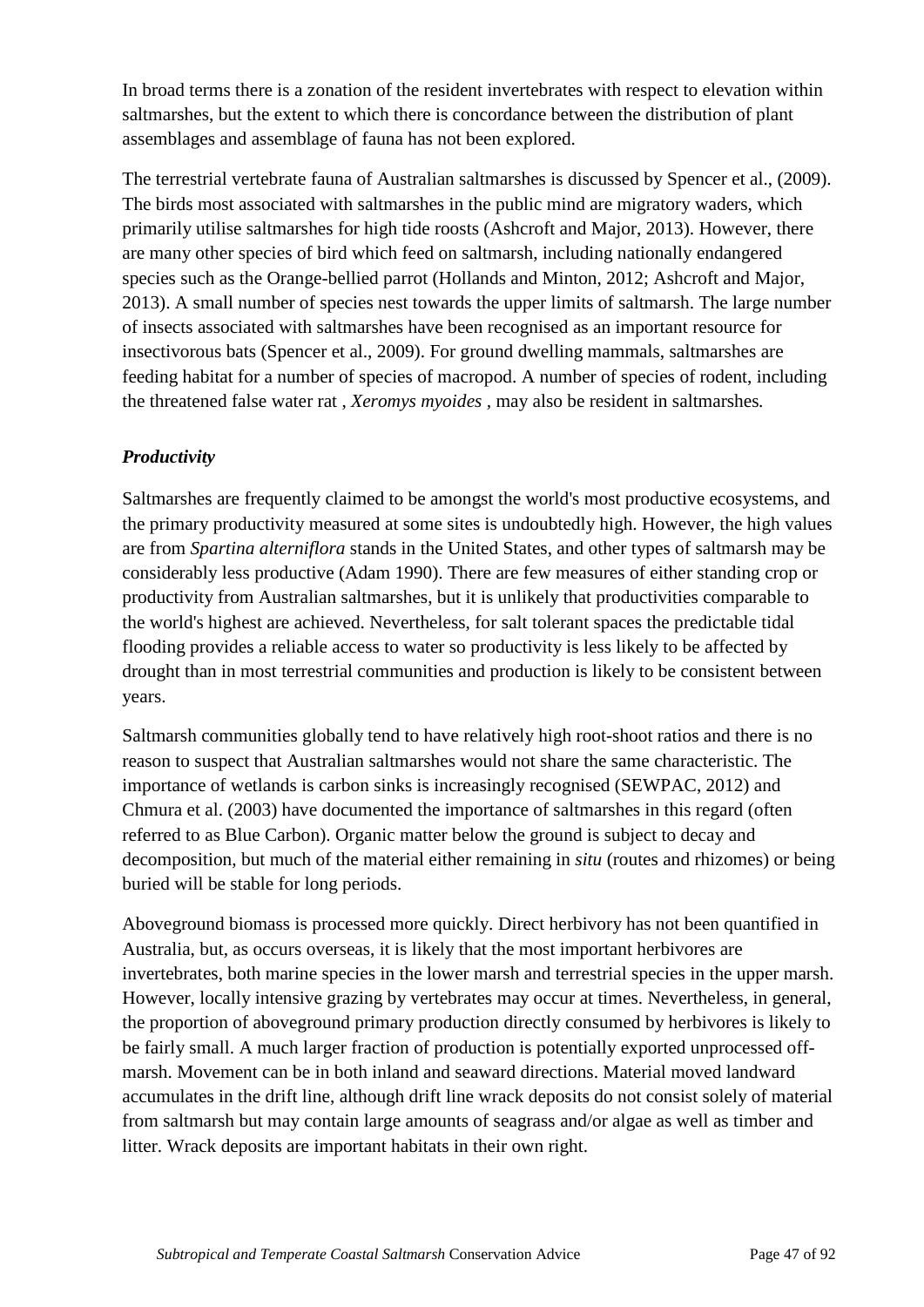Material carried seaward enters detrital food chains. The magnitude of these fluxes has not been quantified in Australian saltmarshes, but saltmarsh production will contribute to ecosystem processes within estuaries and coastal waters.

## *Trophic linkages*

In addition to fluxes in materials there are also fluxes of organisms. At high tides a diversity of fish species have access to the marsh surface. Overseas there have been many studies of fish in creeks but very little study off utilisation of the main marsh plain. Work in Australia has led to the application of appropriate nets to sample the fish fauna on the saltmarsh surface (Connolly 2009). A variety of techniques, including use of stable isotopes, has permitted elucidation of feeding habits of fish in saltmarshes. Even though fish have access to the marsh for only very limited periods, saltmarshes provide high-quality food resources. Reproduction of saltmarsh crabs is very closely tied to the incidence of flooding tides, and crab larvae are an important food resource for fish, including species which are either themselves of commercial or recreational importance or are consumed by commercially significant species (Mazumder et al., 2006, 2008; Mazumder, 2009; Hollingsworth and Connolly, 2006, 2009).

## *Habitat values and nursery function*

Coastal saltmarsh is habitat for a very large range of species although comprehensive national data is not yet available. It is well recognised that coastal saltmarsh provides important shelter (protection from predation), feeding, roosting, nesting, and nursery habitat for a range of fish and birds (Connolly, 2009; Spencer et al., 2009). It is often referred to as important 'nursery' habitat for many fish species, including those with recreational and commercial importance (Connolly, 2009).

Even those species which can utilise other habitats, may be dependent on saltmarsh at particular times of the year. For example, migratory wading birds may utilise saltmarshes for only limited periods, but the protection of the full range of sites utilised throughout the world throughout the year is essential for the conservation of waders (e.g. Paton et al., 2009).

## *Coastal protection*

Coastal saltmarshes play important roles in global geochemical (Chmura et al., 2003) and sedimentary processes. At local level they may also provide protection to the hinterland through absorption of wave energy, particularly during storm events (Moller, 2006), especially where mangroves are not present.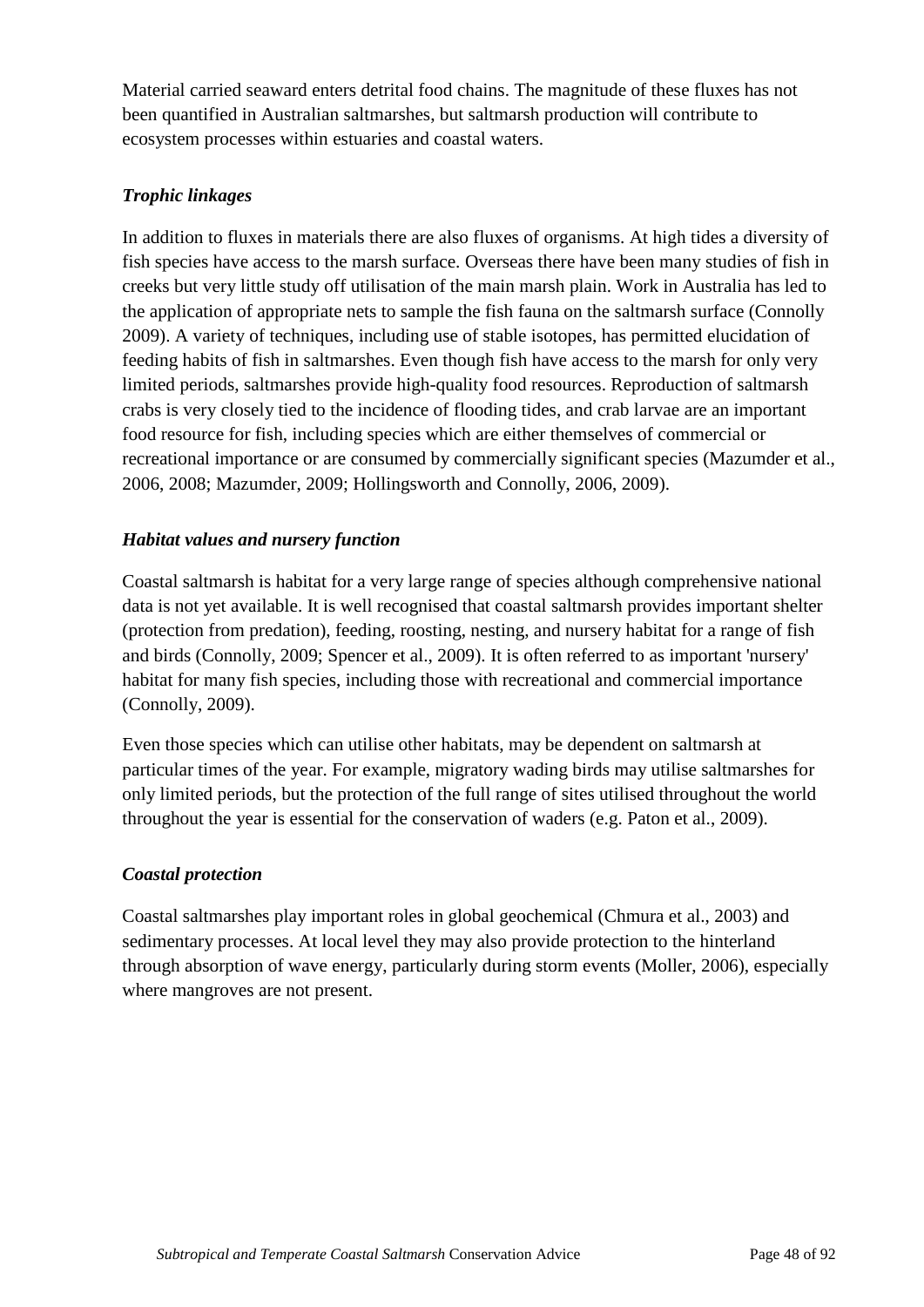# **APPENDIX C - FURTHER DESCRIPTION OF THREATS**

## *C.1: Clearing and fragmentation*

Historical and contemporary clearing have resulted, and will continue to result in, loss or fragmentation of *Coastal Saltmarsh* habitat. Clearing can further fragment or degrade remaining patches, increasing the risk of disconnection and loss of ecological function. Fragmentation is a major factor contributing to coastal saltmarsh habitat and biodiversity decline (Kelleway et al., 2009; Laegdsgaard et al., 2009). Rare or specialised species, or species with lower dispersal capabilities are most affected (Tscharntke et al., 2002), and fragmentation is likely to have a major impact on *Coastal Saltmarsh* foodweb dynamics (Laegdsgaard et al., 2009).

## *C.2: 'Land-claim' or infilling*

*Coastal Saltmarsh* has often in the past been considered as 'wasteland' by settlers and developers and therefore filled in and reclaimed for 'better' use (Fairweather, 2011). Landclaim (for urban, industrial or agricultural use) usually involves raising the soil profile to prevent flooding and the construction of levees, bunds or sea walls to prevent ingress of seawater. Creation of roads is often associated with land-claim and this further fragments saltmarsh patches and disconnects from tidal flows. Land-claim is effectively irreversible and can modify the local tidal range and patterns of inundation (Adam, 2002; Fairweather, 2011). Thus coastal saltmarsh remnants are usually impacted by disturbed tidal hydrology (i.e. 'stranded' from tidal influence). Also, many saltmarshes are starved of sediment because of catchment modification and coastal engineering (Adam, 2002).

## *C.3: Anthropogenically Altered Hydrology/Tidal restriction*

Developments can impact on local microclimates, groundwater access and surface runoff changing hydrological regimes (freshwater and tidal) for vegetation. For example, as a result of agricultural and urban infrastructure, many coastal saltmarshes have had their tidal regime significantly changed (Laegdsgaard et al., 2009; Mount et al., 2010). Alterations to drainage and hydrology have occurred through constructing fixtures such as levees, culverts and floodgates. The impacts from such infrastructure range from habitat destruction to changes to ecological function. For example increased inundation can lead to rot and decomposition of succulent species (Laegdsgaard et al., 2009). Of note, in South Australia, the clearance of native vegetation for construction of flood mitigation levees is covered by an exemption under the Regulations of the *Native Vegetation Act 1991*.

Tidal disconnection often leads to invasion by plants such as *Phragmites australis* which can spread forming monotypic stands that alter the ecology and function of saltmarsh (Laegdsgaard et al., 2009 and references therein). Such downslope migration of *P. australis* and other freshwater reeds, which can also be caused by increased stormwater discharge, threatens *Coastal Saltmarsh* from its terrestrial side (Williams et al., 2011; Sainty et al., 2012c).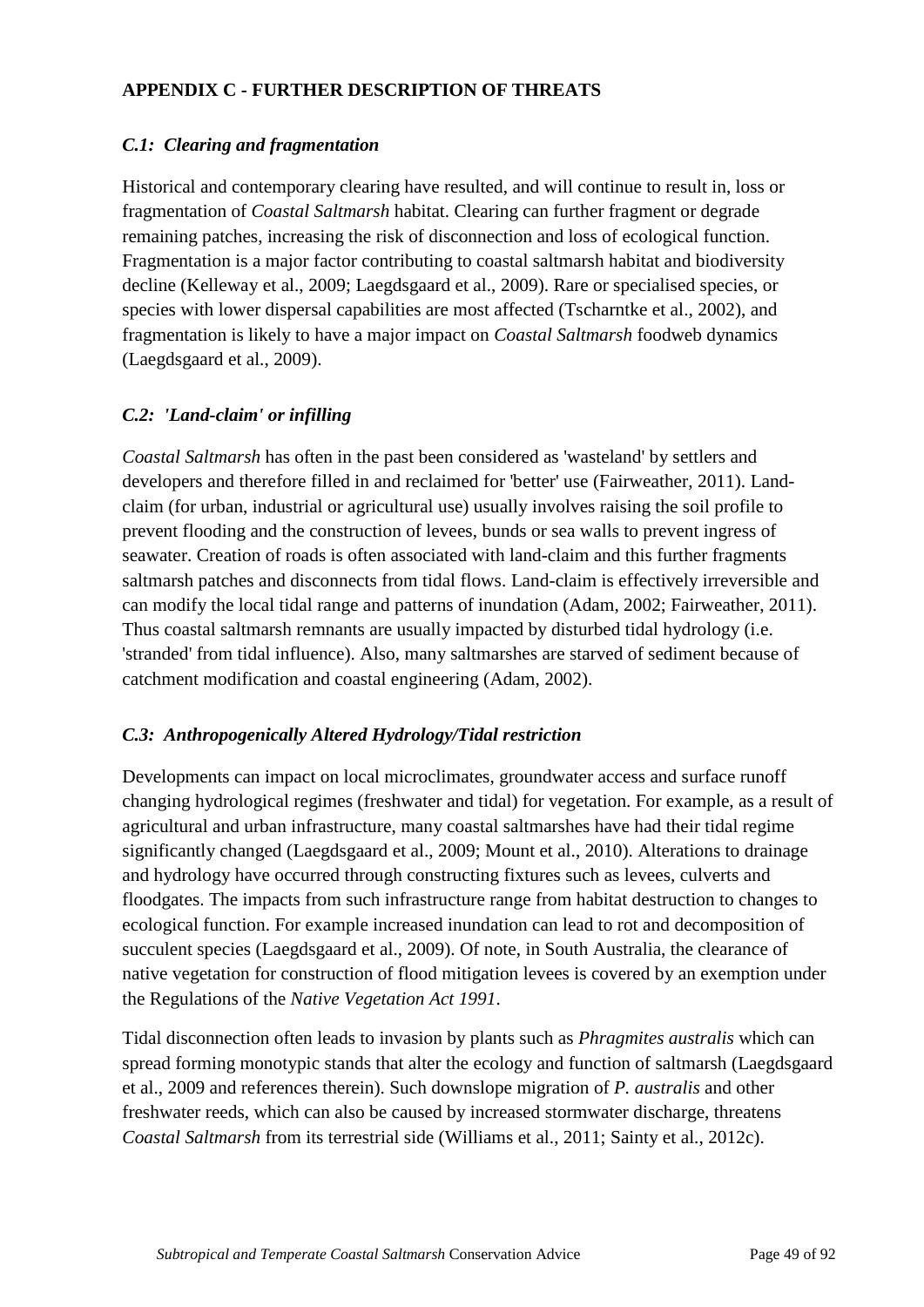# *C.4: Invasive species*

Invasive species such as non-native weeds (or in some cases native species that form monotypic stands) are increasingly replacing native plants in the *Coastal Saltmarsh* ecological community, limiting native biodiversity, changing vegetation structure and potentially altering fire regimes which may cause patches to decline over time (e.g. VSS, 2011, Carr, 2012a,b). Invasion by non-indigenous plant species can alter native plant assemblages, leading to losses of specialist herbivores, changes to patterns of herbivory and alterations to insect and other invertebrate community structure and ecosystem function (Harvey et al., 2011 and references therein). Some pertinent examples are:

- Of particular concern with estuarine saltmarsh is the weed *Juncus acutus* (sharp rush) in south-east and south-west Australia (e.g. Keighery and Keighery, 2006). This introduced rush out-competes the native rush *Juncus kraussii* on which many invertebrates depend (Laegdsgaard et al., 2009; Harvey et al., 2010, 2011). It is considered a potential threat in South Australia, where is has been observed in the Lower Lakes and Coorong, but as yet (in the main) has not invaded *Coastal Saltmarsh*.
- The introduction of *Spartina anglica* (common cordgrass, ricegrass) into Tasmania and Victoria is similarly causing broad-scale detrimental problems to saltmarsh habitat and native biodiversity (VSS, 2011). During 2005, all known patches of cordgrass (*Spartina anglica*) were removed in South Australia (Fotheringham and Coleman, 2008). Other aggressive invaders that displace native plants are groundsel bush (*Baccharis halimifolia*) and pampas grass (*Cortaderia selloana*).
- In the west there are several weeds that are of concern (Keighery and Keighery, 2013a,b) such as: *Atriplex prostrate*, a major weed of estuarine edges from Perth to Albany in southwest Western Australia; *Limonium hyblaeum* in coastal salt lakes north of Perth, and *L. companyonis* south of Perth (also present in Coorong, SA); *Puccinellia ciliata*, commonly used as a salt-land reclamation species in Western Australia is invading grazed *Coastal Saltmarsh* in the Vasse-Wonnerup system near Capel, as is *Carex divisa*; *Paspalum vaginatum/Boloboschoenus caldwellii* are native invaders of hydrologically altered marshes in some south-west estuaries.

Over the past few decades, there have been significant invasions of exotic macroinvertebrates into the *Coastal Saltmarsh* ecological community (Adam, 1990; Ross et al., 2009). Such invasive species may affect native invertebrates in a variety of ways, such as: competition for resources; introducing parasites or disease; or altering habitat. For example, the green crab (*Carcinus maenas*) was first (inadvertently) introduced into Port Phillip Bay in Victoria in the late 1800s (via ballast water) and has since spread throughout much of the temperate range of the ecological community (with the exception of Western Australia). The green crab competes with native species for habitat and food. It is also a significant predator of native molluscs, crustaceans and other species, and can dramatically alter species assemblages (Grosholz et al., 2000).

The predatory mosquito fish (*Gambusia holbrooki*) was deliberately introduced into Australian waters to control mosquito populations (Adam, 2002; Webb and Russell, 2012). It feeds on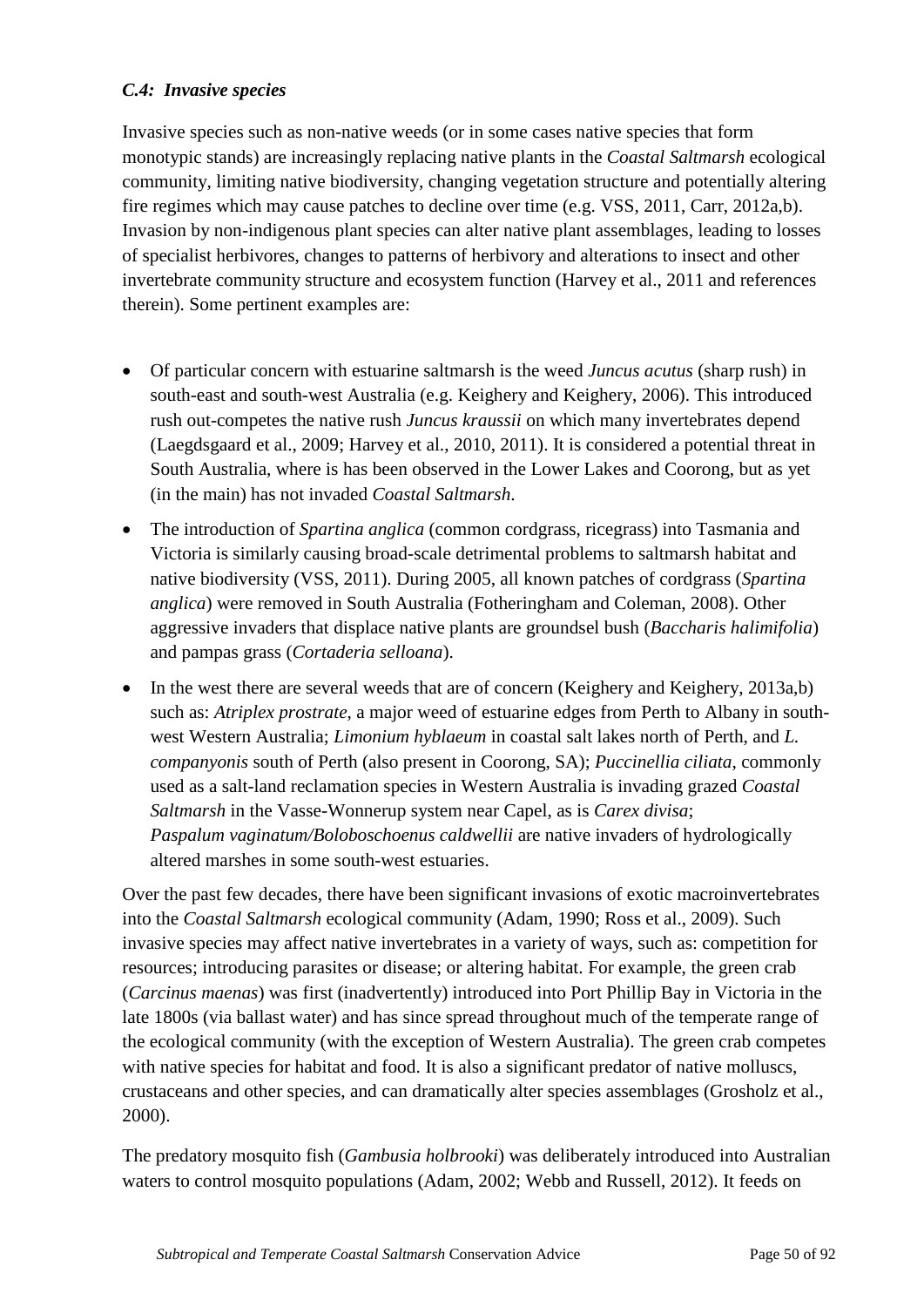mosquito larvae in saltmarshes, but also consumes the eggs and larvae of fish, and larvae and adults of crustaceans and possibly molluscs (Komak and Crossland, 2000; Ross et al., 2009).

Feral animals (e.g. goats, pigs, deer, rabbits, etc.) browse and damage native vegetation and may eat or displace native fauna associated with *Coastal Saltmarsh* (Adam, 2002; Laegdsgaard et al., 2009).

# *C.5: Climate Change*

Impacts from climate change on the *Coastal Saltmarsh* ecological community relate to changes to temperature, sea level, storm frequency, and sediment dynamics (Bromberg Geden et al., 2009; Ross et al., 2009; DCC, 2009; Prahalad et al., 2011; Saintilan and Rogers, 2013) and possibly enhanced  $CO<sub>2</sub>$  (Saintilan and Rogers, 2013). Anticipated consequences could result in conditions that may promote both the landward and seaward migration of the ecological community, although landward migration is the most likely (Bryant, 1990; Adam, 2002; Ross et al., 2009; Ross and Adam, 2013).

Sea level rise is considered a severe threat to coastal saltmarsh, particularly as there is little scope or area for recolonisation (DCC, 2009; Oliver et al., 2012; Rogers et al., 2012; Ross and Adam, 2013). The most likely effects of sea level rise will be to further squeeze saltmarshes into a narrowing space between the sea and human habitation and other structures. This 'coastal squeeze' phenomenon has already been reported in the eastern states (Saintilan, 2009b; Saintilan and Rogers, 2013).

Rising temperatures are likely to result in species shifts in distribution (e.g. southward), but it is unclear if species are able to respond in time (Adam, 2002). Concomitant impacts on saltmarsh pollinators (insects) may also be a problem. Changes to rainfall patterns and evaporation will also influence hydrology, sedimentation, and weed infestation. For example, increased landward spread and dominance by the invasive grass *Spartina anglica* in temperate coastal saltmarshes is projected under most climate change scenarios. In Tasmania, decreased rainfall and increased evaporation have led to the expansion of salt scalds (Prahalad et al., 2011).

Other threats from human activities have decreased the resilience of the *Coastal Saltmarsh* ecological community to cope with climate change (e.g. preventing distribution change). A further concern with significant loss of coastal saltmarsh habitat is that it could liberate the huge pool of carbon stored in wetland sediments to coastal waters or the atmosphere (DCC, 2009).

# *C.6: Mangrove encroachment*

Saltmarsh plants generally dominate where mangrove plants are excluded by either low temperature or low moisture limitations. However, over the past few decades, saltmarsh has been increasingly encroached on by mangrove along the south-east coast of Australia from Queensland to South Australia (Saintilan, 2009 a,b; Saintilan and Rogers, 2013; and noting that mangroves are absent from Tasmania). There is no evidence of a similar encroachment by mangroves into the ecological community in Western Australia (G. Keighery, pers. comm.). For example, Burton (1982) showed that following the breaching of seawalls, mangroves at Barker Inlet, South Australia, migrated landward at speeds of up to 18 m per year,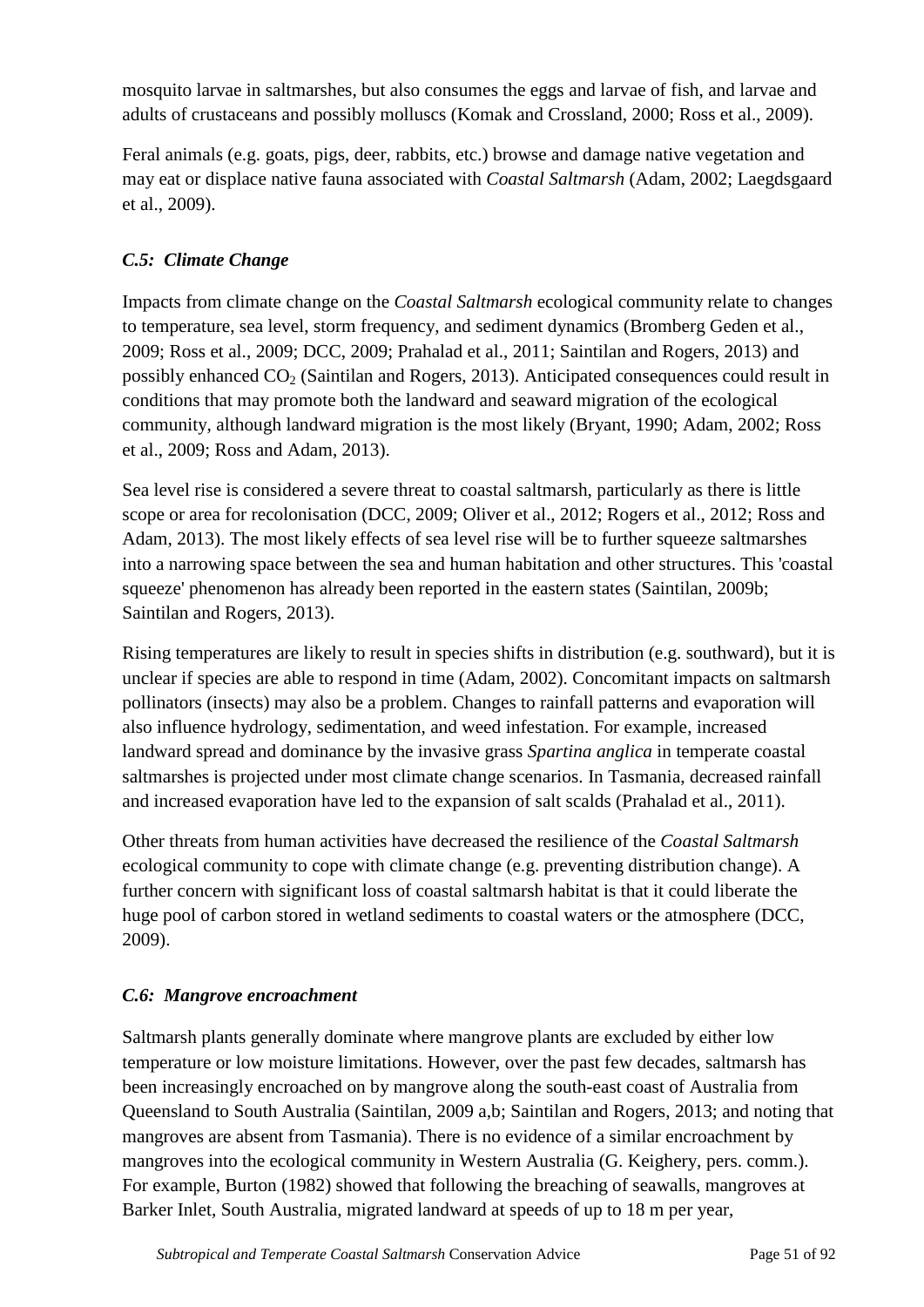transgressing the saltmarsh. The interplay between mangroves and saltmarshes are driven by complex natural processes and are often influenced by human activity whether directly upon the communities themselves or within their catchments (Harty, 2009).

Mangrove encroachment is a response to various processes that have not been definitively identified and it is likely that a combination of a range of factors at various locations may be the reason for causing this phenomenon (Wilton, 2002). Some of these include local land subsidence which was the most likely cause cited in Burton (1982), greater freshwater input, higher sediment loads and surface elevation. However, increasingly it is considered that a link may exist between the incursion of mangrove and a steady rise in sea level (Lambeck, 2002; Rogers et al., 2005; 2006; 2012). Projections of the likely response of saltmarsh to moderate rates of sea level rise indicate that saltmarsh may be in serious decline by the end of the century (Saintilan and Rogers, 2013). Changes in rainfall pattern have also been suggested as a mechanism for the landward incursion of mangrove into saltmarsh. For example, Eslami-Andargoli et al. (2009, 2010) demonstrated that rainfall variability is one of the principal factors influencing the rate of upslope encroachment of mangrove.

# *C.7: Recreation*

Many areas of *Coastal Saltmarsh* are accessible to vehicles (e.g. all terrain and off-road vehicles and motorbikes) and they can cause localised and widespread damage to saltmarsh vegetation and fauna (eg. ground nesting birds). Decrease or degradation of *Coastal Saltmarsh* in New South Wales has been directly attributed to recreational vehicle use (Kelleway, 2005). For example, 2.1 ha has been lost along the Georges River near Sydney as a consequence of recreational vehicle use (Kelleway, 2005). In South Australia and Western Australia, the use of four-wheel drive vehicles in coastal areas is generally permitted, in contrast to Victoria. The low growing succulent herbs of saltmarsh are particularly susceptible to damage by vehicles, and creation of large bare areas by 4-wheel drive vehicles is not uncommon (Laegdsgaard et al., 2009). Vehicle movement and noise may also threaten wildlife such as birds, bats and marsupials that use saltmarsh habitat for feeding, roosting or nesting (Spencer et al., 2009). Increased activity of people and vehicles in *Coastal Saltmarsh* may also lead to introduction of weeds via seeds.

## *C.8: Pollution/Litter*

Notwithstanding that a drift line of wrack<sup>[5](#page-51-0)</sup> is a natural and ecologically important feature of many coastal saltmarshes, litter is a common problem in areas with public access. Anthropogenic litter can cause smothering of low growing plants and introduce contaminants. Commonly dumped articles include garden waste and building materials, with the occasional derelict car and discarded fishing line. Garden waste may also introduce weeds. Pollution and litter may also enter C*oastal Saltmarsh* via tides and stormwater, or via industrial outlets. Further, stormwater may alter the salinity and nutrient regimes of *Coastal Saltmarsh* (Laegdsgaard et al., 2009).

<span id="page-51-0"></span> <sup>5</sup> Wrack - large seaweed or other marine vegetation cast up on the shoreline - often forms a 'drift line'.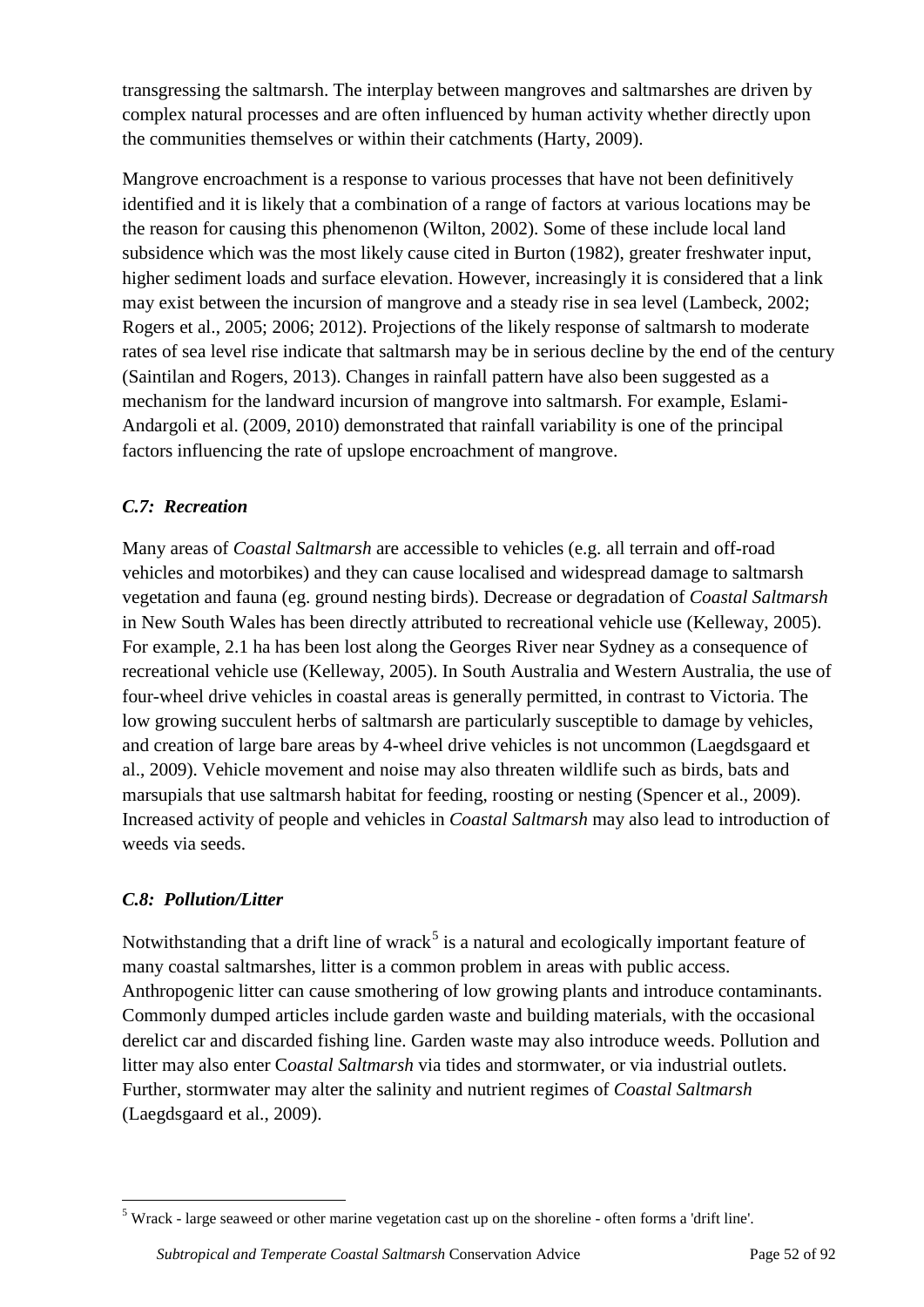Industrial developments near *Coastal Saltmarsh* have the potential to introduce contaminants (e.g. heavy metals) that can affect soil and water quality and enter biological food chains. Estuarine sediments in urbanised areas may contain substantial amounts of heavy metals and organic pollutants, such as polychlorinated biphenyls (Adam, 2002). Pollution of oil and petrol may occur via runoff into *Coastal Saltmarsh* due to direct or near-by vehicle use (on and offroad) or from adjacent industrial plants (Adam, 2002). Large oil spills may be catastrophic and have the potential to eliminate significant areas of *Coastal Saltmarsh* and significantly impact fauna such as birds and fish (Adam, 2002; Laegdsgaard et al., 2009).

# *C.9: Eutrophication*

Nitrogen inputs into many estuaries, from sewage discharge, run-off from agriculture and atmospheric deposition have increased in recent decades. There is evidence that many saltmarshes are nitrogen limited, and increases in available nitrogen may thus change patterns of productivity and species distribution, encouraging non-saltmarsh vegetation to invade (Adam, 2002 and references therein). Saltmarshes fringing estuaries appear to intercept a substantial part of land-derived nitrogen loads and thus protect other components of estuaries from eutrophication; loss of these fringing marshes would therefore have wider consequences (Adam, 2002). Increased nitrogen also stimulates algal growth which could smother *Coastal Saltmarsh* and contribute to dieback of vegetation (Ranwell, 1981 in Adam, 2002). Excessive superphosphate applications to sandy soils with little phosphorus retention capacity can result in eutrophication and algal growth - as occurred to the Peel-Harvey estuary in southwest Western Australia (Rose and McComb, 1995; Adam, 2002). Also, extensive areas of filamentous algae were recorded in Tasmania on saltmarsh subject to runoff from industrial agricultural areas, particularly containing high levels of phosphorous (Prahalad et al., 2011).

# *C.10 Acid Sulfate Soils*

Acid sulfate soils are naturally occurring soils and sediments that contain iron sulphides (predominately iron pyrite). If left undisturbed these waterlogged soils pose little threat to the environment and ecological community. However, disturbance of these soils allows for an oxidation process to occur and the consequent production of sulphuric acid which acidifies soil water, ground water, and surface waters (Sammut, 2000; Fitzpatrick et al., 2009). These soils (or potential acid sulphate soils) occur in coastal embayments and estuarine back swamps under 10m above mean sea level along much of Australia's coastline. As the ecological community is mainly associated with the soft substrate shores of estuaries and embayments (sandy and/or muddy) and open, low wave energy coasts (Adam, 2009), it is likely that potential acid sulphate soils are prevalent.

Acidification can have significant impacts on habitat quality, the health of aquatic organisms and biodiversity (NRME, 2003; Fitzpatrck et al., 2009). Fish and shellfish kills, outbreaks of red spot disease in fish, scalding of native terrestrial vegetation, degradation of aquatic flora, and increases in the severity of *Lyngbya* blooms have all been associated with acid sulfate soils in areas of the ecological community (Watkinson et al., 2000; ASEC 2001; NRME, 2003). The early 2000's saw increasingly severe *Lyngbya* blooms in Deception Bay and Pumicestone Passage, Moreton Bay, an area containing the ecological community (Watkinson et al*.,* 2000; ASEC, 2001). Numerous other acid sulphate related events have been recorded within the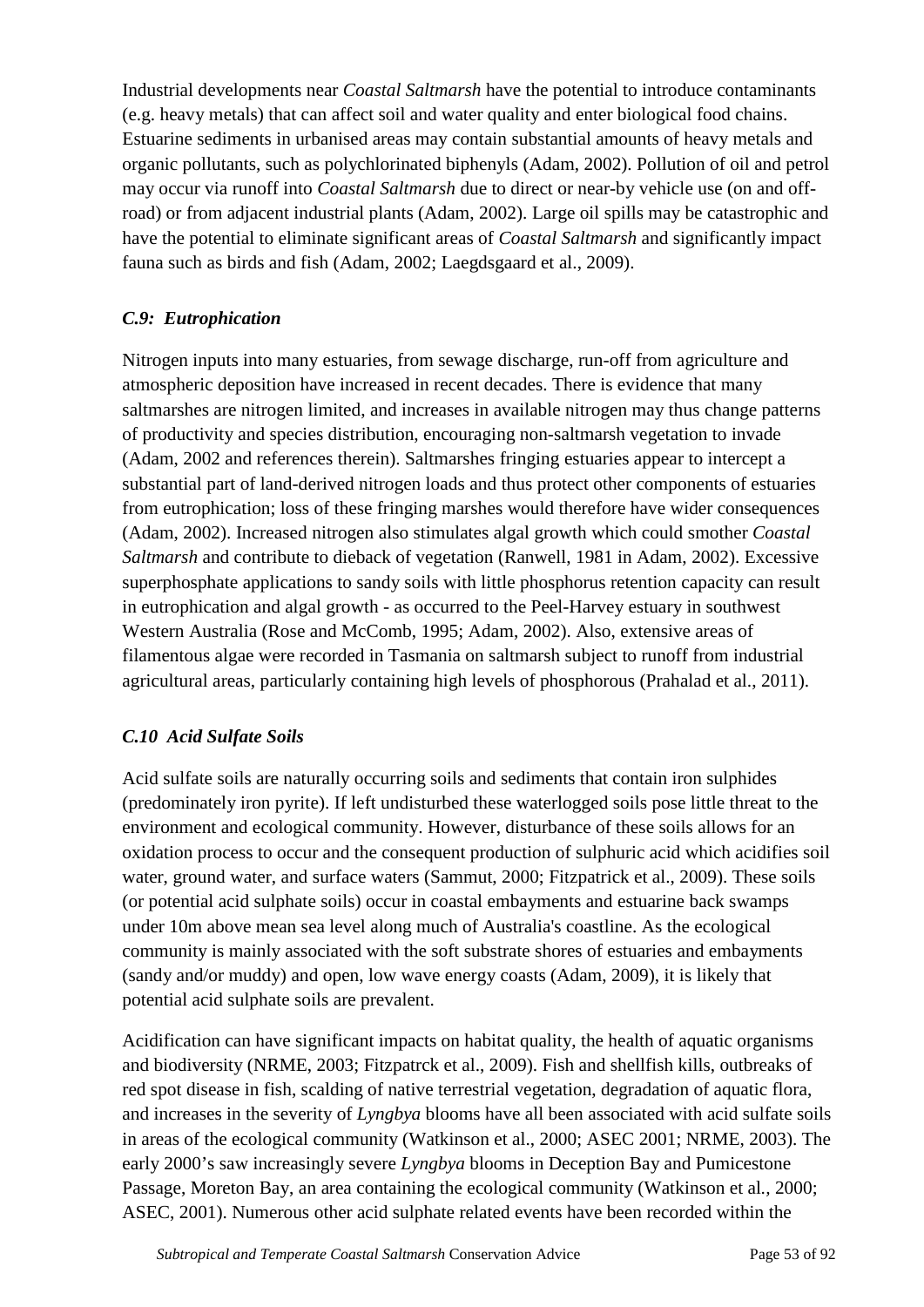ecological community such as acid scalding around the Port Adelaide/Gillman region of South Australia (SACPB, 2003) and the frequent low-level acidic discharges from the Richmond and Macleay Rivers in northern New South Wales that have affected the local estuarine ecosystem (ASEC, 2001). The severity and longevity of acid sulfate events within *Coastal Saltmarsh* will depend on: the level of iron sulphides in the soil, the exposure of these sulphides to oxygen (a once-off disturbance or ongoing), the rate at which acids are introduced into the environment (as a consequence of environmental factors such as rainfall and/or drought), flushing of the system by tides/freshwater flows, and the presence and timing of re-inundation of drained or disturbed sites.

# *C.11 Grazing*

Large scale grazing by introduced farm animals is likely to impact on *Coastal Saltmarsh* vegetation composition and structure (e.g. by selective grazing and trampling) (Adam, 1990). In particular, grazing may adversely affect rarer and more fragile species within a saltmarsh (e.g. mosses and lichens) (Laegdsgaard et al., 2009). For example, *Limonium australe* seems to be restricted to coastal saltmarshes and parts of these marshes in Tasmania where grazing does not take place (Kirkpatrick and Galsby, 1981). Deposits of excrement from large numbers of grazing animals may lead to increased nutrient loads and algal levels, and potentially oxygen depletion in shallow pools within *Coastal Saltmarsh*.

# *C.12 Insect control*

A number of abundant insects in *Coastal Saltmarsh* have 'nuisance' value or are vectors for transmission of disease to humans or livestock (Adam 2002; Webb and Russell, 2012). Examples are mosquitoes, sandflies and midges (Webb and Russell, 2012; Webb et al., 2012). A range of techniques are employed for control of these insects, including the use of insecticides and habitat modification, particularly runelling (e.g. Dale and Hulsman, 1990; Dale and Knight, 2006). Runelling involves the construction of narrow shallow drainage channels to increase tidal flushing. There is concern over the impacts of such techniques on non-target species in *Coastal Saltmarsh*, including effects on food chains. In addition, the mosquito fish (*Gambusia holbrooki*) has been deliberately introduced to coastal saltmarsh in some areas, specifically to control mosquito larvae. This species is of questionable effectiveness for mosquito control (Balla, 1994), and is a voracious predator of many invertebrates and fish (Adam, 2002). For example, in NSW, predation by *Gambusia* has been listed as a Key Threatening Process under the *Threatened Species Conservation Act 1995*.

# *C.13 Evaporative salt production and other mining*

Solar evaporative salt production ('salt mining') occurs by evaporating seawater in shallow 'evaporation ponds'. These ponds can occupy extensive areas of coastal land and are often constructed on saltmarsh (Adam, 2002; Bromberg Geden et al., 2009). They occur on the mid and north Western Australian coast, in South Australia and on the central Victoria coast. At one time, Western Australia, was the world's leading producer of solar salt and significant areas of *Coastal Saltmarsh* and tidal flat were converted (Adam, 2002). However, it seems the continuing removal of coastal saltmarsh to develop salt ponds is at present not a major issue in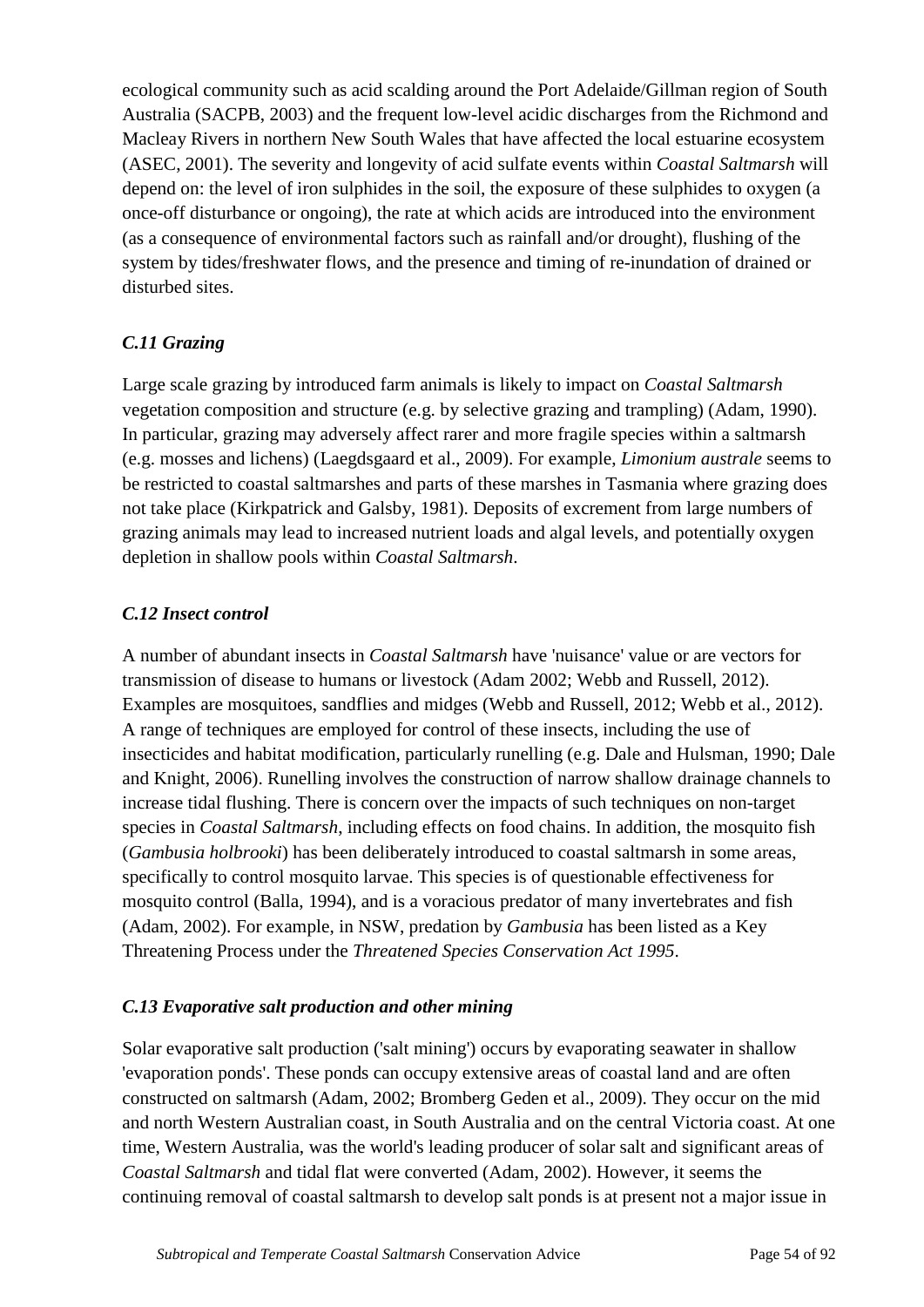Western Australia south of North West Cape (G. Keighery, pers. comm.). In South Australia, large areas of coastal saltmarsh are under lease for potential salt mining in the future. Of the 12 700 ha of Coastal Saltmarsh at South Australia's Gulf St Vincent (about 20% of the state's coastal saltmarsh), 36% of intertidal samphire and 40% of supratidal coastal saltmarsh habitats occur within ongoing Mining Tenements (Fotheringham and Coleman, 2008). Shell-grit mining has also occurred in some Victorian *Coastal Saltmarsh*, with removal of shell-bank material causing soil disturbance and changed inundation patterns (VSS, 2011; Carr, 2012a).

## *C.14 Inappropriate fire regimes*

Fire is a potential habitat-modifying process. The various flora that constitute *Coastal Saltmarsh* are not well fire-adapted. For example, Kirkpatrick and Glasby (1981) reported that fire followed by grazing is capable of eliminating the succulent *Tecticornia arbuscula* from marshes. Fire is lethal to many saltmarsh species, particularly the succulent chenopods (e.g. *Sarcocornia* and *Tecticornia*) (VSS, 2011). In NSW, upper saltmarsh stands dominated by *Juncus kraussii* and *Baumea juncea* have high flammable fuel loads. While the natural incidence of fire in saltmarshes is likely to have been low, the incidence of fires within coastal saltmarsh has risen over the past decade (NSW SC, 2004). The recovery of these sites is relatively slow and the long-term impacts of burning are uncertain (NSW SC, 2004).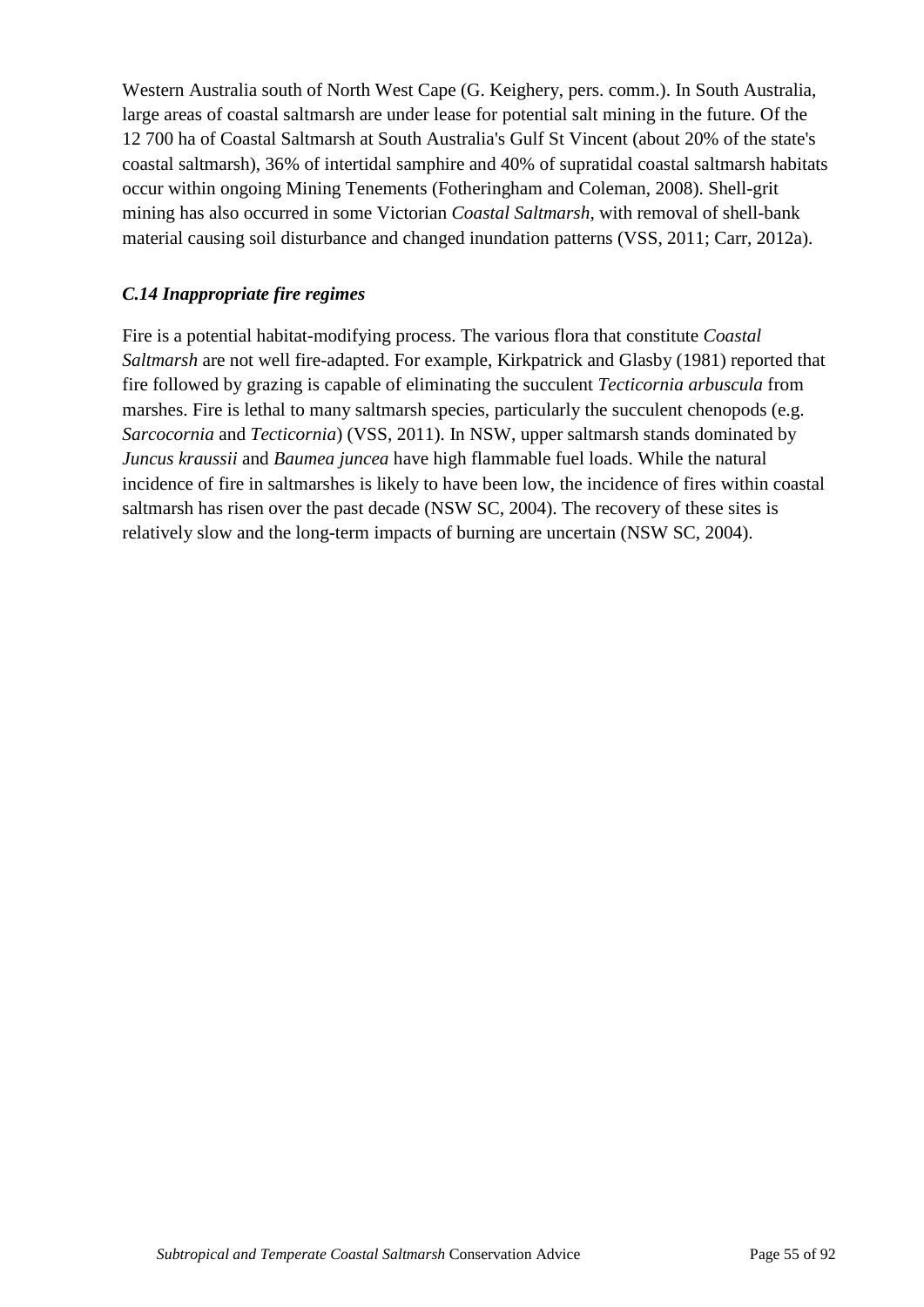# **APPENDIX D: DETAILED ASSESSMENT OF ELIGIBILITY FOR LISTING AGAINST THE EPBC ACT CRITERIA**

This appendix presents a detailed assessment of how the *Subtropical and Temperate Coastal Saltmarsh* ecological community meets each of the listing criteria.

## **Criterion 1 - Decline in geographic distribution**

A range of estimates of extent and decline are available for the State jurisdictions within which the *Coastal Saltmarsh* ecological community occurs. As each jurisdiction classifies and manages vegetation differently, the details and kinds of data available vary with jurisdiction.

## *Queensland*

Queensland classifies its vegetation using regional ecosystems which are bioregionally based units that incorporate the land zone type and vegetation structure and composition into the description. Regional Ecosystem 12.1.2 Saltpan vegetation was considered as equivalent to the *Coastal Saltmarsh*. Estimates of extent and decline are presented in Table D1. On the basis of these data, the overall loss in extent across Queensland to 2009 is from 32 727 ha to 28 529 ha, or a decline of 12.8%.

**Table D1:** *Estimate of decline and extent of Queensland Regional Ecosystem (RE) 12.1.2. RE broadly equivalent to the Subtropical and Temperate Coastal Saltmarsh ecological community.* 

| RE no. | <b>Pre-European</b> | <b>Extent</b> | <b>Extent</b> | Decline 2009 |
|--------|---------------------|---------------|---------------|--------------|
|        | (ha)                | $1997$ (ha)   | $2009$ (ha)   | $($ %)       |
| 12.1.2 | 32727               | 28 5 9 9      | 28 5 29       | 12.8         |

*Source:* Accad et al. (2012).

## *New South Wales*

There is scattered information about the extent and decline of the *Coastal Saltmarsh* in NSW. Keith (2004) estimated that the current area of *Coastal Saltmarsh* covered an area of 7000 to 12 000 ha and that about 30 to 70% had been cleared since European settlement. West et al. (1985 quoted in NSW SC, 2004)) estimated the extent of *Coastal Saltmarsh* in NSW to be approximately 5700 ha while Creese et al. (2009) estimated the extent as 7259 ha.

More recently, Daly (2013) summarised information about the extent of saltmarshes across all natural resource management regions and estuaries within NSW (Table D2). This indicated the ecological community covered an area of 7240 ha – i.e. it fell towards the lower end of Keith's (2004) range. Although Daly (2013) provided no overall estimate of loss across NSW, he did note that specific estuaries showed losses of saltmarsh ranging from 12 to 97%. In some cases there were apparent increases in saltmarsh extent but it was unclear whether this was due to actual expansion of the ecological community or improved mapping techniques. Tozer et al., (2010) determined the current extent of estuarine saltmarshes on the south coast of NSW (from Sydney to the Victorian border) to be about 2167 ha and estimated that this represented <50% of the original extent.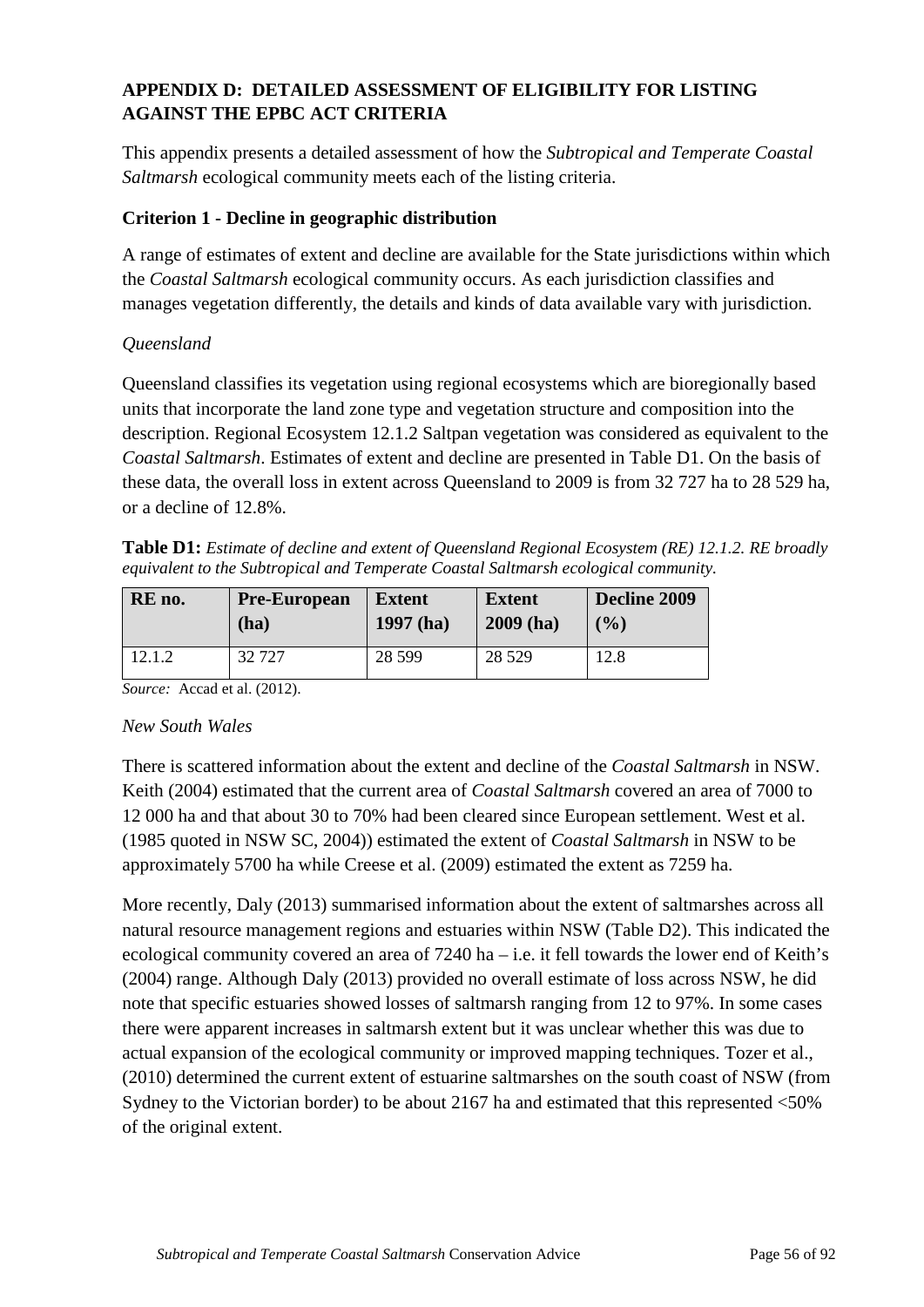**Table D2:** *Estimates of current extent (ha) for the Subtropical and Temperate Coastal Saltmarshes ecological community in NSW.* 

| <b>Region</b>         | <b>Daly</b> (2013) | <b>Tozer</b> (2010) |
|-----------------------|--------------------|---------------------|
| Northern Rivers       | 2230               |                     |
| Hunter/Central Rivers | 3270               |                     |
| Hawkesbury Nepean     | 290                |                     |
| Sydney Metropolitan   | 190                | 2167                |
| Southern Rivers       | 1260               |                     |
| TOTAL.                | 7240               | 7957                |

<sup>1</sup>Total across NSW with Tozer's estimate replacing Daly's estimates for estuaries south of Sydney.

On the basis of the available survey data for NSW, the current extent of the ecological community is likely to be about 7000 to 8000 ha. Decline in extent is recognised to be highly variable but is estimated to be between 30 to 70% across the State.

## *Victoria*

Victoria classifies its vegetation using bioregionally-based landscape units termed Ecological Vegetation Classes (EVCs). Two EVCs that occur in coastal bioregions best equate with the *Coastal Saltmarsh* ecological community. Estimates of their extent and decline are presented in Table D3A.The extent estimates for EVCs compiled in 2007 indicate a loss for saltmarsh vegetation units from about 25 000 ha to 18 800 ha, or a decline of about 25%.

Recent and more detailed surveys of coastal mangrove and saltmarsh communities in Victoria by VSS (2011) and Sinclair and Boon (2012) have updated these earlier EVC estimates (Table D3B). One difficulty noted with the revised estimates is uncertainty over determining whether some patches are natural saltmarsh or represent expansions of saltmarsh since European colonisation. The uncertainty over the origin of certain patches resulted in range values for the pre-European estimate of *Coastal Saltmarsh* in Victoria. The estimates for both pre-European and current extent by Sinclair and Boon (2012) are more extensive than for the 2007 EVC depletion statement. However, the estimates of decline are similar, being in the order of a 25% loss across Victoria. It should be noted that more extensive declines were noted in some regional sectors, for instance declines of 50 to 60% in Port Philip Bay, the Lonsdale Lakes, Powlett-Kilcunda and at Corner and Anderson Inlets.

Taking all the estimates in Table D3 into account, the pre-European extent in Victoria is estimated to be between 25 000 – 36 000 ha, the current extent between 18 000 and 28 000 ha and decline in extent in the order of <36%.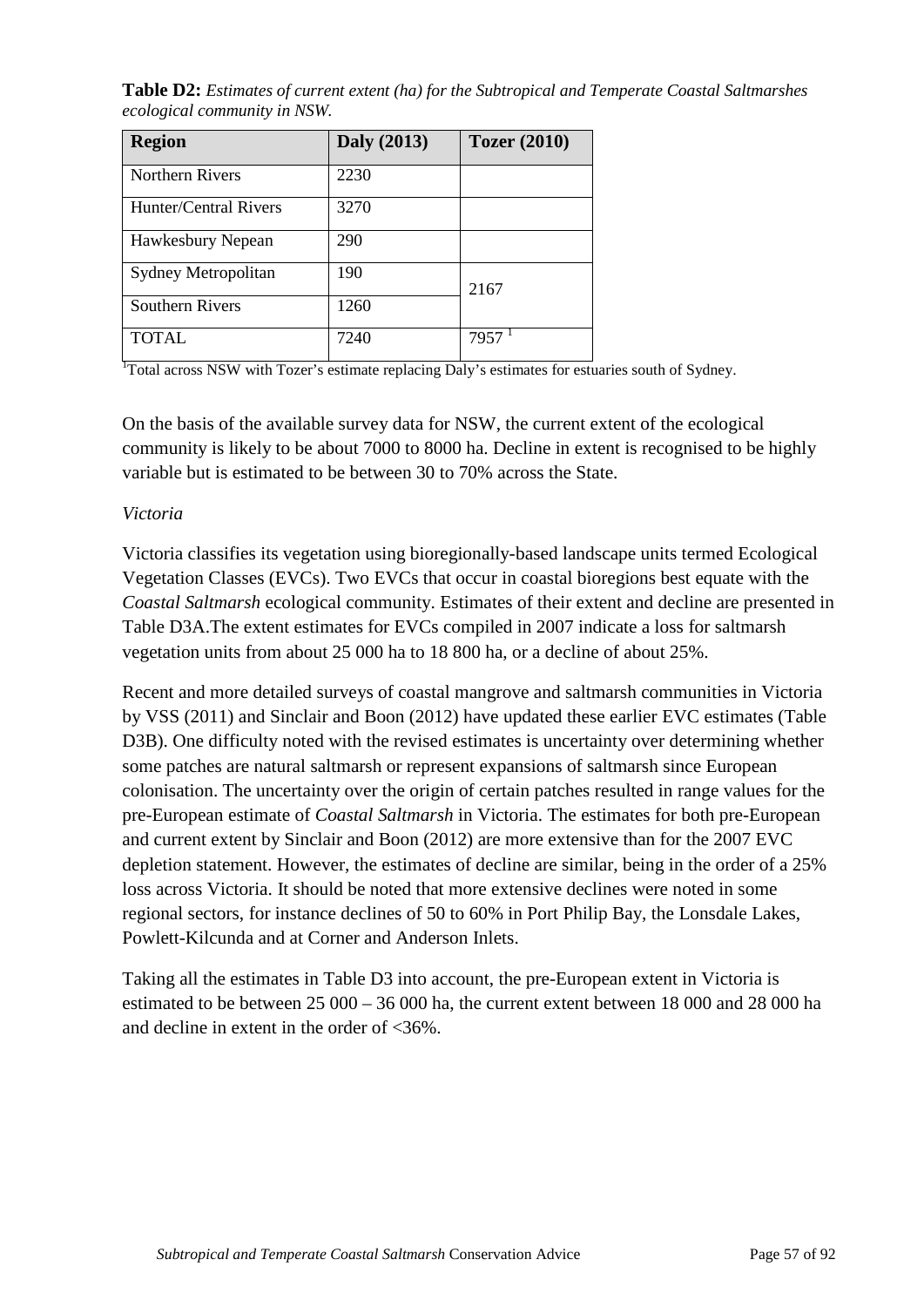**Table D3A:** *Estimates of decline and extent of coastal saltmarshes in Victoria. Ecological Vegetation Classes (EVC) most equivalent to the Subtropical and Temperate Coastal Saltmarsh ecological community.* 

| EVC no. and name                 | Pre-<br><b>European</b><br>(ha) | <b>Extent 2007</b><br>(ha) | Decline 2007<br>(%) |
|----------------------------------|---------------------------------|----------------------------|---------------------|
| 9 Coastal saltmarsh<br>aggregate | 15 022                          | 11 118                     | 26.0                |
| 10 Estuarine wetland             | 10 259                          | 7702                       | 24.9                |
| Total                            | 25 28 1                         | 18820                      | 25.6                |

*Source:* DSE (2007). EVC Bioregional Conservation Status, Tenure and Depletion Statement for Victoria.

**Table D3B:** *Estimates of decline and extent of coastal saltmarshes in Victoria. Recent estimates for saltmarshes and estuarine wetlands, excluding mangroves*.

| <b>Source</b>               | <b>Pre-European</b><br>(ha) | <b>Current</b><br>(ha) | <b>Decline</b><br>(%) |
|-----------------------------|-----------------------------|------------------------|-----------------------|
| VSS (2011)                  | $25635 -$<br>28 910         | 18 5 93                | $27.5 - 35.7$         |
| Sinclair and Boon<br>(2012) | $28970 -$<br>36 480         | 27878                  | $3.8 - 23.8$          |

#### *Tasmania*

Tasmania has classified its vegetation state-wide through the Tasmanian Vegetation Monitoring & Mapping Program (TASVEG) (Harris and Kitchener, 2005; DPIPWE, 2013). The data from this program provide information about current extent and patch sizes, but estimates of pre-European extent were unavailable. The current extent is estimated to be about 6 070 ha (Table D4A).

The Tasmanian Planning Commission (2009) estimated the current extent for *Coastal Saltmarsh* to be about 4 922 ha and that they have declined by 34% from their pre-European extent (Table D4B).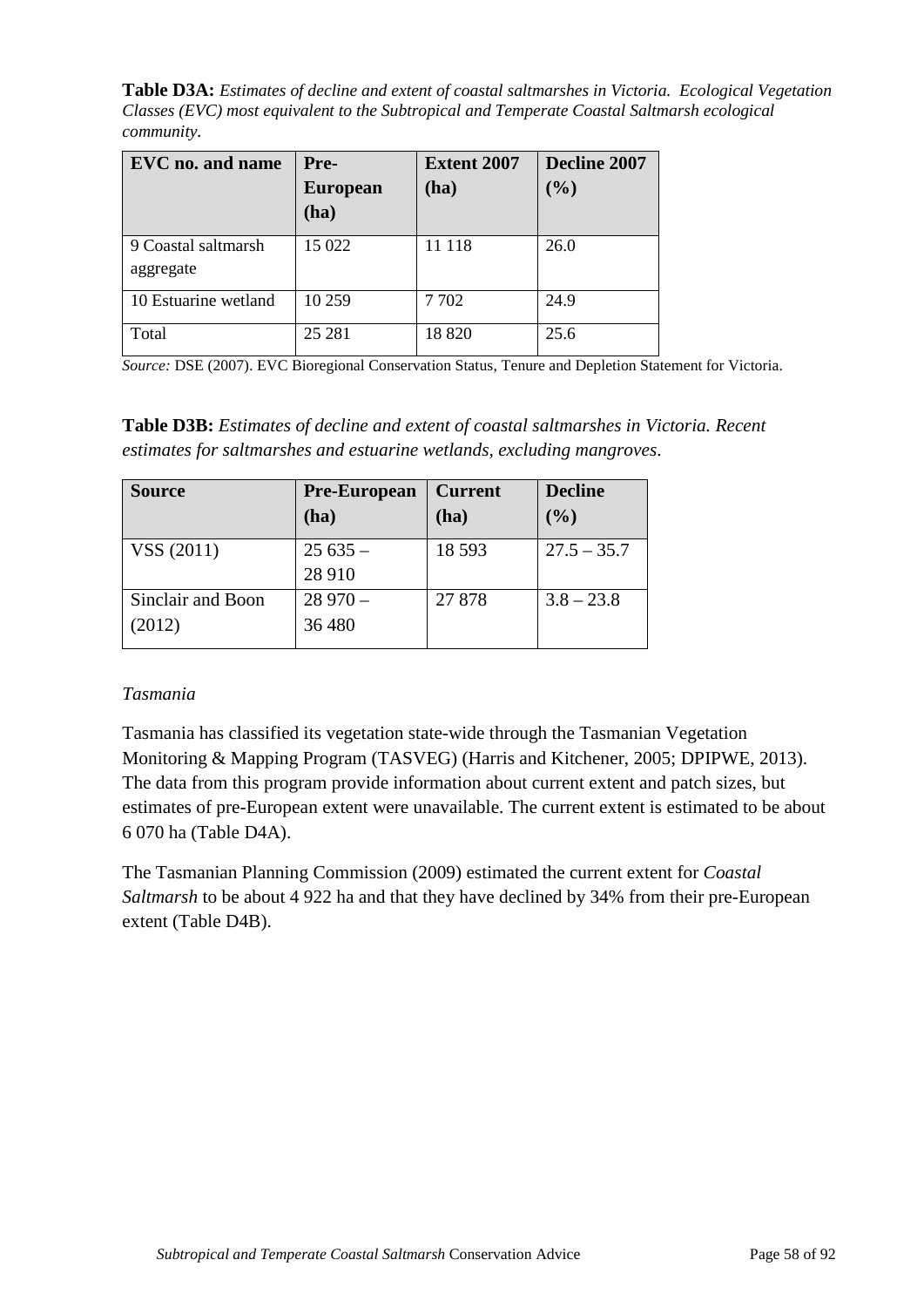**Table D4A.** *Estimates of current extent for saltmarshes in Tasmania. TASVEG units most equivalent to the Subtropical and Temperate Coastal Saltmarsh ecological community in Tasmania.*

| <b>TASVEG</b> unit                            | <b>Extent</b> (ha) |
|-----------------------------------------------|--------------------|
| AHS Saline aquatic herbland                   | 1442.5             |
| ARS Saline sedgeland/rushland                 | 1188.2             |
| ASS Succulent saline herbland                 | 594.3              |
| AUS Saltmarsh (undifferentiated) <sup>1</sup> | 2844.5             |
| Total                                         | 6069.5             |

*Source:* DPIPWE (2013). Data on TASVEG units supplied to DSEWPaC. Data were clipped to only consider patches that occur within 2 km of the coast as this was most likely to approximate the distribution of saltmarshes and exclude inland samphire and similar vegetation that were not subject to tidal influence. <sup>1</sup>AUS is a generic map unit that includes patches not yet differentiated into one of the other three specific saltmarsh units*.*

**Table D4B**. *Estimates of current extent and decline of Coastal Saltmarsh in Tasmania by IBRA Bioregion.*

| <b>Bioregion</b>                   | <b>Current</b><br>extent (ha) | Decline $(\% )$ |
|------------------------------------|-------------------------------|-----------------|
| <b>Flinders</b>                    | 853                           | 25              |
| King                               | 1170                          | 18              |
| <b>Tasmanian Northern Midlands</b> | 65                            | 75              |
| <b>Tasmanian Northern Slopes</b>   | 230                           | 40              |
| <b>Tasmanian South East</b>        | 2604                          | 14              |
| Total                              | 4922                          | 34              |

*Source:* Tasmanian Planning Commission (2009).

#### *South Australia*

Detailed state-wide estimates of *Coastal Saltmarsh* extent and decline are not available for South Australia. Fotheringham (pers. comm.) estimated the pre-European extent of saltmarshes to be 97 000 ha and the current extent as 87 630 ha, a decline of 9.7%.

More detailed data on extent and decline are available for the Gulf St Vincent, a major region of saltmarsh habitat in South Australia. The gulf accounts for about 15% of the state's intertidal samphire and 22% of the supratidal samphires (D. Fotheringham pers. comm.). Fotheringham and Coleman (2008) estimated there are about 12 700 ha of saltmarshes along the Gulf St Vincent. More recent mapping in the gulf estimated the pre-European extent of saltmarsh to be about 25 691 ha and the current extent as 17 959 ha. This indicates a loss of 30.1%. The degree of loss is assumed to be representative of *Coastal Saltmarsh* decline across South Australia. However, a higher loss may be assumed to occur where coastal populations and development pressures are more intense.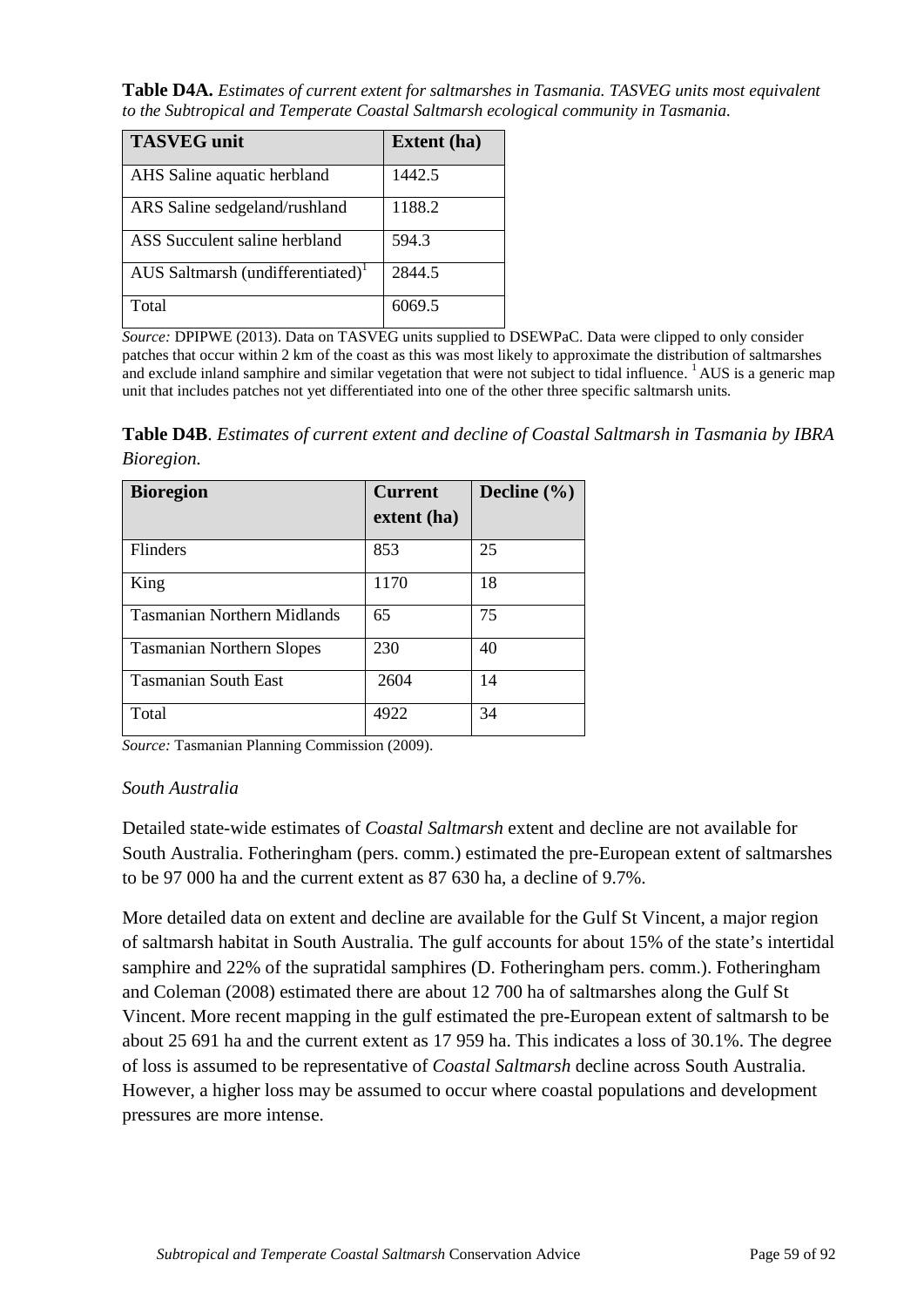## *Western Australia*

There are no consistent State-wide analyses of *Coastal Saltmarsh* extent and decline that covers all of Western Australia. Keighery and Keighery (2013a, b; G. Keighery pers. comm.) noted the original extent of *Coastal Saltmarsh* in Western Australia was likely to have been in the order of 3000 to 4000 hectares, and provided estimates of decline since pre-European extent on a broad regional basis within Western Australia.

- North of Perth :  $70 80\%$  decline.
- Swan Coastal Plain: extensive area of saltmarsh that has generally declined by over 50%.
- Swan estuary: about 70% decline (from about 700 ha to <300 ha).
- Peel estuary:  $>50\%$  decline from 600 ha to  $<200$  ha.
- Leschenault estuary: 50% decline from 750 ha to <350 ha.
- South coast of WA: 10 to 20% decline in extent.

## *Declines at the local or regional scale*

There is considerable variation in the degree of loss of the *Coastal Saltmarsh* ecological community. A low overall State-wide decline of *Coastal Saltmarsh* may mask declines that are more extensive at a regional or local level. Where a range of decline estimates are available, it could be useful to note decline as a range of values. The available data relevant to local and regional declines are presented in detail against Criterion 4. Only the data for NSW and Queensland are relevant as only data on regional decline from these jurisdictions were available.

The range and median values are:

- For NSW local decline ranged from 15 to 92 % with a median value of 37.5% based on eleven estimates, and
- For Victoria local decline ranged from 10 to 65% with a median value of 22.5% based on twenty estimates.

Although some estimates indicate extensive declines, the median values remain relatively low.

It should also be noted that, in some circumstances, a local increase in the extent of *Coastal Saltmarsh* was noted. This was the case for the Shoalhaven River in NSW and for the Glenelg and Nooramunga Island regions in Victoria. Daly (2013) noted a general increase in saltmarsh extent for NSW since the 1980s, despite some localised losses. This may be attributed to improved mapping techniques more likely to pick up small areas of saltmarsh and does not necessarily reflect a natural expansion in range. The NSW SC (2004) noted in its final determination for listing *Coastal Saltmarsh in the NSW North Coast, Sydney Basin and South East Corner Bioregions* as endangered that there had been a further reduction and fragmentation of the ecological community in NSW since the study by West et al. (1985).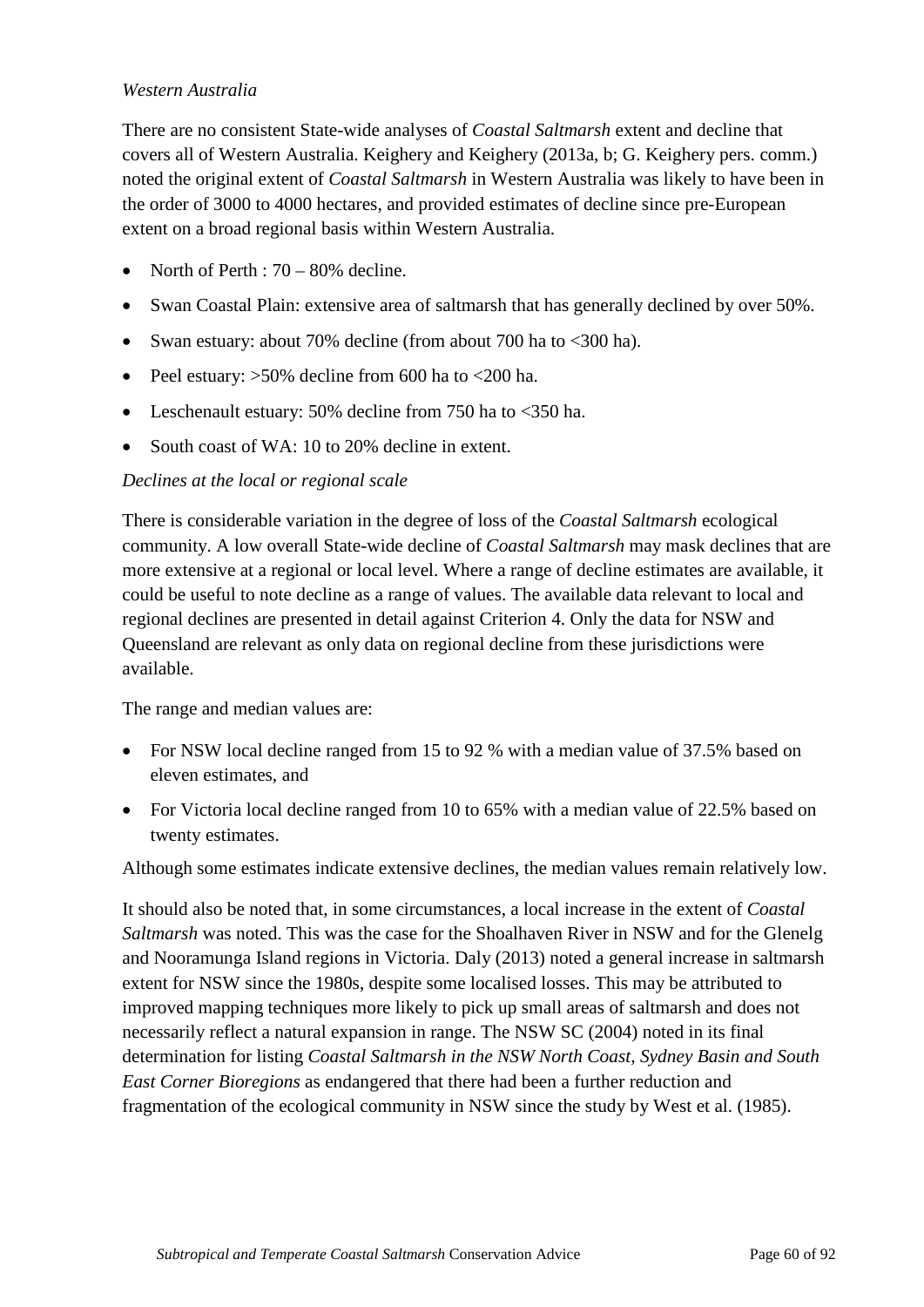# **Criterion 1: Summary Conclusion**

It is noted that:

- Precise data on pre-European and current extent are not available from all jurisdictions to undertake a complete analysis of the decline in extent across the entire range of the ecological community from Queensland to Western Australia.
- In terms of decline within entire State jurisdictions, the degree of decline appears to be less than 50% for most States where there is information about broad-scale decline of the ecological community. This is the case for the eastern and southern coastal extent of the ecological community.
- At a local or regional scale there have been substantial declines in parts of the ecological community's range but this does not apply generally.

There are insufficient data to fully assess the decline in extent of the *Subtropical and Temperate Coastal Saltmarsh* ecological community. In particular, data on pre-European extent is lacking in most jurisdictions. The information that is available suggests that the ecological community is unlikely to have undergone a substantial decline in its national extent. Therefore, the ecological community has not been demonstrated to have met the relevant elements of Criterion 1 and it is **not eligible** for listing under this criterion.

# **Criterion 2 - Small geographic distribution coupled with demonstrable threat**

This criterion aims to identify ecological communities that are geographically restricted to some extent. Three indicative measures apply:

1) extent of occurrence, an estimate of the total geographic range over which the ecological community occurs;

2) area of occupancy, an estimate of the area actually occupied by the ecological community (which generally equates with its present extent); and

3) patch size distribution, an indicator of the degree of fragmentation of the ecological community.

It is recognised that an ecological community with a distribution that is small, either naturally or that has become so through landscape modification, has an inherently higher risk of functional extinction if it continues to be subject to ongoing threats that may cause it to be lost in the future. There are demonstrable and ongoing threats to the ecological community, as detailed in Appendix C.

# *Extent of occurrence*

The *Subtropical and Temperate Coastal Saltmarsh* ecological community is a very broad-scale ecological community that occurs in scattered patches along the temperate and subtropical coastline of Australia. Therefore, its extent of occurrence is not geographically limited.

## *Area of occupancy*

The *Subtropical and Temperate Coastal Saltmarsh* ecological community only occupies specific coastal landscapes within its broad extent. The estimates of its area of occupancy by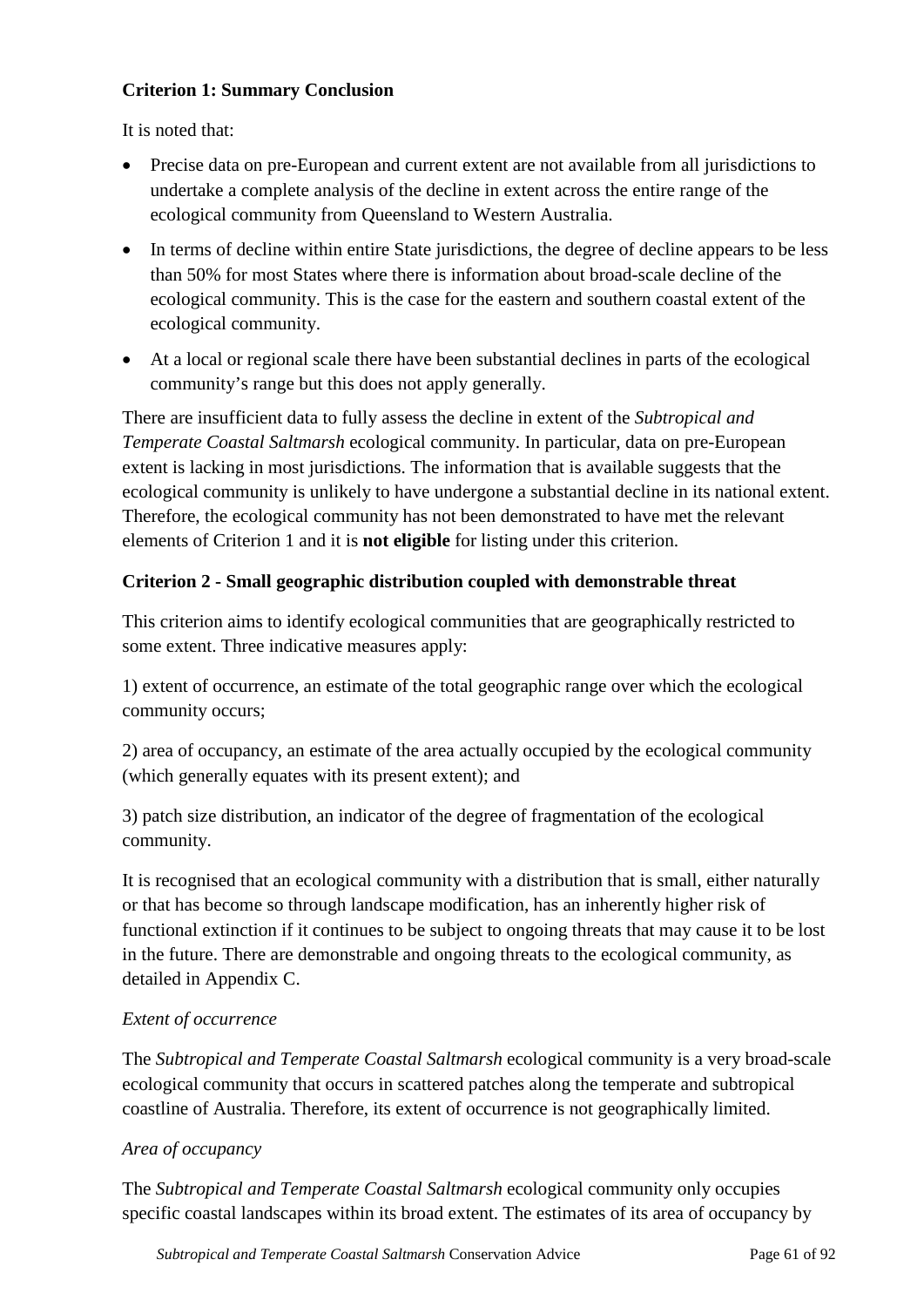jurisdiction are summarised in Table D5, below. The current extent is likely to approach 81 000 to 162 000 ha although there is uncertainty about the full extent present in South Australia and Western Australia. However, an area of occupancy that is greater than 100 000 ha is not geographically limited.

| <b>Bioregion</b>      | <b>Current extent</b><br>(ha) |
|-----------------------|-------------------------------|
| Queensland            | 29 000                        |
| New South Wales       | $7000 - 8000$                 |
| Victoria              | $18000 - 28000$               |
| Tasmania              | $5000 - 6000$                 |
| Total - Eastern coast | $142000 - 154000$             |
| South Australia       | $>$ 18 000 - 87 000           |
| Western Australia     | < 4000                        |
| Total                 | $81000 - 162000$              |

**Table D5:** *Estimates of current extent by State jurisdiction.*

# *Patch size distribution*

Within the eastern states from Queensland to Tasmania, the majority of mapped patches of the ecological community are less than 10 ha in size (85.9%), and most (98.5%) are under 100 ha in size (Table D6). This pattern is less marked for mapped patches in South Australia, with about 52% of patches being under 10 ha in size but about 94% of patches being under 100 ha in size. Patch size data was unavailable from Western Australia to enable similar statistical analyses. However, Keighery (pers. comm.) noted that median patch sizes in Western Australia were likely to be under 10 ha on the south coast and north of Perth but were likely to be  $>10$ but under 100 ha on the major Swan Coastal Plain estuaries.

The degree of fragmentation across the national extent of the ecological community is consistent with at least a restricted geographic distribution, making it potentially eligible for endangered status, depending on the timeframe of threats operating.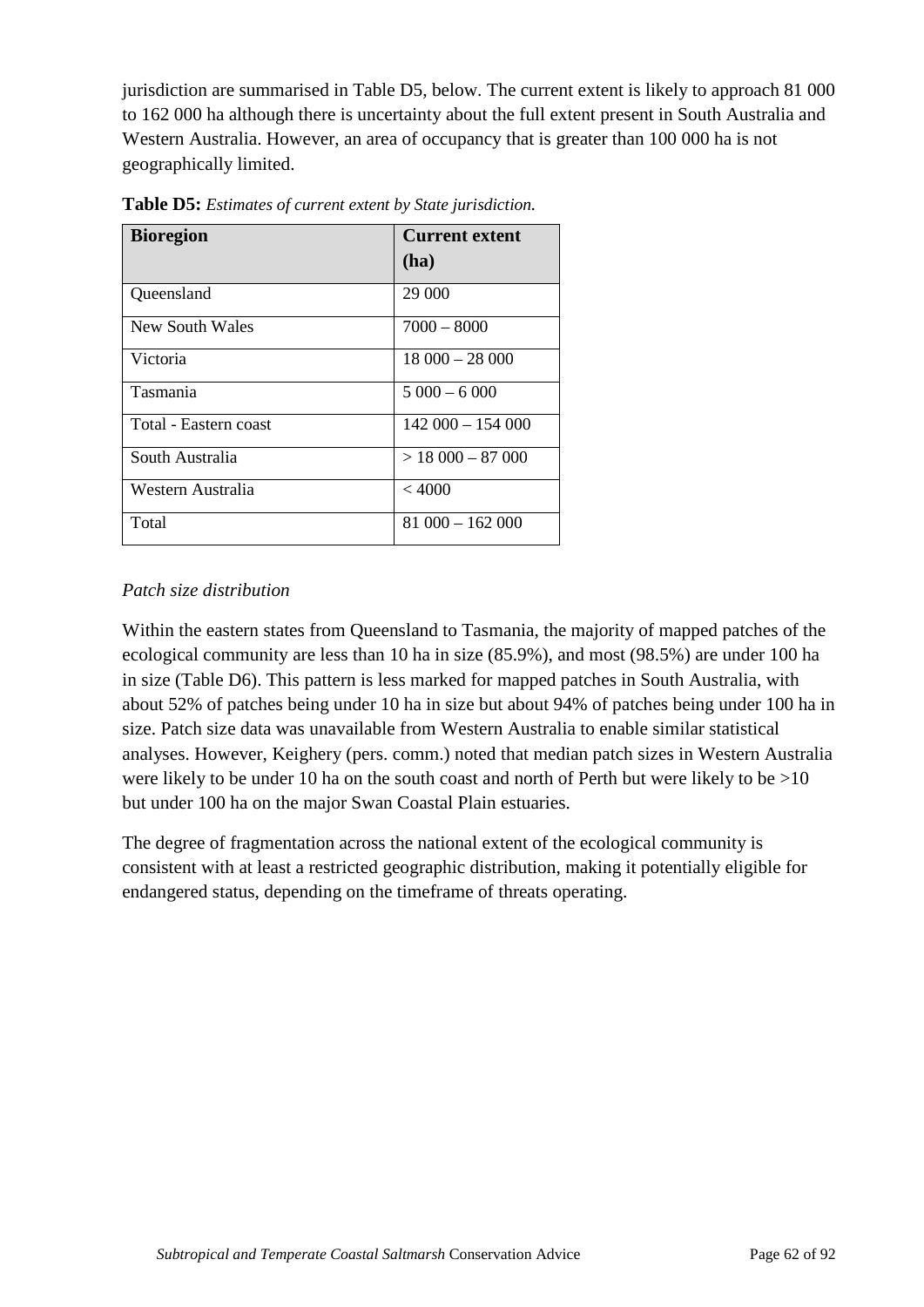**Table D6:** *Patch size distribution for the Subtropical and Temperate Coastal Saltmarsh ecological community along the eastern States (Queensland, NSW, Victoria and Tasmania), in relation to thresholds for fragmentation in Criterion 2 under the EPBC Act.*

|            | <b>Thresholds</b> | <b>Size range</b><br>(ha) | No.<br>patches | $\frac{0}{0}$<br>patches |      | <b>Cumulative %</b> |
|------------|-------------------|---------------------------|----------------|--------------------------|------|---------------------|
|            | Very              | $\leq 1$                  | 3452           | 53.1                     | 85.9 |                     |
| Restricted | Restricted        | $>1 - 10$                 | 2135           | 32.8                     |      | 98.5                |
|            |                   | $>10-100$                 | 819            | 12.6                     |      |                     |
|            |                   | >100                      | 95             | 1.5                      |      |                     |
|            |                   | <b>Total</b>              | 6501           | 100                      |      |                     |

*Source:* Data supplied to SEWPaC on equivalent vegetation units through NVIS. The vegetation units for which detailed patch size data were available are: QLD – RE 12.1.2; NSW – p509 for the coast south of Sydney; VIC – EVCs 9 and 10; TAS – TASVEG AHS, ARS, ASS and AUS within 2 km of the coast.

## **Criterion 2: Summary Conclusion**

The *Subtropical and Temperate Coastal Saltmarsh* ecological community is under demonstrable threat as detailed in Appendix D on threats. However, the nature of threats and timeframes over which they appear to operate is over a longer term. There have been significant degrees of clearing and impacts, e.g. due to tidal restriction, particularly at a local level. Encroachment by mangroves and changes due to climate change impacts, such as sea level rise are not anticipated to occur substantially in the immediate or near future. Therefore, the most appropriate timescale for projected threats is the medium-term future.

The ecological community has a restricted distribution on the basis of its fragmented patch sizes, and it is subject to certain threats that could cause it to be lost over the medium-term future. Therefore, the ecological community has been demonstrated to have met the relevant elements of Criterion 2 to make it eligible for listing as **vulnerable**.

#### **Criterion 3 - Loss or decline in functionally important species**

There is little information about the *Coastal Saltmarsh* ecological community that is directly relevant to the assessment of this criterion. This is due to several reasons:

- The ecological community is inherently variable and dynamic and can be expressed in a range of forms. The diagnosis of the ecological community is based on hydrologic and landscape features as well as the presence of a suite of coastal wetland flora and fauna. Consequently, it is not possible to identify any particular species (or suite of species) that is of clear, keystone functional importance across the entire range of the ecological community and for which there are adequate data.
- Coastal saltmarsh plant and animal species may be widespread geographically and many are not confined to this ecological community.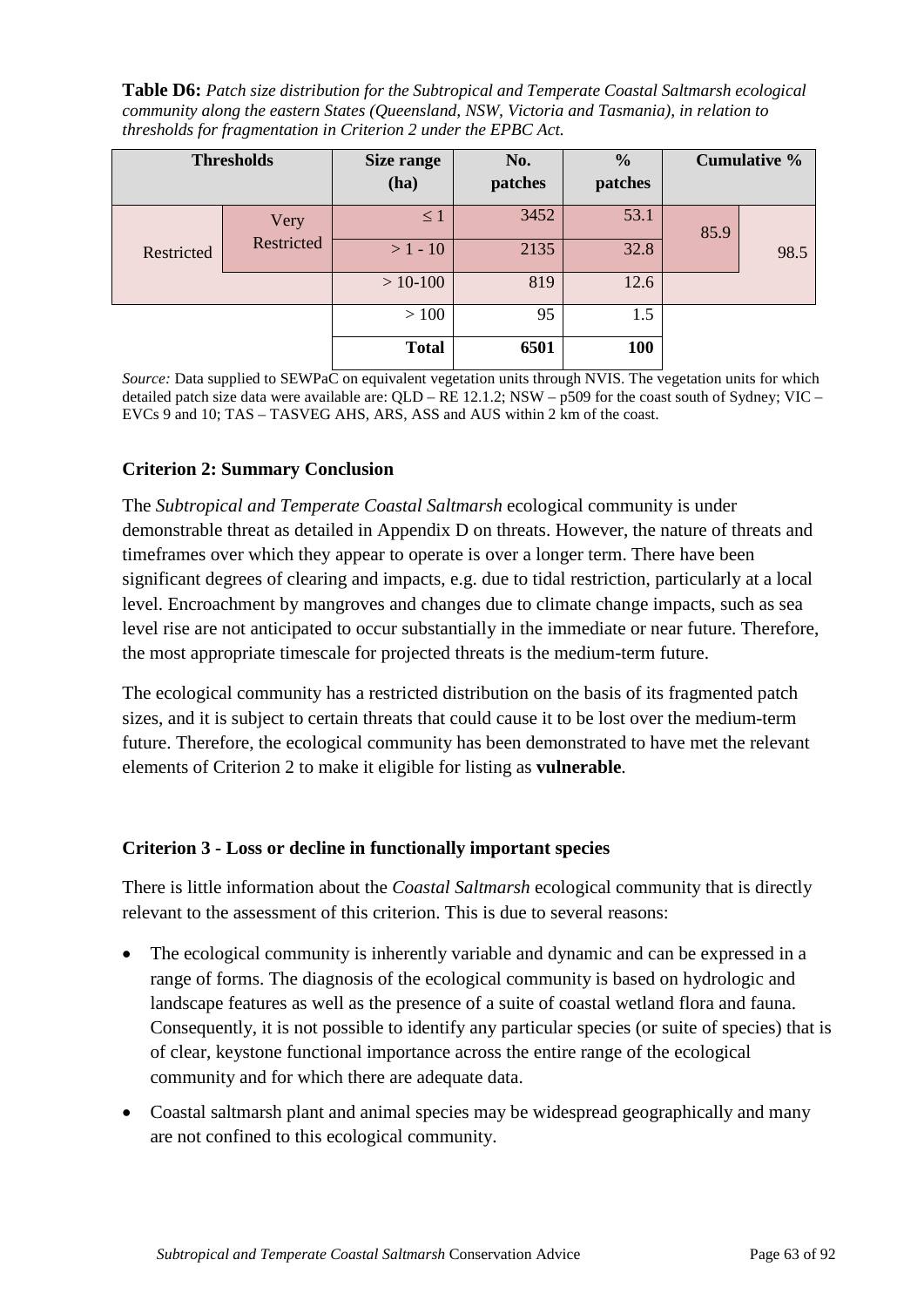• Changes in species composition may be driven by disturbances to the tidal and freshwater flows and landscape form of a coastal saltmarsh site. This may eventually result in the loss or decline of entire floristic suites, within the coastal wetland.

## **Criterion 3: Summary Conclusion**

Due to the nature of the ecological community, combined with insufficient data to determine the loss or decline of relevant functionally important species, the ecological community **is not eligible** for listing in any category under this criterion.

## **Criterion 4 - Reduction in community integrity across most of its geographic distribution**

This criterion is intended to capture detrimental changes in the identity and number of component species, the relative and absolute abundances of those species, and the state of the abiotic environment that supports them. It includes declines and irretrievable loss of native species and invasion by non-native species, as well as changes in the physical environment sufficient to lead to ongoing changes in the biota. This criterion also recognises that ecological processes are important to maintain an ecological community and that disruption to those processes can lead to a decline in integrity of the ecological community. Importantly, this criterion allows for recognition of a problem at an early stage and allows for consideration of inherent variability due to natural dynamics (i.e. as covered in the description).

For the purposes of assessment of Criterion 4 for the *Subtropical and Temperate Coastal Saltmarsh* ecological community, the Committee notes the following drivers and indicators of reduction in community integrity, with loss of biodiversity a universal theme across all:

- a) increased fragmentation
- b) tidal restriction
- c) increased marine inundation and mangrove transgression
- d) invasion by non-native and problem species
- e) loss of coastal productivity and nursery function.

## *a) Decline in integrity from increased fragmentation*

Fragmentation refers to the splitting up of large saltmarsh areas into smaller, discrete patches or disconnection of saltmarsh areas from each other and from other estuarine habitats; it is a major factor contributing to *Coastal Saltmarsh* habitat decline (Laegdsgaard et al., 2009). The impact of human activities has exacerbated the fragmentation of coastal saltmarsh by increasing the distances and disconnection among individual patches or mosaics (Thomsen et al., 2009). Data confirm that for much of *Coastal Saltmarsh* there are local or regional losses in area, resulting in increased fragmentation across the national extent of the ecological community (see Tables D7 and D8). Importantly, while these losses are variable, they are generally considerable and demonstrate that a trend of fragmentation is occurring, especially on the eastern coastline. Although data are scarcer, there are also indications that fragmentation is similarly occurring in south-west Western Australia (G. Keighery, pers. comm.).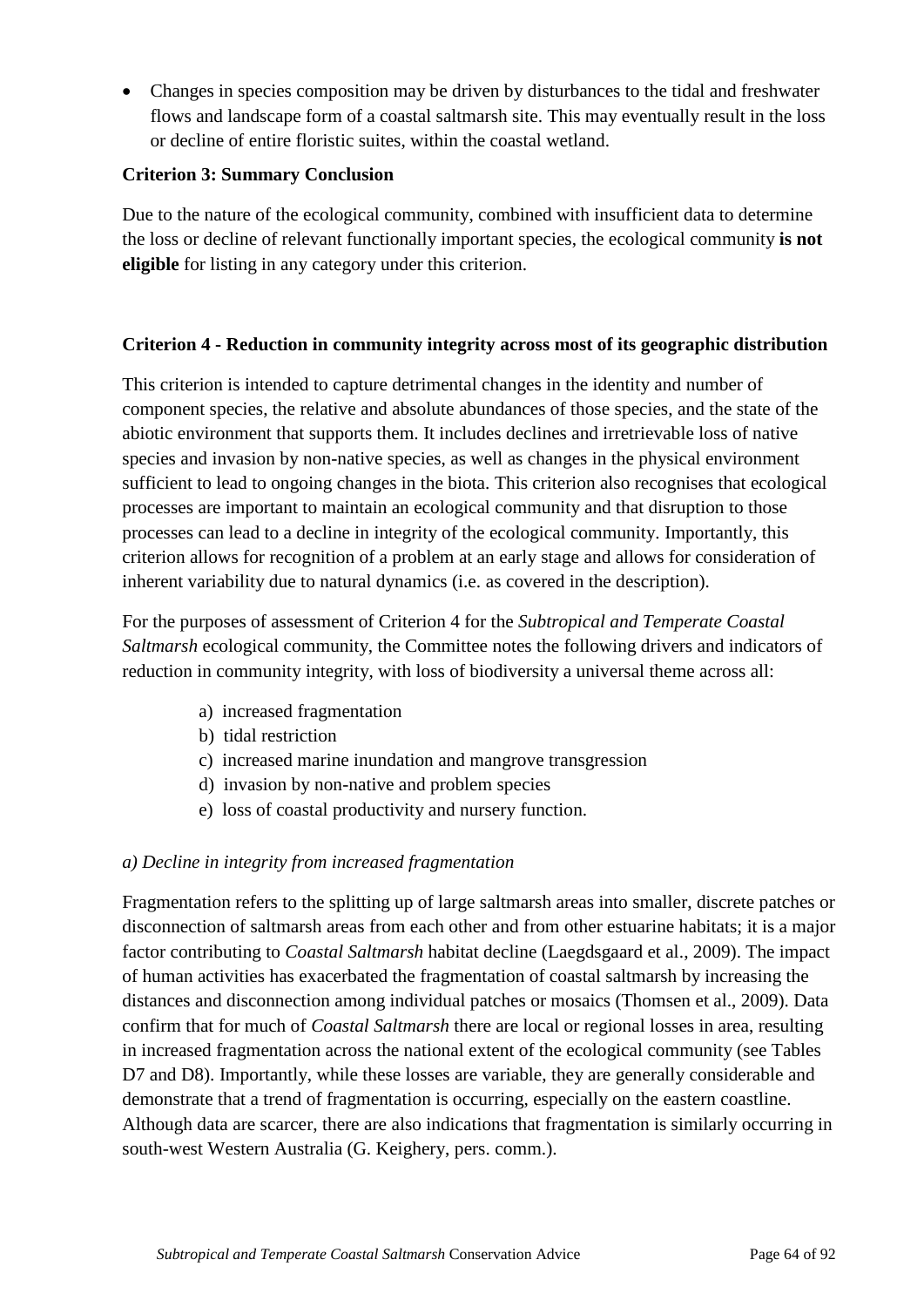The extensive loss of significant proportions of localised *Coastal Saltmarsh* and the degree of fragmentation, as indicated in Tables D7 and D8, therefore represent a significant decline of ecological integrity (DCC, 2009; Laegdsgaard et al., 2009) due to concomitant:

- loss of diversity of flora and fauna
- depletion of the ecological community's ability for resilience against disturbance
- impacts on saltmarsh foodweb dynamics
- reduction of sediment trapping and nutrient cycling
- reduction of carbon and nutrient subsidies to nearshore waters resulting in reductions in the productivity of coastal foodwebs, and
- impacts on migratory birds that prefer larger areas of saltmarsh for protection and breeding (Baxter and Fairweather, 1998; Wilson et al., 2011).

**Table D7:** *Patch size distribution for Coastal Saltmarsh by jurisdiction. Data reflect number of patches in each patch size range category.*

| <b>Jurisdiction</b>         | <b>Size Range (ha)</b> |           |      |
|-----------------------------|------------------------|-----------|------|
|                             | $0 - 10$               | $>10-100$ | >100 |
| Queensland (south of        | 78.9                   | 18.3      | 2.8  |
| Rockhampton)                |                        |           |      |
| NSW (Sydney to Vic border)  | 92.8                   | 7.0       |      |
| Victoria                    | 89.9                   | 8.5       | 1.6  |
| Tasmania                    | 81.3                   | 17.6      | 1.1  |
| South Australia (Gulf of St | 52.2                   | 42.1      | 5.7  |
| Vincent)                    |                        |           |      |

*Source:* Based on sources identified under Criterion 1.

Importantly, even small patches of *Coastal Saltmarsh*, down to 0.1 ha, serve as sources from which other patches can recruit diversity after disturbance (e.g. Williams et al., 2011). Their presence, therefore, acts as a refuge and helps to maintain biodiversity and confers resilience against disturbance at a broader landscape scale.

In particular, impacts of fragmentation on foodweb dynamics can be great. Large unfragmented saltmarsh habitats with a diverse array of molluscs and crabs produce large quantities of larvae that are exported with the tide, and are an important food source for coastal and estuarine fish, some of which have commercial significance (Mazumder et al., 2006). Crabs and molluscs are generally absent from very small and/or fragmented patches of saltmarsh, thereby limiting the supply of larval zooplankton to estuarine fish species (Laegdsgaard et al., 2009). Where crabs are present in very small patches of saltmarsh, stable isotope analysis has shown a different trophic function to crabs in larger patches (Guest and Connolly, 2004, 2006). With increasing fragmentation and reduced patch size it is predicted that the foodweb will become limited to small predators and a few insects, particularly if the patch also becomes tidally isolated (Laegdsgaard, 2006) and shifts away from the typical saltmarsh state.

It is considered that the degree and increasing nature of fragmentation at local and regional scales across the national range of the *Coastal Saltmarsh*, and the detrimental impacts of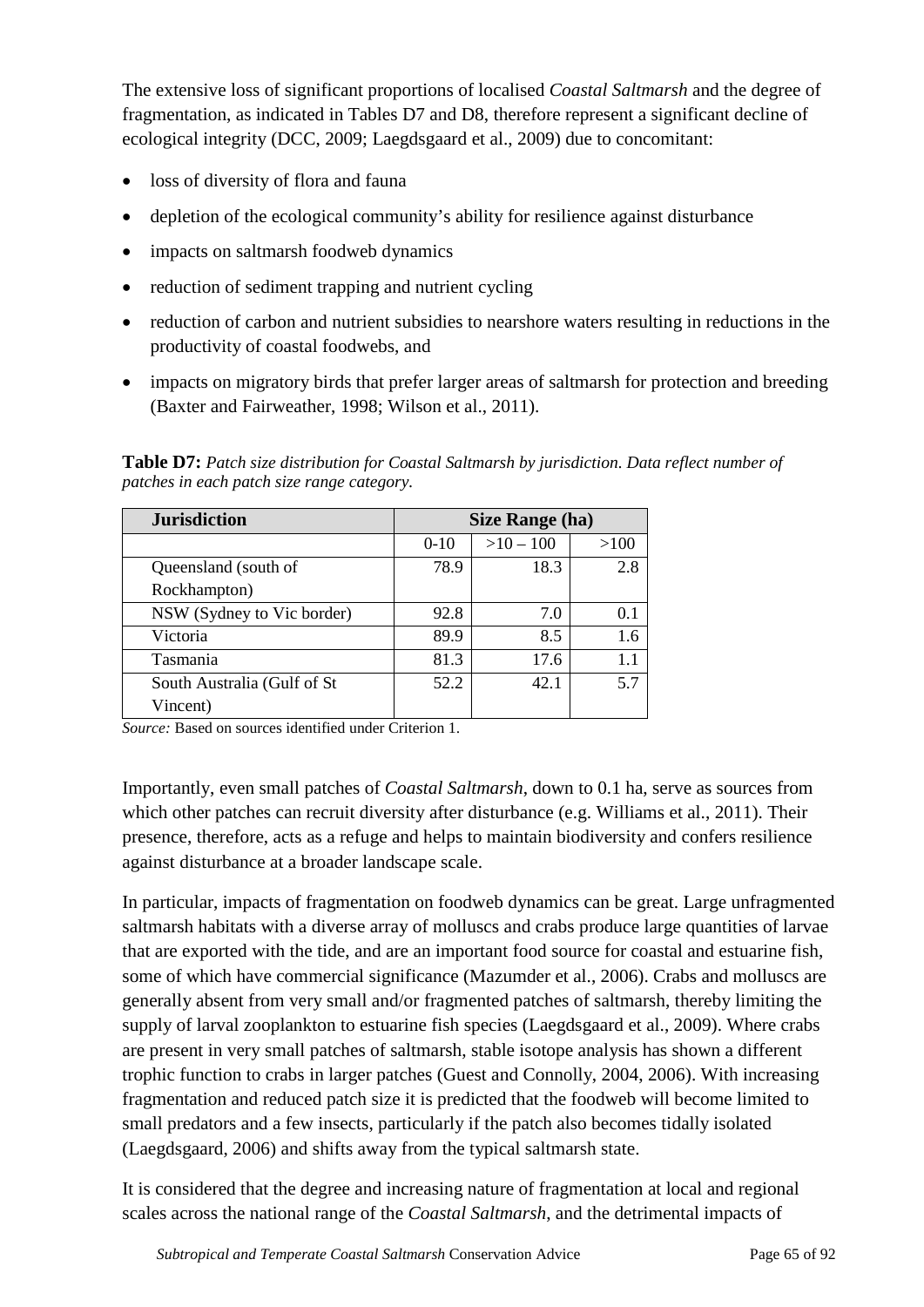fragmentation on a wide variety of ecological functions has resulted in a decline in the integrity of the ecological community that is ongoing.

| <b>LOCATION</b>                                   | PERIOD OF LOSS    | <b>AREA LOST</b><br>(%) |
|---------------------------------------------------|-------------------|-------------------------|
| Queensland                                        |                   |                         |
| <b>Oyster Point</b>                               | 1944 - 1983       | 75                      |
| Coolangatta-Caloundra                             | 1974 - 1987       | 11                      |
| Moreton Bay                                       | Pre-175 - - 2010  | >50                     |
| <b>New South Wales</b>                            |                   |                         |
| <b>Tweed River</b>                                | 1947 - 1986       | 72                      |
| <b>Clarence River</b>                             | 1942 - 1986       | 15                      |
| Macleay River                                     | 1942 - 1986       | 35                      |
| Hunter River excl Hexham)                         | 1954 - 1994       | 67                      |
| Lake Macquarie                                    | 1954 - 1986       | 25                      |
| Berowra - Marramarra Ck                           | 1941 - 1994       | 25                      |
| Careel Bay                                        | 1938 - 1994       | 92                      |
| Homebush Bay                                      | 1930 - 1983       | > 80                    |
| Minnamurra River                                  | 1938 - 1997       | 49                      |
| Merimbula Lake                                    | 1948 - 1994       | 30                      |
| Pambula Lake                                      | $1948 - 1994$     | 40                      |
| <b>Tuggerah Lakes</b>                             | $Pre-1750 - 2003$ | 80                      |
| <b>Victoria</b>                                   |                   |                         |
| Fawthrop - Belfast                                | Pre-1750 - 2008   | 45                      |
| <b>Breamlea</b>                                   | Pre-1750 - 2008   | 10                      |
| Connewarre - Barwon                               | Pre-1750 - 2008   | 10                      |
| Lonsdale Lakes                                    | Pre-1750 - 2008   | 60                      |
| Salt Lagoon                                       | Pre-1750 - 2008   | 10                      |
| Swan Bay                                          | Pre-1750 - 2008   | 15                      |
| Mud Islands                                       | Pre-1750 - 2008   | 10                      |
| Port Philip                                       | Pre-1750 - 2008   | 50                      |
| The Inlets                                        | Pre-1750 - 2008   | 40                      |
| <b>Western Port</b>                               | Pre-1750 - 2008   | 10                      |
| <b>Bass River</b>                                 | Pre-1750 - 2008   | 25                      |
| Powlett - Kilcunda                                | Pre-1750 - 2008   | 65                      |
| Anderson Inlet                                    | Pre-1750 - 2008   | 55                      |
| Shallow Inlet                                     | Pre-1750 - 2008   | 60                      |
| Corner Inlet                                      | Pre-1750 - 2008   | 45                      |
| Nooramunga Coast                                  | Pre-1750 - 2008   |                         |
| Lake Reeve                                        | Pre-1750 - 2008   | 15                      |
| Lake Wellington <sup>*</sup>                      | Pre-1750 - 2008   | 35                      |
| Lakes Victoria and King *                         | Pre-1750 - 2008   | 20                      |
| East Gippsland Inlets                             | Pre-1750 - 2008   | 15                      |
| <b>Tasmania</b>                                   |                   |                         |
| Coal River - Ralph's $\overline{Bay - Pipe}$ Clay | 1975 - 2009       | 43                      |
| Lagoon                                            |                   |                         |
| <b>South Australia</b>                            |                   |                         |
| <b>Gulf St Vincent</b>                            | Pre-1750 - 2012   | 30                      |

Table D8: *Estimates of saltmarsh losses at a local or regional scale on the east coast of Australia. Bold values highlight losses of 50% or more.*

*Sources:* Saintilan and Williams (2000); Prahalad et al. (2011); Sainty and Jennings (2012); Sinclair and Boon (2012); Fotheringham (pers. comm.). \* Assumed all saltmarshes were naturally present.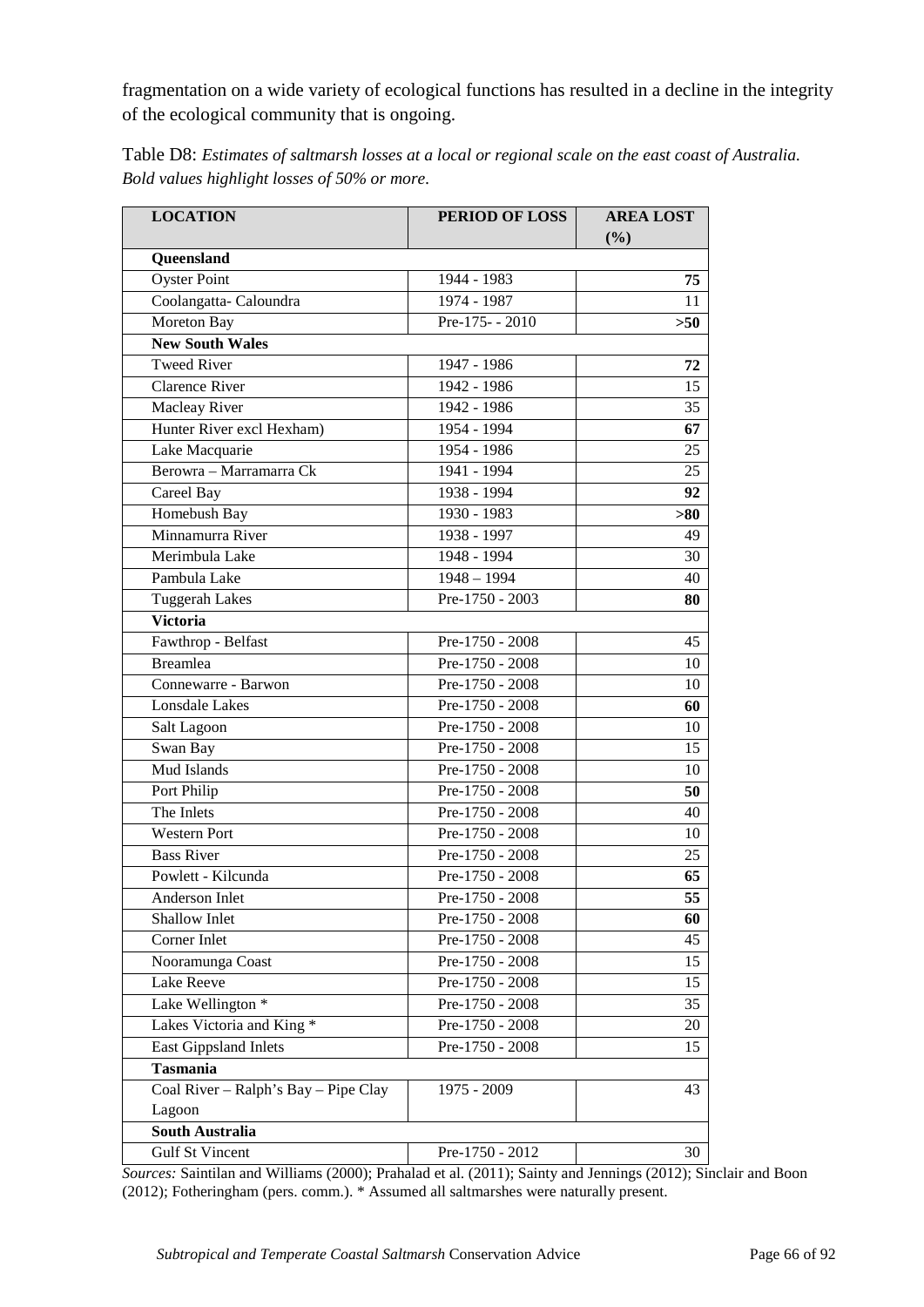## *b) Decline in integrity from tidal restriction*

Around 85% of Australia's population lives in the coastal zone, especially along the eastern seaboard (DCC, 2009). Consequently, coastal development, including agricultural and urban infrastructure, has resulted in often significant changes to the tidal regime of much of the ecological community around the populated sections of the Australian coastline (Laegdsgaard et al., 2009; Thomsen et al., 2009).

*Coastal Saltmarsh*, by definition, must have some form of tidal connection (either permanent or intermittent/ irregular) to form the salt-tolerant vegetative assemblage that creates the structural habitat of the ecological community. Disconnection from the tide can lead to degradation or even loss of the ecological community.

Tidal restriction (i.e. of normal tidal flushing) occurs from alterations to drainage and hydrology, often through the construction of roads, bridges, causeways, retaining walls, levees, culverts and floodgates or tidegates (Williams and Watford, 1997). These structures can lead to a substantial reduction in porewater salinity in the substrate, lowering of the water table, and a relative drop in marsh surface elevation (Roman et al., 1984). The latter occurs from drying out of marsh peat and subsequent compaction, and from increased microbial populations better adapted to the drier and less saline environment which accelerate decomposition (i.e. biochemical oxidation, Roman et al., 1984). This in turn can have severe detrimental effects on saltmarsh vegetation and fauna, ranging from complete habitat destruction to modification of the ecology (Laegdsgaard et al., 2009). For example, resulting loss of tidal energy may reduce: exchange of organic and inorganic materials between the coast and ocean; the standing crop production of intertidal halophytes; and the feeding and spawning cycles and zonation of many estuarine and inshore marine consumer populations (Roman et al., 1984 and references therein).

Many coastal floodplains along the eastern coast of Australia over the last century have been radically modified by drainage and/or the installation of tidal restrictions, known as 'headworks' which form a fixture for floodgates (Williams and Watford, 1997; Laegdsgaard et al., 2009). In most cases the gates are hinged to shut as the tide rises and therefore restrict tidal penetration onto land that can be used for crops and grazing in the absence of saltwater. As a result of being closed or tidally blocked, water levels rise from localised freshwater runoff leading to the inundation of saltmarshes for extended periods, with varying levels of survival for different species (Laegdsgaard et al., 2009). For example, many succulent saltmarsh plants such as *Sarcocornia* spp. can only withstand short periods of inundation before the plants rot and decompose (Adams and Bate, 1994). These structures affect nutrient exchange and limit the natural movement of fish and other aquatic life, thereby affecting foodwebs and coastal productivity.

Conditions associated with tidal restriction can also alter vegetation patterns. In general, unrestricted coastal saltmarsh exhibits a mosaic pattern of mixed species, with 'low' and 'high' zonation also present. However, tidal restriction often favours the establishment and spread of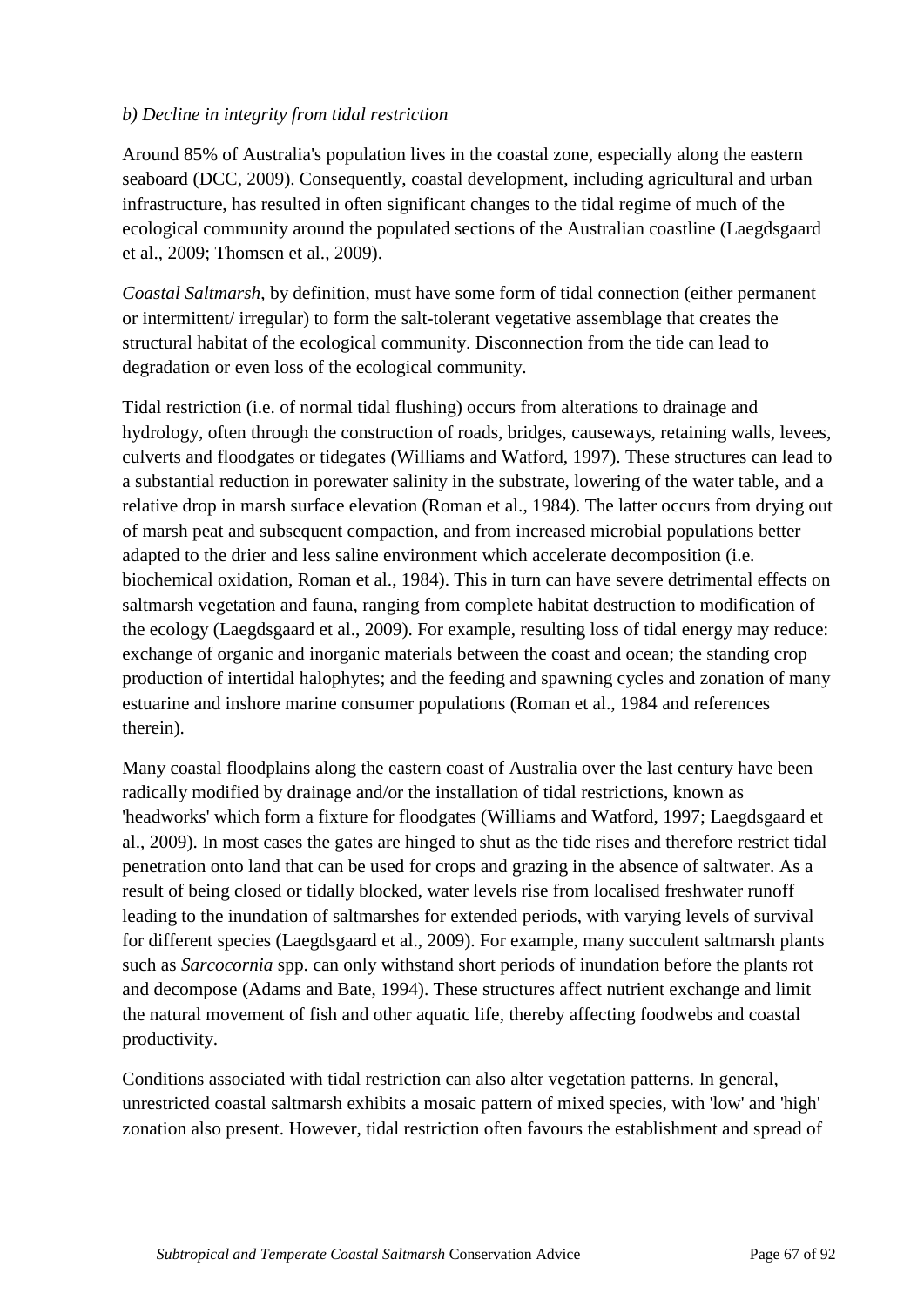glycophyte<sup>[6](#page-67-0)</sup> species such as common reed (*Phragmites australis*), water couch (*Paspalum vaginatum*) and river clubrush (*Schoenoplectus tabernaemontani*), and the loss of succulent and other halophytic saltmarsh species (Roman et al., 1984; Laegdsgaard et al., 2009). In particular, common reed may recruit rapidly to areas that have become tidally isolated and transform coastal saltmarsh into extensive, nearly monotypic stands that restrict the movement of aquatic biota and alter the ecology and function of the entire system (Adams and Bate 1994; Weinstein and Balletto, 1999). Northern hemisphere studies have found that dense monotypic *Phragmites* stands, which are much taller and denser than typical halophytic saltmarsh plants, may provide unsuitable habitat and food for wildlife and waterfowl, reduce biodiversity and impact on trophic dynamics (e.g. Roman et al., 1984; Able and Hagan, 2000). There is also an increased risk of fire with these types of monotypic stands which can be lethal to many other coastal saltmarsh species (Kirkpatrick and Glasby 1981; Roman et al., 1984). Importantly, reintroduction of tidal flow has been demonstrated to reduce the height and density of monotypic *Phragmites* stands (Roman et al., 1984 p. 149).

Some structures can increase the duration and frequency of tidal inundation to such a degree that it becomes more marine dominated. For example, the installation of a culvert into Karaaf Wetlands in Victoria led to encroachment by the seagrass *Zostera muelleri* (Billows, 2006).

Given the high and ongoing degree of pressure from coastal population and development, it is considered that, by association, tidal restriction constitutes a continuing detrimental impact to the integrity of the *Coastal Saltmarsh* ecological community.

# *c) Decline in integrity from increased marine inundation and mangrove transgression*

Given their geomorphic situation within narrow elevation ranges in the intertidal zone, saltmarshes are sentinel ecosystems in the coastal zone and many consider the impacts of relative sea-level rise are already occurring (Lovelock et al., 2009; Saintilan et al., 2009). Saltmarshes are generally sensitive to slight changes in tidal inundation and are therefore affected by the flow path in the estuary, build-up of sediment and sea level change (Sainty et al., 2012d). IPCC<sup>[7](#page-67-1)</sup> (see Meehl et al., 2007) single out Australia, and note that by 2050 ongoing coastal development and population growth in some parts of Australia are projected to make worse the risk from sea level rise and increase the severity of damage from storms and coastal flooding (and see Criterion 5). The IPCC further report that climate change-related sea level rise is projected to accelerate in the 21st century (Meehl et al., 2007; Saintilan and Rogers, 2013). Thus there is likely to be an ongoing and increasing decline in integrity of the ecological community from marine inundation due to the impacts of climate change such as increased frequency of storm surge and projected sea level rise (DCC, 2009).

Consistent with changes in relative sea level, there have been trends in transgression of mangrove (where they naturally occur) at the expense of *Coastal Saltmarsh* (Saintilan and Rogers, 2013). While, saltmarshes increased in extent relative to mangrove in Australia in both tide- and wave-dominated geomorphic settings through the latter Holocene (Saintilan and Williams, 2000; Saintilan and Rogers, 2013), in many areas of temperate Australia (excluding

<span id="page-67-0"></span> $6$  Glycophytic plants, are typically those incapable of living in salty environments (i.e. cannot complete the entire life cycle in a saline environment) ; as opposed to a halophyte which is typically a plant that grows in and can complete its entire life cycle in a saline environment.

<span id="page-67-1"></span><sup>&</sup>lt;sup>7</sup> IPCC - Intergovernmental Panel on Climate Change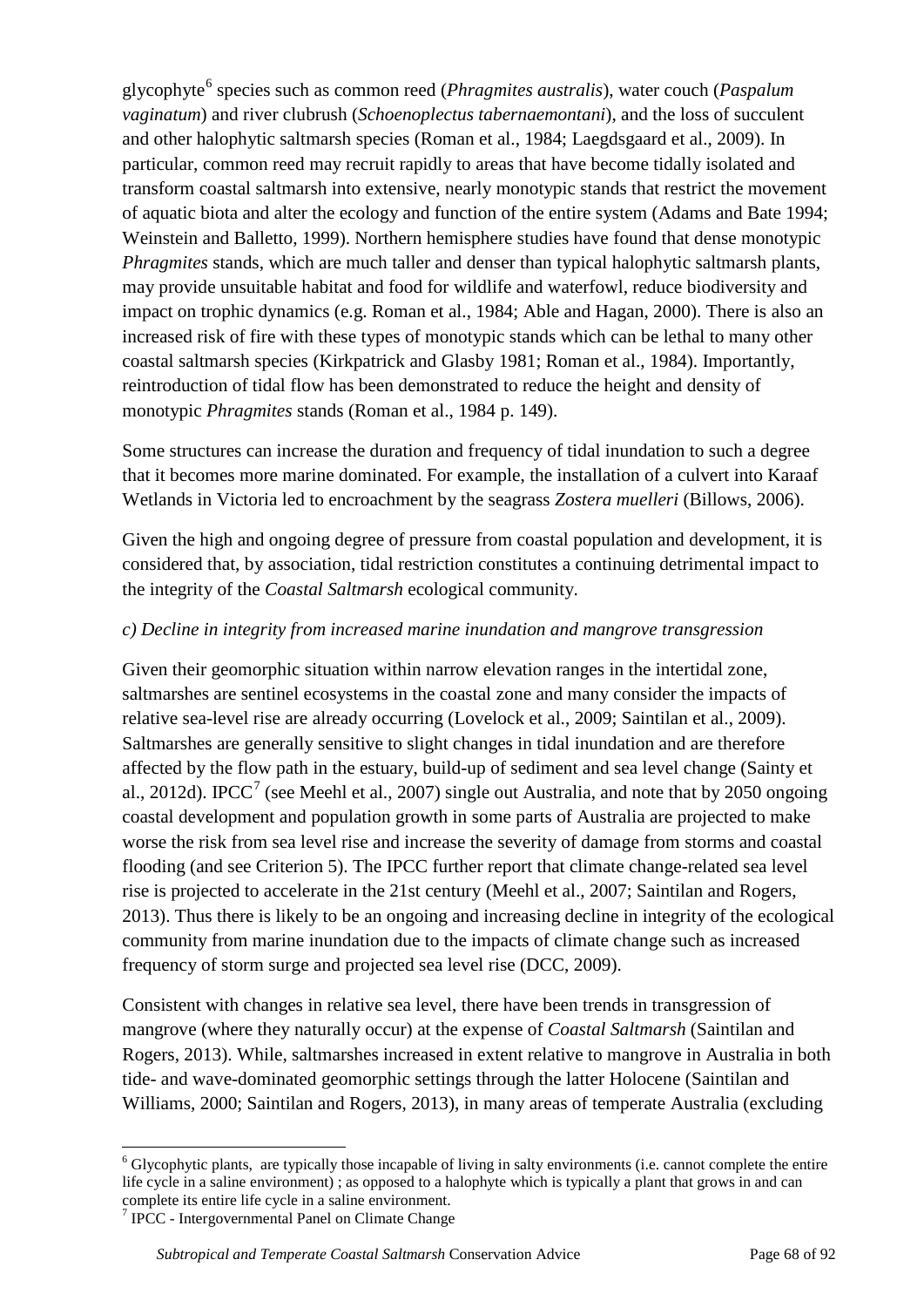Western Australia) there has been a transgression of mangroves into saltmarsh, particularly over the past century (Saintilan and Williams, 2000; Rogers et al., 2005; 2006; Saintilan and Rogers, 2013). This process is occurring in a range of geomorphic settings (Saintilan and Williams, 2000) and many cases of expansion in NSW, Victoria and southern Queensland have been documented over the past century (e.g. 1900 to 1940, McLoughlin, 1987; 1930 to 1970, Haworth, 2002). Similarly, decreases in area of saltmarsh ranged from 35 to 79% across the cases cited, with concomitant increases in mangrove (references as above and see VSS, 2011 p. 45 and Saintilan and Rogers, 2013, p. 69). Loss in saltmarsh extent and changes in saltmarsh community composition are also occurring in the absence of mangrove in south-eastern Tasmania and this transgression is attributed to sea-level rise, higher waver energy and direct human modification (Prahalad et al., 2011).

Modelling of the impacts of projected sea level rise, incorporating sedimentation and other surface-elevation drivers, suggests that the survival of saltmarsh in developed estuaries will depend on the flexible management of hard structures and other impediments to coastal wetland retreat (Saintilan and Rogers, 2013). The level of threat from the expansion of mangrove into saltmarsh is heightened in urban areas where saltmarsh is already heavily fragmented (e.g. Evans and Williams, 2001).

Given the impacts of sea level rise (including projections) on *Coastal Saltmarsh*, and the concomitant, often significant, encroachment of mangrove it is considered that these threats have resulted in a decline in integrity of the ecological community, and this is ongoing.

## *d) Decline in integrity from increased invasion by exotic species*

*Coastal Saltmarsh* is susceptible to invasions by exotic plants and invasion is often related to anthropogenic disturbance (Laegdsgaard et al., 2009). This is especially the case where there has been shore-line development, increasing eutrophication (i.e. from excess nutrients) and the removal of native vegetation (Bertness et al., 2002). In Victoria, some 47% of plants in coastal saltmarshes are exotic, and of these about 30 taxa are halophytes (VSS, 2011). The exotic annual and perennial invaders have had catastrophic, although largely undocumented, impacts on upper saltmarsh in south-eastern Australia and the situation is predicted to worsen (VSS, 2011). Often the exotic invaders form extensive monotypic stands, at the expense of native saltmarsh plants and associated faunal biodiversity, and ecological function. Some examples of exotic invasions of particular concern follow:

• *Spartina* is a problematic, salt-tolerant weed of saltmarshes around the world, and capable of both asexual and sexual propagation, making it robust and opportunistic. One species of *Spartina* (*S. anglica*) is currently found in coastal saltmarshes of southern Australia, including Tasmania, Victoria and South Australia (Fotheringham, 1996; Williamson 1996 inVSS, 2011; Kriwoken and Hedge, 2000; Nightingale and Weiller, 2005). These species also have the potential to invade into estuaries of south-western Western Australia (Keighery, 1996). *Spartina* was mostly deliberately introduced. Mapping in 1993 showed there to be between 150 and 280 ha of *Spartina* in Victoria (including 130 ha in Anderson Inlet and 42 ha in Corner Inlet) (VSS, 2011). One of the largest infestations (approximately 420 ha) of common cord grass (*S. anglica*) occurs within the Tamar Estuary in Tasmania (Pringle, 1993).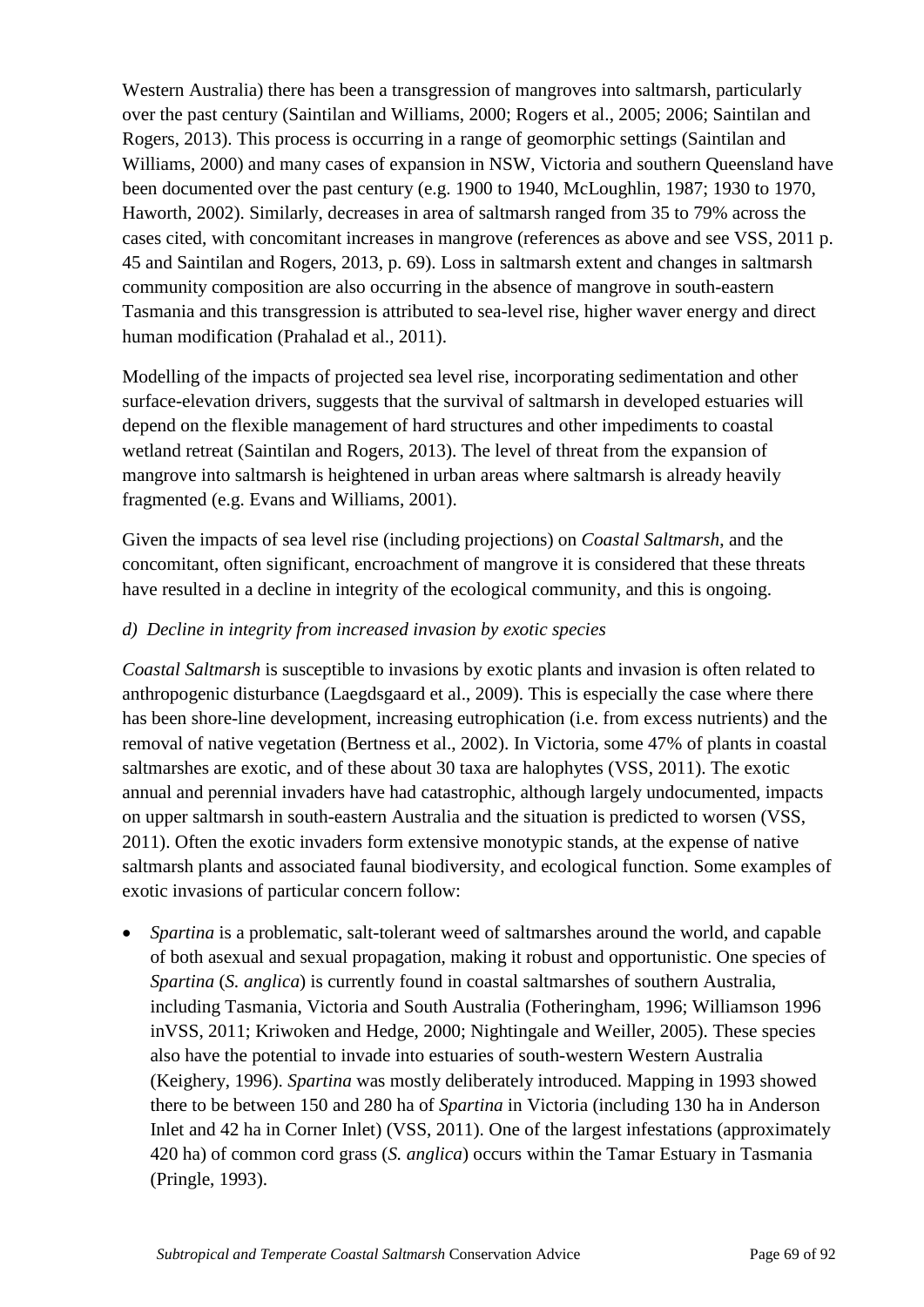*Spartina* tends to form dense, monotypic stands that replace more diverse coastal saltmarsh assemblages; with species such as *Sarcocornia quinqueflora* and *Samolus repens* particularly prone to competitive exclusion by common cord grass (Simpson, 1995; Hedge and Kriwoden, 2000; Laegdsgaard et al., 2009). Birds have been observed to avoid common cord grass and species richness and abundance of fauna are greater in saltmarshes dominated by native plants compared to those dominated by common cord grass (Simpson, 1995; Hedge and Kriwoden, 2000; Cutajar, 2009). Potential ecological impacts of *Spartina* on *Coastal Saltmarsh* are given in Table D9, and these impacts also generally apply to many other exotic weed species.

| <b>Potential Impact</b>                             | <b>Likely mechanisms</b>                                                                                    |
|-----------------------------------------------------|-------------------------------------------------------------------------------------------------------------|
| Competitive replacement of native taxa              | Higher seed production and germination; more rapid clonal<br>growth                                         |
| Increased rate of sedimentation                     | Greater stem densities; larger and more rigid stems                                                         |
| Impacts on foodweb structure                        | Changes in quality and quantity of detritus                                                                 |
| Decreased benthic algal productivity                | Shading under dense Spartina canopy                                                                         |
| Impacts on upper saltmarsh                          | Increased production of wrack and deposition in upper<br>marsh                                              |
| Impacts on habitat quality                          | Greater stem densities                                                                                      |
| Impacts on benthic fauna                            | Greater root/rhizome densities; colonisation of subtidal<br>zones                                           |
| Loss of foraging areas for shorebirds and<br>waders | Colonisation of bare mudflats; colonisation of subtidal<br>zones; less invertebrate food available to birds |

**Table D9:** *Potential ecological effects of Spartina on Coastal Saltmarsh (VSS, 2011).*

- The sharp rush (*Juncus acutus*), introduced from the Mediterranean, is now widespread throughout the south-east and south-west of Australia (Greenwood and MacFarlane, 2006; Keighery and Keighery, 2006; Paul and Young, 2007). This species occupies the same niche as the native rush, *Juncus kraussii*, but is more resilient and easily out-competes it (Laegdsgaard, et al., 2009). The introduced rush alters the structure and complexity of *Coastal Saltmarsh*. Once established, its sharp tough cylindrical photosynthetic stems form dense impenetrable thickets so that the native rush is displaced. Importantly many gastropods and other invertebrate fauna are believed to depend on *J. kraussii* for completion of their lifecycle and the same function is not afforded by *J. acutus* due to its differing structure (Harvey, 2006).
- Tall wheat grass *Lophopyrum ponticum*, a very large tussock grass, is currently widely promoted by government agencies for establishment on saline lands as stock fodder. It is considered the most serious invader of upper saltmarsh in Victoria due to its very broad ecological amplitude and robust life form (VSS, 2011).
- Common weeds reported as particularly problematic in Western Australian *Coastal Saltmarsh* where they have outcompeted resident native species include: *Atriplex prostrata*,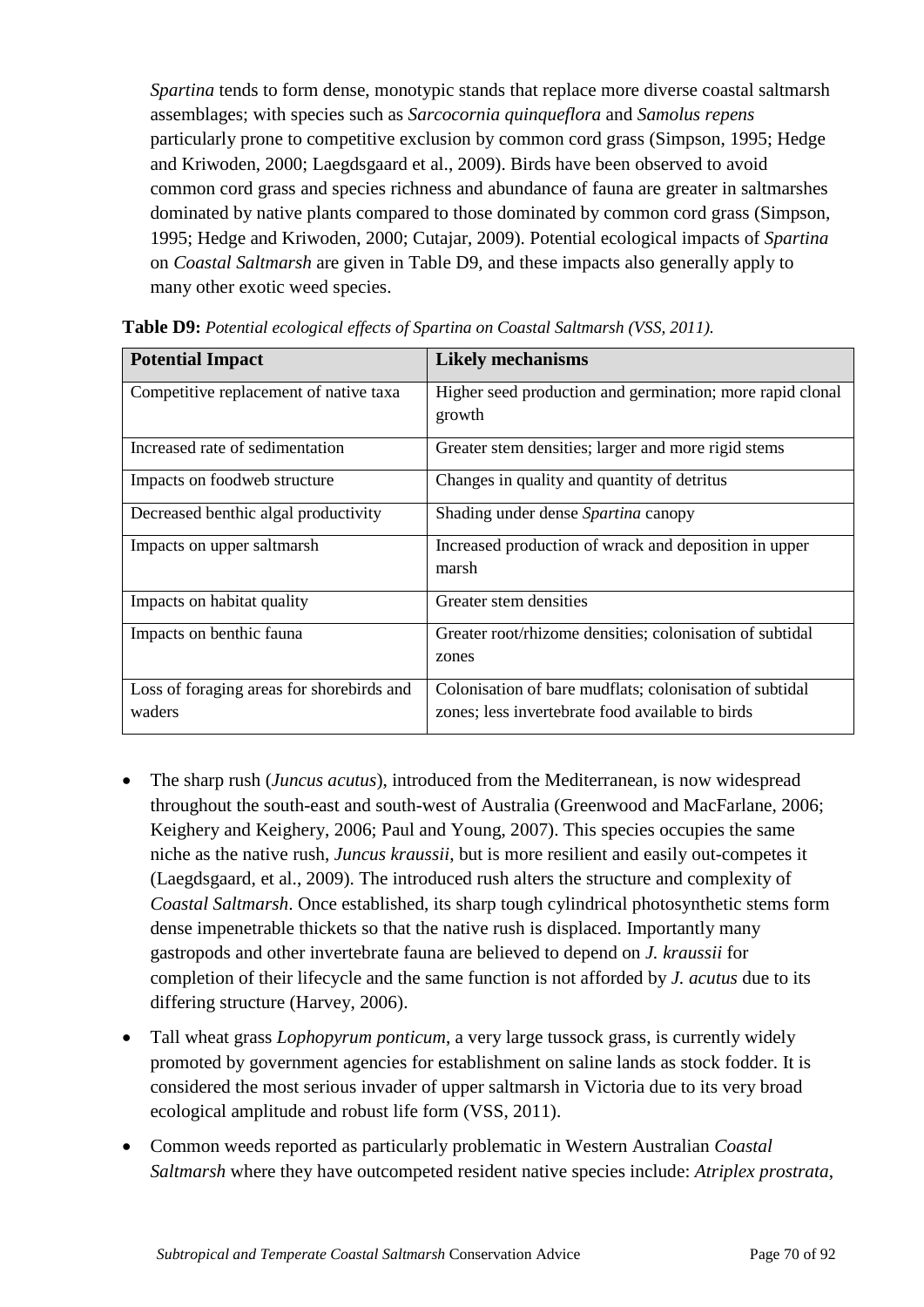*Carex divisa*, *Limonium hyblaeum*, *L. companyonis*, and *Paspalum vaginatum*/ *Boloboshoenus caldwelli* (native invaders, G. Keighery, pers. comm.).

Victoria has recognised the seriousness of at least two of these exotic weeds and has listed them as potentially threatening processes under the Victorian *Flora and Fauna Guarantee Act 1988*, viz:

- Introduction and spread of *Spartina* to Victorian estuarine environments.
- Invasion of native vegetation communities by tall wheat-grass *Lophopyrum ponticum*.

Exotic invasive plant species are establishing throughout the range of the ecological community. Their impacts to local biodiversity and ecological function, as demonstrated above, is varied and significant. It is therefore considered that exotic species have caused a detrimental decline in the integrity of *Coastal Saltmarsh*, and that this trend is likely to continue if left unabated.

## *e) Decline in integrity from reduced productivity and nursery function*

Research conducted in temperate and subtropical coastal saltmarsh has demonstrated important trophic contributions to estuarine and inshore coastal fisheries, mediated by the synchronised mass-spawning of crabs, which feed predominantly on succulent saltmarsh plants and microphytobenthos. Visiting zooplankivorous fish are able to feed efficiently and voraciously during their brief residence on the saltmarsh plain (Hollingsworth and Connolly, 2006). Grazing crabs therefore occupy a keystone position in the saltmarsh ecosystem, transforming carbon into forms utilised by a range of fish species (Richardsen et al., 1998; Mazumder and Saintilan, 2003; Imgraben and Dittmann, 2008). Coastal saltmarsh also provides unique feeding habitat for several species of threatened microbats and birds, including migratory shorebirds listed under international conventions (Laegdsgaard et al., 2004; Saintilan and Rogers, 2013). In particular, insectivorous microbats feed on abundant and diverse arthropods, a common feature of *Coastal Saltmarsh*, such as spiders, mites and a variety of insects (Laegdsgaard et al., 2004).

*Coastal Saltmarsh* is often subject to nutrient enrichment because it is located in or near estuarine systems that, since the 1950s at least, have become progressively more eutrophic (VSS, 2011). Deegan et al. (2007) showed that even mild nutrient enrichment disrupted ecological responses at several trophic levels in a Northern hemisphere coastal saltmarsh. Excess nutrients reduce coastal saltmarsh diversity and also reduce the amount of belowground biomass and carbon accumulation in sediments (Crain, 2007; Turner et al., 2009). Importantly, nutrient enrichment affects primary production and a wide range of ecological interactions in *Coastal Saltmarsh*, (VSS, 2011), such as:

- competitive interactions between plant species
- rates of herbivory and the relative roles of bottom-up versus top-down control of plant biomass, and
- effects on biota other than plants, especially on ecosystem-scale biogeochemical processes and microbial dynamics.

There is substantial literature on the value of *Coastal Saltmarsh* as habitat (including nursery habitat) for birds and fish, although less is known of use by mammals or reptiles (Crinall and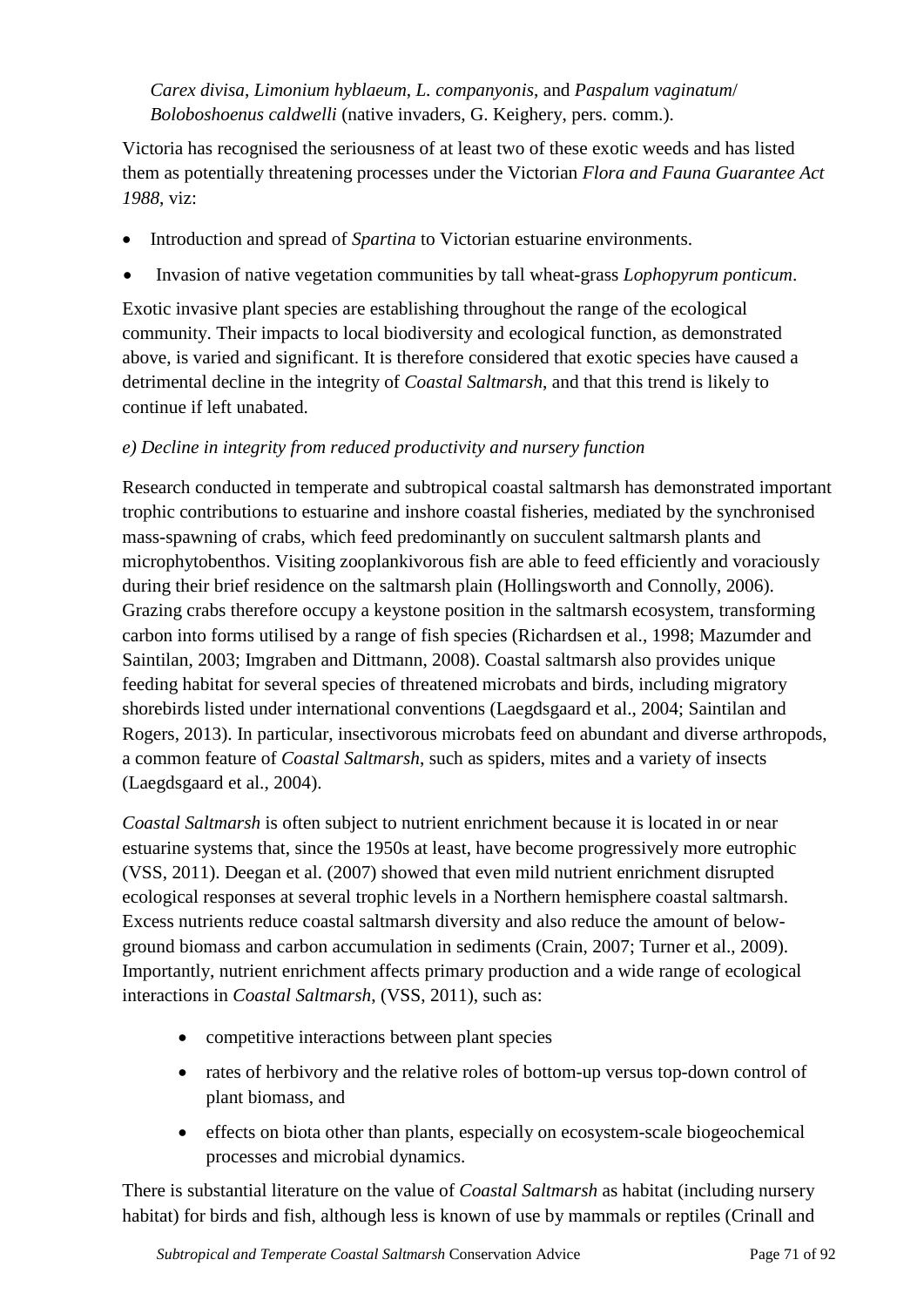Hindell, 2004; VSS, 2011; Saintilan and Rogers, 2013). For example, in Tasmania, the Ramsar listed Pitt Water-Orielton Lagoon (PWOL) area is considered to be one of the most important nursery areas for commercially harvested juvenile school and gummy sharks in Tasmania (Prahalad and Pearson, 2013). The juvenile sharks feed on abundant molluscs and crustaceans in the shallow intertidal flats, which are in turn fed by high organic export from saltmarshes. It is estimated that about 25% of the saltmarsh in this area has been lost and another 25% degraded, from the combined impacts of climate change, sea level rise, nutrient enrichment, clearing, filling and grazing (Prahalad et al., 2011). Able and Hagan (2000) demonstrated a negative effect on larval and small juvenile fish in a Northern Hemisphere coastal saltmarsh after invasion by *Phragmites*, but less or no effect on larger fish. A more recent study also demonstrated that a similar Northern Hemisphere *P. australis*-invaded saltmarsh was inferior for reproduction, migration and overwintering survival for many fish taxa (Weinstein et al., 2009).

While many bird taxa use saltmarsh episodically or seasonally rather than as residents, in some areas of coastal Victoria, for example, where the clearance of hinterland vegetation has been severe, more sedentary birds (passerines) depend on coastal saltmarsh for more or all of their lifecycle (VSS, 2011). Thus *Coastal Saltmarsh* provides an important role in providing refuge to such fauna. *Coastal Saltmarsh* is also known to provide a pivotal role for some migratory and wading bird species, providing food by day and predator-free roosting by night (Spencer et al., 2009; Wilson et al., 2011). However, several studies have demonstrated declines in abundance of many shorebird species that relate in part to *Coastal Saltmarsh* decline (e.g. Paton et al., 2009 in SA; Jenner et al., 2011 in NSW; Wilson et al., 2011 in QLD). In Victoria and South Australia, *Coastal Saltmarsh* (mosaic with bare patches) is the principal overwintering feeding and roosting habitat for the critically endangered *Neophema chrysogaster* (orange bellied parrot) (Loyn et al., 1986; VSS, 2011).

Thus there is evidence from a range of taxa and locations regarding the impacts of various threats such as fragmentation, tidal restriction, exotic invasions, mangrove encroachment, eutrophication, etc., that have resulted in a decline in the productivity of coastal saltmarsh systems and reduced the functional roles of providing shelter and feeding and reproductive (nursery) habitat. This is particularly important due to the increased role that the ecological community serves in the broader coastal marine and estuarine ecosystems. Such impacts constitute a significant decline in the integrity of *Coastal Saltmarsh*.

## **Criterion 4: Summary Conclusion**

The combined impact of the various threats operating have reduced the integrity of the ecological community through: increased fragmentation; tidal restriction; increased marine inundation and mangrove transgression; and invasion by exotic plant species.

In addition to increases in non-native/problem species, reductions in integrity have resulted from loss of biodiversity and a decline in key ecological functions related to productivity and nursery and feeding habitat. This has further impaired the resilience of the ecological community to ongoing natural and anthropogenic pressures. While there are a number of actions at a range of jurisdictional scales to remove some of these pressures (and it is acknowledged that at some local scales restoration actions have resulted in increased coverage of *Coastal Saltmarsh*), it is considered that overall these actions will not be implemented at the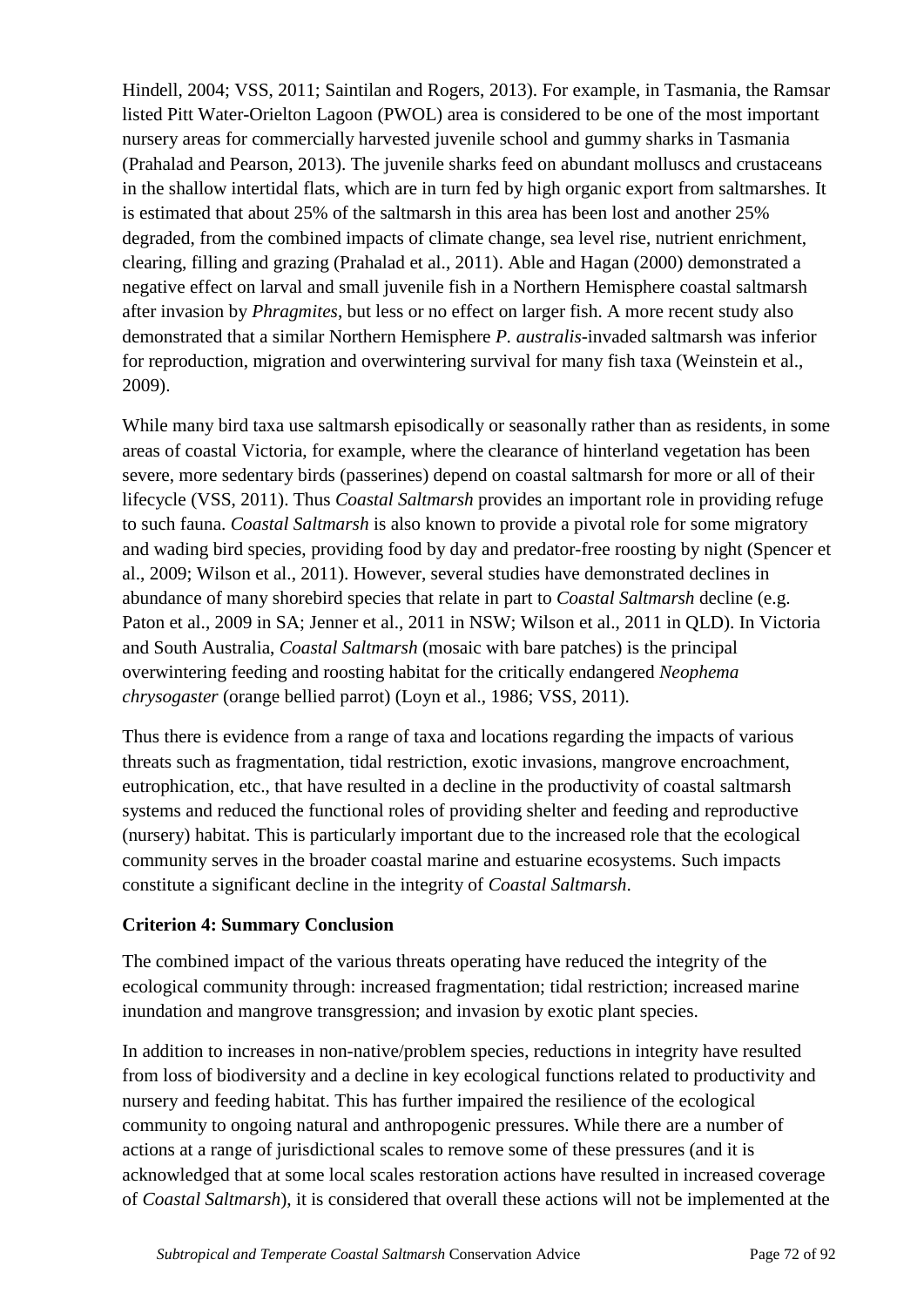appropriate scales for some time and unlikely to restore the national ecological community within the medium-term future. The ongoing threat of sea level rise is recognised as particularly difficult to mitigate, although there may be options at local scales for adaptation measures (e.g. planned retreat).

The change in integrity experienced by the ecological community is **substantial** and restoration across its geographic range is unlikely in the medium-term future. Therefore, the ecological community is eligible for listing as **vulnerable** under this criterion.

## **Criterion 5 - Rate of continuing detrimental change**

Eligibility under this criterion is about demonstrating an observed, estimated, inferred, or suspected ongoing detrimental change; where detrimental change may refer to either of the components of this criterion, i.e. to:

(a) changes in the geographic distribution of, or changes to populations of, critically important species; or,

(b) degradation, or disruption of important processes.

Data to demonstrate this criterion must be documented. They can be in the form of direct measurements of any of the components, levels of exploitation, or the known effects of introduced biotic or abiotic elements on any of the components. Natural fluctuations will not normally count as a continuing change, but an observed change should not be considered to be part of a natural fluctuation unless there is evidence for this.

Seawater inundation and its periodicity is a major factor in determining which plants and animals colonise and utilise particular intertidal areas within *Coastal Saltmarsh*. This is also a key driver of the cycling of nutrients and other important elements such as organic carbon, nitrogen, sulphur, iron and phosphorus (Tobias and Neubauer, 2009).

*Coastal Saltmarsh* generally occurs at the higher end of the coastal intertidal zone and is covered in seawater for varying periods, usually during high tide (although there are exceptions to this, for example, intermittently open or closed lagoon systems). The permanent plant life is essentially terrestrial in origin but with a tolerance for wet and saline conditions. Regular, temporary inundation (typically exposure to air at low tide and under seawater at high tide) is a key ecosystem driver which not only controls what flora can thrive but also provides a diversity of faunal habitats and facilitates a range of ecosystem functions. The landward boundary of saltmarsh is naturally dynamic; salt-tolerant plants migrate landwards in drought times while freshwater plants may invade saltmarsh in high rainfall periods.

Sea level rise is considered a severe threat to the *Coastal Saltmarsh* ecological community which is particularly vulnerable to change, This is due to its occurrence in places that attract development, where sea level rise from climate change will have a greater impact, and where there is little scope or area for decolonisation or landward retreat (Adam, 2002; DCC, 2009; Oliver et al., 2012; Rogers et al., 2012; Ross and Adam, 2013; Saintilan and Rogers, 2013). Sea levels are rising now and are expected to continue rising for centuries, even if greenhouse gas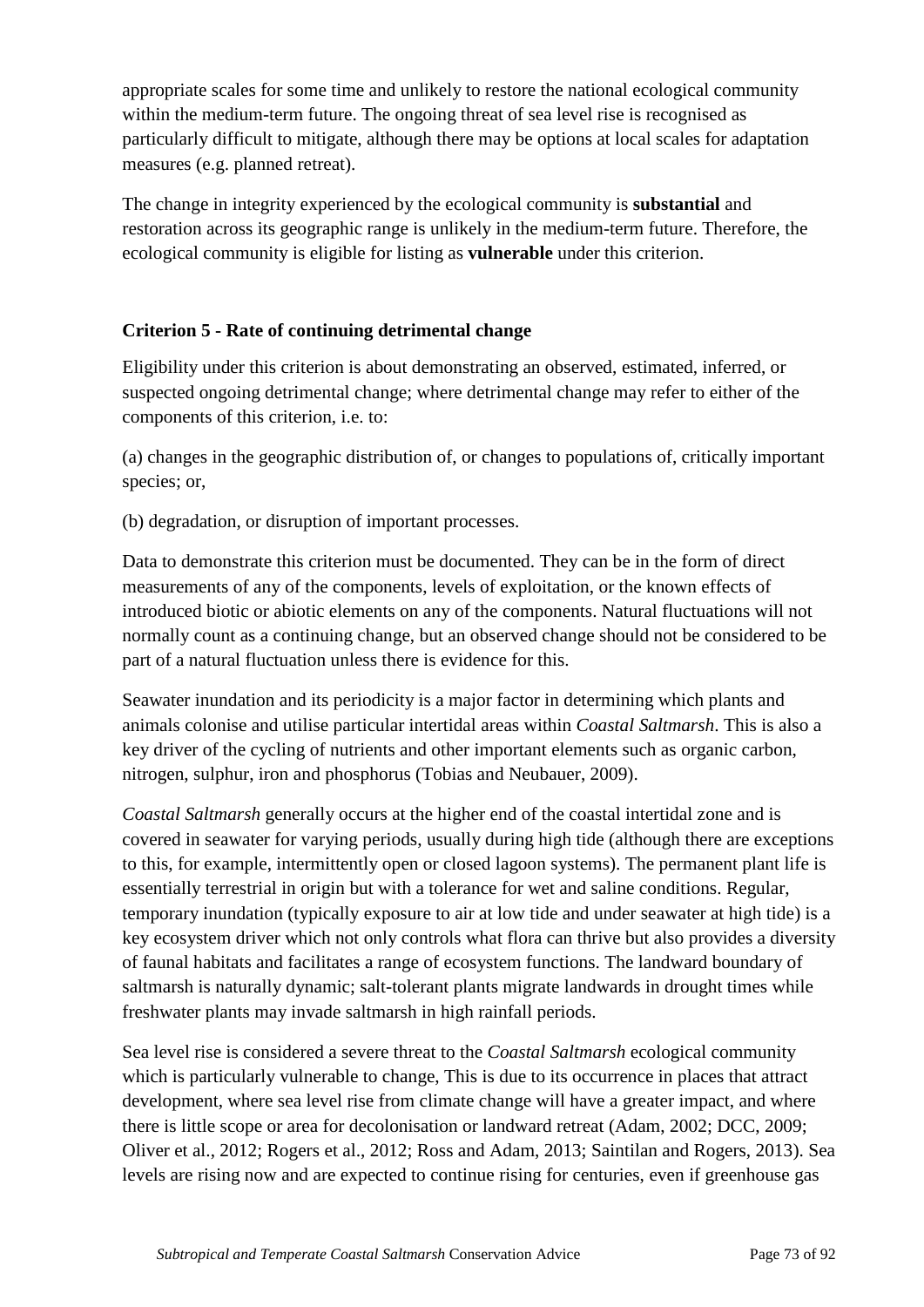emissions are curbed and their atmospheric concentrations stabilised (Hunter et al., 2012; Church and White, 2011).

The most likely effects of increasing sea level rise will be to further squeeze *Coastal Saltmarsh* into the narrowing space between the sea and human habitation and other structures. Reports of this 'coastal squeeze' phenomenon are already coming from the eastern states (Saintilan, 2009b). *Coastal Saltmarsh* naturally retreats landward as tidal height increases. If space is unavailable due to local geomorphology (or the presence of anthropogenic structures or activities, such as roads, urban areas, agriculture and levees), and accretion is limited (e.g. by sediment supply or plant growth rate), then these areas of *Coastal Saltmarsh* will likely eventually disappear as sea level rises. Many coastal saltmarshes are starved of sediment because of catchment modification and coastal engineering (Adam, 2002). Coastal squeeze will reduce the total area of *Coastal Saltmarsh*, reduce primary productivity and reduce the time that is available to biota (such as birds and fish) for feeding, shelter and reproduction (Hughes, 2004; Connolly, 2009).

Sea level rise is also likely to impact on nutrient cycling in saltmarshes. Thomas and Christian (2001) concluded that under coastal squeeze, not only will there be a reduction in total coastal saltmarsh area, the marsh will cycle less nitrogen per unit area because the high marsh (which has a greater above-ground rate of nitrogen fixation than the low marsh) will decrease in size relative to the low marsh. A replacement of high coastal saltmarsh by low coastal saltmarsh assemblages has been observed in the east coast of the United States and largely attributed to a 4 mm/year relative sea level rise (Civco et al., 1986; Warren and Niering, 1993; Perry and Herchner, 1999; Field and Philipp, 2000; Donnelly and Bertness, 2001; Smith, 2009).

Average global sea-level rise from 1880 to 2009 is approximately 210 mm (Church and White, 2011). The estimated linear trend for the rate of sea level rise from 1900 to 2009 is 1.7 mm/y, with that estimated since 1961 being 1.9 mm/y (Church and White, 2011). There is considerable variability in the rate of rise during the twentieth century but there has been a statistically significant acceleration since 1880 and in particular since 1900 (Meehl et al., 2007; Church and White, 2011; Hunter et al., 2012).

While the rate of sea level rise is not uniform around the globe (nor around the continent of Australia) and varies from year to year, rates on the central east and southern coasts of Australia are mostly similar to the global average (CSIRO and BOM, 2012). Church and White (2011) estimated the rise in global average sea level since 1[8](#page-73-0)80 using tide-gauge<sup>8</sup> records and since 1[9](#page-73-1)93 using both tide-gauge records<sup>9</sup> and satellite altimeters. The estimated linear trend from1961–2009 is 1.9 mm/y. For 1993–2009, after correcting for glacial isostatic adjustment<sup>[10](#page-73-2)</sup>, the estimated rate of rise is 3.2 mm/year from the satellite data and 2.8 mm/year from the tidegauge data.

<span id="page-73-0"></span><sup>&</sup>lt;sup>8</sup> A tide gauge is a device at a coastal location (and some deep-sea locations) that continuously measures the level of the sea with respect to the adjacent land; time averaging of the sea level so recorded gives the observed secular changes of the relative sea level (Meehl et al., 2007).

<span id="page-73-1"></span><sup>&</sup>lt;sup>9</sup> Note: Albeit tide-gauge records from the northern hemisphere.

<span id="page-73-2"></span> $10$  Glacial isostatic adjustment is the local land motion following the 'last 'ice-age' (also called post-glacial rebound, or continental rebound) and accounts for the fact that the ocean basins are getting slightly larger since the end of the last glacial cycle about 12 500 years ago.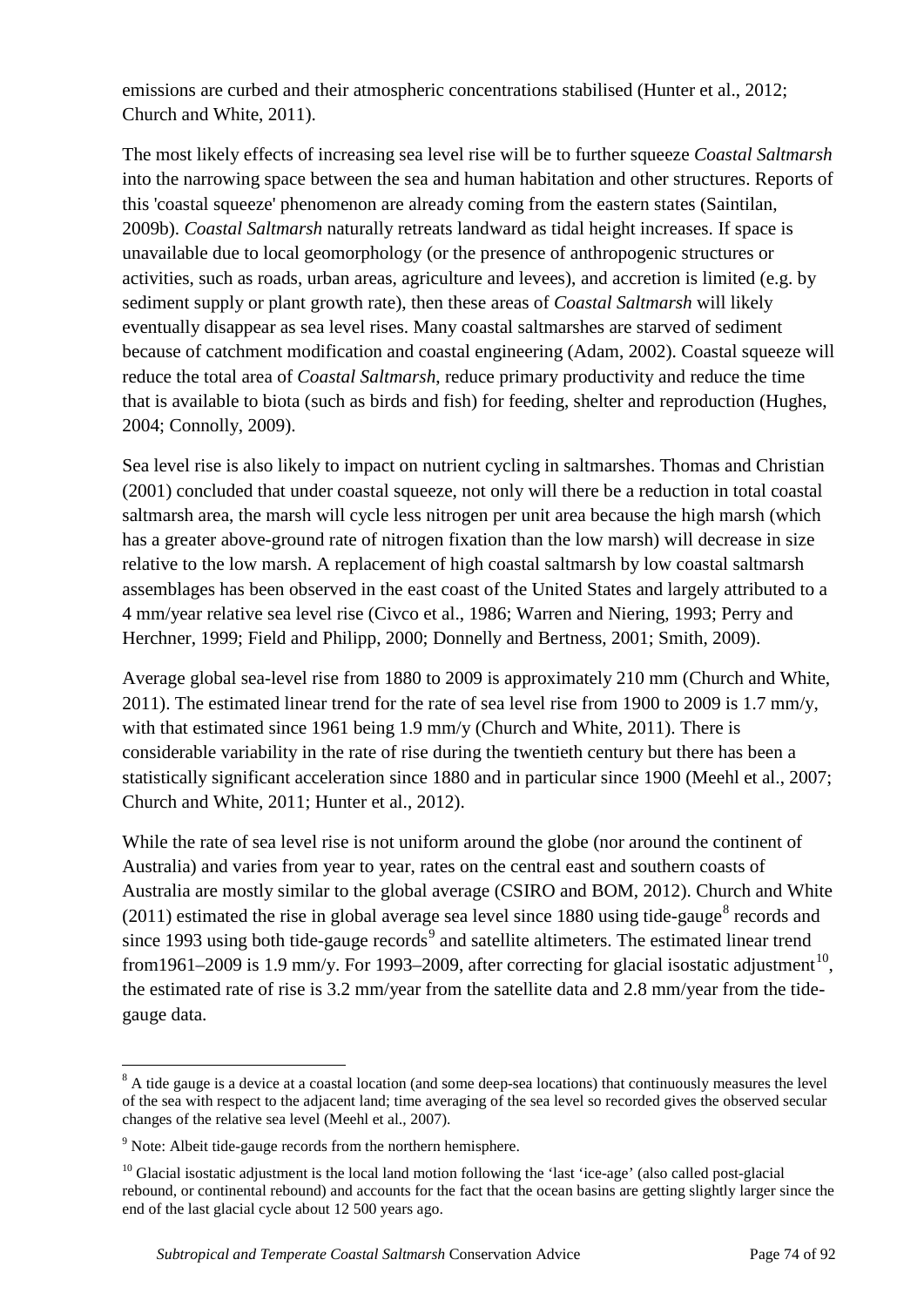Importantly, Church et al. (2013) suggest that the increased rate of rise since 1990 is not part of a natural cycle but a direct response to increased radiative forcing (both anthropogenic and natural), which will continue to grow with ongoing greenhouse gas emissions.

The Intergovernmental Panel on Climate Change (IPCC) report that climate change-related sea level rise is projected to accelerate in the 21st century (Meehl et al., 2007; Saintilan and Rogers, 2013). Projections of future global sea-level rise by 2100 range from 0.2–2 m (although a more plausible upper end to the range is 0.8 m) (Meehl et al., 2007; Vermeer and Rahmstorf, 2009, Pfeffer et al., 2008 both cited in Willis and Church,  $2012$ <sup>[11](#page-74-0)</sup>.

Unless global sea level rise trends towards the bottom of the IPPC's (fourth assessment) projected range for 2100, which now seems unlikely, a significant increase in the rate of sea level rise is expected (for example, since the start of the satellite altimeter $^{12}$  $^{12}$  $^{12}$  record in 1993, global average sea level rose at a rate near the upper end of the sea level projections of the IPCC's Third and Fourth Assessment Reports (Church and White, 2011).

#### **Criterion 5 Summary Conclusion**

The recent increase in the rate of sea level rise, from 1.9 mm/y to between 2.8 mm/y and 3.2 mm/y represents an increase of between 47 and 68 % (i.e. of between (2.8-1.9)/1.9x100% and (3.2-1.9)/1.9x100% respectively) over the recent past. The IPCC further report that climate change-related sea level rise is projected to accelerate in the 21st century (Meehl et al., 2007; Saintilan and Rogers, 2013).

This detrimental change represents a substantial intensification, across most of the ecological community's geographic distribution, of sea level rise. The rate of continuing detrimental change in the ecological community is substantial as indicated by a serious intensification in the disruption of a key driver of important community processes (sea level rise). Therefore, the ecological community is eligible for listing as **vulnerable** under this criterion.

## **Criterion 6 - Quantitative analysis showing probability of extinction**

There are no quantitative data available to assess this ecological community under this criterion. Therefore, it is **not eligible** for listing under this criterion.

<span id="page-74-0"></span><sup>&</sup>lt;sup>11</sup> This range of projections for global sea-level rise by 2100 (of  $0.2 - 2$  m since 1990) represents an average value over the 110 year period of 1.8 – 18 mm/year; a 0.8 m (800 mm) rise represents an average value over the 110 year period of 7.3 mm/year.

<span id="page-74-1"></span> $12$  Satellite altimetry provides data on sea-surface heights by measuring the time taken by a radar pulse to travel from the satellite antenna to the surface and back to the satellite receiver.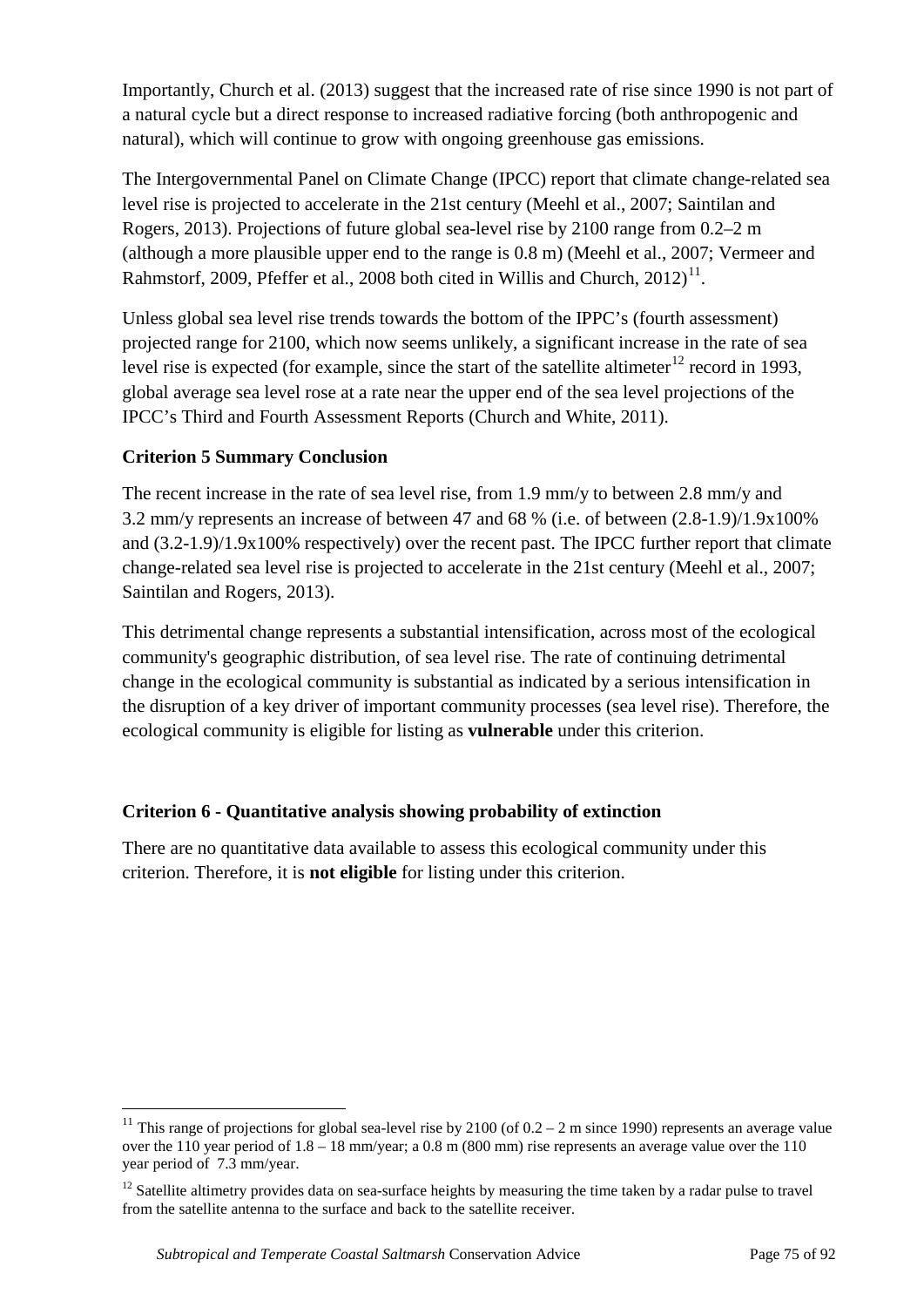# **6. BIBLIOGRAPHY**

Able KW and Hagan SM (2000). Effects of common reed (*Phragmites australis*) invasion on marsh surface macrofauna: response of fishes and decapod crustaceans. Estuaries 23(5): 633–646.

Accad A, Neldner VJ, Wilson BA and Niehus RE (2012). Remnant Vegetation in Queensland. Analysis of remnant vegetation 1997-2009, including regional ecosystem information*.* Queensland Department of Science, Information Technology, Innovation and the Arts: Brisbane. Viewed: 15/5/2013 Available on the Internet at: http://www.ehp.qld.gov.au/ecosystems/remnantvegetation/index.html#remnant\_vegetation\_analysis\_by\_bioregion

- Adam P (1990). Saltmarsh Ecology. Cambridge University Press, Cambridge.
- Adam P (2002). Saltmarshes in a time of change. Environmental Conservation 29(1): 39–61.
- Adam P (2009). Australian saltmarshes in global context. In: Australian Saltmarsh Ecology. (ed.) N Saintilan. CSIRO Publishing, Victoria.
- Adams JB and Bate GC (1994). The effect of salinity and inundation on the estuarine macrophyte *Sarcocornia perennis* (Mill.) AJ Scott. Aquatic Botany 47: 341–348.
- ASEC [Australian State of the Environment Committee] (2001). Coasts and Oceans, Australia State of the Environment Report 2001 (Theme Report), CSIRO Publishing on behalf of the Department of the Environment and Heritage, Canberra.
- Ashcroft MB and Major RE (2013). Importance of matrix permeability and quantity of core habitat for persistence of a threatened saltmarsh bird. Austral Ecology 38:326-337.
- Balla S (1994). Wetlands of the Swan Coastal Plain. Volume 1. Their Nature and Management. Department of Environmental Protection and Water Authority, Perth.
- Barson MM and Calder DM (1981). The vegetation of the Victorian coast. Proceedings of the Royal Society of Victoria 92: 5–65.
- Baxter GS and Fairweather PG (1998). Does available foraging area, location or colony character control the size of multispecies egret colonies? Wildlife Research 25: 23–32.
- Bertness MD, Ewanchuk PJ and Silliman BR (2002). Anthropogenic modification of New England salt marsh landscapes. Proceedings of the National Academy of Sciences of the United States of America 99: 1395–1398.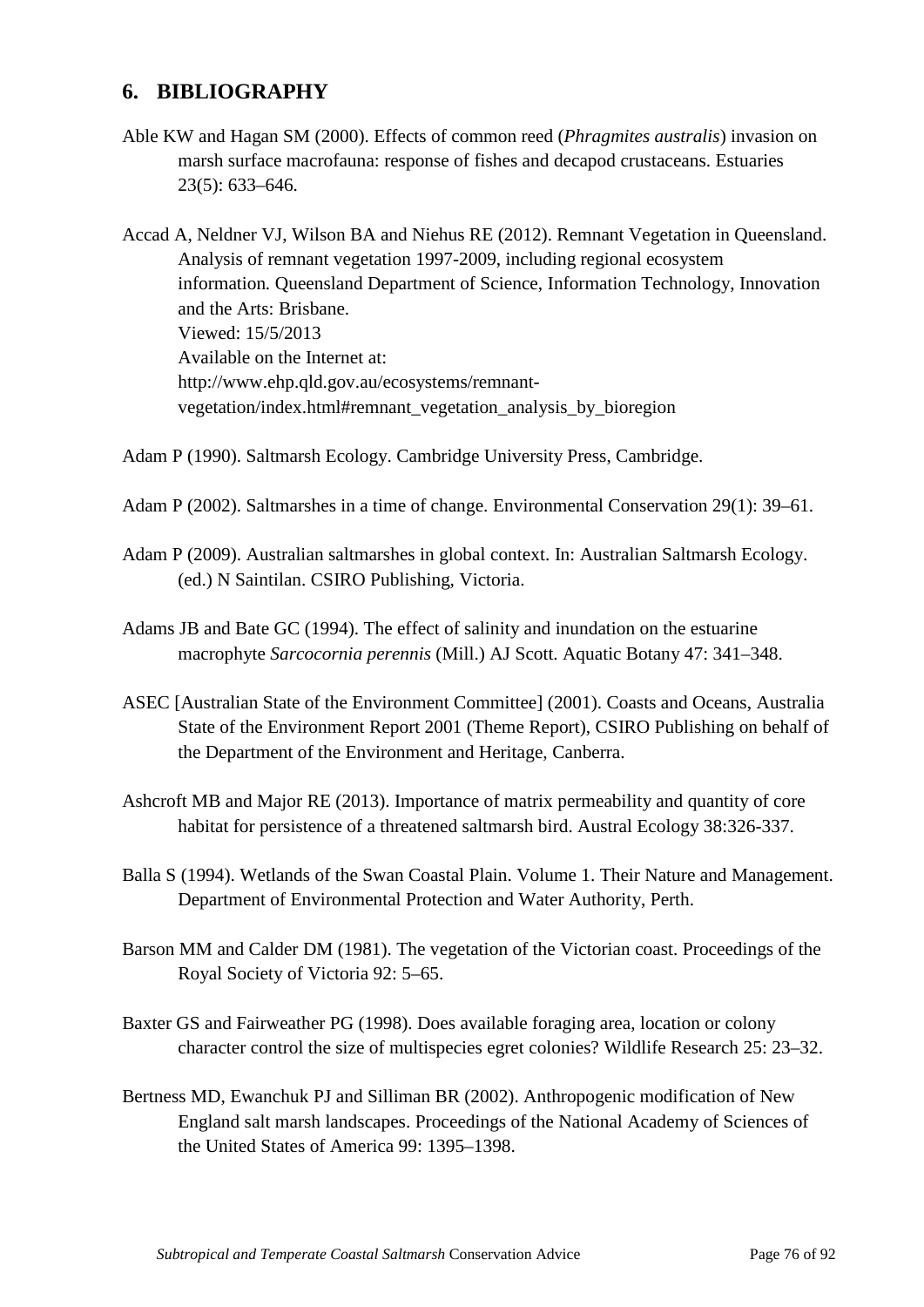Billows CA (2006). Ecological responses to improved tidal flows into the Karaaf Wetlands, Breamlea, Victoria. Honours Thesis, School of Life and Environmental Sciences, Deakin University. Viewed: 17/5/2013 Available on the Internet at: http://www.ccmaknowledgebase.vic.gov.au/resources/Ecological\_Responses\_to\_Impro ve d\_Tidal\_Flows\_into\_the\_Karaaf\_Wetlands.pdf

- Boorman LA (1999). Salt marshes present functioning and future change. Mangrove and Salt Marshes 3: 227–241.
- Bridgewater P and Cresswell ID (2003). Identifying biogeographic patterns in Australian saltmarsh and mangal systems: a phytogeographic analysis. Phytocoenologia 33(2- 3): 231–250.

Bromberg Geden K, Silliman BR and Bertness MD (2009). Centuries of human-driven change in salt marsh ecosystems. Annual Review of Marine Science 1: 117–141. Viewed: 14/1/2013 Available on the Internet at: http://www.sillimanlab.com/pdf/Geden\_et\_al2009(47).pdf (doi: 10.1146/annurev.marine.010908.163930)

- Bryant EA (1990). Sea level change and greenhouse: Implications for wetlands. Wetlands (Australia) 10: 7–14.
- Burton TE (1982). Mangrove development north of Adelaide, 1935 1982. Transactions of the Royal Society of South Australia 106 (4): 183–189.
- Canty D and Hille B (2002). Coastal saltmarsh and mangrove mapping. Draft Technical Report. Department for Environment and Heritage, South Australia.
- Carr, G. (2012a). Overview of coastal saltmarsh and mangrove vegetation in Victoria. In: Estuary plants and what's happening to them in south-east Australia. (eds) GR Sainty, J Hosking, G Carr and P Adam. pp. 377–397. Sainty Books, Potts Point, Australia.
- Carr, G. (2012b). Inventory of Victorian marine, estuarine and saltmarsh vascular plant species. In: Estuary plants and what's happening to them in south-east Australia. (eds) GR Sainty, J Hosking, G Carr and P Adam. pp. 398–421. Sainty Books, Potts Point, Australia.
- Caton B, Fotheringham D, Krahnert E, Pearson J, Royal M and Sandercock R (2009). Metropolitan Adelaide and Northern Coastal Action Plan. Prepared for the Adelaide and Mount Lofty Ranges NRM Board and Department for Environment and Heritage.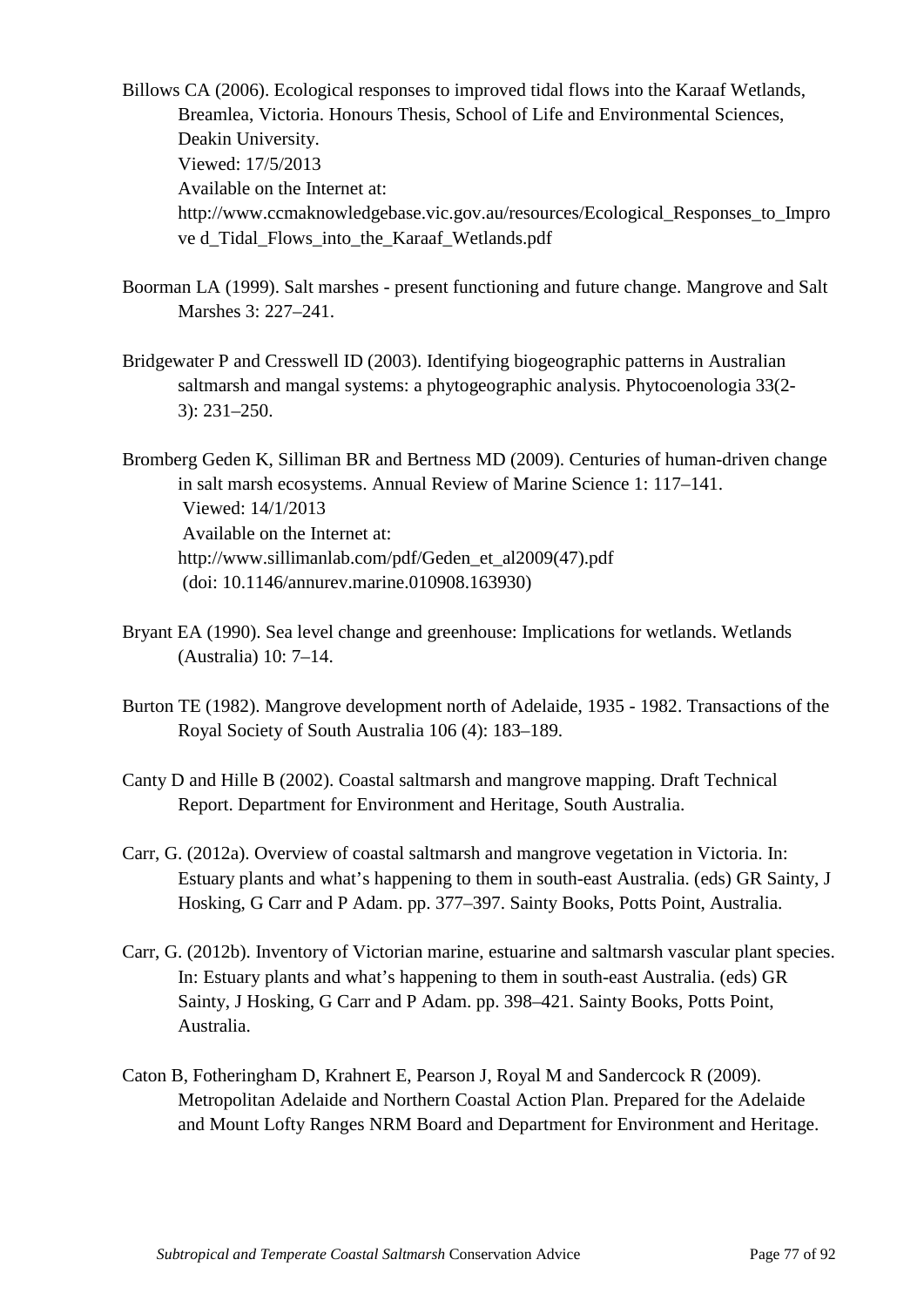- Chmura GL, Anisfeld SC, Cahoon DR and Lynch JC (2003). Global carbon sequestration in tidal, saline wetland soils. Global Biogeochemical Cycles 17 (doi:10.1029/2002GB001917).
- Choi Y and Wang Y (2004). Dynamics of carbon sequestration in a coastal wetland using radiocarbon measurements. Global Biogeochemical Cycles 18: GB4016. (doi: 10.1029/2004GB002261(.
- Church JA, Monselesan D, Jonathan M, Gregory JM and Marzeionb B (2013). Evaluating the ability of process based models to project sea-level change. Environmental Research Letters 8 (2013) 014051.
- Church JA and White NJ (2011). Sea-level rise from the late 19th to the early 21st century. Surveys in Geophysics 32: 485-602 Available on the Internet at: http://link.springer.com/article/10.1007/s10712-011-9119-1#
- Civco DL, Kennard WC, Lefor MW (1986). Changes in Connecticut salt-marsh vegetation as revealed by historical aerial photographs and computer-assisted cartographics. Environmental Management 10: 229–239. doi:10.1007/BF01867361
- Clarke LD and Hannon NJ (1971). The mangrove swamp and saltmarsh communities of the Sydney district. III. Plant growth in relation to salinity and waterlogging. Journal of Ecology 56: 351–369.
- Coleman PSJ and Cook FS (2009). Habitat preferences of the Australian endangered samphire *Tecticornia flabelliformis*. Transactions of the Royal Society of South Australia. 133 (2): 300–307.
- Connolly R (2009). Fish on Australian saltmarshes. In: Australian Saltmarsh Ecology. (ed.) N Saintilan. CSIRO Publishing, Victoria.
- Crain CM (2007). Shifting nutrient limitation and eutrophication effects in marsh vegetation across estuarine salinity gradients. Estuaries and Coasts 30: 26-34.
- Creese RG, Glasby TM, West G, & Gallen C (2009) Mapping the habitats of NSW estuaries. Industry & Investment NSW – Fisheries Final Report Series No. 113.
- Cresswell ID and Bridgwater P (1996). The major coastal saltmarsh association of Western Australia. In: Proceedings of the INTECOL V International Wetlands Conference, Perth, Western Australia. (ed.) AJ McComb. Gleneagles Press, Adelaide.
- Crinall SM and Hindell JS (2004). Assessing the use of saltmarsh flats by fish in a temperate Australian embayment. Estuaries 27(4): 728–739.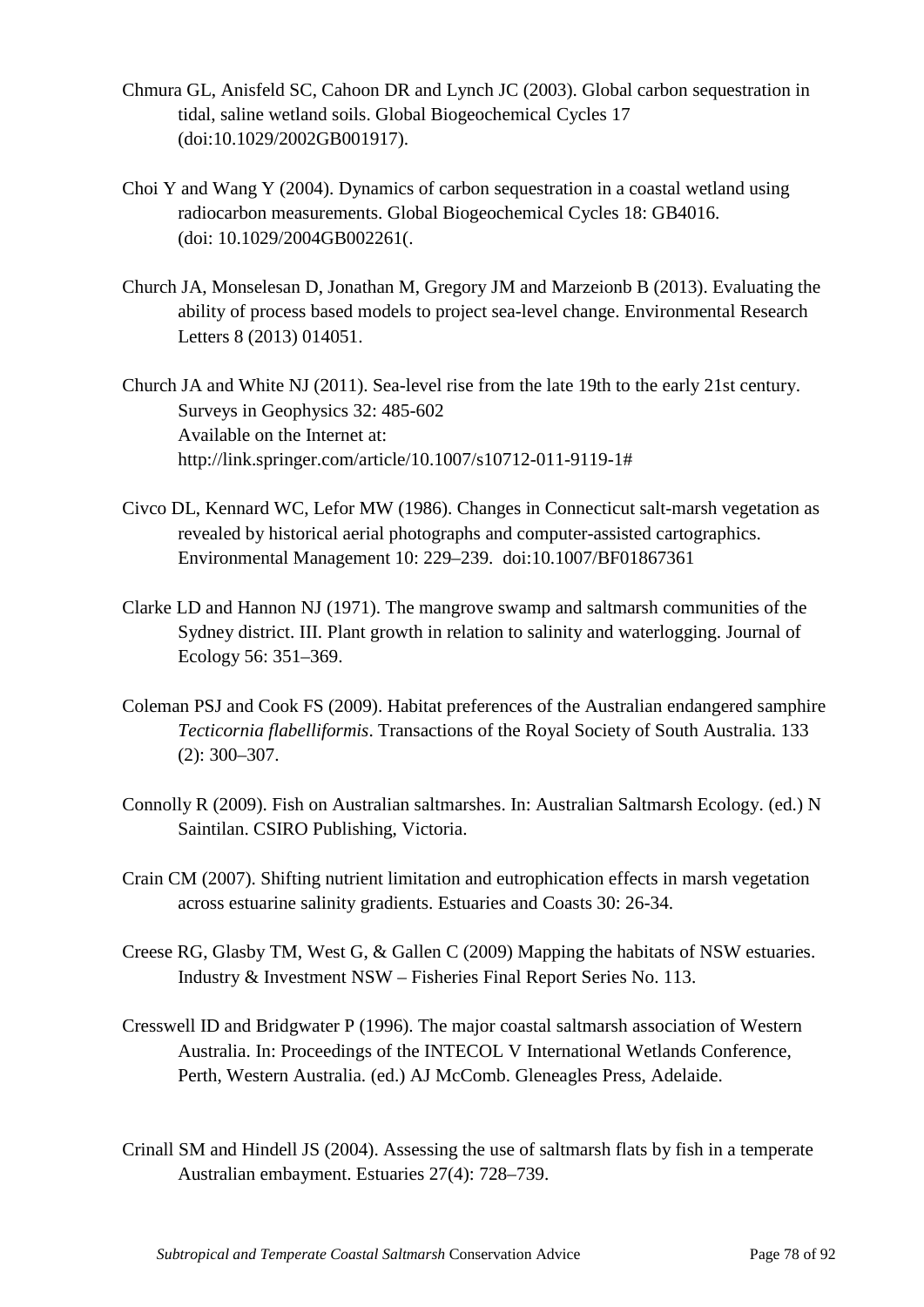- CSIRO [Commonwealth Scientific and Industrial Research Organization] and BOM [Australian Bureau of Meteorology] (2012). State of the Climate 2012. Viewed: 1/6/2013 Available on the Internet at: http://www.csiro.au/Outcomes/Climate/Understanding/State-of-the-Climate-2012.aspx
- Cutajar J (2009). Macrobenthic community structure in relation to *Spartina anglica* infestation at Anderson Inlet, Victoria. B.Env.Sc. (Honours) thesis. RMIT University, Bundoora.
- Dale P and Breitfuss M (2009). Ecology and management of mosquitoes. In: Australian saltmarsh ecology. (ed.) N.Saintilan. pp 167-178. CSIRO Publishing, Melbourne.
- Dale P and Hulsman K (1990). A critical review of saltmarsh management methods for mosquito control. Crit. Rev. in Aquatic Science 3: 281–311.
- Dale P and Knight J (2006). Managing saltmarshes for mosquito control: impacts of runnelling. Open marsh Water Management and rid-ditching in sub-tropical Australia. Wetlands Ecology and Management 14 (3): 211-220. Available on the Internet at: http://dx.doi.org/10.1007/s11273-005-1113-2.

Daly T (2013). Coastal saltmarsh. Primefact. NSW Department of Primary Industries. Viewed: 13/5/2013 Available on the Internet at: http://www.dpi.nsw.gov.au/\_\_data/assets/pdf\_file/0007/459628/ Coastal-Saltmarsh- Primefact.pdf

DCC [Department of Climate Change] (2009). Climate Change Risks to Australia's Coast. A first pass national assessment. Viewed: 10/1/2013 Available on the Internet at: http://www.climatechange.gov.au/climate-change/adapting-climate-change/australiascoasts-and-climate-change/coastal-risks-0/climate

Deegan LA, Bowen JL, Drake D, Fleeger JW, Friedrichs CT, Galván KA, Hobbie JE, Hopkinson C, Johnson DS, Johnson JM, LeMay LE, Miller E, Peterson BJ, Picard C, Sheldon S, Sutherland M, Vallino J, and Warren RS (2007). Susceptibility of salt marshes to nutrient enrichment and predator removal. Ecological Applications 17: S42–S63. Available on the Internet at: <http://dx.doi.org/10.1890/06-0452.1>

Donnelly JP and Bertness MD (2001). Rapid shoreward encroachment of salt marsh cordgrass in response to accelerated sea-level rise. Proceedings of the National Academy of Sciences of the United States of America 98: 14218–14223 (doi:10.1073/pnas.251209298)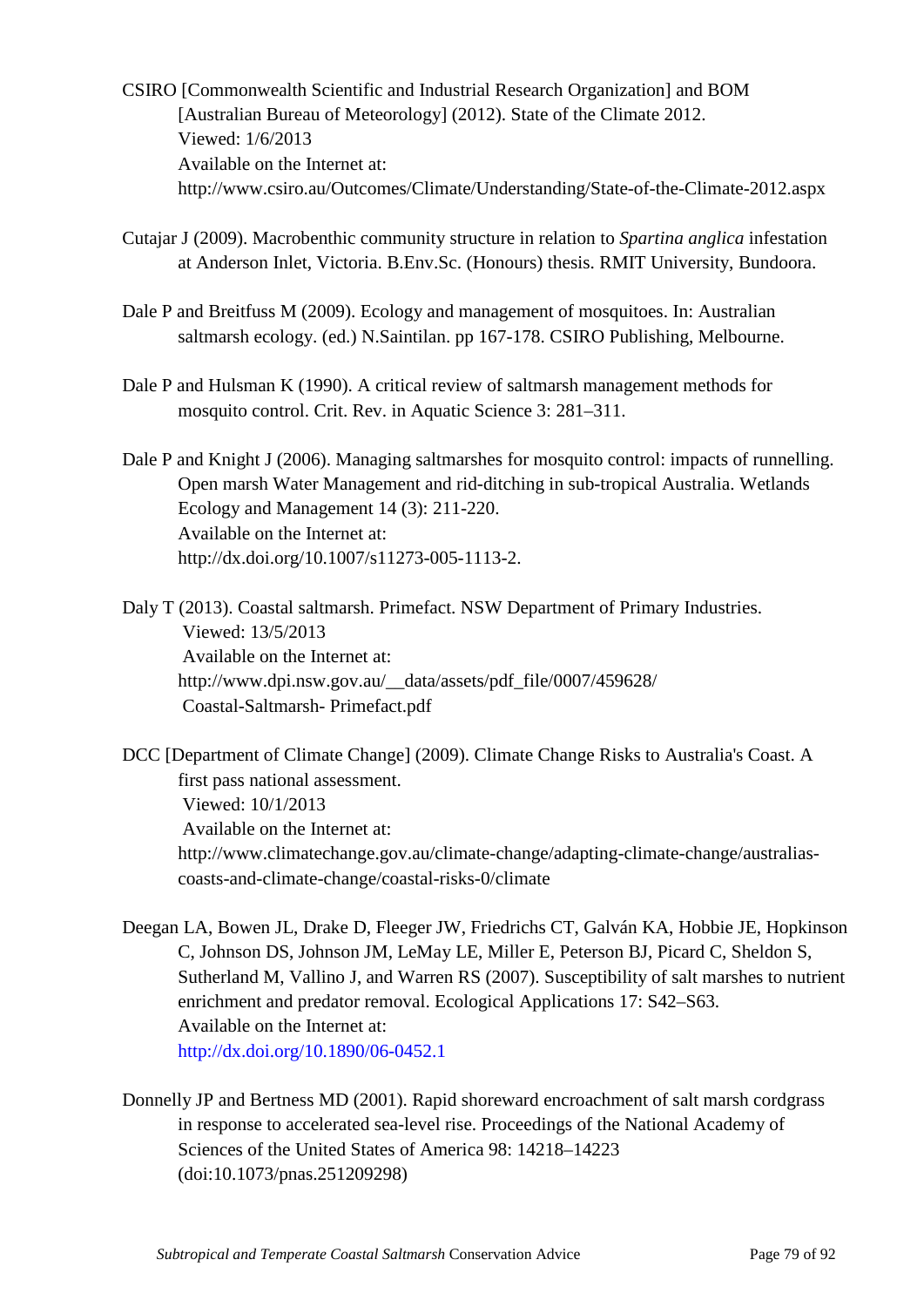Viewed: 29/5/2013 Available on the Internet at: http://www.pnas.org/content/98/25/14218

DPIPWE [Department of Primary Industries, Parks, Water and Environment, Tasmania] (2013). Monitoring and mapping Tasmania's vegetation (TASVEG). Website. Viewed: 15/5/2013 Available on the Internet at: http://www.dpiw.tas.gov.au/inter.nsf/ThemeNodes/LJEM-6PE7J4?open

DSE [Department of Sustainability and Environment, Victoria] (2007). 2007 EVC bioregional conservation status, tenure and depletion statement for Victoria. Excel Spreadsheet. Department of Sustainability and Environment. Melbourne.

DSE (2009). EVC Benchmarks for the Index of Wetland Condition. Viewed: 15/5/2013 Available on the Internet at: http://www.dse.vic.gov.au/CA256F310024B628/0/0ADBB279A6493884CA2577ED000A65 DA/\$File/IWC+Wetland+EVC+Benchmarks+November+2010.pdf

Duretto JF and Morris DI (2011). 97 Amaranthaceae In: Flora of Tasmania Online. (ed.) MF Duretto. Tasmanian Herbarium, Tasmanian Museum & Art Gallery, Hobart. Viewed: 2/1/2013 Available on the Internet at: http://demo1.tmag.tas.gov.au/treatments/families/Amaranthaceae/Amaranthaceae\_2011\_1 .pdf

- Eslami-Andargoli L, Dale P , Snipe N and Chaseling J (2009). Mangrove expansion and rainfall patterns in Moreton Bay, southeast Queensland, Australia. Estuarine, Costal and Shelf Science. 85: 292–298.
- Eslami-Andargoli L, Dale P , Snipe N and Chaseling J (2010). Local and landscape effects on spatial patterns of mangrove forest during wetter and drier periods: Moreton Bay, Southeast Queensland. Estuarine, Coastal and Shelf Science 89: 53-61.
- Evans M and Williams RJ (2001). Historical distribution of estuarine wetlands at Kurnell Peninsula, Botany Bay. Wetlands (Australia) 19: 61–71.

Fairweather P (2011). Saltmarshes. In: Scientific Working Group (2011). The vulnerability of coastal and marine habitats in South Australia. Marine Parks, Department of Environment, Water and Natural Resources South Australia. Viewed: 14/1/2013 Available on the Internet at: http://www.environment.sa.gov.au/files/9071eaf1-ec1d-4bae-8f50- a0d20105319c/mpgen-habitatvulnerabilityreport.pdf.

Field RT and Philipp KR (2000). Vegetation changes in the freshwater tidal marsh of the Delaware estuary. Wetlands Ecology and Management 8: 79–88.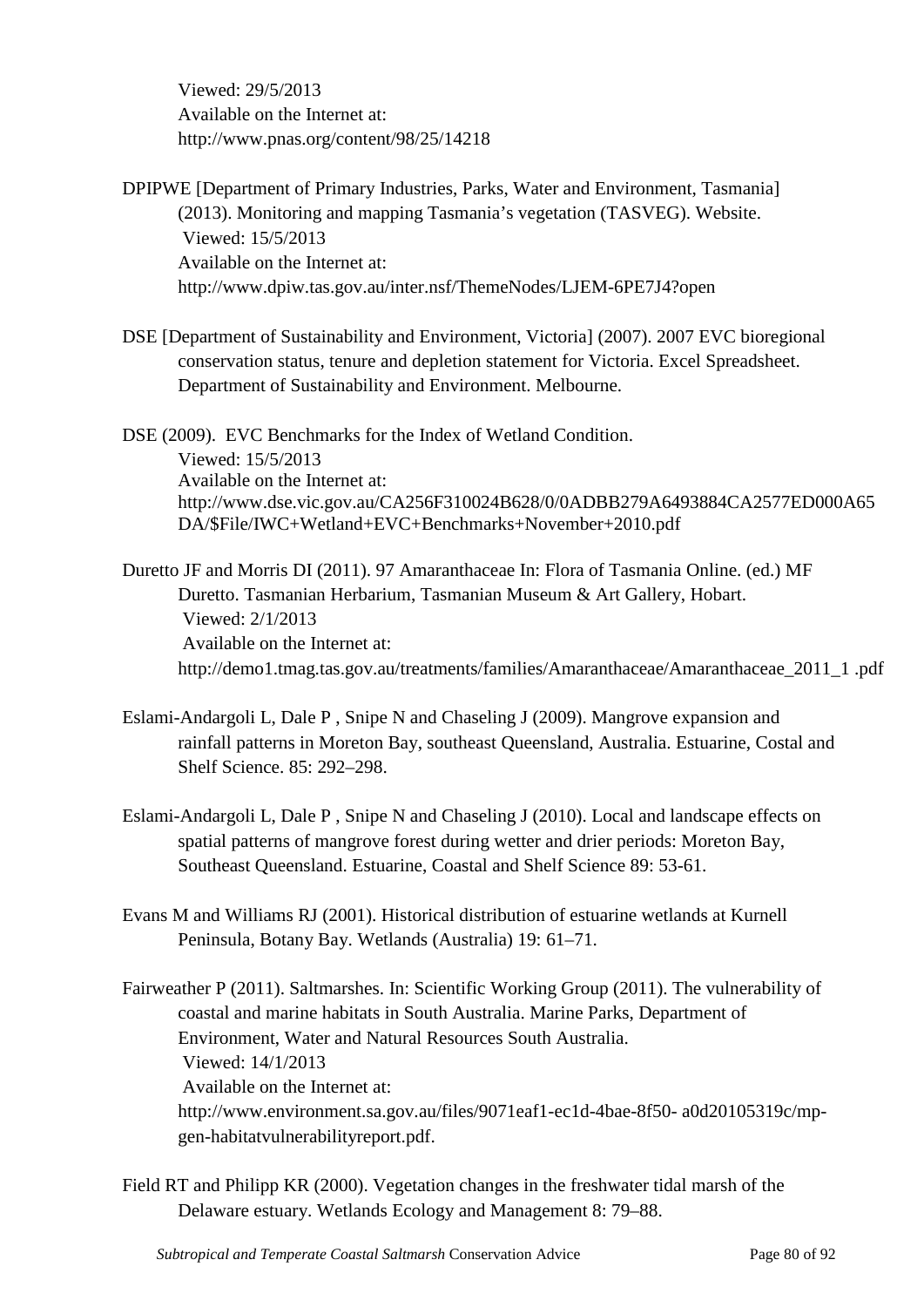Viewed: 28/5/2013 Available on the Internet at: http://link.springer.com/article/10.1023%2FA%3A1008480116062

- Fitzpatrick RW, Shand P, and Merry R (2009). Acid Sulfate Soils. In: Natural History of the Riverland and Murraylands. (ed.) JT Jennings. Occasional Publication of the Royal Society of South Australia Inc. University of Adelaide.
- Foster WA (2000). Coping with the tides: adaptations of insects and arachnids from British saltmarshes. In: British saltmarshes. (eds) BR Sherwood, BG Gardiner and T Harris. pp310-322. Linnean Society of London, London.
- Fotheringham D (1996). Possible impact of two sea level rise scenarios on salt marsh communities at Port Pirie, South Australia. In: Spencer case study of Australian coastal vulnerability assessment case studies, Commonwealth of Australia.
- Fotheringham D, Carter RJ and Cooke DA (1996). *Spartina* in South Australia. In: How green is your mudflat. Proceedings Australasian conference on *Spartina* control. (eds) JE Rash, RC Williamson and SJ Taylor.
- Fotheringham D and Coleman P (2008). Salt marshes. In: Natural history of Gulf St Vincent. (eds) SA Shepherd, S Bryars, I Kirkegaard, P Harbison and JT Jennings. Royal Society of South Australia, Adelaide.
- Green J., Catterall C. & Sonnerman J. (2012) Estuarine micro-algae: an overview. In: Estuary plants and what's happening to them in south-east Australia. (eds) Sainty, GR, Hosking, J, Carr, G and Adam, P (eds). pp36-43. Sainty Books, Potts Point Australia.
- Green J, Reichelt-Brushett A and Jacobs SWL (2009a) Re-establishing a Salt Marsh Vegetation Structure in a Changing Climate. Ecological Management & Restoration 10 20–30.
- Green J, Reichelt-Brushett A and Jacobs SWL (2009b). Investigating gastropod habitat associations in saltmarsh. Wetlands (Australia) 25 (1): 25-37 Viewed: 9/1/2013 Available on the Internet at: http://ojs.library.unsw.edu/index.php/wetlands/issue/view/18
- Greenwood ME and MacFarlane GR (2006). Effects of salinity and temperature on the germination of *Phragmites australis*, *Juncus krausii* and *Juncus acutus*: implications for estuarine restoration initiatives. Wetlands 26: 854-861. doi: 10.1672/0277- 5212(2006)26[854:EOSATO]2.0CO;2.
- Grosholz ED, Ruiz GM, Dean CA, Shirley KA, Maron JL, and Connors PG (2000). The impacts of a nonindigenous marine predator in a California Bay. Ecology 81:1206–1224. Available on the Internet at: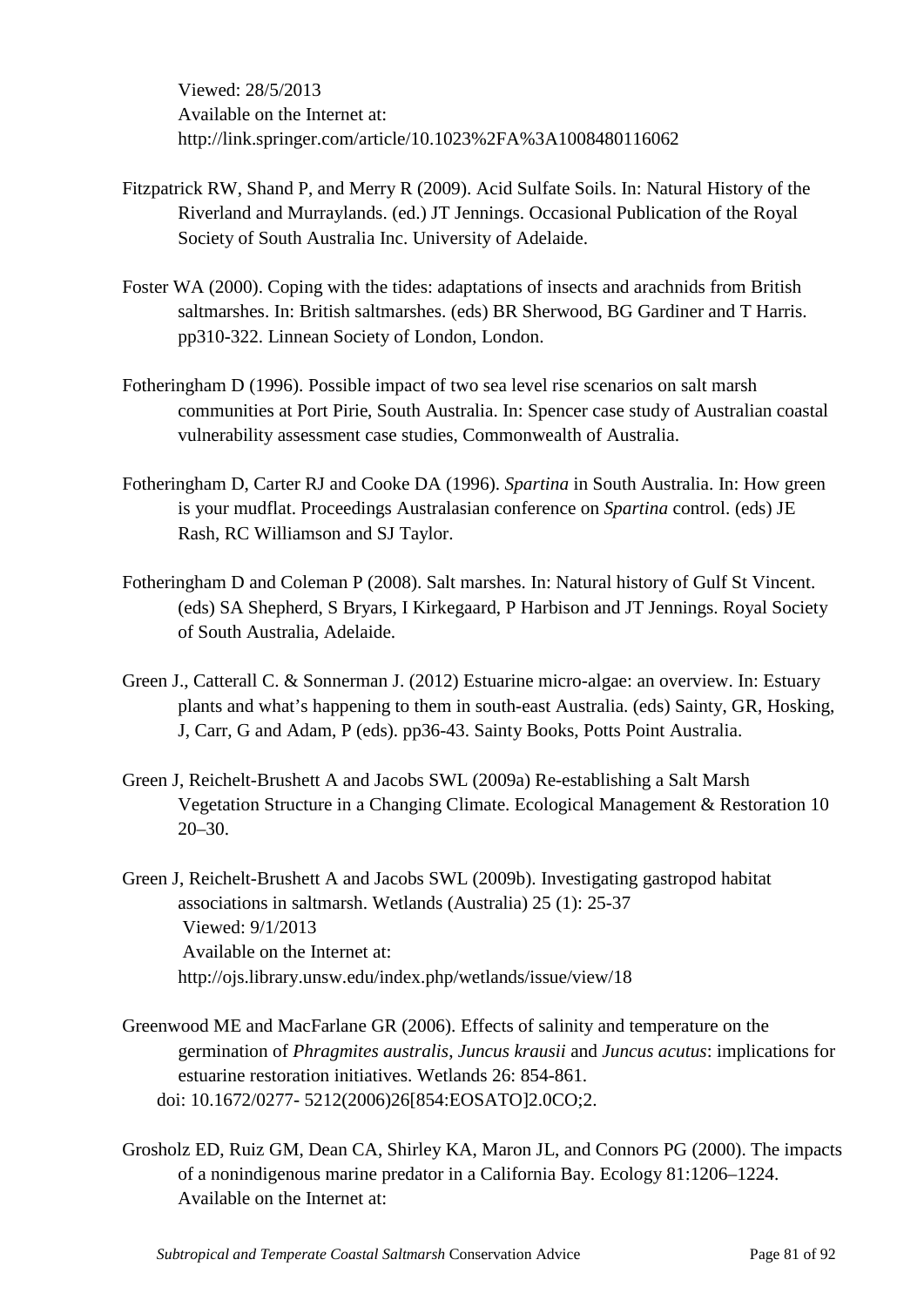#### [http://dx.doi.org/10.1890/0012-9658\(2000\)081\[1206:TIOANM\]2.0.CO;2](http://dx.doi.org/10.1890/0012-9658(2000)081%5b1206:TIOANM%5d2.0.CO;2)

- Guest MA and Connolly RM (2004). Fine-scale movement and assimilation of carbon in saltmarsh and mangrove habitat by resident animals. Aquatic Ecology 38: 599–609.
- Guest MA and Connolly RM (2006). Movement of carbon among estuarine habitats: the influence of saltmarsh patch size. Marine Ecology Progress Series 210: 15–24.
- Harris S and Kitchener A (2005). From forest to Fjaeldmark: Descriptions of Tasmania's vegetation. Hobart, Department of Primary Industries, Water and Environment.
- Harty C (2009). Mangrove planning and management in New Zealand and South-East Australia – a reflection on approaches. Ocean & Coastal Management 52: 278–286.
- Harvey KJ (2006). Impact of the invasive rush *Juncus acutus* on the native rush *J. kraussii* in coastal saltmarsh: response of invertebrate species assemblages. BSc Honours Thesis, University of Wollongong, Wollongong NSW.
- Harvey KJ, Britton DR and Minchinton TE (2010). Insect diversity and trophic structure differ on native and non-indigenous congeneric rushes in coastal salt marshes. Austral Ecology 35(5): 522–534.
- Harvey KJ, Britton DR and Minchinton TE (2011). Mortality of a herbivorous insect is greater on non-indigenous congeneric compared to native rush in coastal salt marsh. Australian Journal of Entomology 50: 52–60.
- Haworth R (2002). Changes in mangrove/saltmarsh distribution in the Georges River estuary, southern Sydney 1930-1979. Wetlands (Australia) 20: 80-103.
- Hedge PT and Kriwoden LK (2000). Evidence for effects of *Spartina anglica* invasion to benthic macrofauna in Little Swanport estuary Tasmania, Australia. Australian Journal of Ecology 25: 150-159.
- Hollingsworth A and Connolly RM (2006). Feeding by fish visiting inundated subtropical saltmarsh. Journal of Experimental Marine Biology and Ecology 336:88–98.
- Hughes RG (2004). Climate change and loss of saltmarshes: consequences for birds. Ibis 146 (1): 21–28.
- Imgraben S and Dittmann S (2008). Leaf litter dynamics and litter composition in two temperate South Australian mangrove forests. Journal of Sea Research 59: 83–93.
- Jenner B, French K, Oxenham K and Major RE (2011). Population decline of the white-faced chat (*Epthianura albifrons*) in New South Wales, Australia. Emu 111: 84–91.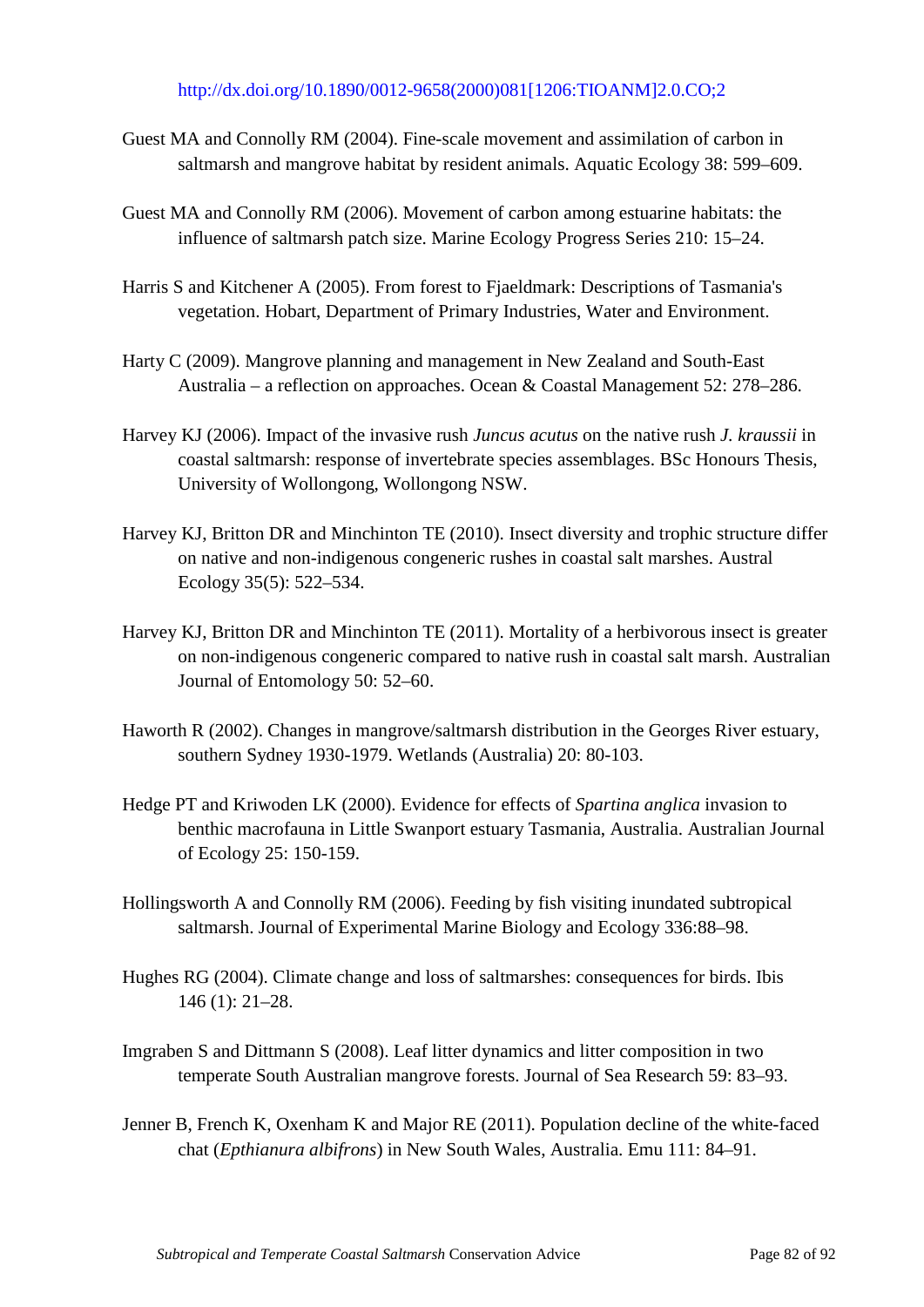- Jones CG, Lawton JH and Shachak M (1997). Positive and negative effects of organisms as physical ecosystem engineers. Ecology 78: 1946–1957.
- Keighery G (1996). Potential of *Spartina* species as weeds in estuarine situations in southwestern Australia. In: JAE Rash, RC Williamson and SJ Taylor (eds). How green is your mudflat?: Proceedings of the Australasian Conference on Spartina control, Yarram, Victoria, 10-12 May, 1995. pp. 40–42. Department of Conservation and Natural Resources, Victoria.
- Keighery GJ and Keighery BJ (2006). Current status and potential spread of *Juncus acutus* in Western Australia. In: Managing Sharp Rush (*Juncus acutus*). Proceedings of a workshop held at Wollaston College, 4-August-2006. (ed) VM Longman. Department of Environment and Conservation Western Australia.

Keighery GJ and Keighery BJ (2013a). Wetland vegetation and flora, part 4: Southwest Australia. In: A guide to managing and restoring wetlands in Western Australia. Viewed: 5/5/2013 Available on the Internet at: http://www.dec.wa.gov.au/management-and-protection/wetlands/publications/a-guideto-managing-and-restoring-wetlands-in-western-australia/7201-about-the-guide.html

Keighery GJ and Keighery BJ (2013b). Wetland vegetation and flora, part 5: Southern Swan Coastal Plain. In: A guide to managing and restoring wetlands in Western Australia. Viewed: 5/5/2013

Available on the Internet at:

http://www.dec.wa.gov.au/management-and-protection/wetlands/publications/a-guideto-managing-and-restoring-wetlands-in-western-australia/7201-about-the-guide.html

- Keith DA (2004). Ocean shores to desert dunes: The native vegetation of New South Wales and the ACT. Department of Environment and Conservation (NSW), Sydney.
- Kelleway J (2005). Ecological impacts of recreational vehicles on saltmarshes of the Georges River, Sydney. Wetlands (Australia) 22: 52–66.
- Kelleway J, Williams RJ and Laegdsgaard P (2009). Chapter 10: Mapping, assessment and monitoring of saltmarshes. In: Australian Saltmarsh Ecology. (ed) N Saintilan. CSIRO Publishing, Victoria.

Kirkpatrick JB and Glasby J (1981). Salt Marshes in Tasmania: Distribution, community composition and Conservation. Department of Geography, University of Tasmania, Occasional Paper 8. Viewed: 16/1/2013 Available on the Internet at: http://eprints.utas.edu.au/2244/1/Salt\_Marshes\_in\_Tasmania\_Occasional\_\_\_\_\_Paper.pdf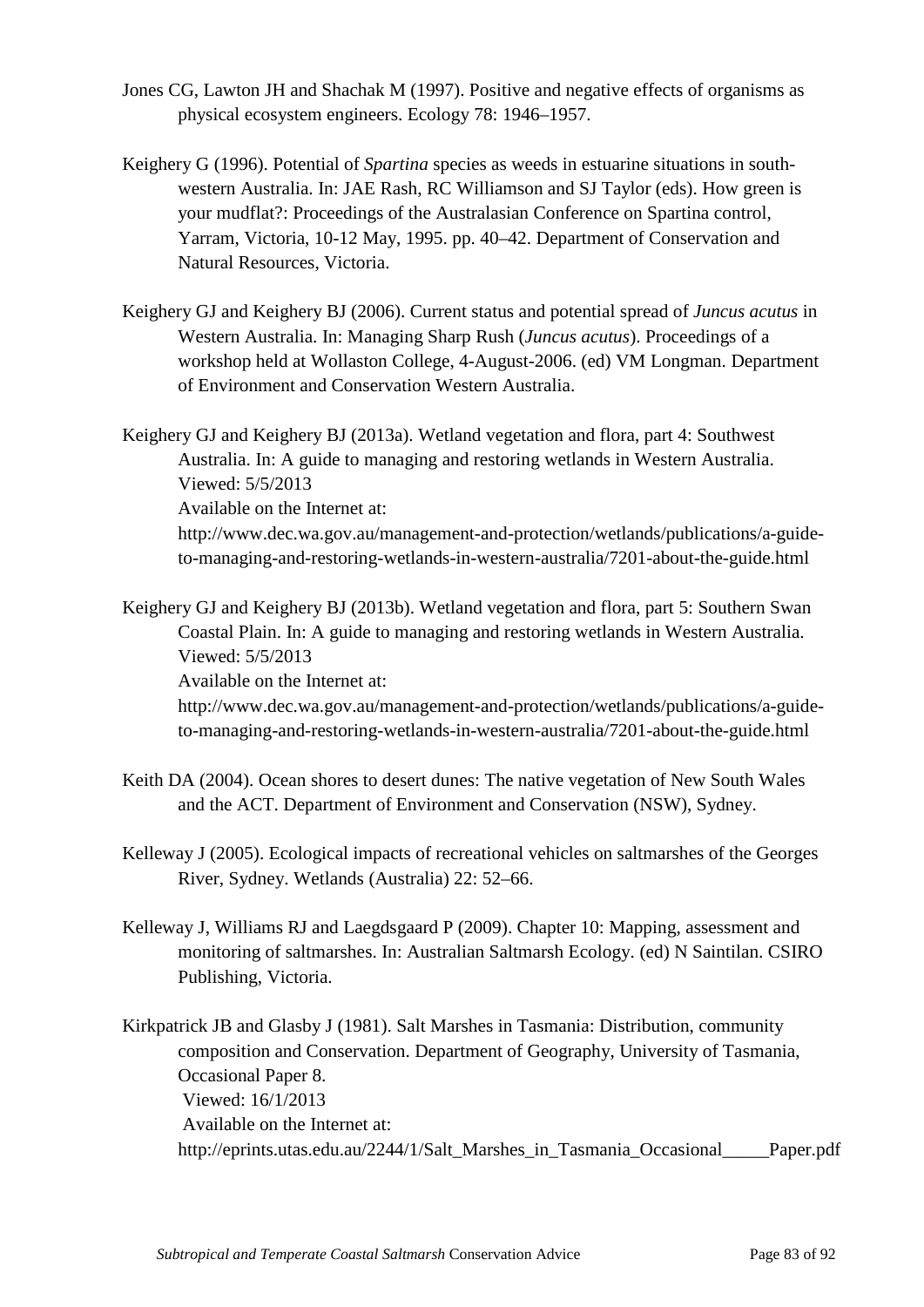- Komak S and Crossland MR (2000). An assessment of the introduced mosquitofish (*Gambusia affinis holbrooki*) as a predator of eggs, hatchlings and tadpoles of native and nonnative anurans. Wildlife Research 27: 185-189.
- Kriwoken LK and Hedge P (2000). Exotic species and estuaries: managing *Spartina anglica* in Tasmania, Australia. Ocean and Coastal Management. 43: 573–584.
- Laegdsgaard P (2006). Ecology, disturbance and restoration of coastal saltmarsh in Australia: a review. Wetlands Ecology and Management 14: 379–399.
- Laegdsgaard P, Kellaway J, Williams RJ & Harty C (2009). Protection and management of coastal saltmarsh. In: Australian Saltmarsh Ecology. (ed) N Saintilan. CSIRO Publishing, Victoria.
- Laegdsgaard P, Monamy V and Saintilan N (2004). Investigating the presence of threatened insectivorous bats on coastal NSW saltmarsh habitat. Wetlands 22(1): 29–41.
- Lambeck K (2002). Sea level change from Mid Holocene to recent time: an Australian example with global implications. In: Glacial Isostatic Adjustment and the Earth System. (eds) JX Mitrovica and B Vermeersen. American Geophysical Union, Washington DC. pp. 33–50.
- Lovelock CE, Skilleter, G and Saintilan N (2009). Tidal wetlands and climate change. In: ES Poloczanska, AJ Hobday and AJ Richardson (eds) Marine climate change impacts and adaptation report card (MaRC) for Australia 2009. NCCARF Publication 05/09. National Climate Change Adaptation Research Facility, Brisbane Available on the Internet at: http://www.oceanclimatechange.org.au/content/images/uploads/Mangroves\_and\_tidal\_ wetlands\_final.pdf
- Loyn RH, Lane BA, Chandler C and Carr GW (1986). Ecology of orange-bellied parrots, *Neophema chrysogaster* at their main remnant wintering site. Emu: 86: 195–206.
- Luxton M (2000). Mites (Arachnida: Acari) of saltmarshes: a review. In: British saltmarshes. (eds) BR Sherwood, BG Gardiner and T Harris. pp. 310-–322. Linnean Society of London, London.
- Mazumder D (2009). Ecology of burrowing crabs in temperate saltmarsh of south-east Australia. In: Australian Saltmarsh Ecology. (ed) N Saintilan. CSIRO Publishing, Victoria.
- Mazumder D and Saintilan N (2003). A comparison of sampling techniques in the assessment of burrowing crab abundance in saltmarsh and mangrove in temperate Australia. Wetlands (Australia) 21: 1–5.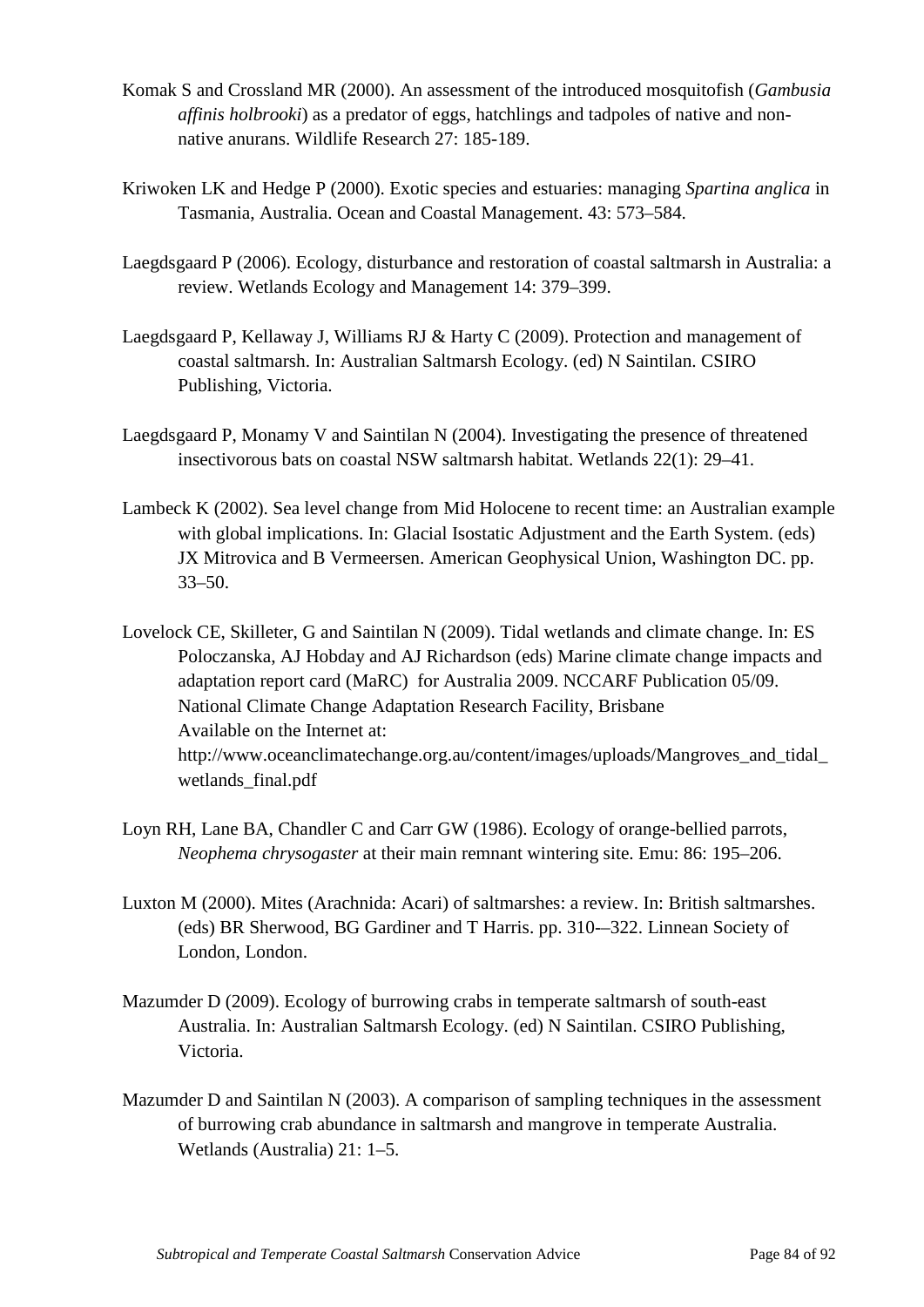- Mazumder D, Saintilan N and Williams JR (2006). Trophic relationships between itinerant fish and crab larvae in temperate Australian saltmarsh. Marine and Freshwater Research 57: 193–199.
- Mazumder D, Saintilan N and Williams JR (2008). Zooplankton inputs and outputs in the saltmarsh at Towra Point, Australia. Wetlands Ecology and Management (doi 10.1007/s11273-008.9102-x).
- McLoughlin LC (1987). Mangroves and grass swamps: changes in the shoreline vegetation of the middle Lane Cove River, 1780s–1980s. Wetlands (Australia) 7: 13–24.
- Meehl GA, Stocker TF, Collins WD, Friedlingstein P, Gaye AT, Gregory JM, Kitoh A, Knutti R, Murphy JM, Noda A, Raper SCB, Watterson IG, Weaver AJ and Zhao ZC (2007): Global Climate Projections. In: Climate Change 2007: The Physical Science Basis. Contribution of Working Group I to the Fourth Assessment Report of the Intergovernmental Panel on Climate Change. (eds) S Solomon, D Qin, M Manning, Z Chen, M Marquis, KB Avery, M Tignor and HL Miller. Cambridge University Press. Viewed: 28/5/2013 Available on the Internet at: http://www.ipcc.ch/publications\_and\_data/ar4/wg1/en/ch10.html
- Millar A. (2012) Algae. In Estuary plants and what's happening to them in south-east Australia. (eds) Sainty GR, Hosking J, Carr G and Adam P. pp. 54*-*76. Sainty Books, Potts Point Australia.
- Minello TJ, Able KW, Weinstein MP and Hays CG (2003). Salt marshes as nurseries for nekton: testing hypotheses on density, growth and survival through meta-analysis. Marine Ecology Progress Series 246: 39–59.
- Moller I (2006). Quantifying saltmarsh vegetation and its effect on wave height dissipation. Estuarine Coastal and Shelf Science 69: 337–351.
- Morrisey CL (1995). Saltmarshes. In: Coastal Marine Ecology of Temperate Australia. (eds A Underwood and MG Chapman). pp. 205–220. University of New South Wales Press, Sydney.
- Mount RE, Prahalad V, Sharples C, Tilden B, Lacey M, Ellison J, Helman M and Newton J (2010). Circular Head coastal foreshore habitats: sea level rise vulnerability assessment: final project report to Cradle Coast NRM. School of Geography and Environmental Studies, University of Tasmania, Hobart.
- Naidoo G and Kift J (2006). Responses of the saltmarsh rush *Juncus kraussii* to salinity and waterlogging. Aquatic Botany 84: 217–25. (doi: 10.1016/J.AQUABOT.2005.10.002).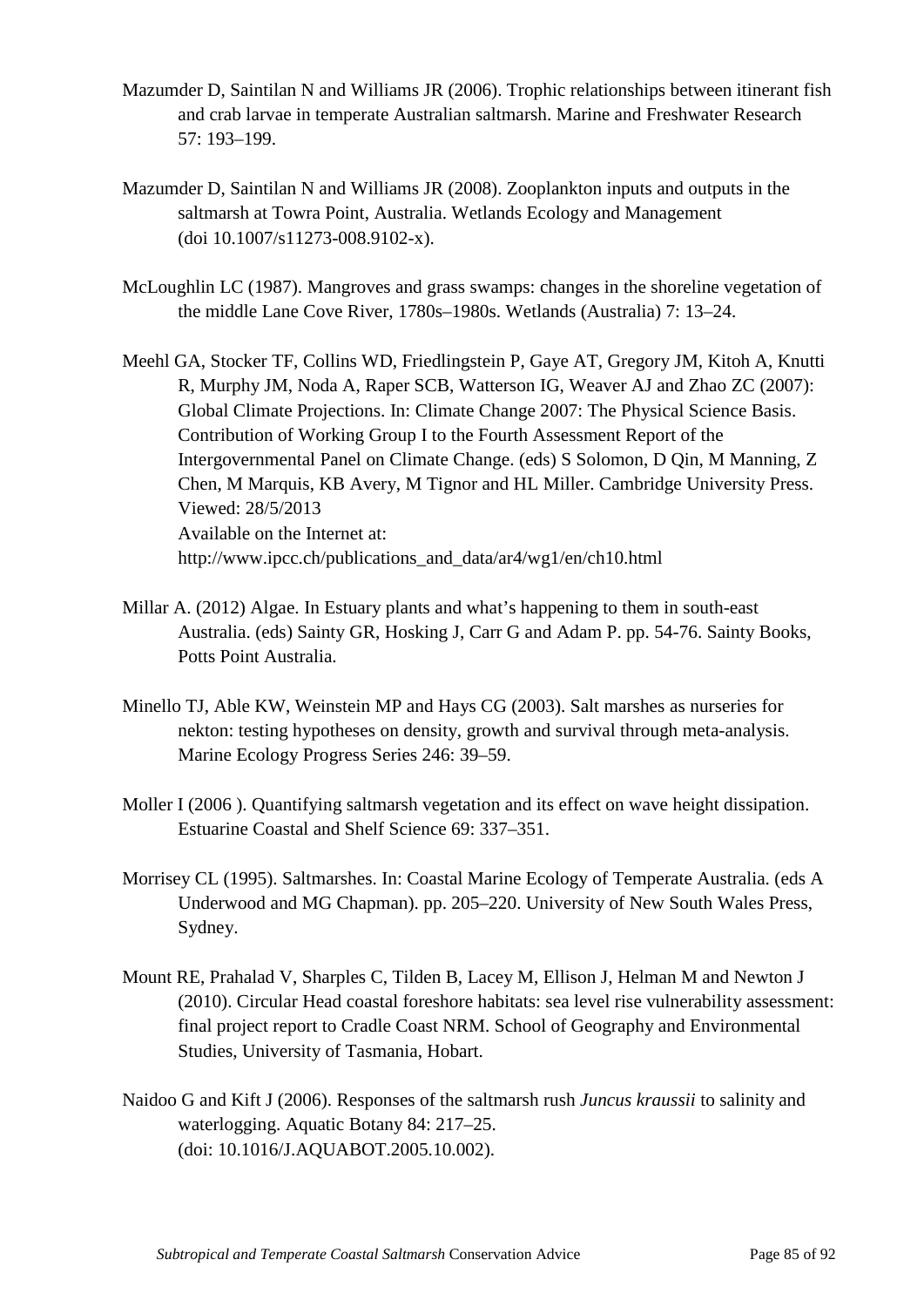- Nellemann C, Corcoran E, Duarte CM, Valdes L, DeYoung C, Fonesca L and Grimsditch GE (2009). Blue Carbon. A rapid response assessment. United National Environment Programme: GRID-Arendal, Norway.
- Nightingale ME and Weiller CM (2005). *Spartina*. In: K Mallett (ed.) Flora of Australia Vol. 44B Poaceae 3. pp. 310-311. Department of the Environment and Heritage, Canberra.
- NRME [Department of Natural Resources, Mines and Energy, Queensland] (2003). Environmental impacts associated with ASS. Department of Natural Resources, Mines and Energy, Queensland, Australia.

NSW DPI [Department of Primary Industries, NSW]. (undated). Management of coastal lakes and lagoons in New South Wales. Viewed: 29/4/2013 Available on the Internet at: http://www.dpi.nsw.gov.au/fisheries/habitat/aquatic-habitats/wetland/coastalwetlands/management-of-coastal-lakes-and-lagoons-in-nsw

NSW SC [NSW Scientific Committee] (2004). Coastal saltmarsh in the NSW North Coast, Sydney Basin and South East corner bioregions - endangered ecological community listing. NSW Scientific Committee final determination. Viewed: 11/1/2013 Available on the Internet at: http://www.environment.nsw.gov.au/determinations/CoastalSaltmarshEndSpListing.htm

- Odum WE, Odum EP and Odum HT (1995). Nature's pulsing paradigm. Estuaries 18: 547-555.
- Oliver TSN, Rogers K, Chafer CJ and Woodroffe CD (2012). Measuring, mapping and modelling: an integrated approach to the management of mangrove and saltmarsh in the Minnamurra River estuary, southeast Australia. Wetlands Ecology and Management 20: 353–371.
- Orr A. & Kitching R. (2010). The Butterflies of Australia Jacana Books, Crows Nest, Australia.
- OZCoasts (2012). Saltmarsh and sandflat areas. Viewed: 4/2/2013 Available on the Internet at: http://www.ozcoasts.gov.au/indicators/changes\_saltmarsh\_area.jsp
- Paton DC, Rogers DJ, Cale P, Willoughby N and Gates JA (2009). Chapter 14 Birds. In: Jennings JT (ed.) Natural history of the Riverland and Murraylands. pp. 371–396. Occasional Publication of the Royal Society of South Australia Inc., University of Adelaide, Adelaide.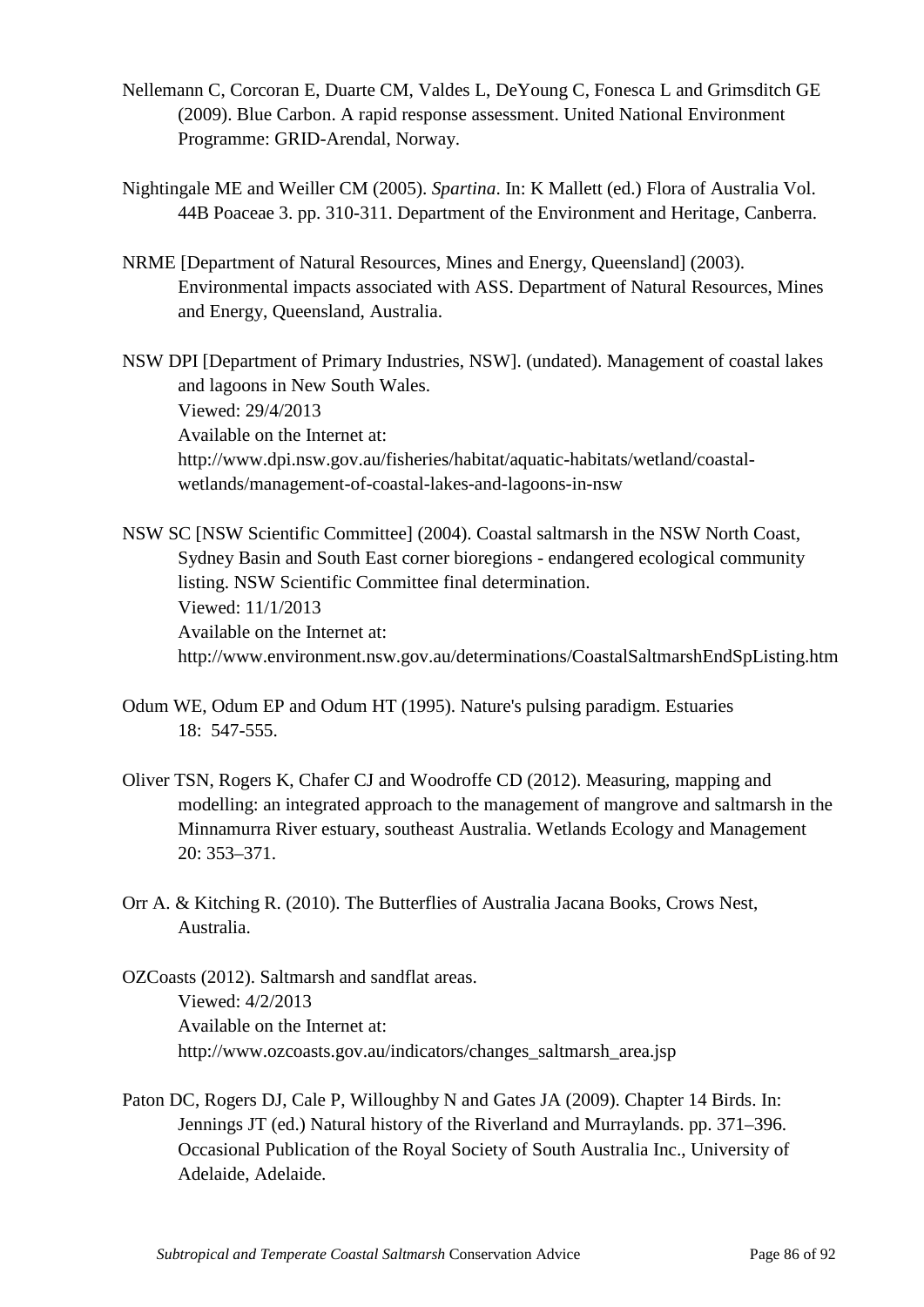- Paul S and Young R (2007). Experimental control of exotic spiny rush, *Juncus acutus* from Sydney Olympic Park. 1 *Juncus* mortality and re-growth. Wetlands (Australia) 23: 1– 13.
- Perillo GME, Wolanski E, Cahoon DR and Brinson MM (eds) (2009). Coastal wetlands. An integrated ecosystem approach. Elsevier, Amsterdam.
- Perry JE and Herchner CH (1999) Temporal changes in the vegetation pattern in a tidal freshwater marsh. Wetlands 19: 90–99 (doi:10.1007/BF03161737)

Pfeffer WT, Harper JT and O'Neel S (2008). Kinematic Constraints on Glacier Contributions to 21st-Century Sea-Level Rise. Science 321 (5894): 1340–1343. Viewed: 28/5/2013 Available on the Internet at: http://www.sciencemag.org/content/321/5894/1340.abstract

- Pidgeon E (2009). Carbon sequestration by coastal marine habitats: important missing sinks. In: The management of national coastal carbon sinks. (eds) D Laffoley and G Grimsditch. pp. 47–51. IUCN: Gland, Switzerland.
- Poffenbarger H, Needelman B and Megonigal J (2011). Salinity influence on methane emissions from tidal marshes. Wetlands 31: 831–842. (doi: 10.1007/S13157-011-0197-0).
- Prahalad V, Kirkpatrick J and Mount R (2011). Tasmanian coastal salt marsh community transitions associated with climate change and relative sea level rise 1975-2009. Australian Journal of Botany 59: 741–748.

Prahalad V and Pearson J (2012). Tasmanian southern coastal saltmarsh futures: A preliminary strategic assessment. Natural Resource Management South, Tasmania. Viewed: 1/4/2013 Available on the Internet at: http://www.nrmsouth.org.au/uploaded/287/15131894-37southen tasmaniancoasta.pdf

- Pringle AW (1993). *Spartina anglica* colonisation and physical effects in the Tamar estuary, Tasmania 1971–1991. Papers and Proceedings of the Royal Society of Tasmania 127:  $1-10.$
- Purnell C, Peter J, Clemens R and Herman K (2012). Shorebird population monitoring within Gulf St Vincent: July 2011 to June 2012 Annual Report. Birdlife Australia report for the Adelaide and Mount Lofty Ranges Natural Resources Management board and the Department of the Environment, Water, Heritage and the Arts.
- Ranwell DS (1981). Introduced coastal plants and rare species in Britain. In: The biological aspects of rare plant conservation. (ed.) H Synge. Wiley, Chichester.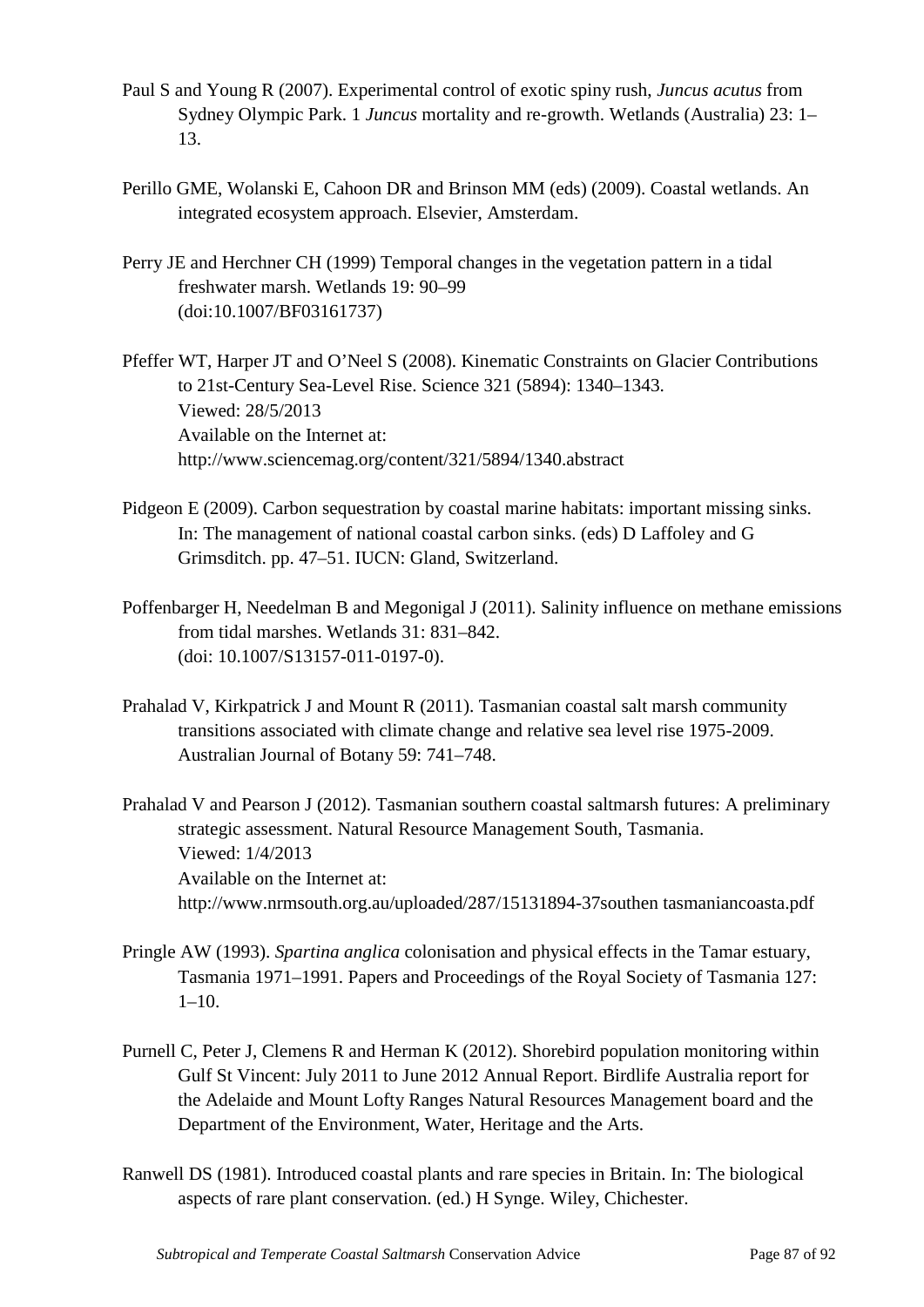- Richardson AM, Swain MR and Wong V (1998). Relationship between the crustacean and molluscan assemblages of Tasmanian saltmarshes and the vegetation and soil conditions. marine and Freshwater Research 49: 785–799.
- Rogers K, Saintilan N and Cahoon D (2005). Surface elevation dynamics in a regenerating mangrove forest at Homebush Bay, Australia. Wetlands Ecology and Management 13: 587–598.
- Rogers K., Saintilan N and Wilton K (2006). Vegetation change and surface elevation dynamics of the estuarine wetlands of southeast Australia. Estuarine Coastal and Shelf Science. 66: 559–569.
- Rogers K, Saintilan N and Copeland C (2012). Modelling wetland surface elevation dynamics and its application to forecasting the effects of sea-level rise on estuarine wetlands. Ecological Modelling. 244:148–157. Available on the internet at: http//dx.doi.org/10.1016/j.ecolmodel.2012.06.014.
- Roman, C.T., W.A. Niering, and R.S. Warren. (1984). Salt marsh vegetation change in response to tidal restriction. Environmental Management 8:141–150.

Rose TH and McComb AJ (1995). Recommendations for the future management and conservation in the Peel-Harvey estuarine system. In: Samphire Marshes of the Peel-Harvey Estuarine System Western Australia. (eds AJ McComb, HR Kobryn and JA Latchford.) Viewed: 10/1/2013 Available on the Internet at: http://researchrepository.murdoch.edu.au/6101/1/samphire\_marshes.pdf

- Ross P, Minchinton T and Ponder W (2009). The ecology of molluscs in Australian saltmarshes. In: Australian Saltmarsh Ecology. (ed.. N Saintilan). CSIRO Publishing, Victoria.
- Russell TL and Hale PT (2009). Conservation of the false water rat (*Xeromys myoides*) depends on landscape complementation. Australian Mammalogy 31: 81-87.
- SACPB [South Australian Coast Protection Board)] (2003). A strategy for implementing CPB policies on coastal acid sulphate soils in South Australia. In: Coastline: 33.
- Saenger P, Specht MM, Specht RL and Chapman VJ (1977). Mangal and coastal salt marsh communities in Australasia. Ecosystems of the World, 1: Wet Coastal Ecosystems, (ed) VJ Chapman. pp. 293–345.

Saintilan N (2009a). Biogeography of Australian saltmarsh plants. Austral Ecology 34: 929–937.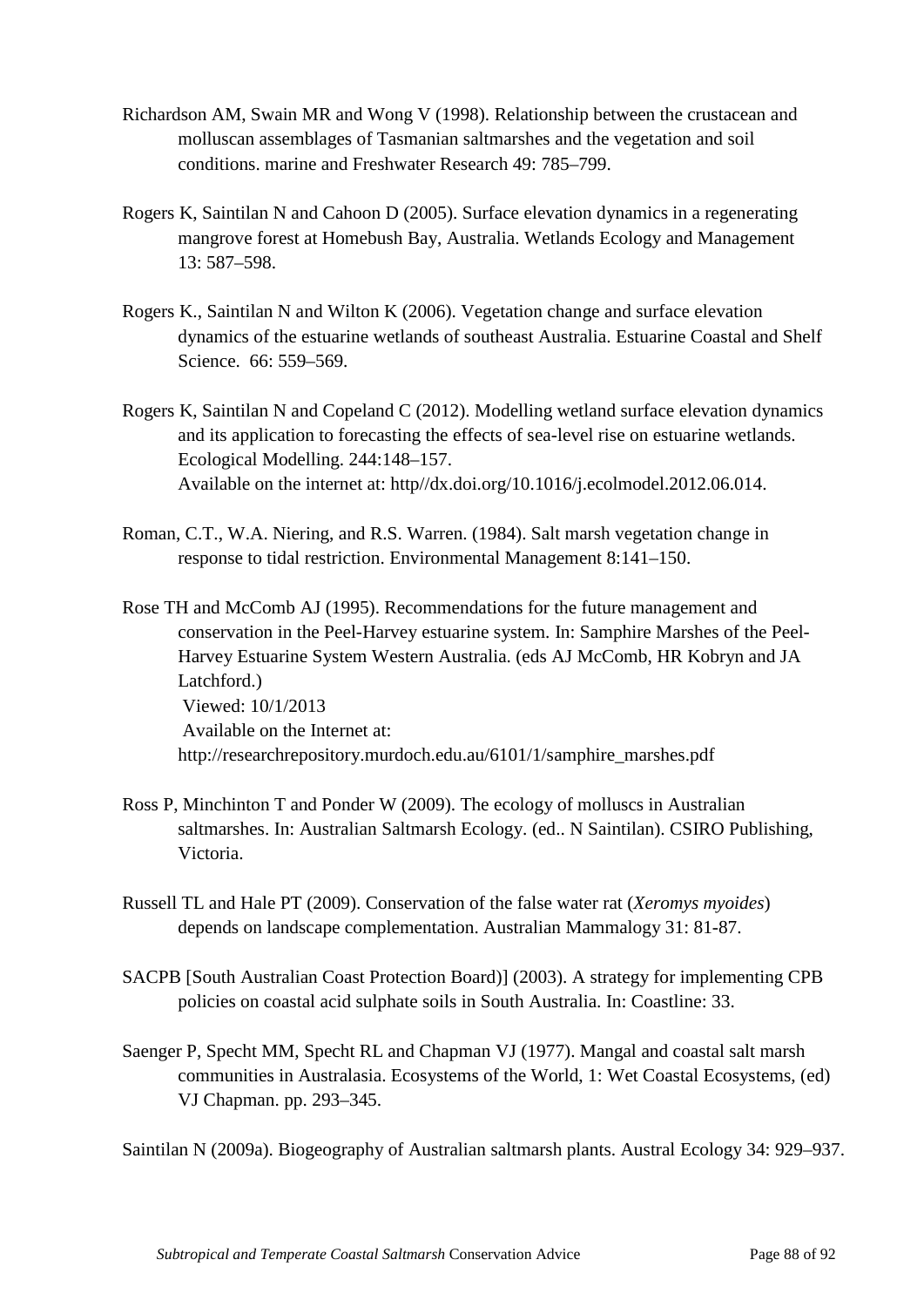Saintilan N (2009b). Distribution of Australian saltmarsh plants. In: Australian Saltmarsh Ecology. (ed. N Saintilan). CSIRO Publishing, Victoria.

Saintilan N (2009c). (ed.) Australian Saltmarsh Ecology. CSIRO Publishing, Collingwood.

- Saintilan N and Rogers K (2013). The significance and vulnerability of Australian saltmarshes: implications for management in a changing climate. Marine and Freshwater Research 64: 66–79.
- Saintilan N and Williams RJ (1999). Mangrove transgression into saltmarsh environments in south-east Australia. Global Ecology and Biogeography 8: 117–124.
- Saintilan N and Williams RJ (2000). Short note: The decline of saltmarsh in southeast Australia: results of recent surveys. Wetlands (Australia) 18: 49–54.
- Saintilan N, Rogers K and Howe A (2009). Geomorphology and habitat dynamics. In: Australian Saltmarsh Ecology. (ed N Saintilan.) CSIRO Publishing, Victoria.
- Sainty G, Hosking J, Carr G, Adam P (2012a). Low saltmarsh. In: Estuary Plants and what's happening to them in south-east Australia (eds G Sainty, J Hosking, G Carr and P Adam). Sainty Books, Potts Point, NSW. pp. 154–177.
- Sainty G, Hosking J, Carr G, Adam P (2012b). High saltmarsh. In: Estuary Plants and what's happening to them in south-east Australia (eds G Sainty, J Hosking, G Carr and P Adam). Sainty Books, Potts Point, NSW. pp. 178–327.
- Sainty GR, Hosking J, Carr G and Adam P (2012c). Brackish. In: Estuary plants and what's happening to them in south-east Australia (eds GR Sainty, J Hosking, G Carr and P Adam ). Sainty Books, Potts Point, NSW. pp. 308–327.
- Sainty G, Hosking J, Carr G and Adam P (eds) (2012d). Estuary plants and what's happening to them in south-east Australia. Sainty Books, Potts Point, NSW.
- Sainty GR and Jennings K (2012). The dark side. In: Estuary plants and what's happening to them in south-east Australia (eds GR Sainty, J Hosking, G Carr and P Adam.) Sainty Books, Potts Point, NSW. pp. 628–633.
- Sammut, J. (2000). An introduction to acid sulphate soils. Natural Heritage Trust, Canberra, Australia.
- SEWPAC [Department of Sustainability, Environment, Water, Populations and Communities] (2012). Issues paper. The role of wetlands in the carbon cycle. Department of Sustainability, Environment, Water, Population and Communities. Canberra.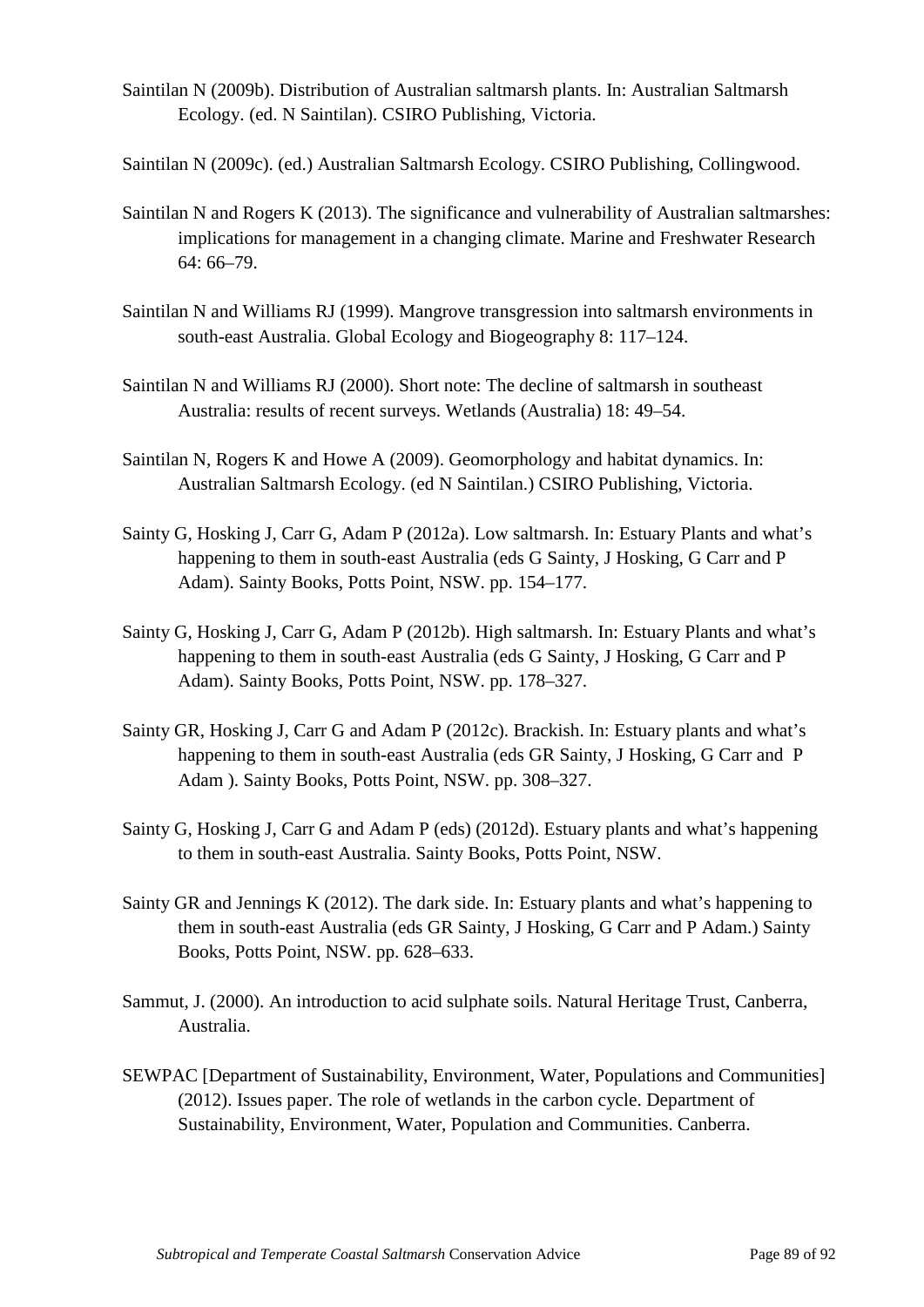- Simpson J (1995). Wading birds of Anderson Inlet and the work of the Victorian Wader Study Group. Proceedings of the Australasian Conference on *Spartina* Control. Victorian Government, Melbourne.
- Sinclair S and Boon P (2012). Changes in the area of coastal marsh in Victoria since the mid 19th century. Cunninghamia 12(2): 153–176.

Smith SM (2009). Multi-decadal changes in salt marshes of Cape Cod, MA: photographic analyses of vegetation loss, species shifts, and geomorphic change. Northeastern Naturalist 16: 183–208 Viewed: 29/5/2013 Available on the Internet at: http://www.bioone.org/doi/abs/10.1656/045.016.0203

- SoE [State of the Environment] 2011 Committee (2011). Australia state of the environment 2011. Independent report to the Australian Government Minister for Sustainability, Environment, Water, Population and Communities. Department of Sustainability, Environment, Water, Populations and Communities, Canberra.
- Spencer J, Monamy V and Breitfuss M (2009). Saltmarsh as habitat for birds and other vertebrates. In: Australian saltmarsh ecology. (ed N Saintilan.) pp 149 -165. CSIRO Publishing, Melbourne.

Spencer J (2010). Migratory shorebird ecology in the Hunter estuary. PhD Thesis. Australian Catholic University. Viewed 16/1/2013 Available on the Internet at: http://dlibrary.acu.edu.au/digitaltheses/public/adt- acuvp273.01032011/03chapters6-8.pdf

Tasmanian Planning Commission (2009). State of the Environment Tasmania 2009, Tasmanian Planning Commission, Hobart. Viewed: 17/5/2013 Available on the Internet at: http://soer.justice.tas.gov.au/2009/index.php

- Thomas C and Christian RR (2001). Comparison of nitrogen cycling in saltmarshes zones related to sea level rise. Marine Ecology Progress Series. 22(1): 1–16.
- Tobias C and Neubauer SC (2009). Salt marsh biogeochemistry An Overview. In: Coastal Wetlands: An Integrated Ecosystem Approach. (eds GME Perillo, E Wolanski, DR Cahoon, M Mark and MM Brinson) pp. 445-479. Elsevier.
- Tozer MG, Turner K, Keith DA, Tindall D, Pennay C, Simpson C, MacKenzie B, Beukers P and Cox S (2010). Native vegetation of southeast NSW: a revised classification and map for the coast and eastern tablelands. Cunninghamia, 11: 359–406. Viewed: 15/5/2013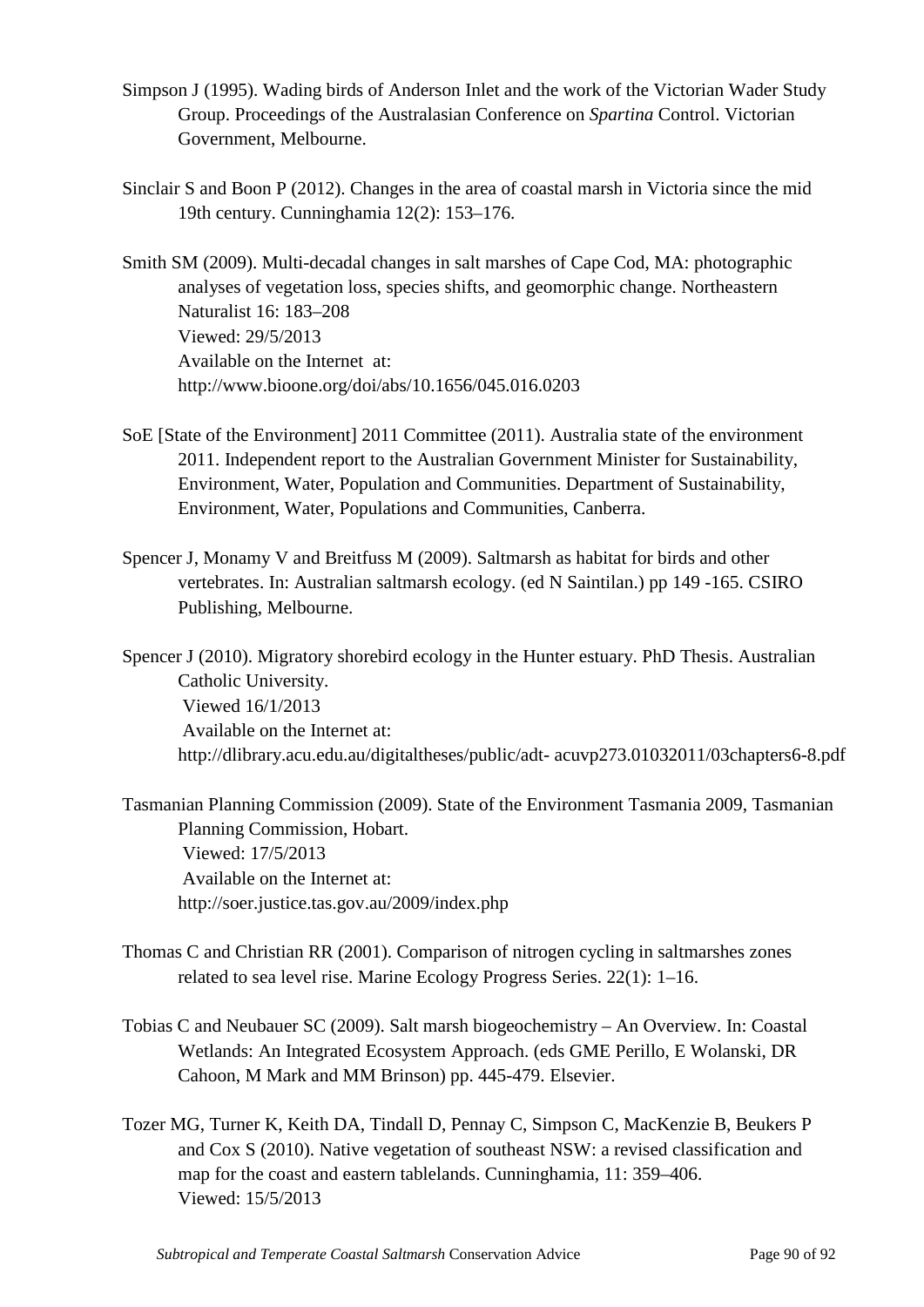Available on the Internet at: http://www.rbgsyd.nsw.gov.au/\_\_data/assets/pdf\_file/0014/106214/Cun113Toz359.pdf

- Tscharntke T, Steffan-Dewenter I, Kruess A and Thies C (2002). Characteristics of insect populations of habitat fragments: A mini review. Ecological Research 17: 229–239.
- Turner RE Howes BL, Teal JM, Milan CS, Swenson EM and Goehringer-Toner DD (2009). Salt marshes and eutrophication: an unsustainable outcome. Limnology and oceanography 54: 1634–1642.

Vermeer M and Rahmstorf S (2009). Global sea level linked to global temperature. Proceedings of the National Academy of Science of the USA. 106: 21527-21532. Viewed: 27/5/2013 Available on the Internet at: http://www.pikpotsdam.de/~stefan/Publications/Journals/vermeer\_rahmstorf\_2009.pdf

- VSS [Victorian Saltmarsh Study] (2011). Mangroves and coastal saltmarsh of Victoria: distribution, condition, threats and management. Report to the Department of Sustainability and Environment, East Melbourne. (eds Boon PI, Allen T, Brook J, Carr G, Frood D, Hoye J, Harty C, McMahon A, Mathews S, Rosengren N, Sinclair S, White M & Yugovic J). Institute for Sustainability and Innovation, Victoria University, Melbourne.
- Warren RS and Niering WA (1993) Vegetation change on a northeast tidal marsh: interaction of sea-level rise and marsh accretion. Ecology 74: 96–103. Viewed: 28/5/2013 Available on the Internet at: http://www.jstor.org/stable/1939504
- Watkinson AJ, Dennison WC, O'Neil, JM and Hewson I. (2000), Blooms of the Marine Cyanobacterium Lyngbya majuscula in Deception Bay: Potential Implications of Hydric Soil Disturbance. Paper presented at Acid Sulfate Soils: Environmental Issues, Assessment and Management, Technical Papers, Brisbane, Australia, 20–22.
- Webb A, Keighery B, Keighery G, Longman V, Black A and O'Connor A (2009). The flora and vegetation of the Busselton Plain (Swan Coastal Plain). Department of Environment and Conservation, Perth.
- Webb C and Russell R. (2012). Mosquitoes and coastal estuarine wetlands. In Estuary plants and what's happening to them in south-east Australia. (eds GR Sainty, J Hosking, G Carr and P Adam.) pp. 606–619. Sainty Books, Potts Point Australia
- Webb C, Shivas M and Easton C. (2012). Biting midges associated with estuarine environments. In: Estuary plants and what's happening to them in south-east Australia. (eds GR Sainty, J Hosking, G Carr and P Adam.) pp. 620-627. Sainty Books, Potts Point Australia.